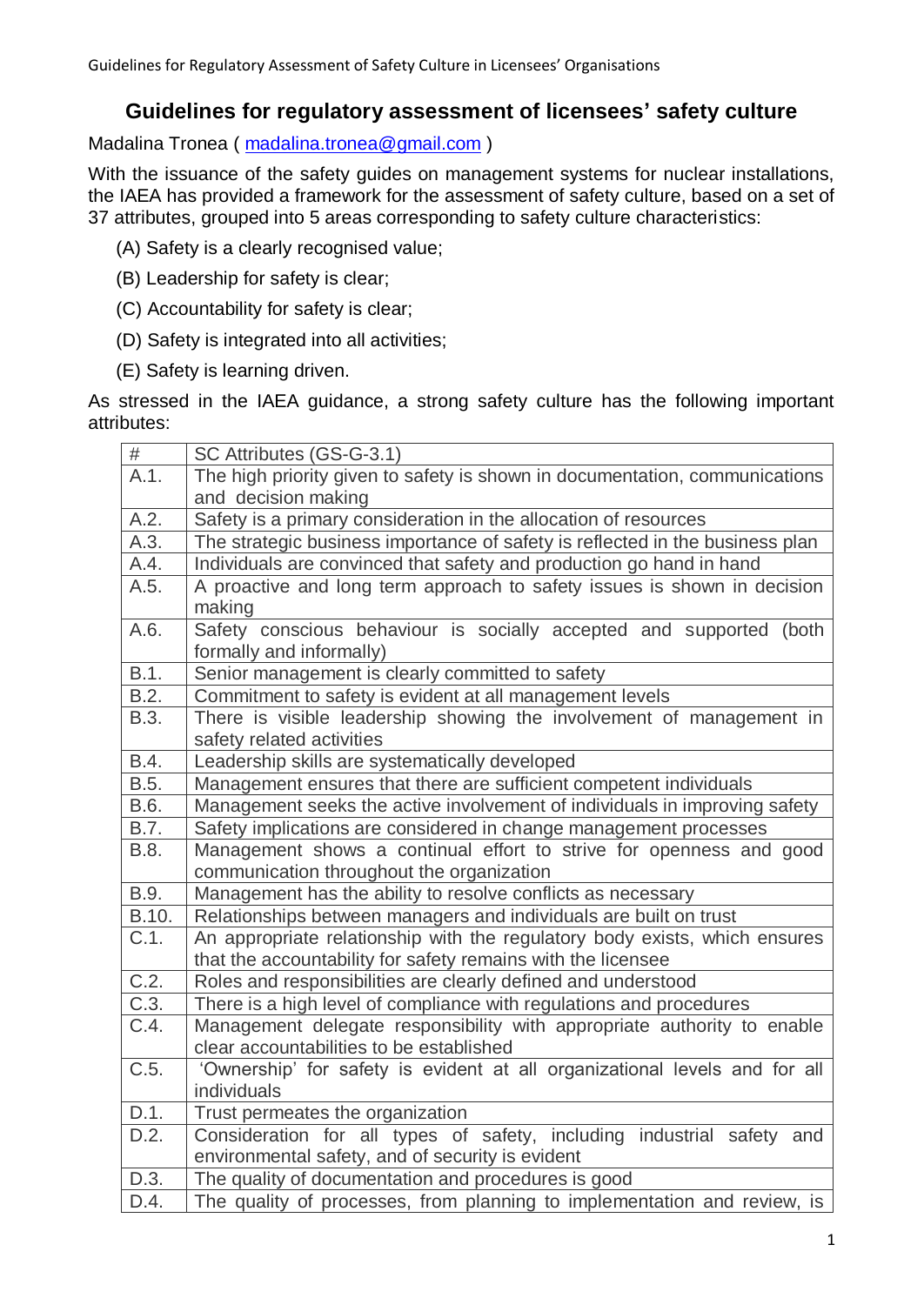| #    | SC Attributes (GS-G-3.1)                                                    |
|------|-----------------------------------------------------------------------------|
|      | good                                                                        |
| D.5. | Individuals have the necessary knowledge and understanding of the work      |
|      | processes                                                                   |
| D.6. | Factors affecting work motivation and job satisfaction are considered       |
| D.7. | Good working conditions exist with regard to time pressures, work load and  |
|      | stress                                                                      |
| D.8. | Cross-functional and interdisciplinary cooperation and teamwork are present |
| D.9. | Housekeeping and material conditions reflect commitment to excellence       |
| E.1. | A questioning attitude prevails at all organizational levels                |
| E.2. | Open reporting of deviations and errors is encouraged                       |
| E.3. | Internal and external assessments, including self-assessments, are used     |
| E.4. | Organizational and operating experience (both internal and external to the  |
|      | facility) are used                                                          |
| E.5. | Learning is facilitated through the ability to recognize and diagnose       |
|      | deviations, to formulate and implement solutions and to monitor the effects |
|      | of corrective actions                                                       |
| E.6. | Safety performance indicators are tracked, trended, evaluated and acted     |
|      | upon                                                                        |
| E.7. | There is systematic development of individual competences                   |

The findings on the usual review and inspection activities conducted by the regulatory body can be linked with / interpreted in the light of the safety culture attributes. This would allow a qualitative judgement on the extent to which a safety culture attribute is fulfilled in a certain area of activity of the licensee.

# **References:**

Application of the Management System for Facilities and Activities Safety Guide IAEA Safety Standards Series No. GS-G-3.1, IAEA, Vienna, 2006 (see para. 2.32 – 2.36 for the attributes of a strong safety culture) <http://www-pub.iaea.org/MTCD/publications/PubDetails.asp?pubId=7467>

The Management System for Nuclear Installations Safety Guide IAEA Safety Standards Series No. GS-G-3.5, IAEA, Vienna, 2009 (see para.  $2.6 - 2.37$  and Appendix I) <http://www-pub.iaea.org/MTCD/publications/PubDetails.asp?pubId=8090>

IAEA SCART Guidelines Reference report for IAEA Safety Culture Assessment Review Team (SCART) IAEA Services Series No. 16, IAEA, Vienna, 2008 <http://www-ns.iaea.org/downloads/ni/s-reviews/scart-guidelines.pdf>

IAEA OSART Guidelines (2005 Edition) [http://www-pub.iaea.org/MTCD/publications/PDF/svs\\_012\\_web.pdf](http://www-pub.iaea.org/MTCD/publications/PDF/svs_012_web.pdf)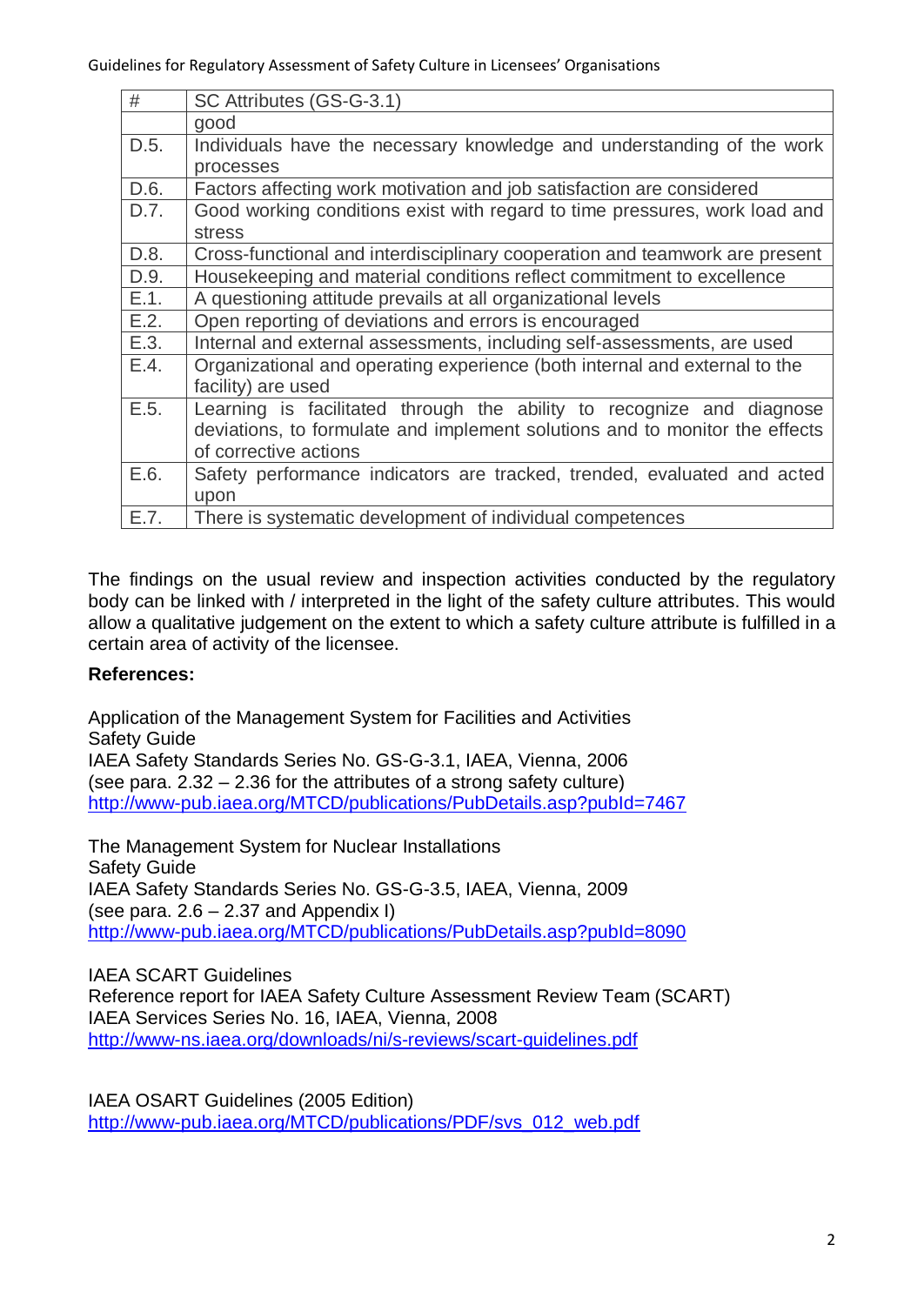# **Appendix # – Detailed guidelines for the assessment of the safety culture attributes**

**Characteristic A: Safety is a clearly recognized value**

**Attribute A.1: The high priority given to safety is shown in documentation, communications and decision making.**

### **Areas for review (ALL):**

- **- Management, Organisation & Administration**
- **- Training and qualification**
- **- Operation and Maintenance**
- **- Technical support**
- **- Operational experience feedback**
- **- Radiation protection**
- **- Emergency planning and preparedness**

## **1) General Expectations:**

- **-** The licensee has established a policy which states that nuclear safety shall be given first priority in all activities, overriding, if necessary demands related to budget and schedule;
- **-** The nuclear safety policy is communicated to all site personnel, including contractors; the staff in all plant departments is aware of the nuclear safety policy and is able to explain how this applies to their particular area of work;
- **-** The management system of the licensee enables the identification of conflicting requirements;
- **-** The licensee has in place a documented decision-making process applicable to all matters that may affect safety; the decision-making process is know to the plant staff;
- **-** The rationale for significant decisions relating to safety is communicated regularly to site personnel;
- **-** The prioritisation of corrective actions is based on their safety significance and the criteria for prioritisation are clear, with nuclear safety as the most important factor;
- **-** Key decisions relating to safety are reviewed periodically and assumptions and conclusions are challenged in the light of new information, operating experience or changes in circumstances.

# **2) Guidelines for specific areas of review:**

# **2.1) Management, Organisation & Administration**

Documentation to be reviewed:

- **-** the Nuclear Safety Policy (or a similar document stating the safety expectations of the senior management);
- **-** the description of the decision-making process;
- **-** the attributions and the responsibilities of those involved in decision-making on safety related matters;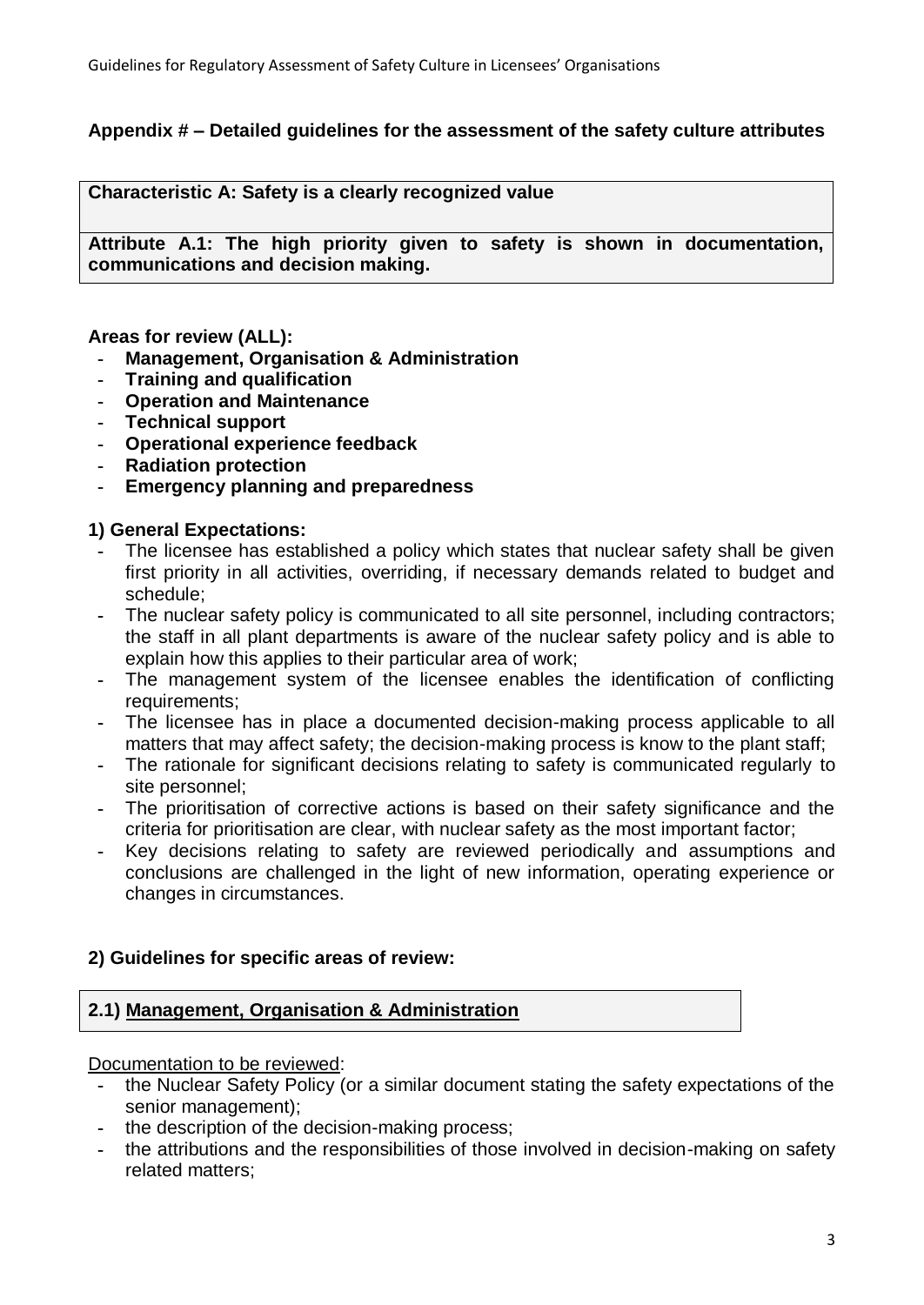- **-** the guidelines for internal reporting of abnormal conditions (deviations, nonconformances, "low level events", etc.) and the criteria for judging their safety significance:
- **-** the criteria for the prioritisation of corrective actions;
- **-** the criteria for grading the application of the management system requirements;

Observations: It is recommended that the inspectors attend meetings where they can observe the decision-making process, like for example:

- **-** daily planning meetings (the CNCAN site inspectors can participate in these meetings as observers);
- **-** planning meetings for the preparation of plant outages;
- **-** meetings organised for discussing technical operability evaluations;
- **-** meetings of the plant committee for the review of design modification proposals;
- **-** meetings of the plant safety oversight committee.

## Examples of questions to be asked:

(note: these are applicable to all areas of review)

- **-** In what way is current safety policy being brought to the attention of staff members and contractors? Who decides on the information strategy?
- **-** If a safety policy statement has been issued, what is its content?
- **-** How does the safety policy statement affect the day to day work of staff members and contractors at the nuclear facility?
- **-** Can staff members and contractors cite examples from the safety policy statement that illustrate its meaning?
- **-** In what way do daily or weekly management meetings at the nuclear facility cover safety significant items?
- **-** Can senior managers describe how safety is discussed, when it is on the agenda of the board meeting?
- **-** Can staff members and contractors cite examples of meetings at corporate (or facility) level when agenda items on safety were included?
- **-** What are the opportunities for non-management staff to participate in meetings devoted to safety?
- **-** During periods of heavy work-load, in what way do managers ensure that staff members and contractors are reminded that unnecessary haste and shortcuts are inappropriate?
- **-** Can staff members and contractors describe situations when the rationale for significant decisions related to safety was communicated to a large group of individuals in the nuclear facility?
- **-** Can staff members and contractors describe situations when assumptions and conclusions of earlier safety decisions were challenged in the light of new information, operating experience or changes in context?

The inspectors should try to ascertain:

- **-** whether the nuclear safety policy is generally know to the plant staff and whether the people interviewed are familiar with the principles in the nuclear safety policy and are able to related them to their specific area of activity;
- whether the management system integrates elements relevant to nuclear safety, radiological protection, occupational health and safety, environment, security and physical protection and economic performance and how it allows for the recognition of conflicting goals;
- **-** whether the graded application of the management system requirements takes account of nuclear safety as the most important factor;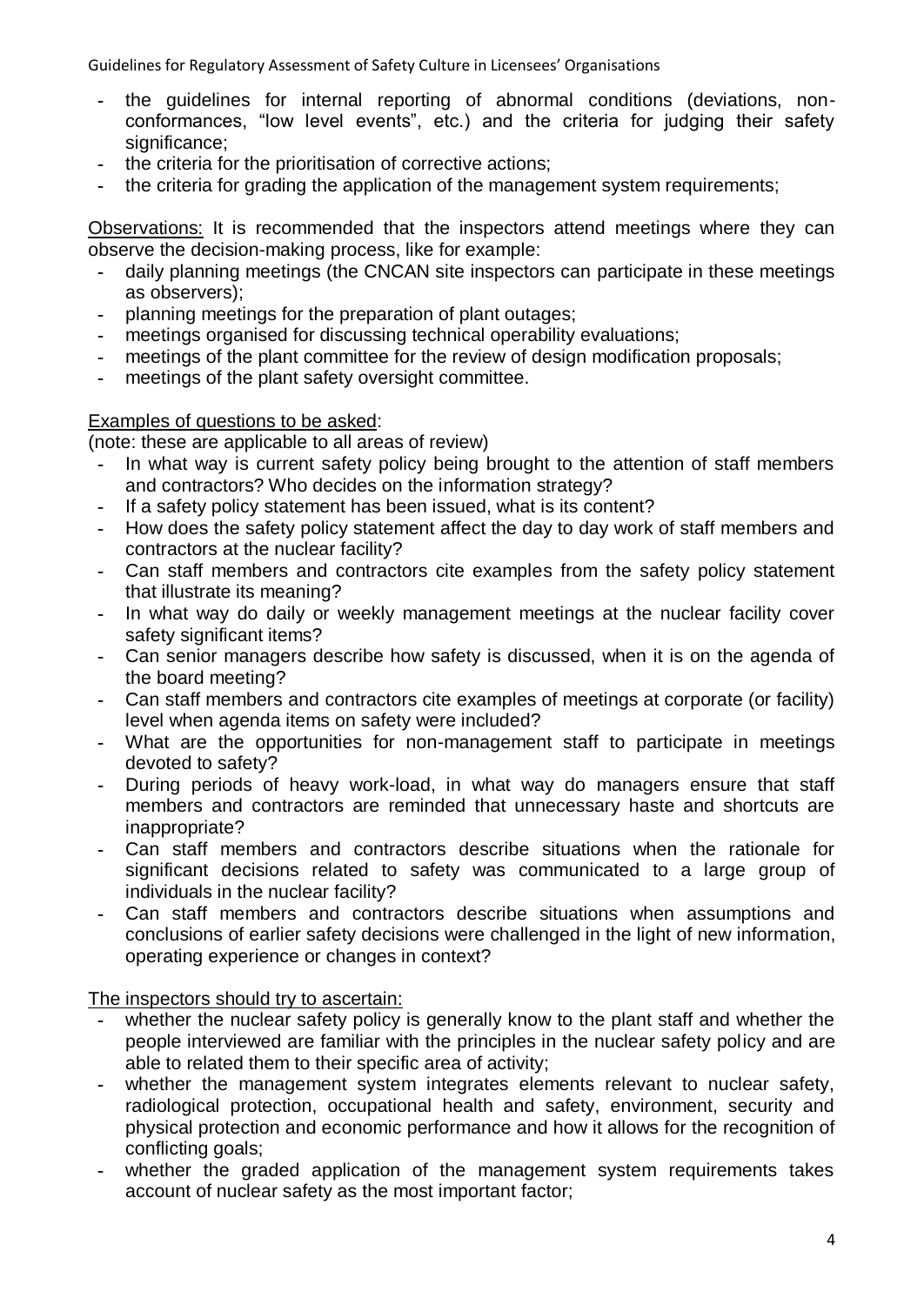- **-** whether the decision making process is formalised in a procedure and implemented in practice;
- **-** whether those involved in the decision-making process have sufficient authority to discharge the responsibilities assigned to them;
- **-** whether the corrective actions given a high priority based on their safety significance are implemented in the required time frame.

# **2.2) Training and qualification**

Documentation to be reviewed:

- **-** Training policy commitment to the implementation of the systematic approach to training; statements on the role of training in ensuring safety;
- **-** Training materials specifically addressing safety culture (including any that is provided to contractors working on site – e.g. communication of the nuclear safety policy);
- **-** Training curricula for the various categories of staff, including contractors (in order to see how the principles in the safety policy are embedded into training);
- **-** Records of training conducted to address significant operational events and lessons learned.

# Observations:

- Observation of classroom training for various categories of staff (with a focus on how is the nuclear safety policy communicated to the trainees);

- Observation of oral examinations and of practical examinations on the full-scope simulator;

- Observation of pre-job and post-job briefs.

Examples of questions to be asked:

- **-** How does the training support priority to safety?
- **-** Which elements of the training programme are aimed at promoting a strong safety culture?
- **-** What are the criteria for scheduling training activities?
- What practical examples / case studies are used in the training programme to illustrate the principle of priority to safety?

The inspectors should try to ascertain:

- what are the main criteria for the scheduling of the training activities and whether safety considerations are given priority;
- **-** whether significant operational occurrences at the plant or at other stations worldwide are promptly addressed in the training programme to prevent the occurrence of similar situations;
- **-** whether the principles of a strong safety culture (e.g. as outlined in the nuclear safety policy and in the industry good practice documents) are constantly brought to the attention of the staff during the training sessions.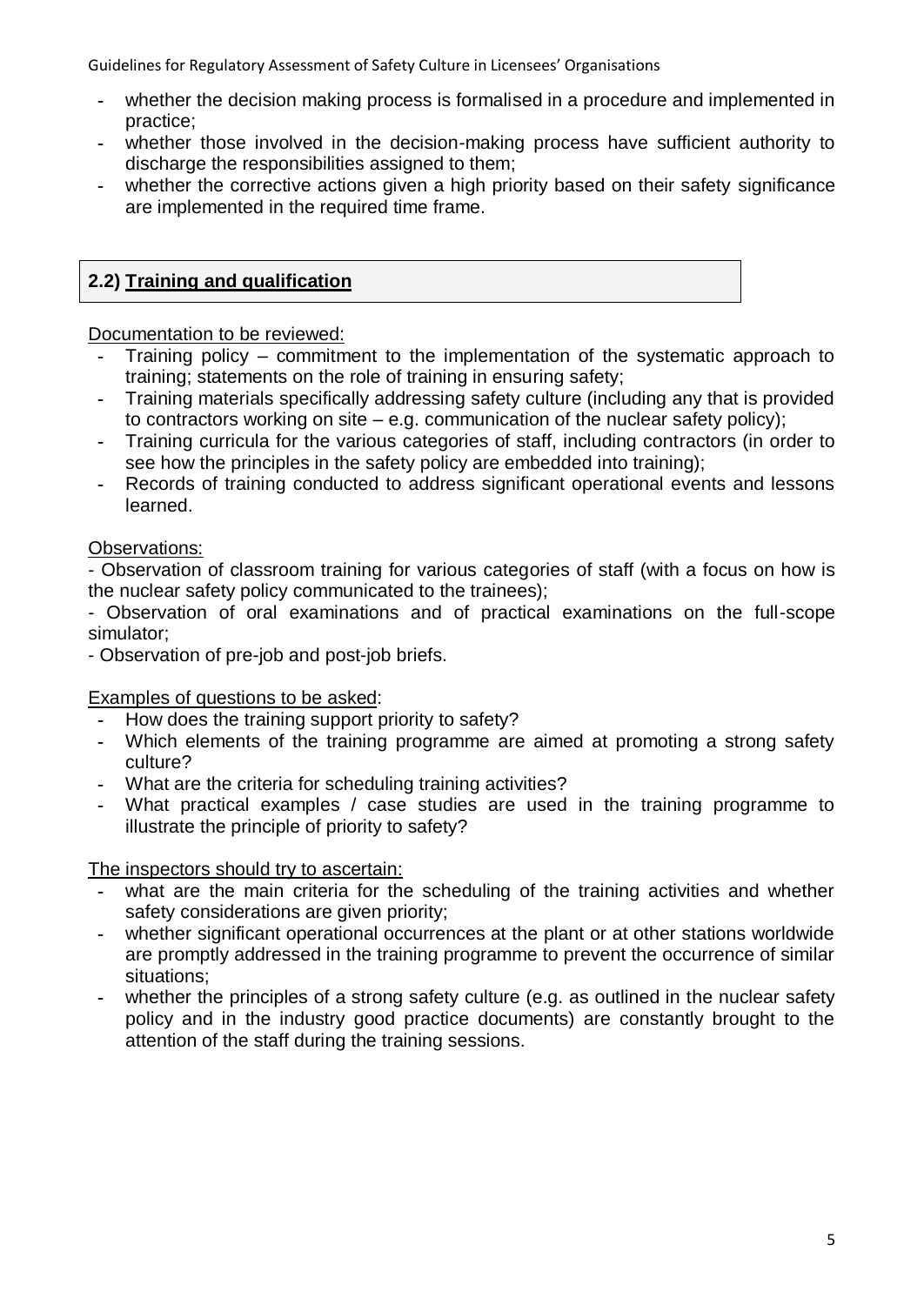# **2.3) Operation and Maintenance**

Documentation to be reviewed:

- **-** operating policies and principles for the station / operational limits and conditions;
- **-** nuclear safety policy;
- **-** description of the operational decision making process (ODM);
- **-** general procedure for responding to transients / unplanned operational events;
- **-** procedure for shift operation (including the shift turnover process);
- **-** guidelines for the conduct in the main control room (including communication protocols);
- **-** documentation governing the planning of work, outages, modifications and tests and the criteria used for the scheduling of activities;
- **-** general procedures governing the maintenance activities;

Observations:

- **-** Observation of operations in the control room during power manoeuvres (start-up, shutdown, refuelling);
- **-** Observation of shift turnover;
- **-** Observations of tests and maintenance work in the field.

Examples of questions to be asked:

- **-** How is priority to safety reflected in the decisions in the main control room? (e.g. question addressed to shift supervisors and main control room operations during regulatory examinations);
- **-** Who has the right to stop work and based on what criteria?
- **-** What are the safety relevant criteria used in the scheduling of maintenance activities?

The inspectors should try to ascertain:

- **-** whether there is a general a requirement to stop and review safety before starting work or beginning to carry out a procedure;
- whether there are clear expectations for operations staff to be conservative in safety related matters by checking their understanding of a situation;
- **-** whether operations and maintenance staff are able to explain how safety considerations are given first priority in their day to day activities.

# **2.4) Technical Support**

Documentation to be reviewed:

- **-** operating policies and principles for the station;
- **-** nuclear safety policy;
- **-** roles and responsibilities of the technical support units (incl. job descriptions of technical support staff);
- **-** the general procedures describing the main safety-related activities carried out by the technical support units.

# Observations:

- the inspectors should take part, as observers, in various meetings of the technical units, e.g. meetings for discussing the proposals for plant modifications, meetings for discussing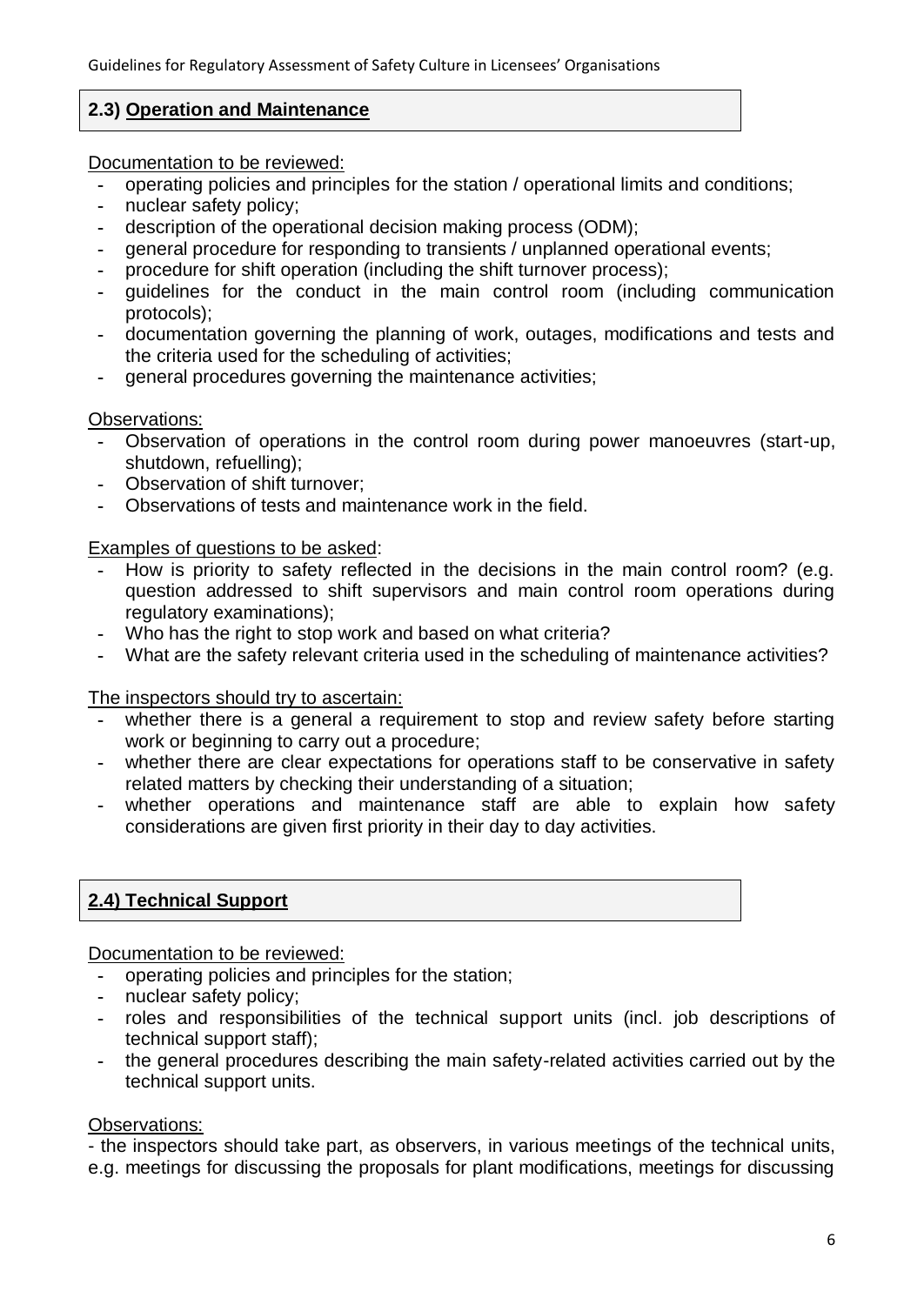the status of the periodic safety review programme, meetings for the preparation of planned outages, etc.

Examples of questions:

- how does the staff of the technical units understand "priority to safety" in their activities?
- **-** how do the heads of the technical support units reinforce the principles in the nuclear safety policy?

The inspectors should try to ascertain:

- whether the technical support staff are able to explain how safety considerations are given first priority in their day to day activities;
- **-** whether the criteria for categorising work activities based on their safety importance are established, understood by technical support staff and implemented (e.g. in the control of plant modifications, etc.)

## **2.5) Operational experience feedback**

Documentation to be reviewed:

- **-** nuclear safety policy principles dealing with the use of operational experience feedback (OEF);
- **-** description of the OEF process
- **-** descriptions of the roles, responsibilities and authorities of managers in the implementation of the OEF process;
- **-** procedures and guidelines (incl. criteria) on event reporting;

Observations:

**-** the inspectors should take part, as observers, in meetings of OEF unit and observe how analysis of events and the elaboration of proposals for corrective actions;

Examples of questions:

- **-** how is it ensured that event analysis is conducted on a timescale consistent with the safety significance of the event?
- **-** How is it ensured that the safety significance of the event determines the type of corrective actions and the time limit for their implementation?
- **-** How are corrective actions prioritised based on their importance to safety?

### The inspectors should try to ascertain:

- **-** whether the nuclear safety policy emphasises the importance of OEF; whether the nuclear safety policy is implemented in the activities of the OEF unit;
- **-** whether the reporting procedures and the corresponding criteria enable the timely identification of potential safety issues;
- **-** whether the operational experience information (both internal and external) is appropriately screened to select and prioritize those items requiring further investigation, based on their safety significance;
- **-** whether there are clear criteria for the selection of events to be analysed, depending of their severity or frequency, to ensure root causes and corrective actions are identified; whether the level of the investigations is commensurate with the consequences of an event and the frequency of recurring events;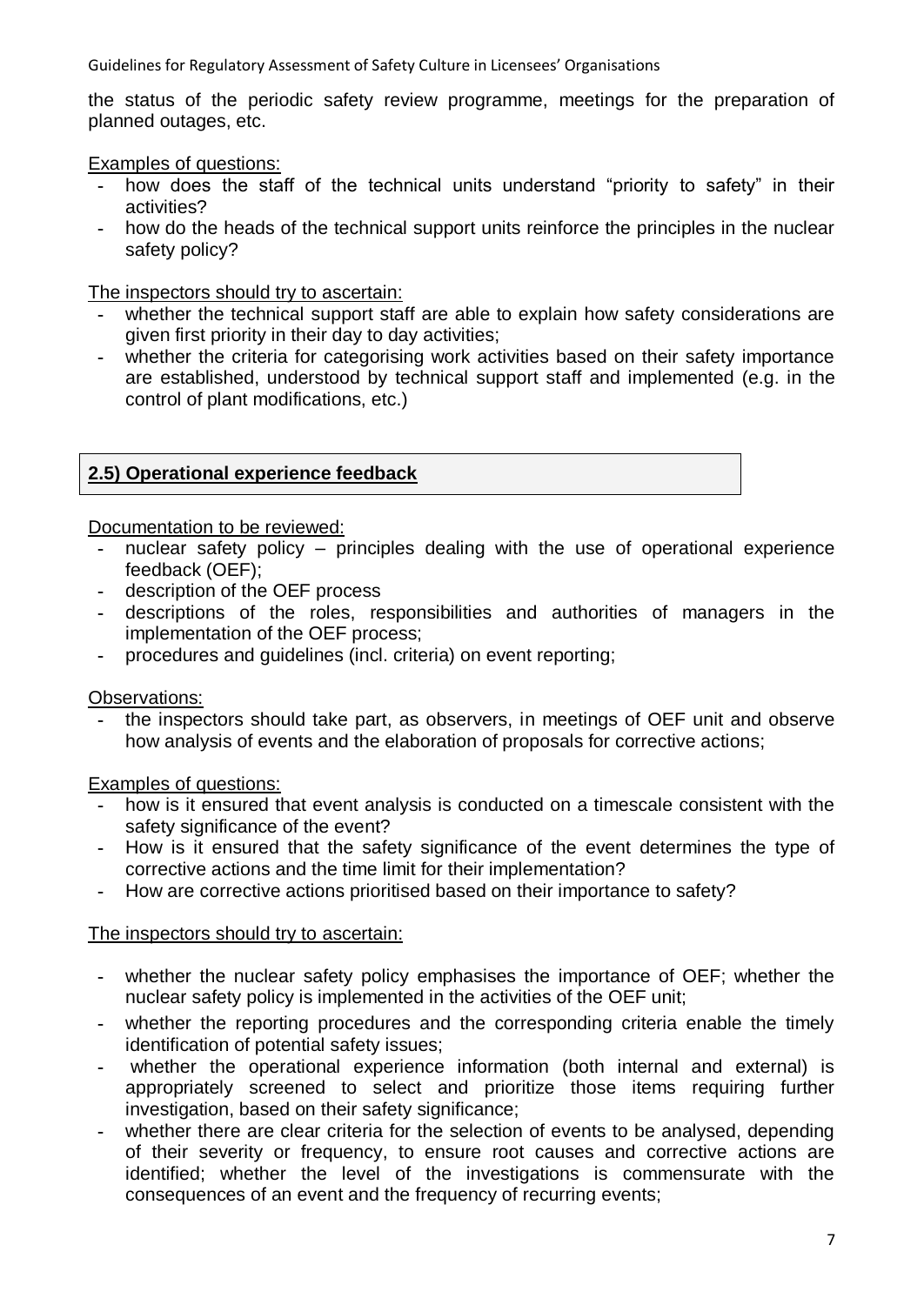**-** whether priority to safety is reflected in the criteria for the prioritisation of corrective actions.

# **2.6) Radiation protection – to be completed**

Documentation to be reviewed:

- **-** ALARA policy documents;
- **-** Nuclear safety policy to see how radiological protection is addressed;
- **-** the procedures governing the planning of activities at the plant involving risk of significant radiation exposures,

### Observations:

**-** the inspectors should take part, as observers, in meetings of the ALARA committee, for example in the preparation for an outage;

### Examples of questions:

- **-** how does the decision-making process account for situations where there might be a conflict between requirements on radiological protection of workers and the nuclear safety requirements (e.g. implementation of modifications aimed at decreasing risk from the plant which would lead to the increase of collective exposure of the workers)?
- how is the principle of "priority to safety" understood and applied as regards the implementation of radiological protection requirements?

**-**

The inspectors should try to ascertain:

**-** whether the performance indicators and significant radiological events are reported to plant management and the plant safety committee;

# **2.7) Emergency planning and preparedness**

Documentation to be reviewed:

- **-** on-site emergency response plan;
- **-** emergency response procedures;
- **-** general procedure for response to transients;

Observations:

- **-** the inspectors should take part, as observers, in the periodic emergency response exercises and observe activities in the main control room, in the field and in the onsite emergency response centre;
- **-** the inspectors should observe, during the practical exams for operators on the fullscope simulator, that the procedures for classifying and declaring an emergency are followed promptly (e.g. in the dynamic part of the simulator scenario, where the shift crew is expected to respond to a transient or accident)

### Examples of questions:

**-** How do the emergency response procedures prioritise the actions to be taken in an emergency as to reflect their importance to safety?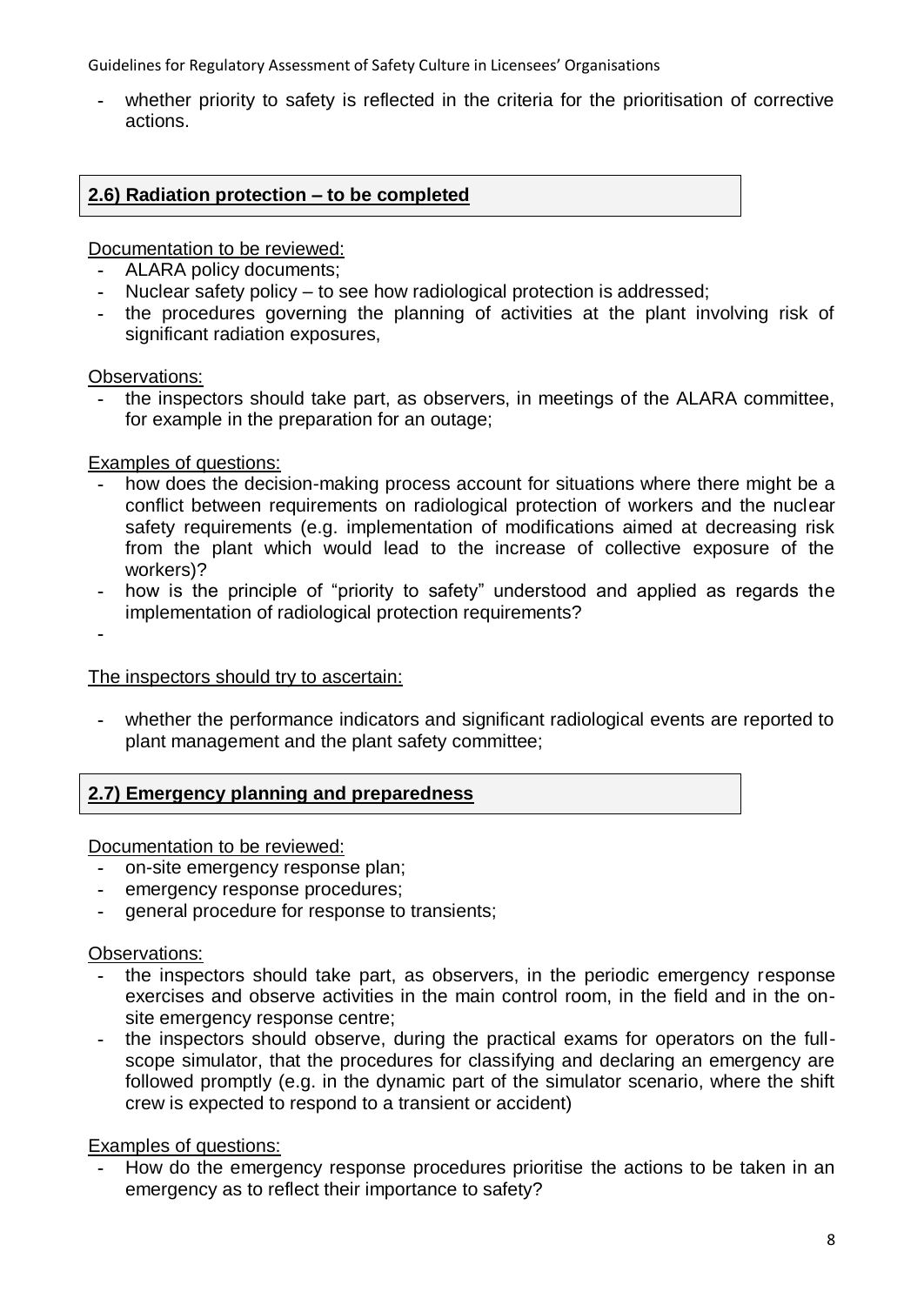**-** How does the classification of events for the purpose of emergency response and the criteria for declaring an emergency reflect the safety significance of the events?

#### The inspectors should try to ascertain:

- **-** whether the criteria for classifying events for the purpose of emergency response are clear and include nuclear safety considerations;
- **-** whether the operating staff understands the importance of timely declaring an emergency situations when conditions are met and if this is reflected in the emergency preparedness exercises and exercises on the full-scope simulator;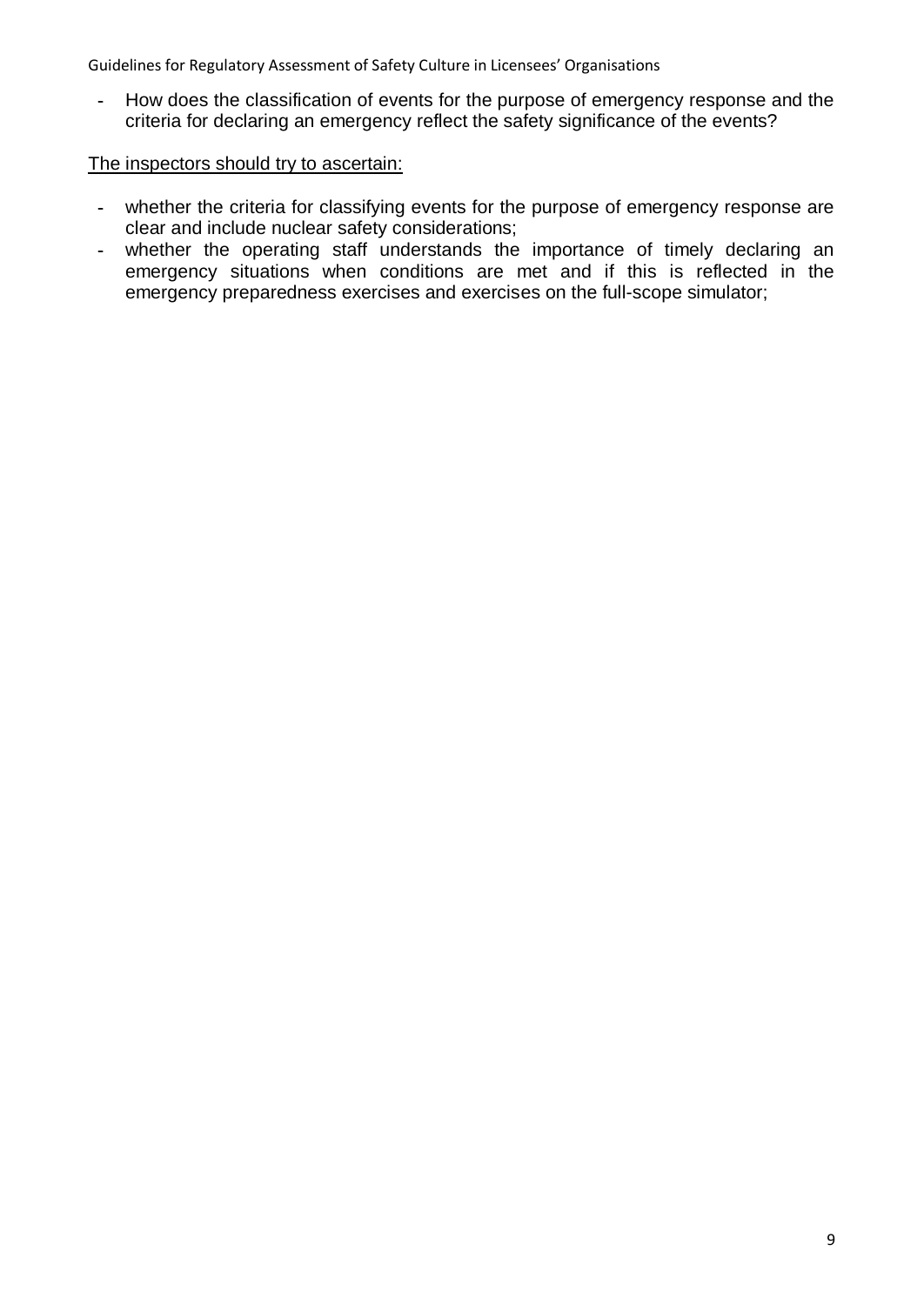## **Characteristic A : Safety is a clearly recognized value**

### **Attributes**

**A.2: Safety is a primary consideration in the allocation of resources**

**A.3: The strategic business importance of safety is reflected in the business plan**

**A.4: Individuals are convinced that safety and production go hand in hand**

# **Areas for review: ALL**

- **- Management, Organisation & Administration**
- **- Training and qualification**
- **- Operation and Maintenance**
- **- Technical support**
- **- Operational experience feedback**
- **- Radiation protection**
- **- Emergency planning and preparedness**

# **1) General Expectations:**

- Resource allocation should be in line with the stated priorities and goals, strategies, plans and objectives of the organization;
- Goals, strategies, plans and objectives relating to safety should be clearly identified and integrated into the business plan;
- Managers should be especially sensitive to decisions that may seem to place production or other factors above safety and should take care to explain such decisions to personnel;
- Managers and supervisors should regularly communicate the importance of ensuring safety while meeting requirements for production and performance.

# **2) Guidelines for review:**

Documentation to be reviewed:

- **-** Internal process for allocation of resources (including those for each department);
- **-** Business plans and strategic objectives;
- **-** Procedures documenting the operational decision making process.

### Observations (all areas of review):

The inspectors should observe planning meetings, including those for the preparation and execution of planned outages.

Examples of questions to be asked (in all areas of review):

- How do resources allocated to safety relate to the allocations of other nuclear facilities?
- In what way are the resource requirements for the safety function reviewed periodically at corporate level? With what results?
- When staff members and contractors have a safety relevant need, what is the procedure, so that staff members and contractors receive the needed resources?
- In what way is time considered a resource to do a job safely?
- How do resources allocated to training relate to the allocations of other nuclear facilities?
- How much of the training budget is allocated to special tools, mock-ups and video equipment per year?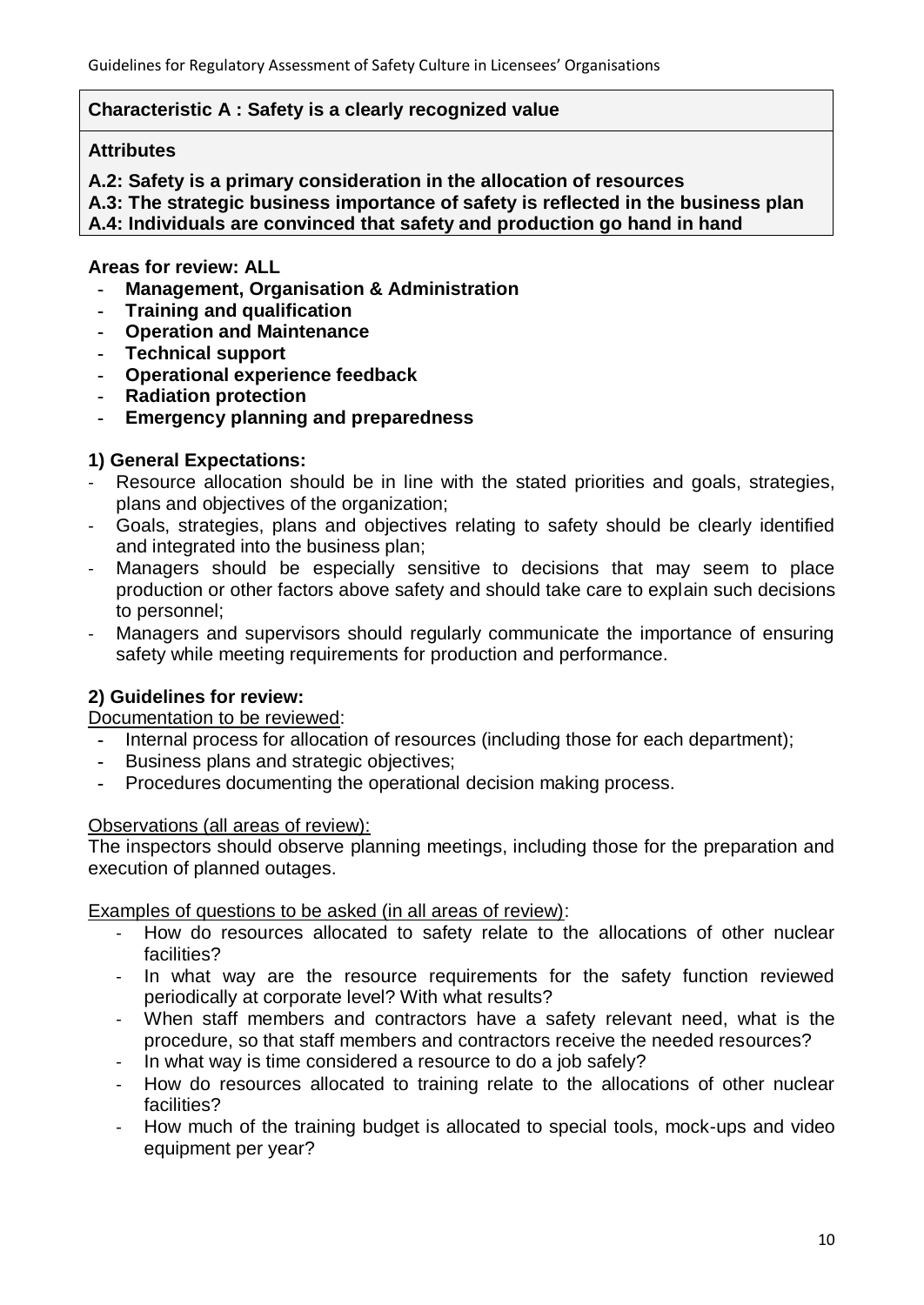- Can staff members and contractors describe examples when the allocation of resources affected the backlog of maintenance tasks and nuclear facility modifications? What was the process to resolve the conflict?
- In what way are staff members and contractors being informed about the content of the business plan? What do staff members and contractors know about it?
- Can staff members and contractors site examples about the integration of safety performance goals, strategies, plans and objectives into the business plan?
- Can staff members and contractors describe cases where there was apparent conflict between safety and cost or between safety and operation? What was the behaviour of managers in such cases? What about the behaviour of respected and experienced colleagues who are not managers?
- When safety considerations introduce a delay in the start-up of the nuclear facility, in what way do managers use the occasion to illustrate that safety comes first?
- Can staff members and contractors site a positive example that the managers or other specialists are really committed to the view that a 'safety first' facility is also a well run facility? What about a negative example?
- What happens if somebody allows shortcuts to be taken in cases, where the unit is behind schedule?
- Are the schedules and content of work for annual shutdowns examined by an internal safety review process?
- When safety considerations introduce a delay in the startup of a plant, do managers use the occasion to illustrate that safety comes first?
- During periods of heavy work-load, do managers ensure that staff are reminded that unnecessary haste and shortcuts are inappropriate?

The inspectors should try to ascertain:

- **-** Whether the managers and supervisors in the licensee's organisation are actively communicating to the workforce important decisions and their basis;
- **-** Whether there is clear evidence of safety being given priority in the business plans and objectives;
- **-** Whether resources needed for maintaining and improving safety are approved and provided as required, in a sufficient amount and in a timely manner (e.g. resources requested for implementation of maintenance programmes and for safety related modifications, resources requested for training programmes and materials, etc.);
- **-** Whether the employees are convinced that production is not given priority over safety and can give examples of situations in which conservative decisions have been taken by the management in spite of production losses.

- **-** Resource mismatch: resource mismatch may reveal itself in the form of excessive project slippage, excessive overtime worked by employees, lack of suitably qualified and experienced persons, increased use of contractors in key organizational roles for long periods of time, and repeated requests to regulators for dispensations to regulatory requirements. No allowance is made in the planning process for unanticipated problems, with the consequent lack of margins for completing work. When considering resource mismatch, attention must be given to both the quantity and quality of resource, and whether the mismatch is short or long term. Resource mismatch is often present after a period of organizational downsizing;
- **-** An increasing backlog of corrective actions an increase in the number of corrective actions that have exceeded their target date for implementation and an increase in the length of the delay.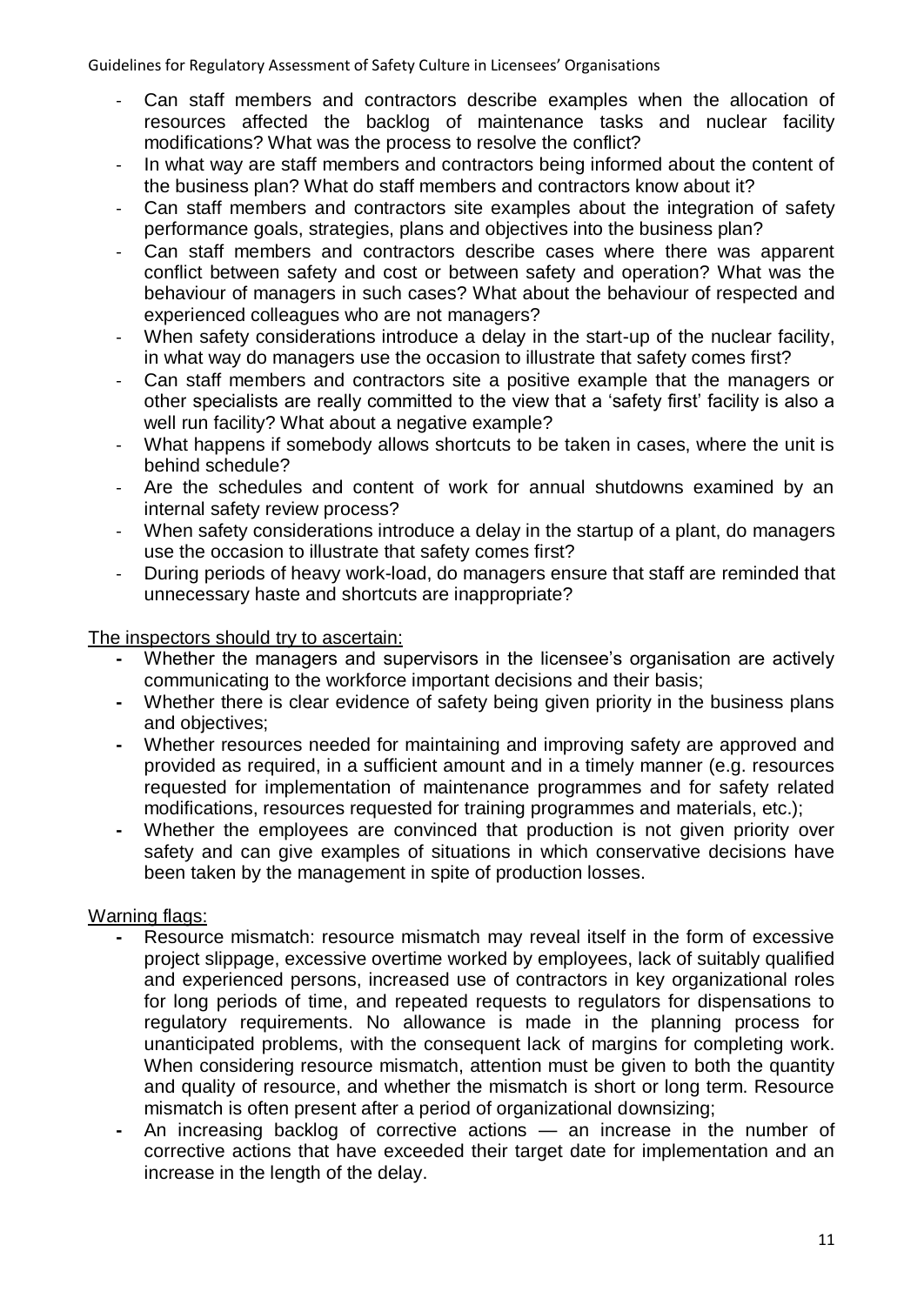- **-** Adherence to schedules is viewed as more important than following procedures step by step; schedule adherence is valued more than taking the time to do the right thing;
- **-** Lack of proper verification of readiness for operation plant systems not properly verified before the startup of equipment, systems or plant after shutdowns for maintenance;
- **-** Lack of corporate oversight lack of awareness of safety issues at the corporate level, with safety issues being ignored in making business decisions.
- **-** The organization seems overconfident and isn't striving for continuous improvement –the numbers look good and the plant is living off past successes;
- **-** Executives seem only to recognize/reward actions that kept the plant on line or contributed to quick resumption of operations;
- **-** Managers and workers don't make suggestions that cost money because of perceived budget constraints;
- **-** Workers (including non-station personnel) are unsure if they will be rewarded or criticized for stopping an activity in the face of uncertainty.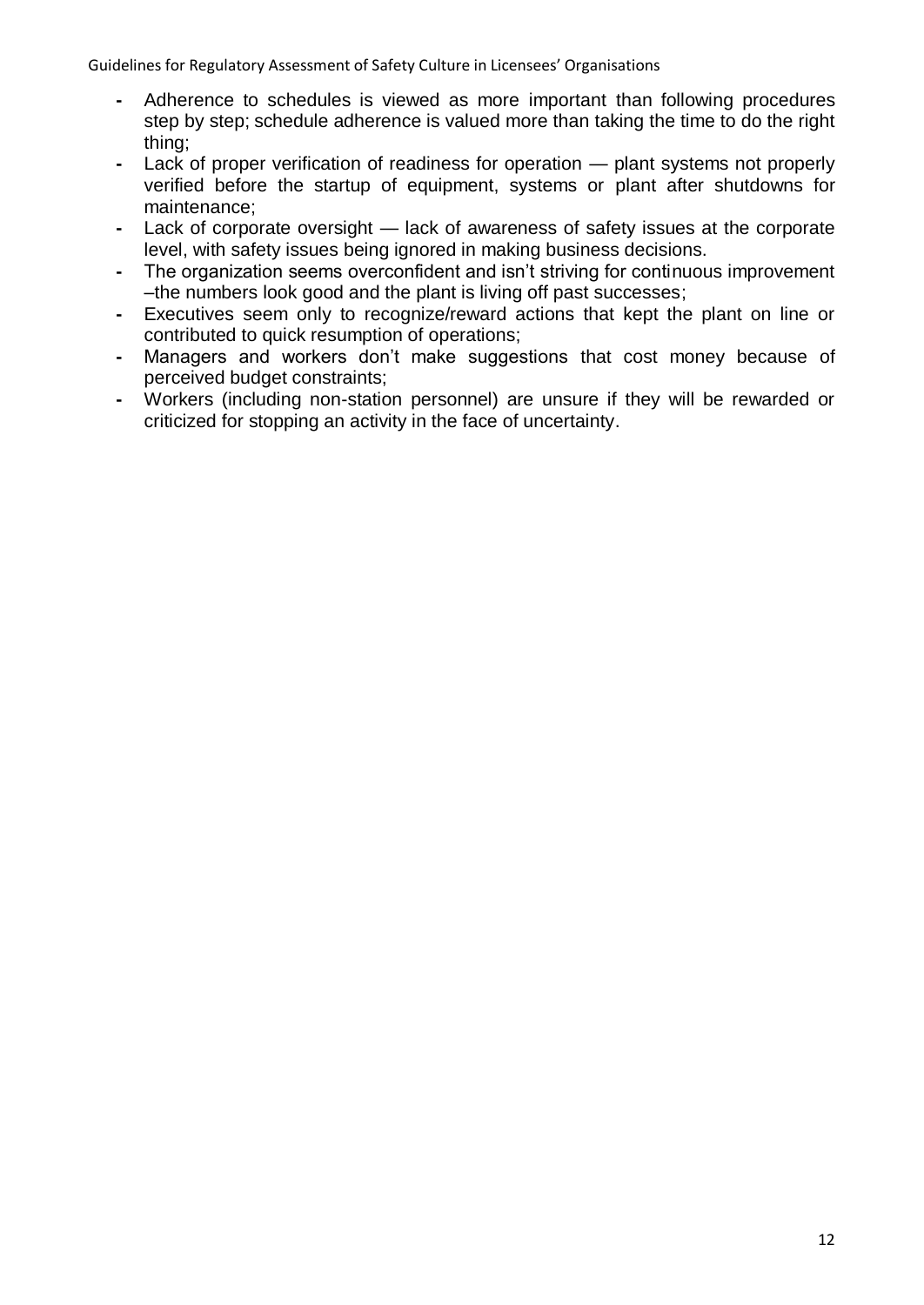## **Characteristic A : Safety is a clearly recognized value**

**Attribute A.5: A proactive and long term approach to safety issues is shown in decision making**

## **Areas for review: ALL**

- **- Management, Organisation & Administration**
- **- Training and qualification**
- **- Operation and Maintenance**
- **- Technical support**
- **- Operational experience feedback**
- **- Radiation protection**
- **- Emergency planning and preparedness**

# **1) General Expectations:**

- In strategic and long range planning, account should be taken of known and potential safety issues;
- The priorities of, and incentives for, senior management should not be concerned exclusively with short term goals, strategies, plans and objectives;
- Processes are established to identify and resolve latent organizational weaknesses that can aggravate relatively minor events if not corrected;
- There is a strong operational experience feedback process implemented (which covers all elements outlined in the attributes corresponding to Characteristic  $E - S$ afety is learning driven).

# **2) Guidelines for review:**

### Documentation to be reviewed:

- **-** Procedures documenting the operational decision making process;
- **-** Main programmatic documents for Training and Qualification, Ageing Management, Operational Experience Feedback;
- **-** Strategic plans and objectives established at corporate level and at site level;
- **-** Evidence of safety improvement initiatives implemented voluntarily by the licensee.

Examples of questions to be asked (in all areas of review):

- How do strategic and longer range planning processes take account of known and potential safety issues?
- How are schedules and content of work for annual shutdowns examined in the nuclear facility? How does the internal safety review process look like?
- What is the approach of managers at all levels when they have to cope with an unforeseen event requiring more staff at short notice?
- What happens if, for any reason, production requirements are permitted to interfere with scheduled training modules?
- What kind of a system for prioritizing maintenance work along safety requirements is established?
- What arrangements are there for staff members and contractors to catch up on missed training modules?
- What is the major focus of incentives and priorities for senior management? How are management incentive strategies discussed on the corporate level?
- Have there been any decisions focused on solving problems on the short term which have proven detrimental in the long run?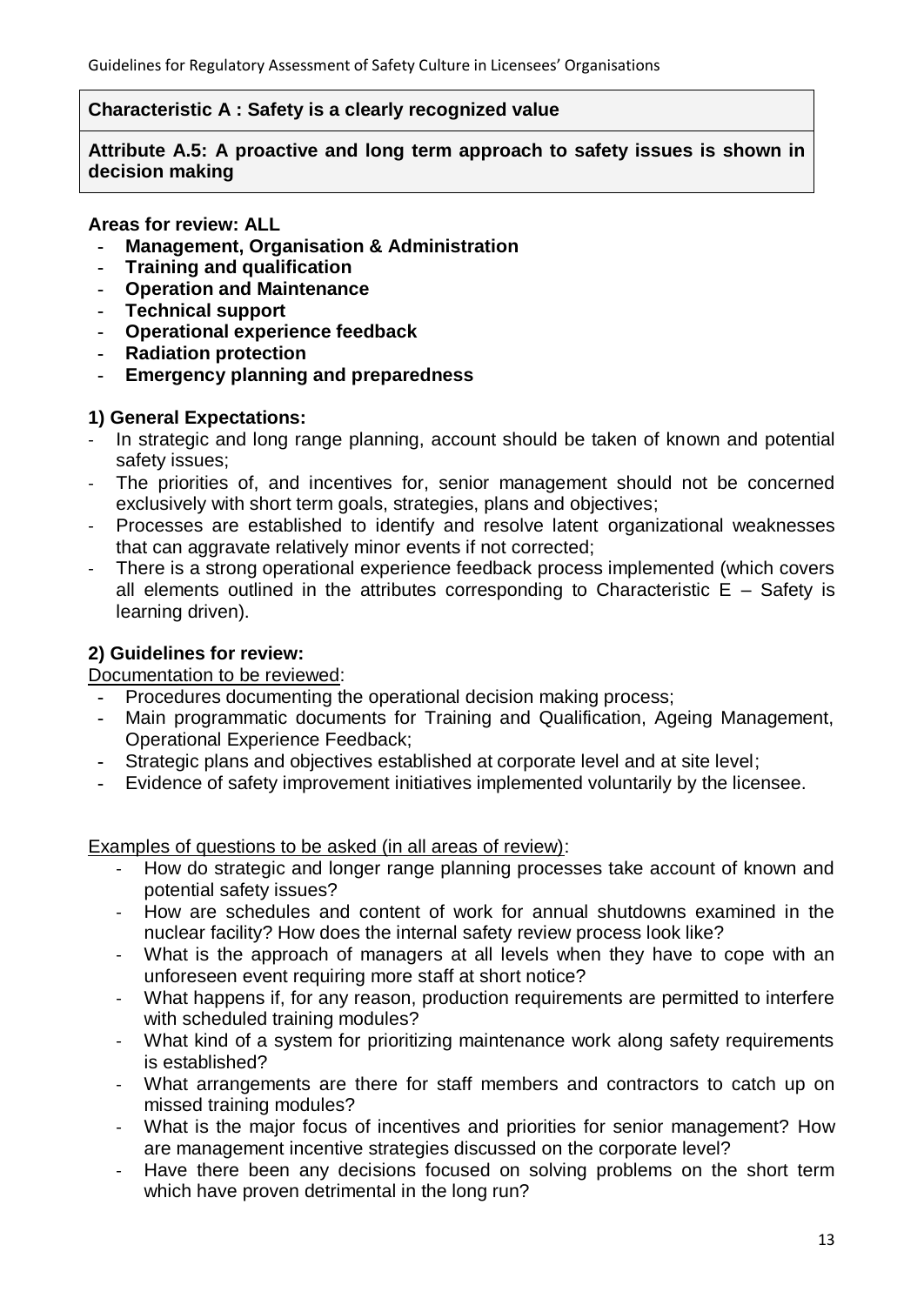The inspectors should try to ascertain:

- **-** Whether there is adequate implementation of programmes that support safe operation on the long term, such as training programmes, ageing management programmes, periodic safety reviews, provision of sufficient numbers of qualified staff (e.g. recruitment, selection and staff retention), etc.
- **-** Whether periodic safety reviews are performed which include also an evaluation of the capability for safe operation on the long term (e.g. 10-years outlook);
- **-** Whether the formalised decision-making process takes account of long-term consequences of the decisions taken.

- **-** Inadequate implementation of ageing management programmes;
- **-** Lack of a long-term staffing plan;
- **-** There is no formalised process for managing organisational change;
- **-** Failure of corporate memory a lack of historical data and lack of a knowledge management programme to manage staff turnover. Disproportionate number of experienced individuals leaving the organization, e.g. when reorganizing and/or downsizing;
- **-** Lack of learning unwillingness to share knowledge and experience with others, or to use the experience of others to improve safety at the installation. Organizations become complacent and focus on the successes of the past, and are reluctant to invest in acquiring new knowledge and skills for the future;
- **-** Lack of self-assessment processes the organization not recognizing deficiencies in attitudes to safety and behaviour and being unable to adopt a philosophy of continual improvement;
- **-** Decisions are taken with a focus on fixing problems in the short term, without taking account of potential implications for the long term.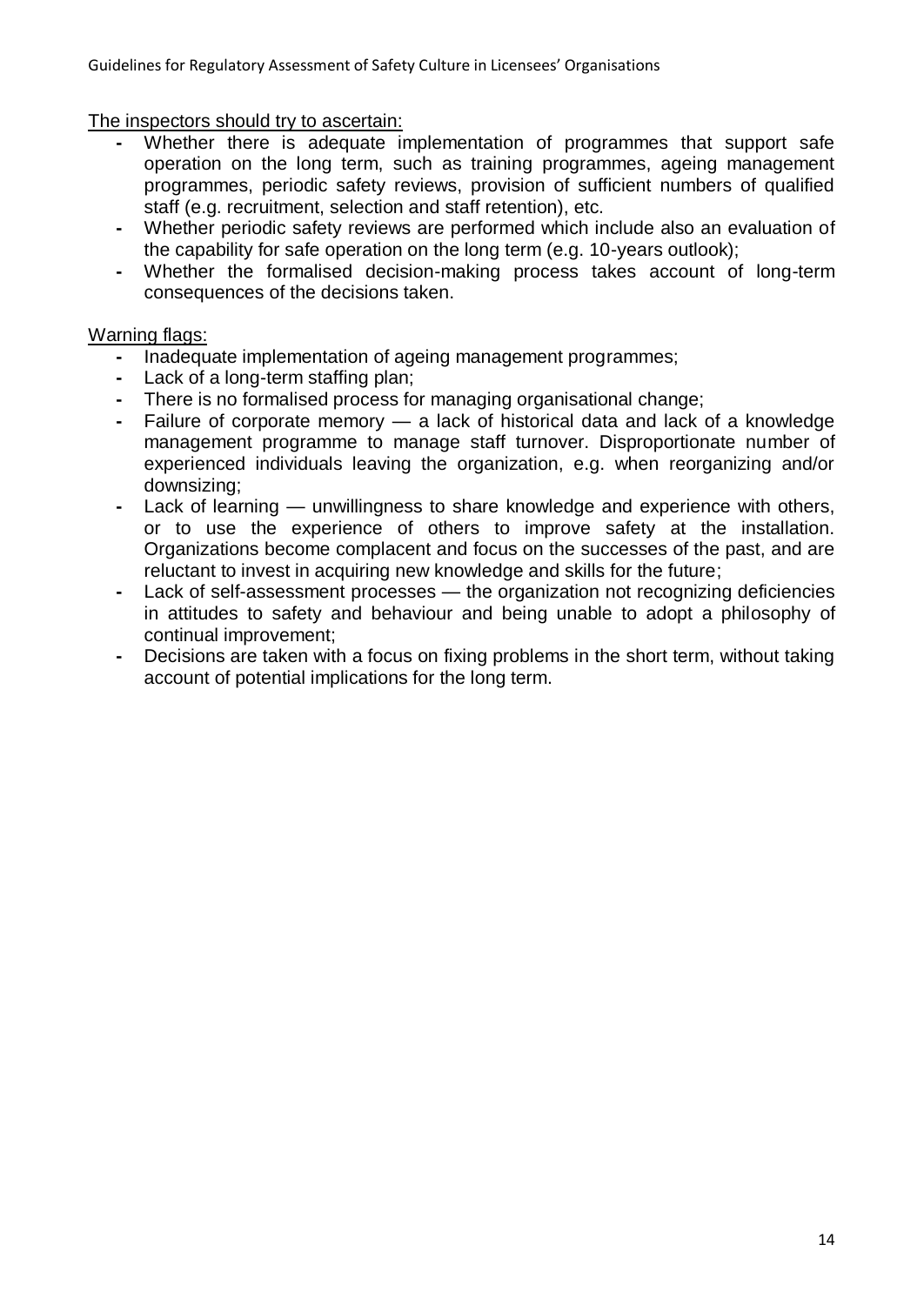**Characteristic A : Safety is a clearly recognized value**

**Characteristic B: Leadership for safety is clear**

**Characteristic D: Safety is integrated into all activities**

## **Attributes**

**A.6: Safety conscious behaviour is socially accepted and supported (both formally and informally)**

**B.6: Management seeks the active involvement of individuals in improving**

**safety**

**B.10: Relationships between managers and individuals are built on trust**

**D.1: Trust permeates the organization**

**D.6: Factors affecting work motivation and job satisfaction are considered**

## **Areas for review: ALL**

- **- Management, Organisation & Administration**
- **- Training and qualification**
- **- Operation and Maintenance**
- **- Technical support**
- **- Operational experience feedback**
- **- Radiation protection**
- **- Emergency planning and preparedness**

# **1) General Expectations:**

- People are treated with dignity and respect; they are expected and encouraged to offer innovative ideas to help solve problems;
- Personnel can raise nuclear safety concerns without fear of retribution and have confidence their concerns will be addressed; they are kept informed of steps taken in response to their concerns;
- Managers should encourage the raising of concerns by personnel and should take action or else explain why no action was taken;
- Managers should actively seek dissenting views and diverse perspectives and should encourage open and frank discussion to support independent thinking; differing opinions should be welcomed and respected; when needed, fair and objective methods are used to resolve conflict and unsettled differing professional opinions.
- Supervisors are skilled in responding to employee questions in an open, honest manner. They are recognized as an important part of the management team, crucial to translating safety culture into practical terms;
- The performance appraisal process should recognize and reward safety conscious behaviour;
- Peers should encourage each other to engage in safety conscious behaviour;
- Managers should carry out what they undertake to do in their communications;
- Personnel should adhere to the management system;
- Managers should be able to be trusted by personnel to act professionally when personnel raise safety concerns or report near miss events;
- Managers should ensure that safety consciousness prevails in the working environment throughout the organization;
- Managers should ensure that communication is not stifled in the organization and should take prompt action to counter any such effect;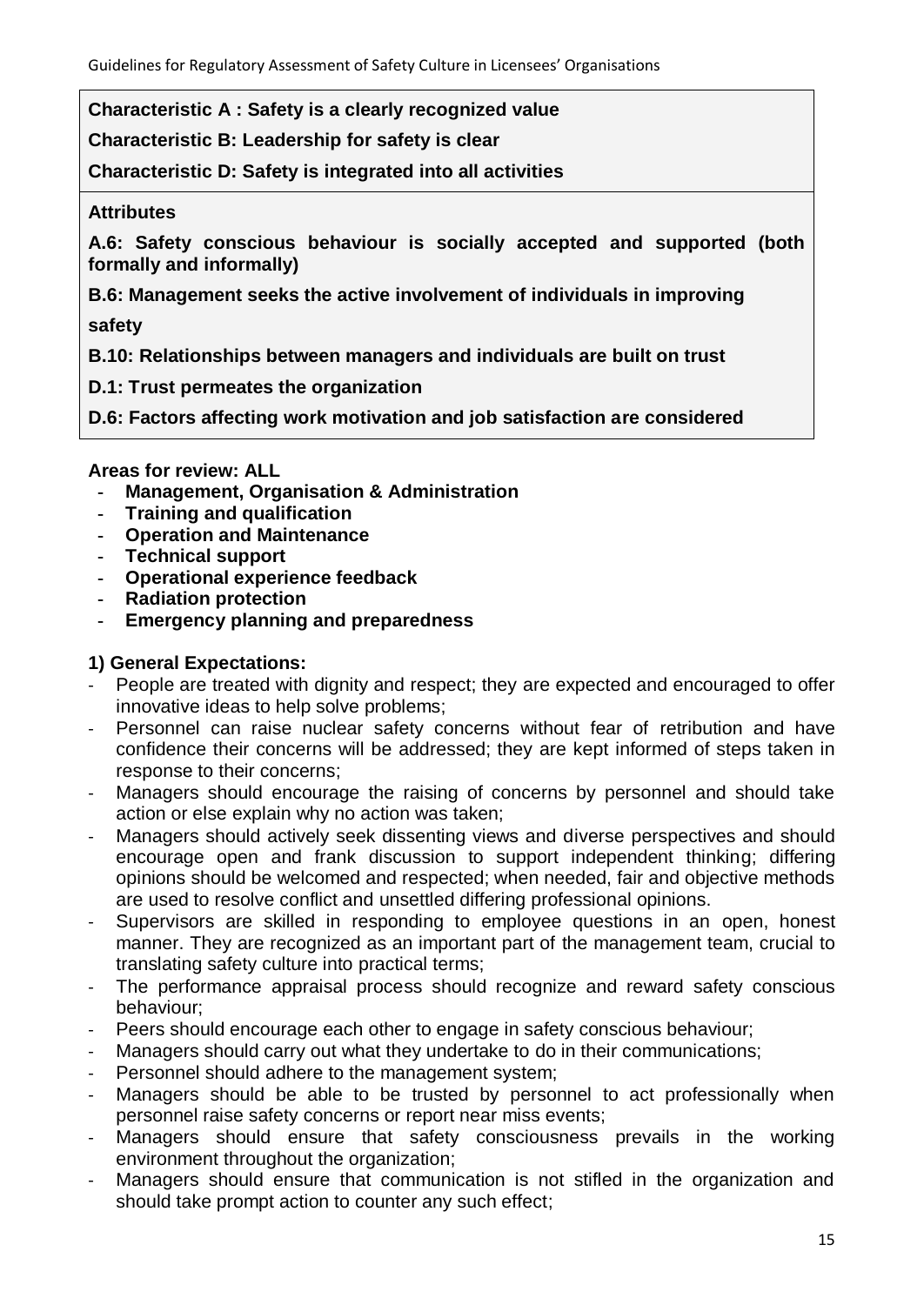- Individuals and their professional capabilities, values and experience should be considered the organization's most valuable strategic asset for safety.
- The reward system should be aligned with safety policies and should reinforce the desired behaviour and outcomes;
- Recognition should be given to individuals and teams for exemplary performance;
- Individuals should take pride in their work and should feel that their tasks and performance are important contributors to the success of the organization;
- Managers should be trained and should have appropriate knowledge of the factors influencing human performance;
- Managers, supervisors, and staff clearly understand and respect each other's roles in decision-making; candid dialogue and debate are encouraged when safety issues are being evaluated. Robust discussion and healthy conflict are recognized as a natural result of diversity of expertise and experience.

# **2) Guidelines for review:**

## Documentation to be reviewed:

Examples: Safety policy, code of ethics, training materials pertaining to the human performance improvement programme, evidence of the implementation of a management of organisational change process, reports of non-conformances/low level events/nearmisses raised by plant staff (check also the proportion of self-reported issues), etc.

### Observations:

The inspectors should observe planning meetings, meetings of the plant safety oversight committee, interviews during the internal selection and promotion process, training sessions in the framework of the human performance improvement programme, etc.

Examples of questions to be asked (in all areas of review):

- In what way do managers ensure that a safety conscious working environment prevails throughout the nuclear facility?
- What kinds of systems exist to appraise managers of safety accomplishments or shortcomings? How effective are such systems?
- In what way are staff members and contractors aware of the system of rewards and sanctions relating to safety matters?
- Can staff members and contractors give examples where individuals who transmit safety related concerns or potential improvements are rewarded and given public recognition? What about fear of retribution, if errors are reported or safety concerns are raised?
- In what way do annual performance appraisals include a specific section on hazard awareness and safety conscious attitude?
- Can cases be identified in which safety conscious attitude was a significant factor in approving or rejecting a promotion to management level?
- In what way do managers or older, experienced employees give informal recognition to staff members and contractors who take actions beneficial to safety?
- What is the unofficial, informal response of management to safety infringements and violations of safety related technical specifications?
- In what way are good practices praised and poor ones challenged, especially in informal settings?
- How do first line supervisors deal with unsafe acts and/or conditions when they see them or when they are pointed out to them? Do supervisors say 'well done' when subordinates are doing something in a safe way?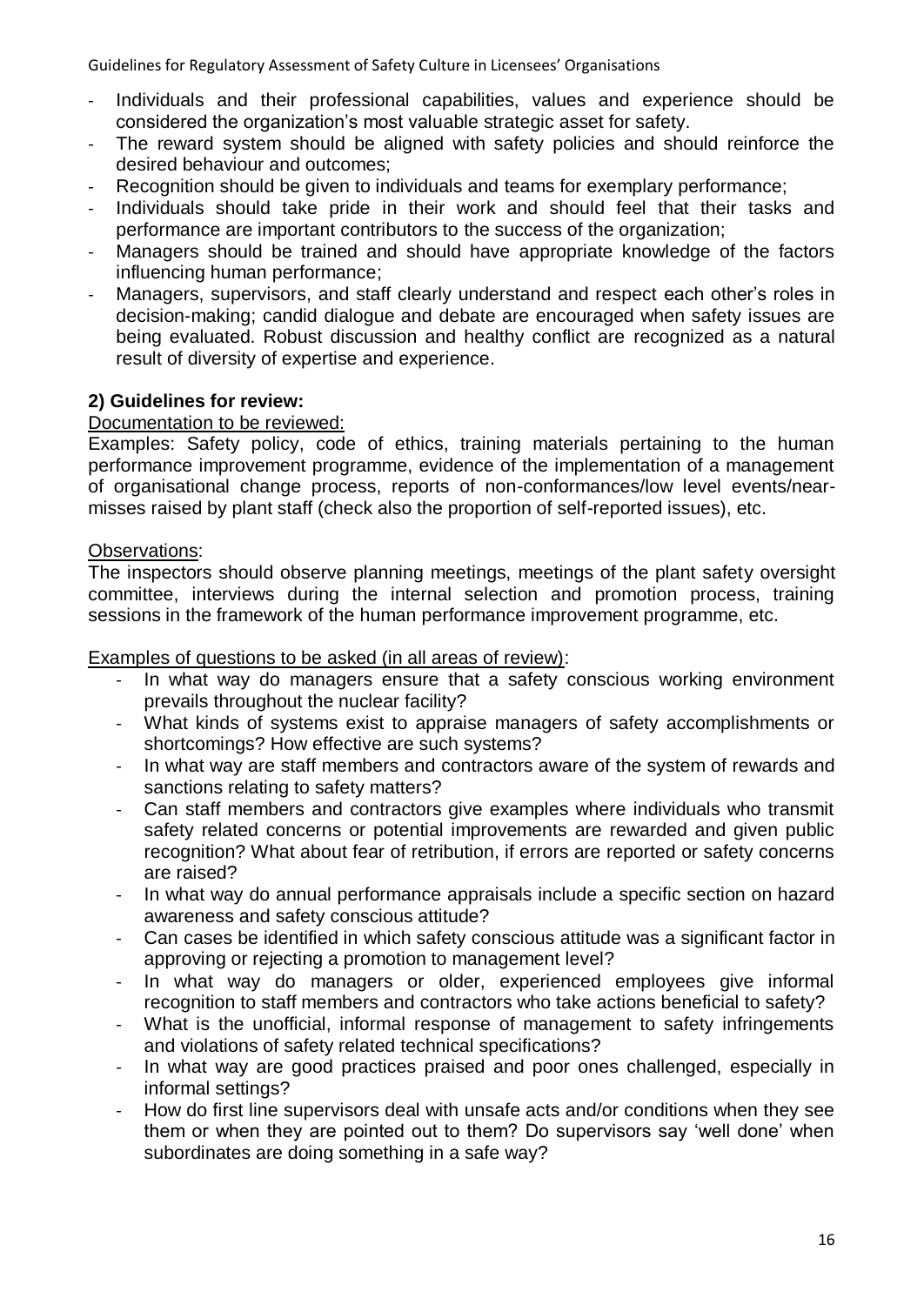- In what way do staff members and contractors point out to others in the nuclear facility when they see them doing something unsafe, even if it is not part of their job?
- In what way do training programmes at the nuclear facility address social acceptance of safety conscious behaviour? Can staff members and contractors find examples when people are joking about it? What can be the eventual reasons for the lack of acceptance?
- Can staff members and contractors describe whether managers are trusted by their subordinates to act professionally?
- How is the trust between managers and subordinates felt or experienced in the nuclear facility?
- Can staff members and contractors describe any management interventions that have built trust in the nuclear facility?
- Can staff members and contractors list "moments of truth" that have occurred in the past few months, and show that management responded by principle and not by expediency?
- How would a safety concern or improvement be brought to the attention of the management?
- What mechanisms are in place for highlighting safety suggestions? Can staff members and contractors cite examples when their individual opinion mattered, when their input has led to positive change?
- Who do staff members and contractors look to for technical guidance on safety issues? Why?
- Can staff members and contractors cite examples when senior managers actively seek dissenting views and diverse perspectives and encourage robust discussion of pending issues? When there is apparent conflict between safety and cost or between safety and operation, in what way do managers discuss the situation with staff members and contractors?
- How do managers involve their staff in discussions about what the real safety priorities are? How do managers discuss with their staff the results and the means by which deficiencies may be corrected?
- What is the attitude of managers to safety reviews and audits affecting their activities?
- In what way are operating staff involved in board meetings when these discuss the safety performance and look for principally new solutions? In what way do managers lead brainstorming sessions, for example in the investigation of safety problems, to assist effectively in seeking the causes and implementing improvements?
- How does the senior management show that professional capabilities, values and experience of staff are the facility's most valuable strategic asset for safety?
- How is the reward system aligned with safety policies? In what way does the reward system reinforce the desired behaviour and outcomes?
- How is recognition for exemplary performance given to individuals or teams?
- In what way are managers trained in order to have the appropriate knowledge of factors influencing human performance?
- Can staff members and contractors identify cases in which safety conscious attitude was a significant factor in approving or rejecting a promotion to management level?
- What is the staff turnover within the facility? What are the major motivating factors for staff members? What about contractors? What kind of differences in work motivation between staff members and contractors are perceived in the nuclear facility?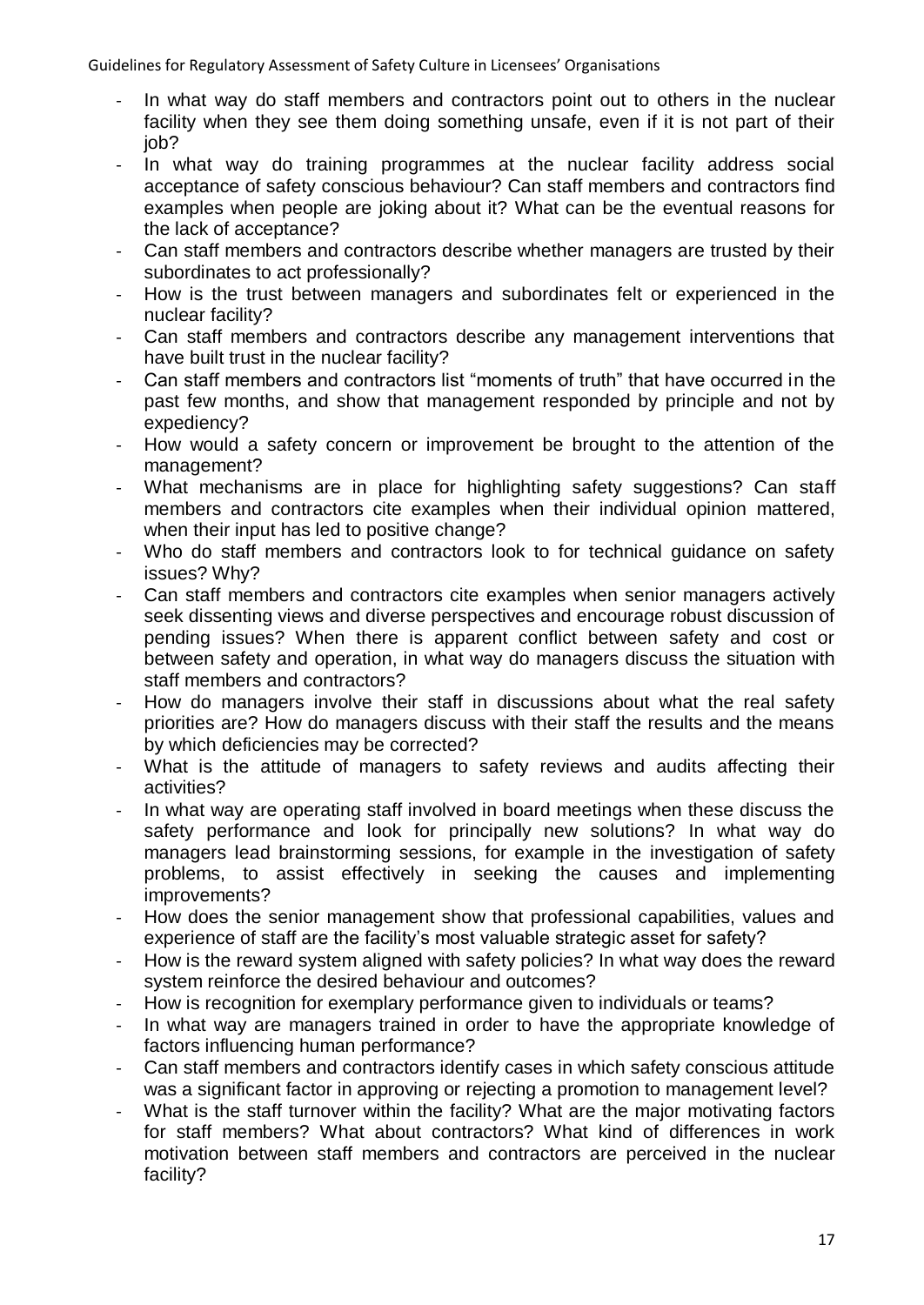The inspectors should try to ascertain:

- **-** Whether there is a high rate of reporting of low level events and near-misses and whether employees are convinced that they will not be punished for errors they have made and reported;
- **-** Whether employees have confidence that issues with nuclear safety implications which they have reported are prioritized, tracked, and resolved in a timely manner;
- **-** Whether differing opinions are welcomed and respected and taken into account in the decision making process;
- **-** Whether the management rewards individuals who show leadership for safety by proposing safety improvement and / or by highlighting potential safety problems;
- **-** Whether, where practicable, managers involve personnel in decision making and activities that affect them, for example, by involving individuals in writing their own procedures and instructions;
- **-** Whether individuals feel that their opinion matters and are able to cite instances of their input leading to positive change;
- **-** Whether the criteria for selection and promotion of supervisors and managers take account of their leadership for safety skills and attitudes;
- **-** Whether the factors affecting work motivation and job satisfaction are considered in the implementation of a process for the management of organisational changes;
- **-** Whether the self-assessment performed by managers include a measure of the safety conscious environment in the organisation;
- **-** Whether periodic surveys are conducted to evaluate work motivation and job satisfaction and whether the management acts upon the results of such reviews.

- **-** Safety concerns of personnel not dealt with promptly safety concerns are ignored or have to be raised repeatedly before action is taken, e.g. lack of a process to allow or encourage individuals to raise safety concerns that results in actions being taken;
- **-** Individuals who question current practices or provide alternative points of view are not considered team players;
- The initial management reaction to a plant event is to "find the guilty";<br>- "Good catches" (situations where a problem was discovered a
- **-** ―Good catches‖ (situations where a problem was discovered and addressed promptly, before it could lead to an event) are not celebrated and publicized;
- Workers exhibit symptoms of "malicious compliance" (they might follow orders and procedures in spite of having doubts about their correctness and impact on safety, they might not show a questioning attitude because of fear of retribution for not following orders; they might act upon an order which they consider wrong simply because the supervisors would be held accountable ultimately, etc.);
- **-** Workers are reluctant to speak candidly from fear of retribution or criticism;
- **-** Unresolved conflicts among groups or individuals are prevalent;
- **-** Minority opinions are not encouraged or are stifled;
- **-** Managers and supervisors are not in the plant personally looking at equipment problems; they do not maintain a continuous communication with the workers or are not available for advice when this is requested by workers);
- The "burden of proof" for resolving important safety questions is inverted (i.e., when a safety question is identified, rather than requiring the organization to prove safety margins remain adequate, management forces individuals to prove the problem creates undue risk);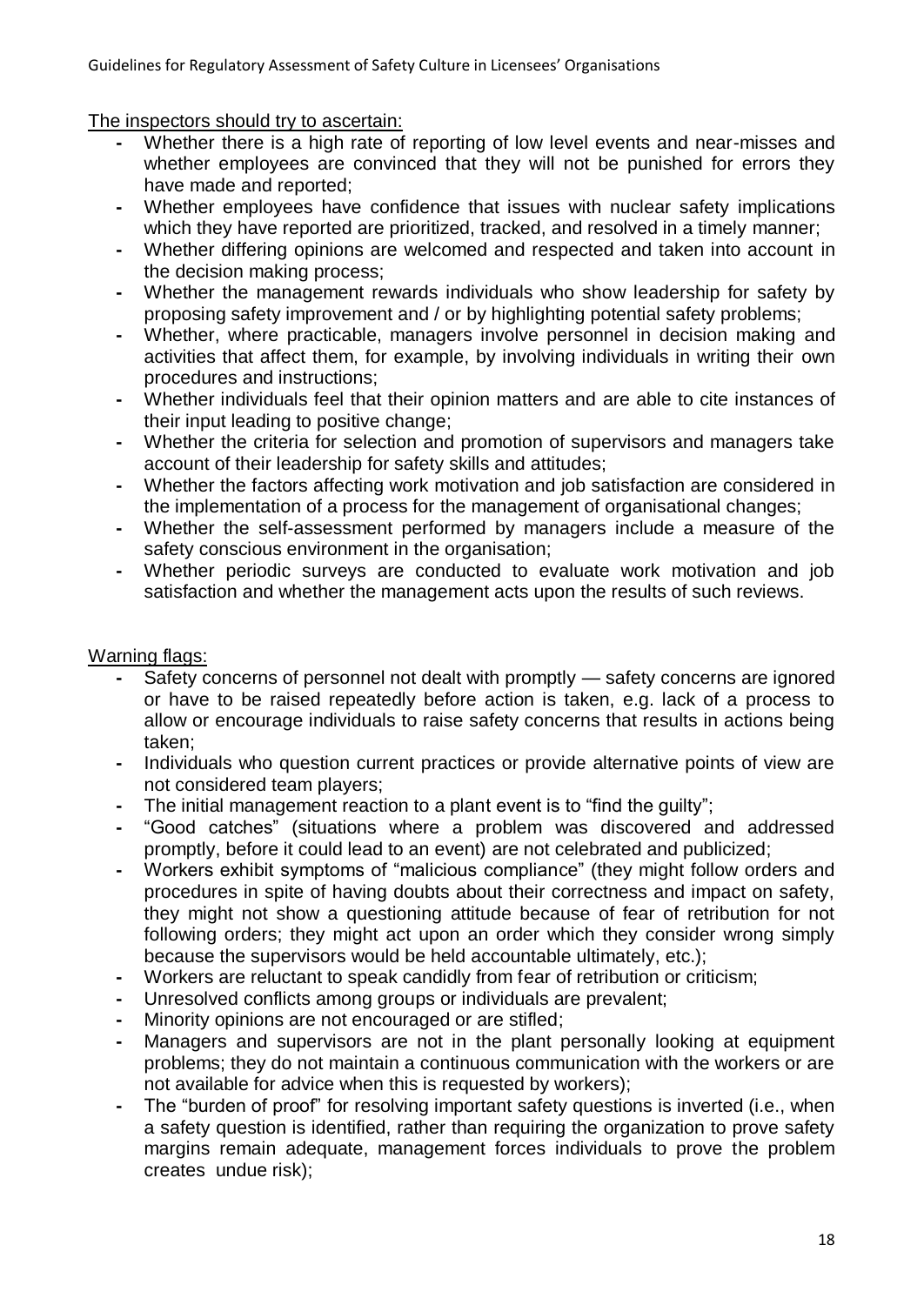- **-** Changes in employee concern program metrics go unnoticed or are not investigated for possible degradations in the culture;
- **-** Workers have a perception that managers only want to hear positive reports;
- **-** Executives seem only to recognize/reward actions that kept the plant on line or contributed to quick resumption of operations;
- **-** Workers (including non-station personnel) are unsure if they will be rewarded or criticized for stopping an activity in the face of uncertainty;
- **-** Low status of individuals or units conducting assessments lack of respect for findings of assessments, findings being ignored or not addressed in a timely manner;
- **-** Disproportionate focus on technical issues insufficient attention to issues of human performance, problems being perceived as technical challenges to be solved by engineering means only, without considering that the solution may involve aspects of human performance.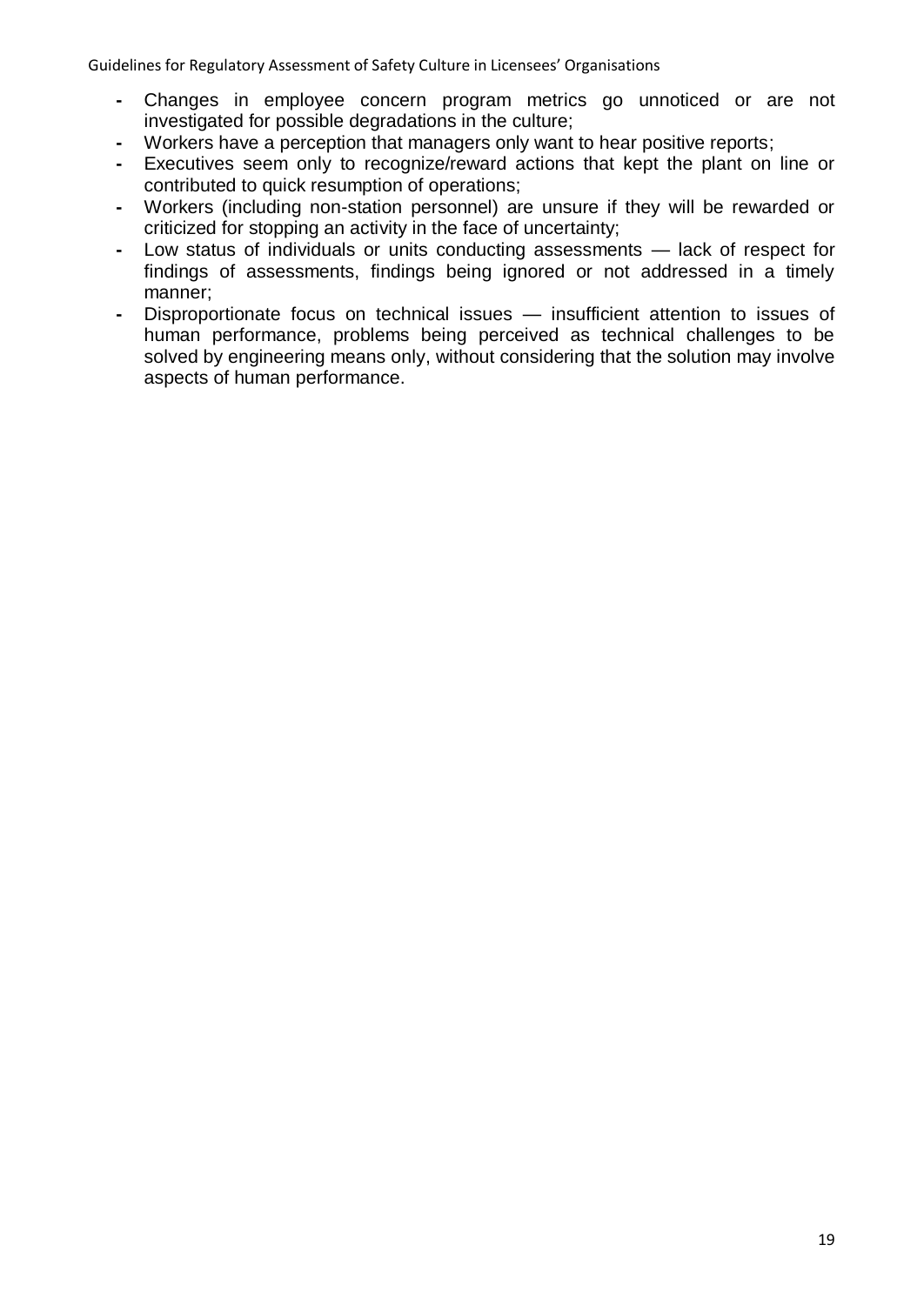## **Characteristic B: Leadership for safety is clear**

#### **Attributes**

**B.1: Senior management is clearly committed to safety**

**B.2: Commitment to safety is evident at all management levels**

**B.3: There is visible leadership showing the involvement of management in safety related activities**

### **Areas for review: ALL**

- **- Management, Organisation & Administration**
- **- Training and qualification**
- **- Operation and Maintenance**
- **- Technical support**
- **- Operational experience feedback**
- **- Radiation protection**
- **- Emergency planning and preparedness**

# **1) General Expectations:**

- Executive and senior managers are the leading advocates of nuclear safety and demonstrate their commitment both in word and action;
- Leaders throughout the nuclear organization set an example for safety;
- Senior managers should treat supervisors as a crucial part of the management team as they translate safety culture into practice and should give them their full support;
- Senior corporate managers should periodically visit operating installations to assess at first hand the effectiveness of management;
- Managers should establish clear expectations of performance in areas that affect safety and these should be documented where appropriate;
- Managers should adhere strictly to policies and procedures in their own conduct and should not expect or accept special treatment;
- Managers should not tolerate or ignore substandard performance in relation to safety for any reason;
- Managers should exhibit a sense of urgency in remedying significant weaknesses or vulnerabilities;
- Managers should be able to recognize conditions of degraded safety (physical or organizational);
- Managers should individually note performance and inspect conditions in the field by walking around the installation and observing and listening to individuals, and should intervene vigorously to remedy safety issues ('walk, look, listen and fix');
- Managers should ensure that situations adverse to safety are remedied;
- Supervisors should spend time observing and coaching individuals at their workplaces and should encourage and reinforce expected behaviour;
- Supervisors should discuss safety issues frequently with their teams or work groups.

# **2) Guidelines for review:**

### Documentation to be reviewed:

Examples: Safety policy, code of ethics, training materials pertaining to the human performance improvement programme, documents pertaining to the "Managers in the Field" programme, evidence of self-assessment performed my managers and of corrective actions / proposals for improvement resulting from self-assessment, etc.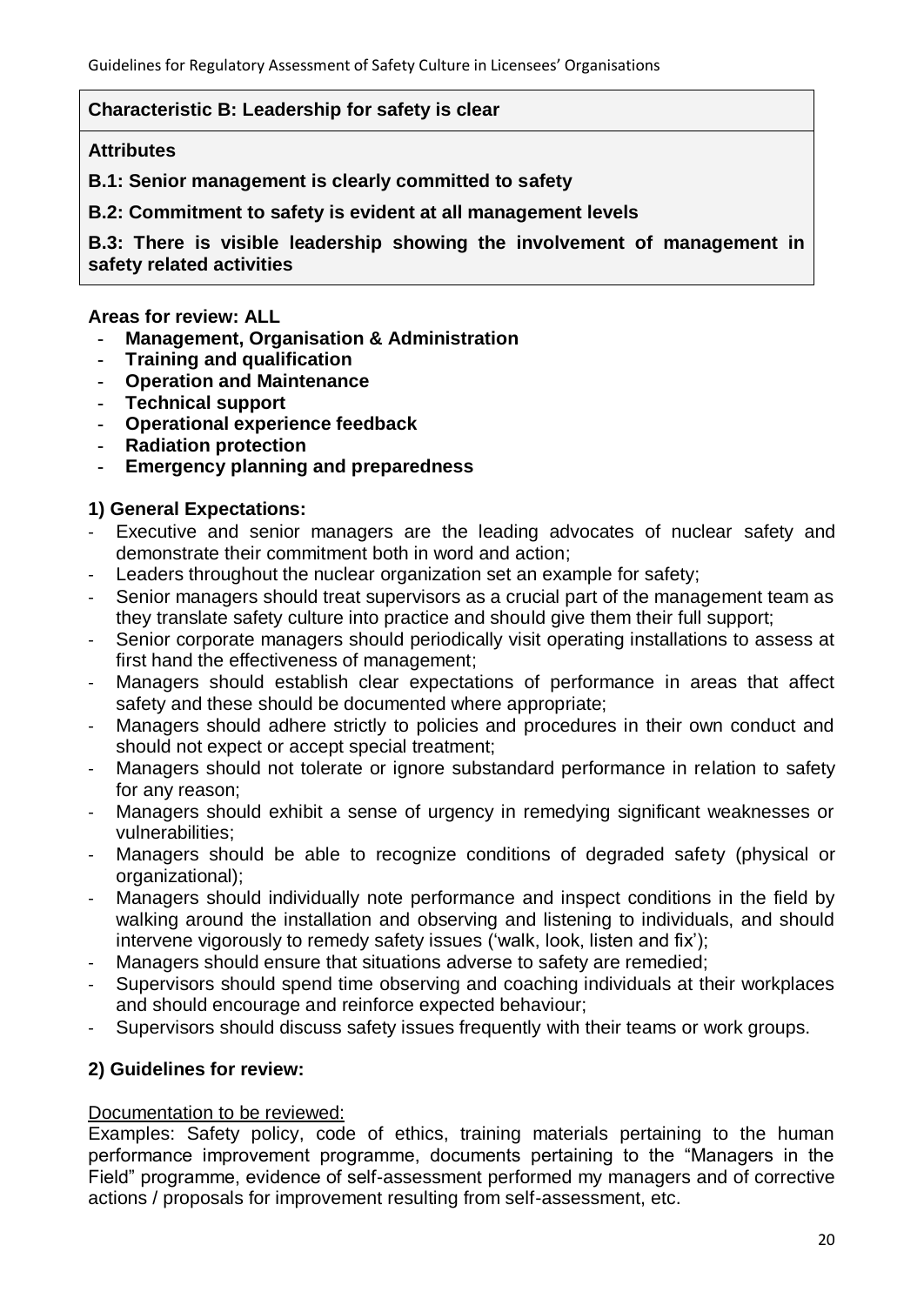## Observations:

The inspectors should observe planning meetings, meetings of the plant safety oversight committee, interviews during the internal selection and promotion process, training sessions in the framework of the human performance improvement programme, important tests (to see how managers witness these) and milestones during planned outages (and also during construction and commissioning when the plant is in these phases), etc.

Examples of questions to be asked (in all areas of review):

- In what way are safety issues included in periodic meetings of the facility manager with his senior staff?
- In what way is safety mentioned in official communication from senior corporate and facility management?
- How would staff members and contractors describe the major worries of senior managers in their day to day work?
- How often do senior corporate managers visit operating facilities to assess management effectiveness first hand? How are these visits conducted?
- In what way do senior managers encourage middle-level managers and supervisors to look at other nuclear organizations and other parts of the own nuclear facility to see what they can learn from them?
- How do senior managers explain their commitment to safety to their staff?
- Can staff members and contractors describe how senior managers disseminate relevant information (such as objectives, expectations, expenditures, accomplishments and shortcomings) to middle-level managers and supervisors?
- In what way did senior managers support their middle-level managers and supervisors the last time that they stopped operations for safety reasons?
- What are the safety expectations of the facility manager, and how are these translated into the daily job of staff members and contractors? What is the role of middle management in communicating these expectations?
- In what way do middle-level managers and supervisors communicate their expectations on safety to their subordinates? How are these understood by the subordinates?
- How do middle-level managers and supervisors decide what kind of safety courses staff members and contractors should attend?
- In what situations would middle-level managers and supervisors consider deviations or shortcuts to be acceptable?
- In what way do senior managers show that they are committed to correct significant weaknesses or vulnerabilities?
- What action do middle-level managers and supervisors take after they learn of deviations and non-compliance situations?
- How do middle-level managers and supervisors react to negative remarks about safety-conscious behaviour, when middle-level managers and supervisors hear them or when they are pointed out to them?
- In what way do subordinates inform middle-level managers and supervisors about poor procedures and what do middle-level managers and supervisors do about it?
- How do managers inspect performance and conditions at the work-place? In what way do managers give attention to the physical working environment of their staff?
- What is the working style of the senior supervisors on shift? How do they seek information? Do they visit routinely the areas where safety related work is being done? Are they interested in the problems or solely the schedules?
- Do middle managers often make first hand inspections of the conduct of safety related work for which they are responsible?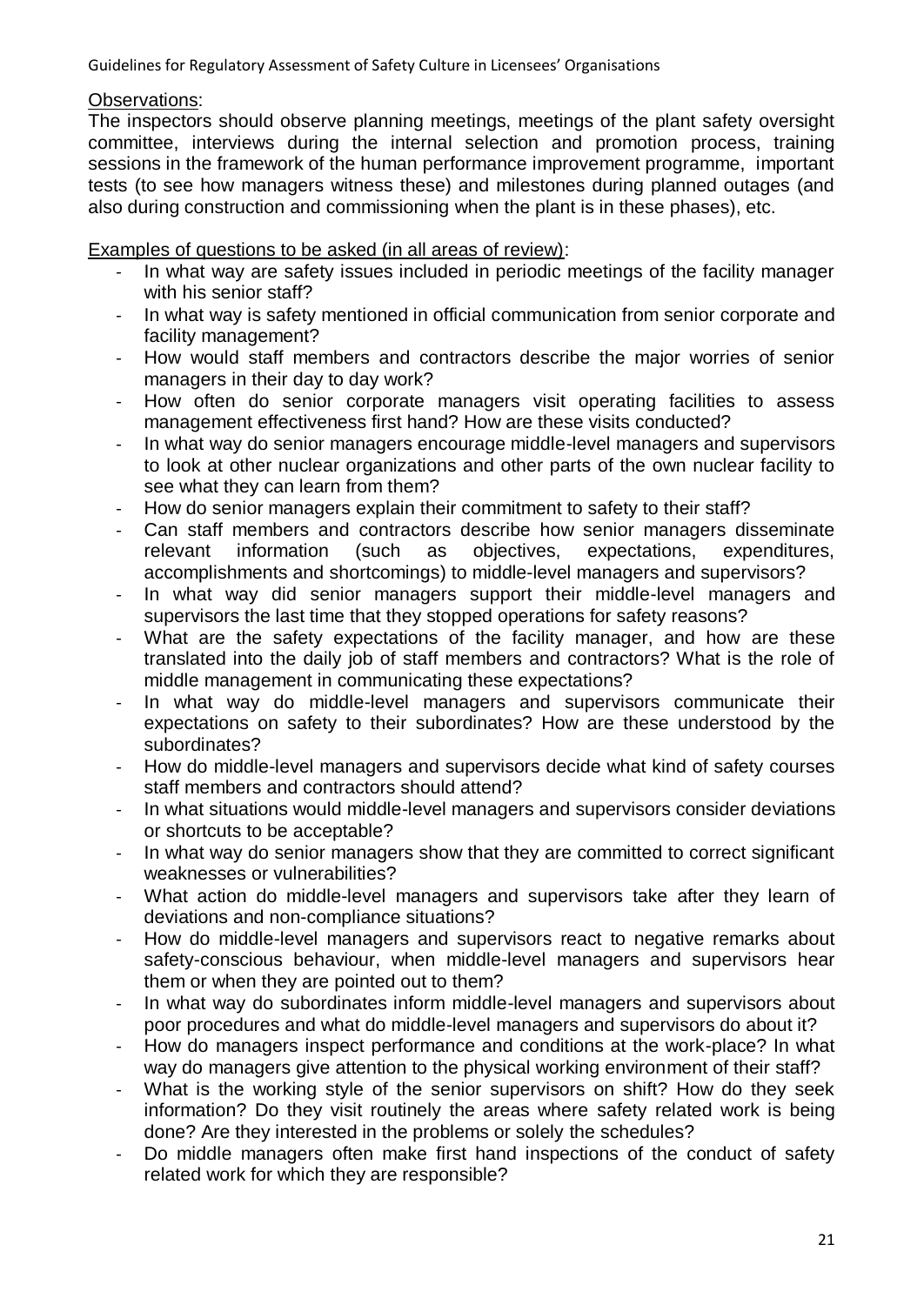- Does the plant manager from time to time inspect the conduct of safety related work?
- How do supervisors discuss safety issues with their teams/work groups for which they are responsible?
- Can staff members and contractors describe situations, when seeing a manager at the work-place is considered an integral part of his/her work? What about situations where seeing a manager at the work-place is considered an indication of trouble?
- In what way do managers participate in staff training courses at which safety policies and procedures are explained? How do they present the training material?
- Can staff members and contractors describe situations where managers spend time observing and coaching individuals at their work locations or provide constructive feedback to reinforce expected behaviour?
- Can staff members and contractors describe situations where managers encourage talented colleagues to spend time as instructors?
- How do senior managers identify safety issues and contribute to fixing them?
- Can staff members and contractors judge whether middle-level managers and supervisors have the necessary experience and knowledge of safety, in order to take action on the issues before them?

# The inspectors should try to ascertain whether:

- **-** Managers and supervisors act as role models and promote the principles in the nuclear safety policy; employees are convinced that managers' actions and decisions are fully in line with the principles in the nuclear safety policy;
- Managers and supervisors practice visible leadership in the field by placing "eyes" on the problem‖ (observing work activities), coaching, mentoring, and reinforcing standards. Deviations from station expectations are corrected promptly.
- **-** Managers and supervisors provide appropriate oversight during safety-significant tests or evolutions (including in construction and commissioning where applicable);
- **-** Managers and supervisors are personally involved in training activities to consistently reinforces expected worker behaviours;
- **-** Management considers the employee perspective in understanding and analyzing issues;
- **-** Employees respect managers and supervisors for their professionalism and commitment to safety;
- **-** Managers conduct periodic self-assessments and act upon the results of the selfassessment to correct problems and improve safety;
- **-** Selection and evaluation of managers and supervisors consider their abilities to contribute to a strong nuclear safety culture.

- **-** Safety concerns raised by workers are dismissed by the managers without explanation;
- **-** Management decisions seem to be made without a thorough understanding of the facts or without staff input;
- **-** Managers and supervisors are rarely seen in the plant personally looking at equipment problems;
- **-** Operations shift managers aren't viewed as key members of the station management team;
- **-** When evaluating problems, managers appear interested only in satisfying "requirements":
- **-** Managers overly focus on the near-term, with crisis management being the rule;
- **-** Managers send mixed messages about priorities given to safety and production;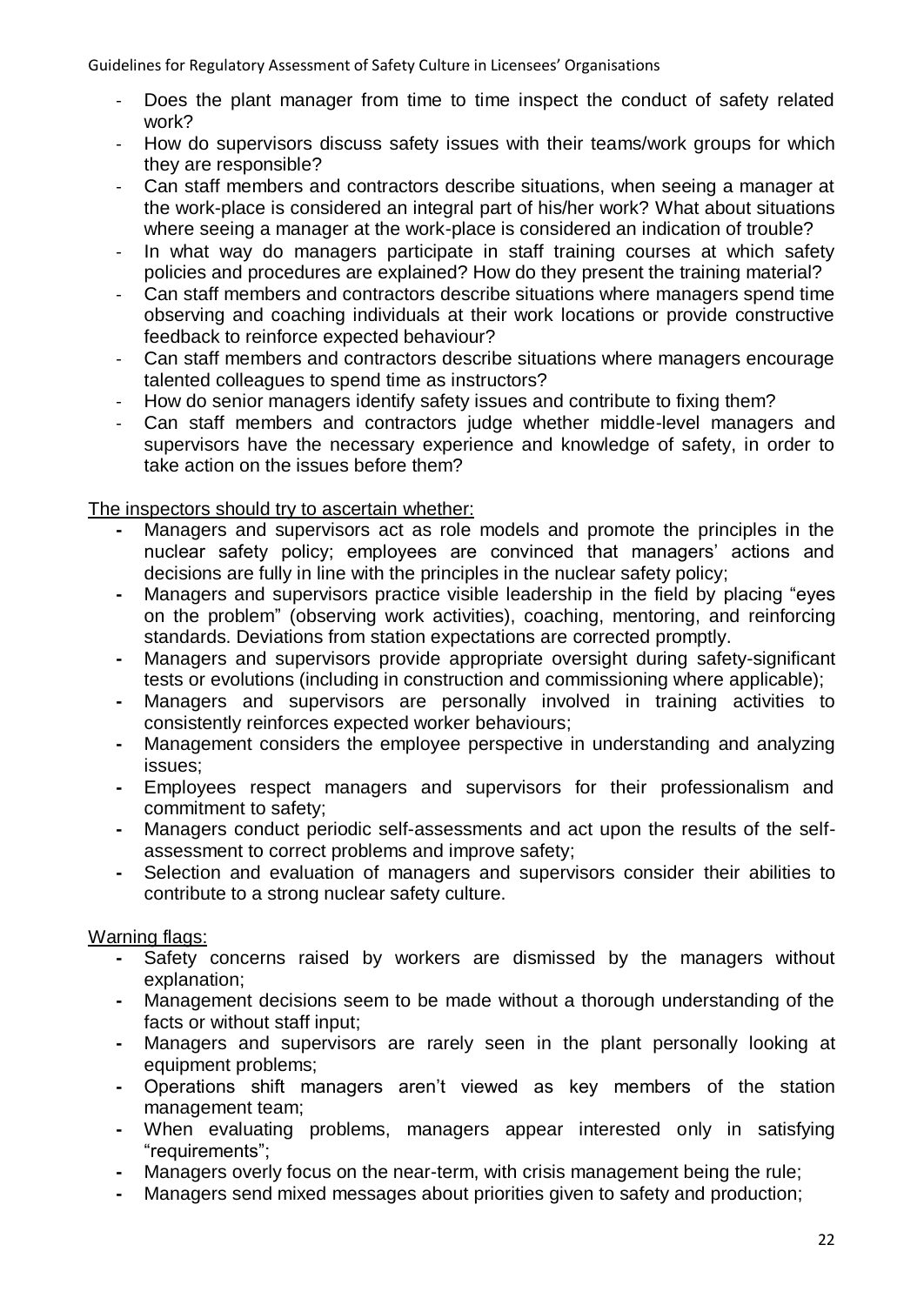- **-** Site managers aren't adept at withstanding overemphasis from corporate management on reducing costs, cutting resources, and shortening schedules.
- **-** Personnel are not informed of the basis for important decisions that impact them;
- **-** Managers are changed too frequently;
- **-** Managers (including senior managers) are not actively involved in the performance of the self-assessment process.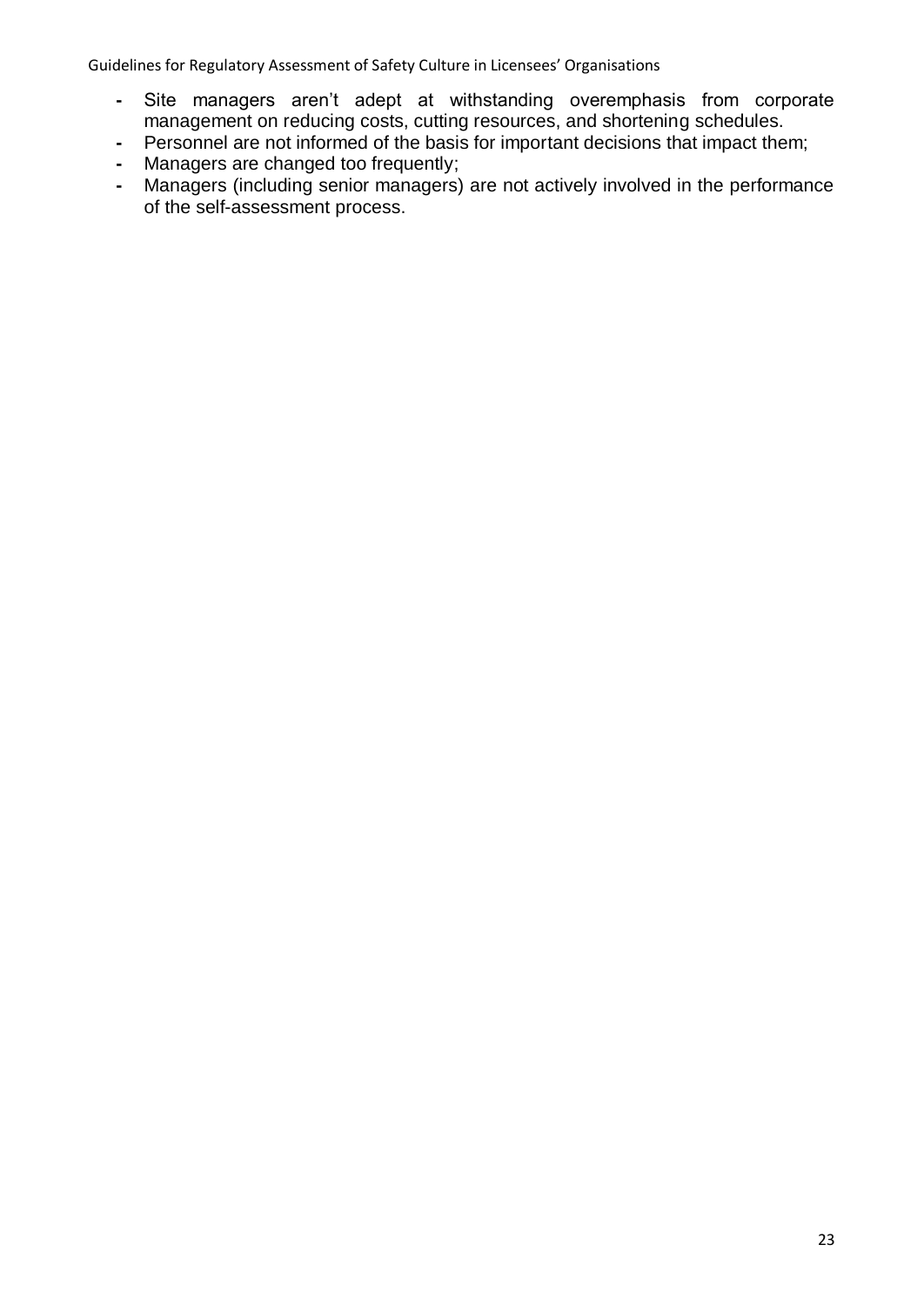### **Characteristic B: Leadership for safety is clear**

### **Attribute B.4: Leadership skills are systematically developed**

### **Areas for review: ALL**

- **- Management, Organisation & Administration**
- **- Training and qualification**
- **- Operation and Maintenance**
- **- Technical support**
- **- Operational experience feedback**
- **- Radiation protection**
- **- Emergency planning and preparedness**

## **1) General Expectations:**

- Managers and supervisors should be selected and evaluated with due consideration of their demonstrated ability to foster a strong safety culture.
- Skills in change management should be taught to individuals in leadership roles.
- A succession plan that includes aspects of safety culture should be put in place for developing future managers.

## **2) Guidelines for review:**

### Documentation to be reviewed:

Examples: Safety policy, code of ethics, training materials pertaining to the human performance improvement programme, documents pertaining to the "Managers in the Field" programme, evidence of self-assessment performed by managers and of corrective actions / proposals for improvement resulting from self-assessment, training records relevant to specific training provided to managers and supervisors, job descriptions and` competence requirements for managerial positions, etc.

### Observations:

The inspectors should observe planning meetings, meetings of the plant safety oversight committee, interviews during the internal selection and promotion process, training sessions in the framework of the human performance improvement programme, important tests (to see how managers witness these) and milestones during planned outages (and also during construction and commissioning when the plant is in these phases), etc.

Examples of questions to be asked (in all areas of review):

- In what way do managers recognize that safety conscious attitude is important in the selection and promotion of staff? How is this recognition fostered?
- Can cases be identified in which safety conscious attitude was a significant factor in approving or rejecting a promotion to management level?
- Can senior managers describe how succession plans relate to safety?
- In what way is safety leadership reflected in succession plans?
- In what way are leadership skills and techniques included in training programmes for managers and supervisors?
- In what way are change management skills taught to individuals in leadership roles?
- Is there evidence of managers having taken initiatives to improve safety performance in the area(s) for which they are responsible?

The inspectors should try to ascertain whether: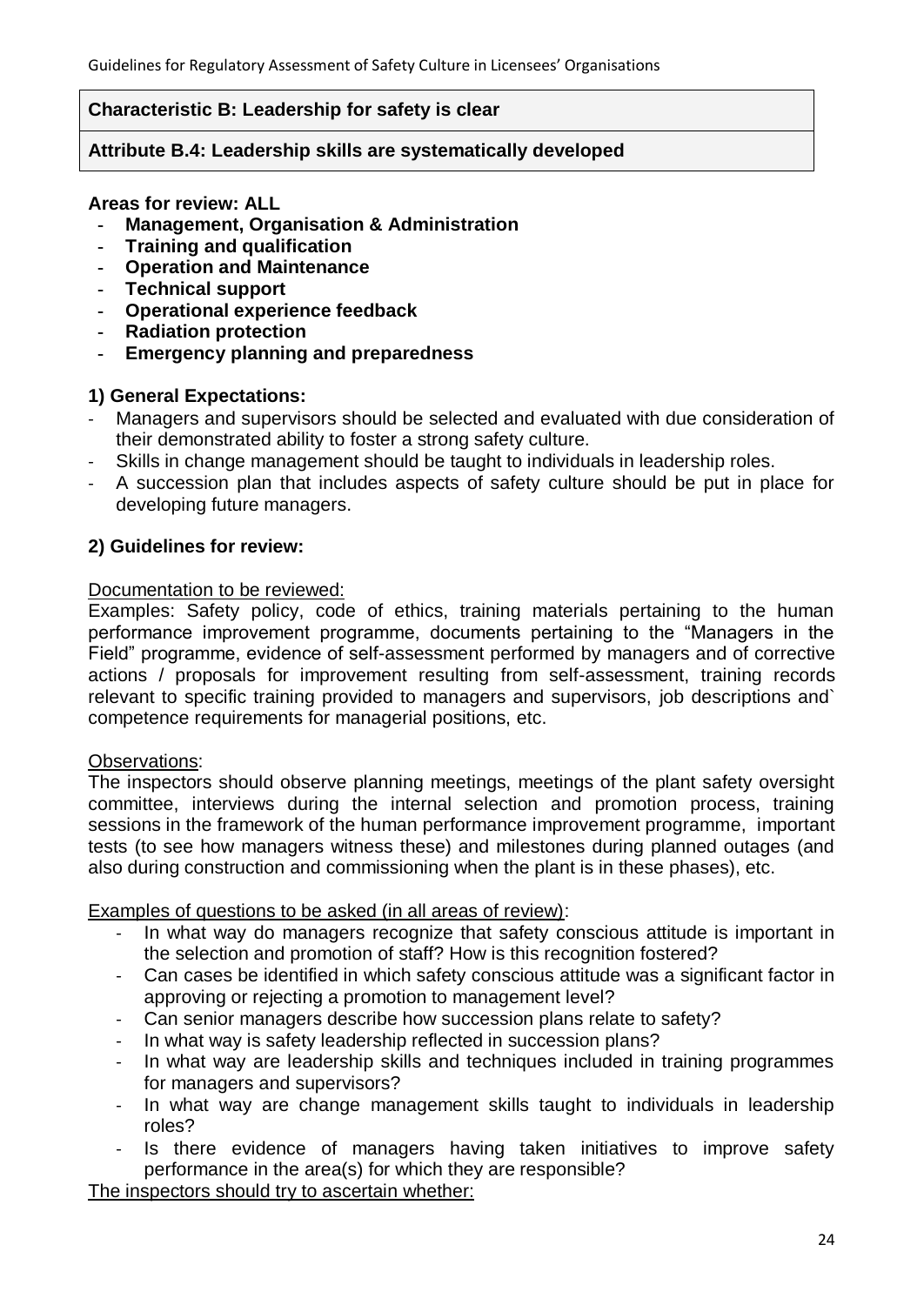- The competences specific for managerial and supervisory positions have been identified (eg. in the job descriptions);
- The competences identified for managerial and supervisory positions include leadership skills;
- The ability to foster safety culture and to act as a role model has been taken into account in the selection of potential candidates for managerial and supervisory positions;
- Managers and supervisors are familiar with the requirements and good practices regarding the management of organisational change, the operational experience feedback process, the self-assessment process, etc.
- A succession plan is in place and the selection and promotion criteria include specific provisions related to attitudes and behaviours that promote safety culture.

- **-** The competence criteria for managerial and supervisory positions are not documented;
- **-** There is no specific leadership training provided for managers and supervisors.
- **-** There is evidence of individuals being promoted to positions for which they do not have the necessary training and qualifications;
- **-** There is no evidence of succession planning;
- **-** Managers are changed too frequently.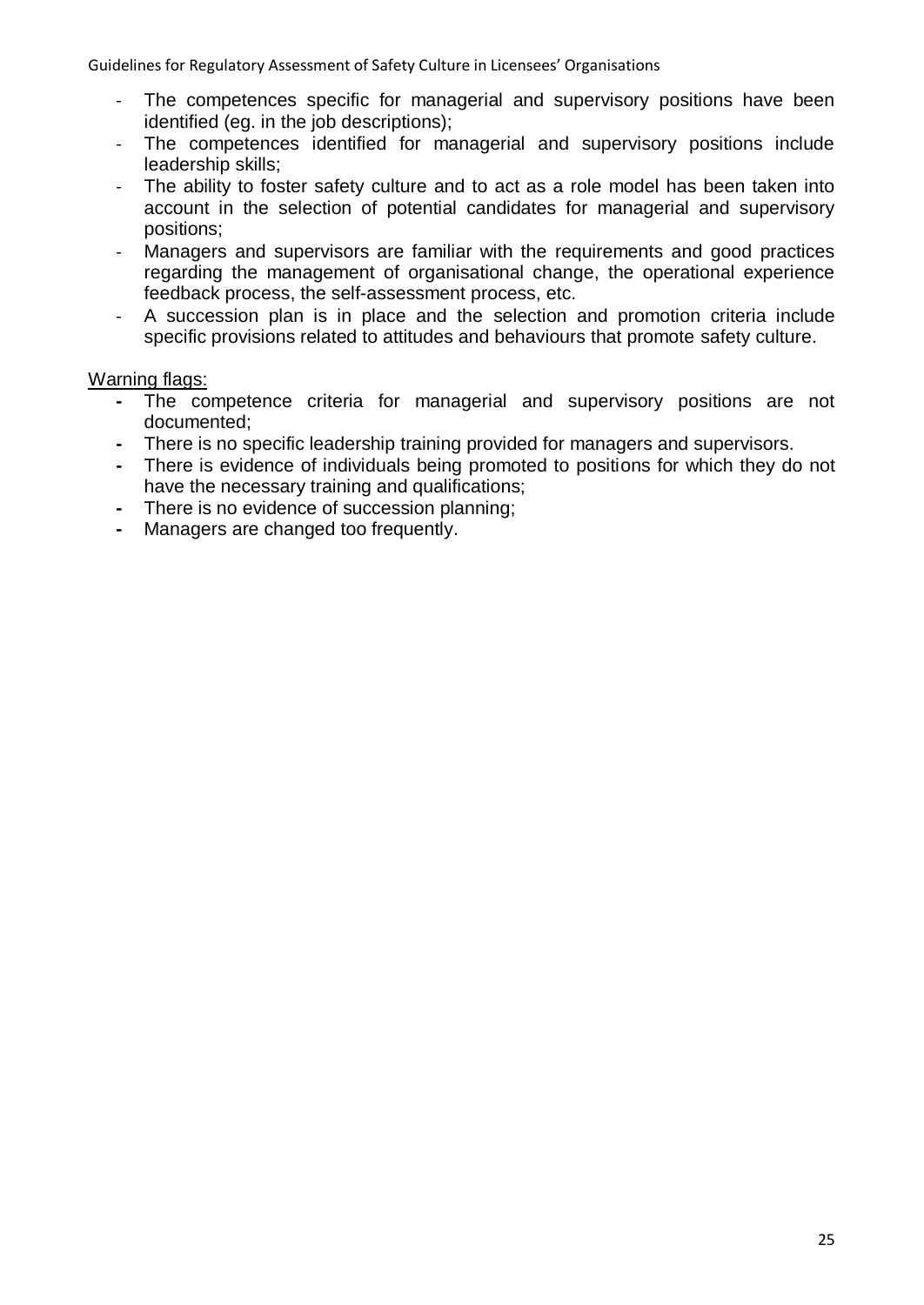**Characteristic B: Leadership for safety is clear**

**Attribute B.5: Management ensures that there are sufficient competent individuals**

**Note: This attribute should be analysed in conjunction with attributes D.5 and E.7 (D.5: Individuals have the necessary knowledge and understanding of the work processes; E.7: There is systematic development of individual competences)**

**Areas for review: ALL**

- **- Management, Organisation & Administration**
- **- Training and qualification**
- **- Operation and Maintenance**
- **- Technical support**
- **- Operational experience feedback**
- **- Radiation protection**
- **- Emergency planning and preparedness**

## **1) General Expectations:**

- Personnel should only perform work for which they are trained and qualified.
- There is a systematic approach to training and qualification.
- Attendance at training by personnel is given a high priority.
- Staffing levels are consistent with the demands of ensuring safety and reliability.

# **2) Guidelines for review:**

Documentation to be reviewed:

Examples: job and task analyses; staffing plans (including for the long term); staff recruitment, selection, promotion and retention strategies; training policy and procedures;

Examples of questions to be asked (in all areas of review):

- In what do managers ensure that staff members and contractors only perform work for which they are trained and qualified?
- In what way do managers identify weaknesses in their staff in order to specify training requirements or to provide other support?
- What is done by the senior management to prevent staff downsizing even if there are financial restraints on the corporate level?
- What resources are allocated to training? How does this compare with the allocations of other nuclear facilities?
- Who is responsible for following-up the training of staff?
- How frequently are production requirements permitted to interfere with scheduled training?
- How are training needs assessed and training content established?
- What specific training have staff members and contractors received in the areas of process safety, radiological protection, and industrial safety practices?
- What is the minimum training schedule in order to maintain the qualification of staff members and contractors?
- What kind of preparations do staff members and contractors have to make before attending training?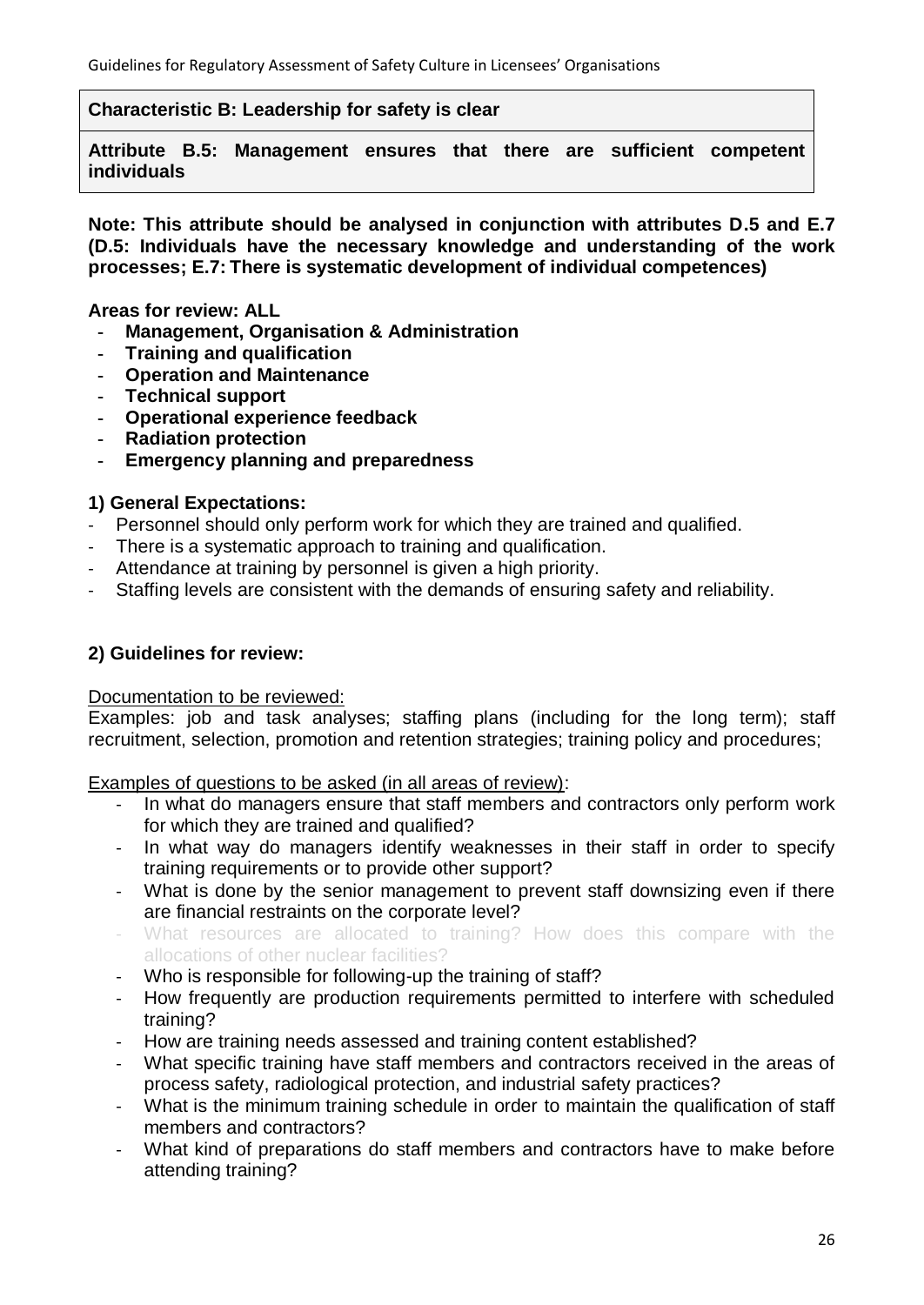- How are issues that may have come up on shift recorded so that staff members and contractors discuss them in training settings, including simulator training?

## The inspectors should try to ascertain whether:

- A job and task analysis has been performed and documented;
- There is evidence of management assessing periodically the provision of sufficient numbers of competent staff for all safety related job positions;
- A long term staffing strategy / plan for safety related job positions has been established;
- There is a good adherence to the training activities scheduled for the staff.

- The basis for the current staffing plan are not documented;
- There is no evidence of job and task analyses;
- There is no evidence of a long-term staffing strategy;<br>- Training activities are frequently re-scheduled due
- Training activities are frequently re-scheduled due to other activities being given priority.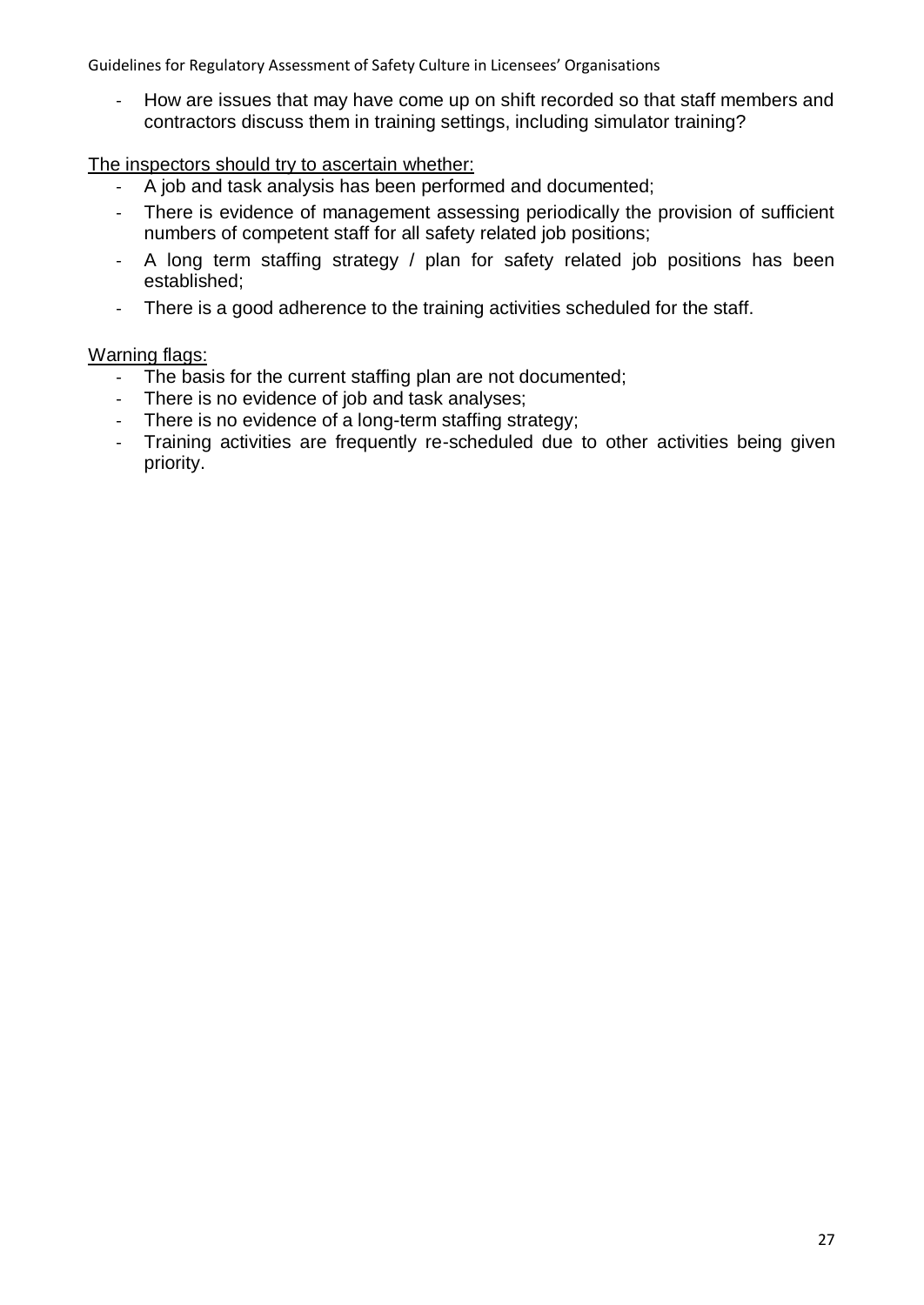**Characteristic B: Leadership for safety is clear**

**Attribute B.6: Management seeks the active involvement of individuals in improving safety**

**Note: Attribute B.6 has been previously addressed together with attributes A.6, B.10, D.1, and D.6.**

**Characteristic B: Leadership for safety is clear**

**Attribute B.7: Safety implications are considered in change management processes**

### **Areas for review: ALL**

- **- Management, Organisation & Administration**
- **- Training and qualification**
- **- Operation and Maintenance**
- **- Technical support**
- **- Operational experience feedback**
- **- Radiation protection**
- **- Emergency planning and preparedness**

## **1) General Expectations:**

- Processes for change management and control should be put in place so that account is taken of the possible effects on safety of changes to procedures and equipment and other managed changes.
- Personnel should be informed of impending changes in ways that uphold trust within the organisation.

### **2) Guidelines for review:**

### Documentation to be reviewed:

Examples: procedure(s) describing the process for management of organisational change.

Note: Organisational changes can take many forms and have various degrees of complexity. These are just a few examples:

- Changes to the mission, vision, business model, policies of the organisation;
- Changes to the organisational structure and resources (acquisitions & mergers, reengineering, downsizing, expansion, outsourcing, privatisation, etc.);
- Changes to the organisation's processes and working practices (changes to the maintenance strategy, changes to shift patterns, changes to the training programmes, changes to the information management systems, etc.);
- Changes to the supply chain, etc.

## Examples of questions to be asked (in all areas of review):

- Is the licensee's organisational structure based on clearly defined principles? Has the licensee set out key organisational design principles (e.g. range of hierarchical layers, spans of control)? Ask for examples of how the principles have been applied to organisational changes.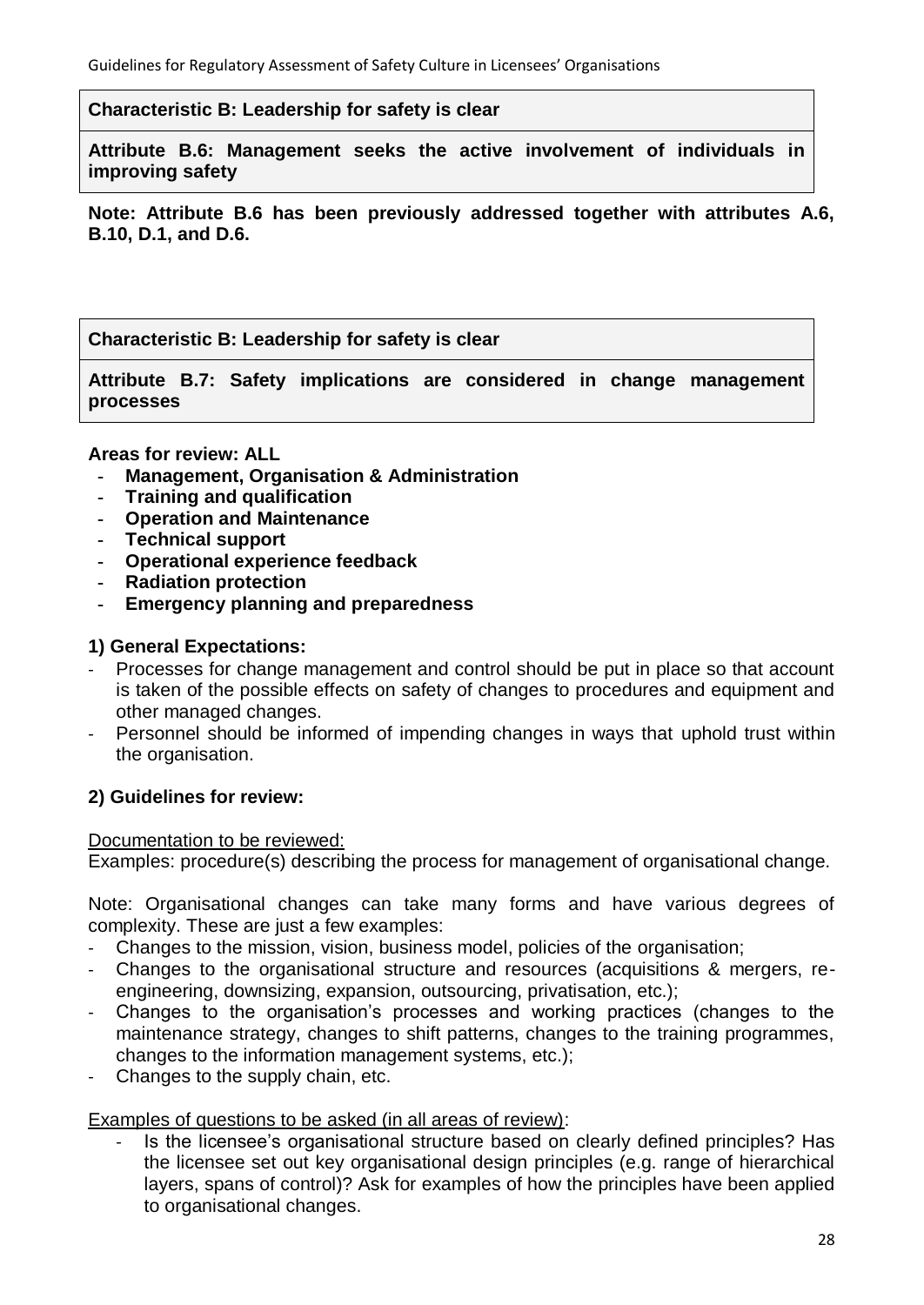- What kind of change management process is established when changes to procedures, equipment, or organization are considered?
- How do senior/facility managers determine changes to the organisational structure? How does senior management relate necessary change with safety issues?
- In what way are impending changes communicated to individuals so that high level of mutual trust is maintained throughout the nuclear facility?
- What kind of communication process is established to counter rumours and other undesirable influences on staff members and contractors?
- Are senior/facility managers aware of the potentially detrimental effects of continual change?
- After changes have been undertaken, are post-implementation reviews undertaken? Are the scope and format of such reviews adequate to identify detrimental effects on safety?

The inspectors should try to ascertain whether:

- There is a formal process for identifying organisational changes and for analysing their impact on the safety performance of the organisation;
- The process for management of organisational change is defined, documented and implemented;
- Organisational changes are categorised with regard to their impact on safety;
- The implications of the change (benefits as well as risks) are assessed prior to the implementation (the implications include both those for the short-term and for the longer term):
- The implementation of the change is planned and all those involved are informed of their (new) roles and responsibilities (the planning should address all related changes to documentation, training, etc.);
- There is a process for monitoring the implementation of the change to see whether its objectives are being achieved.
- There is evidence of organisational changes implemented in accordance with the requirements specified in the applicable procedures (i.e. all steps have been followed, the analysis has been performed, the staff has been informed, the implementation has been monitored to ensure that its objectives have been achieved and safety has not been compromised);
- Senior managers maintain an overview (big picture) of the all organisational changes to monitor the collective impact and unexpected interactions between changes.

- **-** There is no formal process for the management of organisational change (or there is one but it is not followed);
- **-** Organisational changes are performed without adequate assessments and preparation; organisational changes are announced by managers without having an already prepared strategy to manage the change;
- **-** Numerous and successive changes are being made, without an assessment of their collective impact on safety (this may lead to "Organisational Drift" - a gradual and undetected decline in safety standards arising from a period of continual change).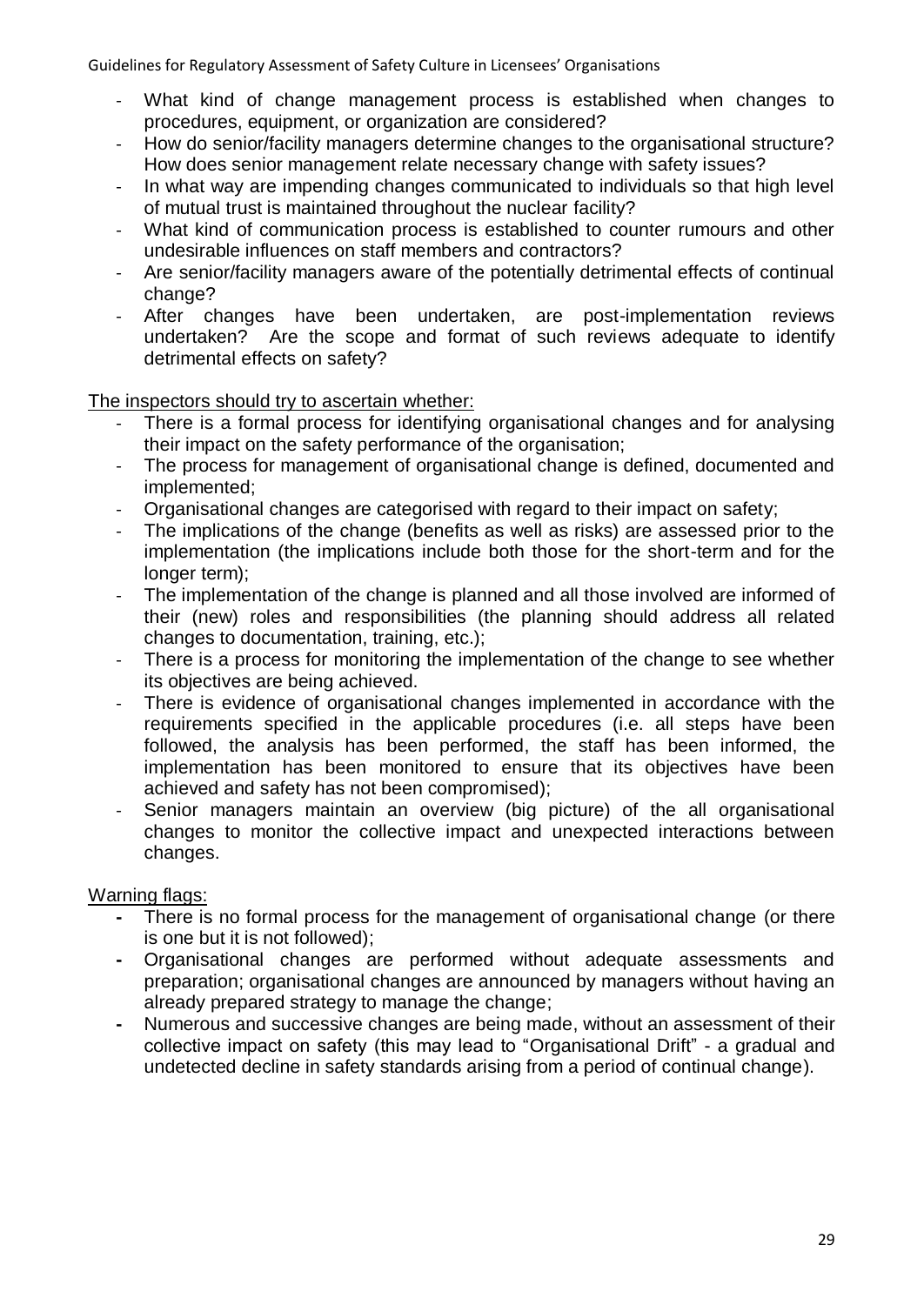## **Characteristic B: Leadership for safety is clear**

#### **Attributes**

**B.8: Management shows a continual effort to strive for openness and good communication throughout the organization**

**B.9: Management has the ability to resolve conflicts as necessary**

#### **Areas for review: ALL**

- **- Management, Organisation & Administration**
- **- Training and qualification**
- **- Operation and Maintenance**
- **- Technical support**
- **- Operational experience feedback**
- **- Radiation protection**
- **- Emergency planning and preparedness**

# **1) General Expectations:**

- Supervisors respond to individuals' questions openly and honestly and should maintain good relations with personnel;
- Managers ensure that open communication is valued and preserved;
- Managers visit personnel at their workplaces and, where possible, should hold open meetings to explain issues and decisions in context;
- Managers and others who may influence the behaviour of personnel encourage a questioning attitude;
- Management has the capability to resolve conflicts as necessary;
- When necessary, fair and impartial methods are used to resolve conflicts and to settle disputes.

### **2) Guidelines for review:**

### Documentation to be reviewed:

Examples: Safety policy and management system manual (to check any provisions related to communication, to see whether openness in communication is emphasized as a value, etc.); any available procedures describing the process for dealing with differing professional opinions; messages from the CEO and senior management to staff in the company newsletter, web-site and other communications.

### Observations:

The inspectors should observe planning meetings, meetings of the plant safety oversight committee, important tests (to see how managers witness these) and milestones during planned outages (and also during construction and commissioning when the plant is in these phases), etc.

Examples of questions to be asked (in all areas of review):

- How skilled are managers in responding to questions in an open and honest manner?
- Do management consult with staff on key issues and use the input obtained? What form does this take (e.g. working groups, surveys)? What is the perception of staff on the level of consultation?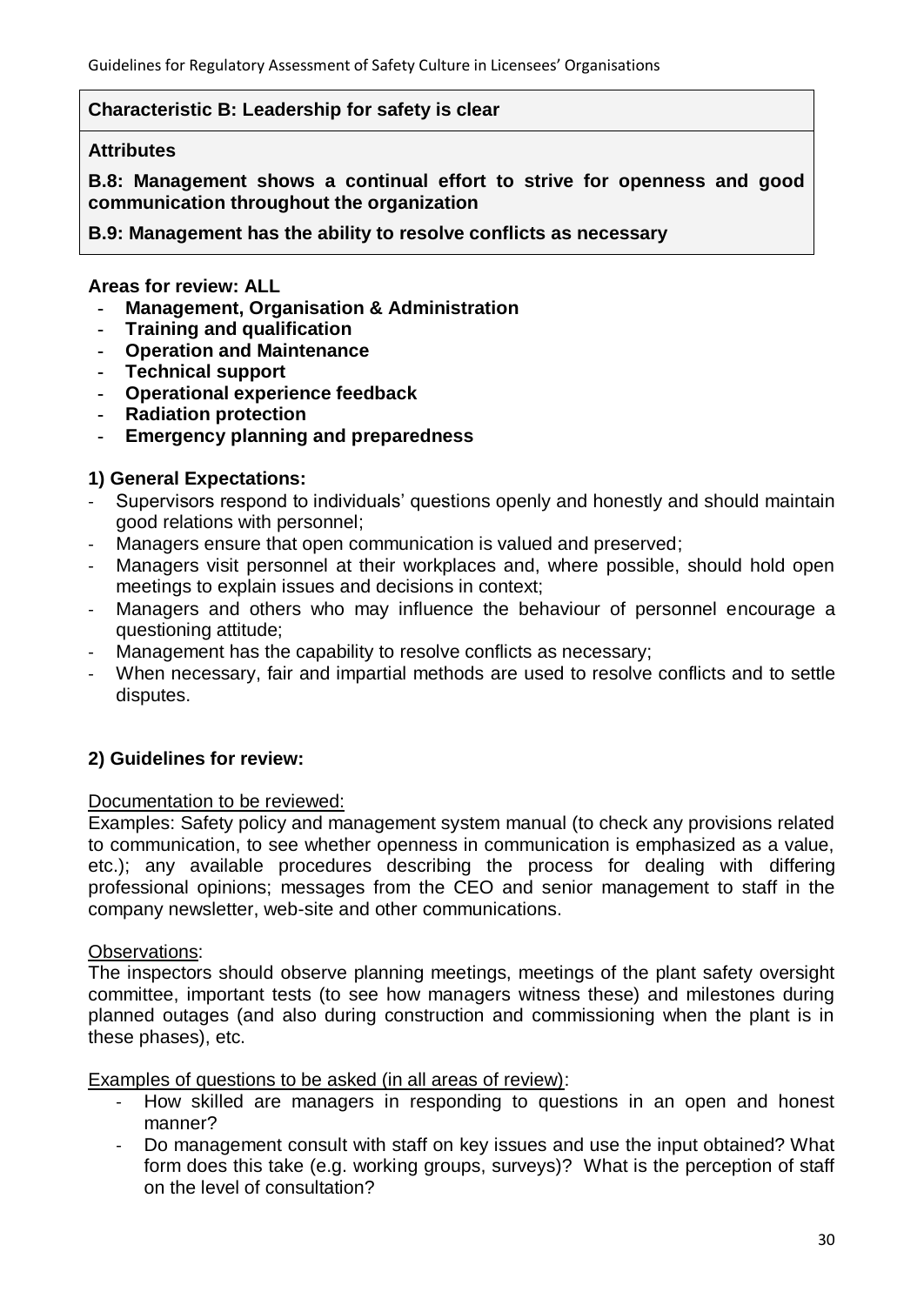- How well are managers prepared to facilitate open forum meetings to explain the context for issues and decisions on safety-sensitive matters, and to address potential blockages of communication?
- How well do managers encourage staff members and contractors to deliver ideas for improvement? How do managers act on the improvement proposals?
- How do managers communicate with staff members and contractors when they have doubts about safety?
- How do managers explain to staff members and contractors the current safety priorities?
- How do managers involve staff members and contractors in discussions about safety?
- What strategies may be applied by a senior manager, if middle-level managers in his/her responsibility area are in interpersonal conflict and don't communicate satisfactorily?
- In what way is conflict management part of leadership training curricula at the nuclear facility?
- In what way do free-time activities help to resolve interpersonal conflicts?
- How often senior managers (including representatives from the corporate company) visit work areas, what they do when they are there and what follow up actions they take as a result? (ask also for examples where directors/senior managers have encouraged or praised staff to put nuclear safety first)
- How do managers handle conflicts between safety and other goals? Are the conflicts highlighted (e.g. in reports, briefs to senior management, etc.)?
- How do Board members and senior managers engage with staff? Are staff genuinely consulted and involved (not just informed)?

# The inspectors should try to ascertain whether:

- There is evidence of managers involving / consulting staff in the decision making;
- There is evidence of any decisions that have been changed as a result of consultation with staff (e.g. on significant safety issues or organisational changes);
- Conflicts are identified and managed explicitly (it should be clear that there is a conflict and how it is being resolved; the management system should allow for the identification of conflicting requirements; as for interpersonal conflicts, there should be a process to manage differing professional opinions);
- Managers seek out alternative views on key decisions, without dismissing contrary viewpoints (look for examples where alternative views have been sought out and acted upon).

- Staff are not consulted when important decisions are taken which may affect them; management decisions seem to be made without a thorough understanding of the facts or without staff input.
- There is a tendency for managers to avoid, downplay or discount 'contrary' views; there is no established process for managing differing professional opinions; Individuals who question current practices or provide alternative points of view are not considered team players;
- Workers are reluctant to speak candidly from fear of retribution or criticism; minority opinions are not encouraged or are stifled; workers have a perception that managers only want to hear positive reports;
- There are "clay layers" in the organization where downward and/or upward communication stops.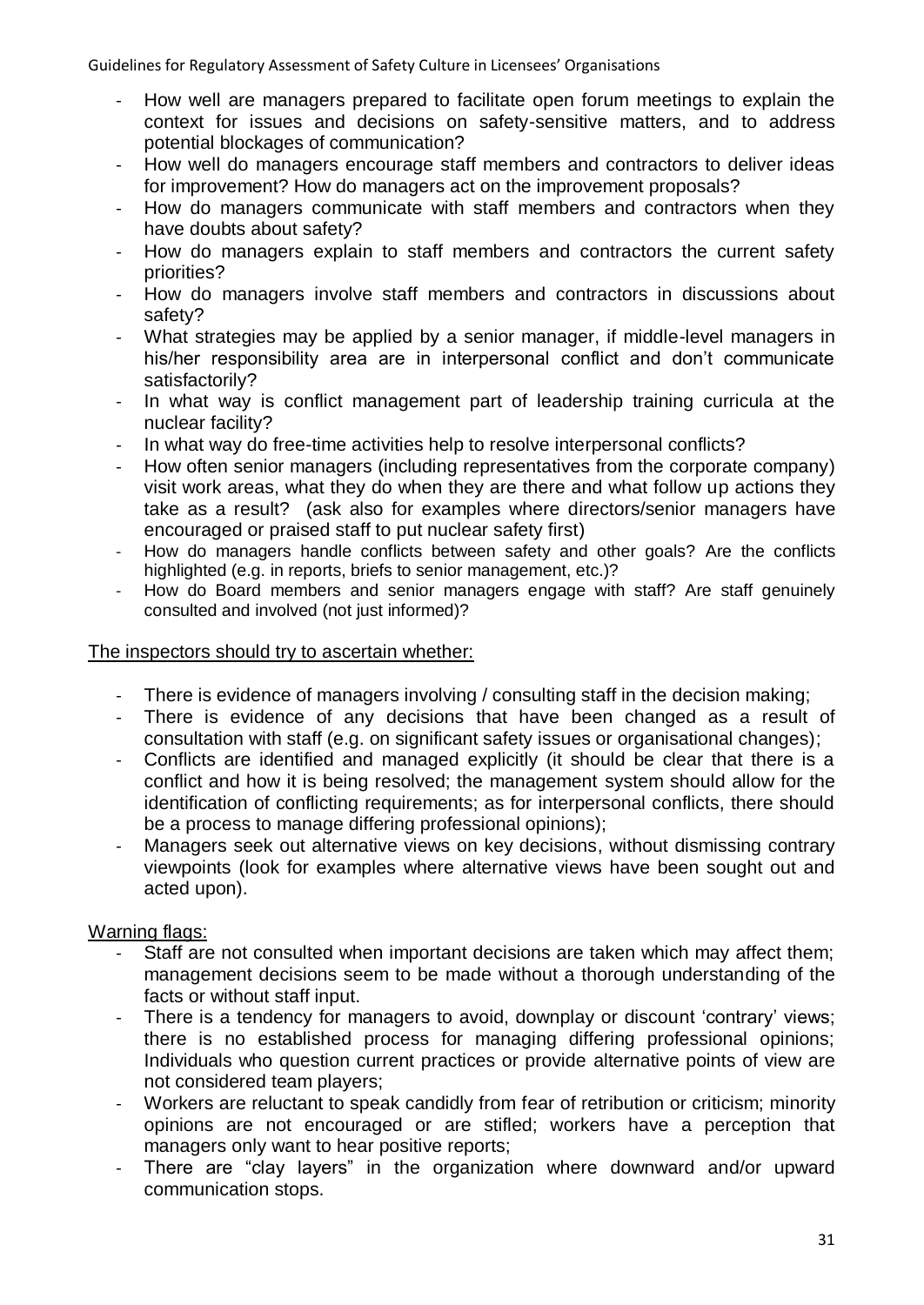**Characteristic B: Leadership for safety is clear**

**Attribute B.10: Management seeks the active involvement of individuals in improving safety**

**Note: Attribute B.10 has been previously addressed together with attributes A.6, B.6, D.1, and D.6.**

**Characteristic C : Accountability for safety is clear**

**Attribute C.1: An appropriate relationship with the regulatory body exists that the accountability for safety remains with the licensee**

### **Areas for review: ALL**

- **- Management, Organisation & Administration**
- **- Training and qualification**
- **- Operation and Maintenance**
- **- Technical support**
- **- Operational experience feedback**
- **- Radiation protection**
- **- Emergency planning and preparedness**

# **1) General Expectations:**

- **-** The licensee has a well established set of internal regulations and standards for ensuring compliance with regulatory requirements;
- **-** Interfaces are well defined for all levels of interaction between the licensee and the regulatory body;
- **-** The regulatory body is consulted, in a proactive manner, to obtain any necessary clarification of, and guidance on, regulatory matters;
- **-** The licensee actively seeks guidance regarding the regulatory expectations, promotes communication with regulators in an open manner and informs the regulator on voluntary initiatives for improving safety and reliability.
- **-** The licensee has implemented an effective self-assessment process;
- **-** The licensee implements safety improvement programmes voluntarily, going beyond simple compliance with regulatory requirements;
- **-** The licensee should is open and timely in its reporting and interactions.
- **-** Complete and accurate information is provided to the regulatory body.

# **2) Guidelines for review:**

## Documentation to be reviewed:

- **-** Policy statements (e.g. nuclear safety policy) for the statement on licensee's responsibility for safety;
- **-** Management System manuals and procedures in particular the procedure(s) dealing with the interface(s) between the licensee and the regulatory authorities;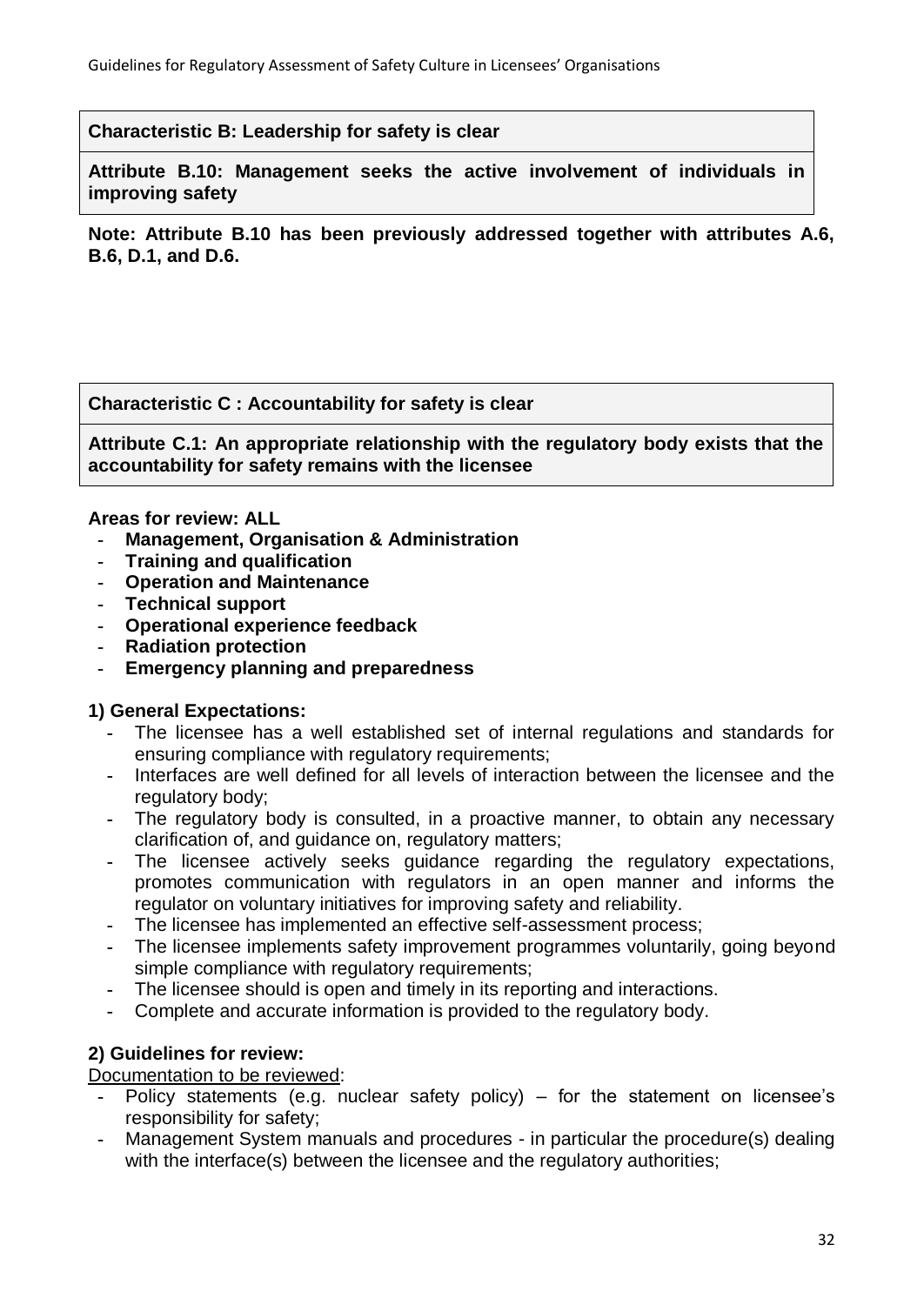- **-** Internal process of the licensee for ensuring verifying compliance with the regulatory requirements, including management of conflicting requirements (e.g. selfassessment reports);
- **-** Evidence of measures taken by the licensee to improve safety (e.g. Human Performance Improvement Programmes, peer-reviews, etc.);
- **-** Reports from past inspections and the corrective actions implemented to address regulatory dispositions in any particular area.

### Observations (all areas of review):

The inspectors should observe:

- **-** the licensee's staff openness to participation of regulatory representatives in plant meetings;
- **-** the licensee's staff attitudes towards resident inspectors;
- **-** the licensee's staff attitudes towards senior regulators.

Examples of questions to be asked (in all areas of review):

- **-** How do the managers in the licensee's organisation understand the responsibility and accountability for safety that are placed on the licensee?
- **-** How has the licensee developed its own management system and its own nuclear safety requirements? Are people generally confident that all requirements are well understood and implemented?
- **-** Do all the managers in the licensee's organisation know the conditions set in the relevant licences?
- **-** How are the role and authority of the regulatory body understood by managers, staff, and contractors in the nuclear facility?
- **-** In what way is the regulatory body consulted to obtain clarification and regulatory quidance?
- **-** In what way do staff members and contractors view the regulatory presence on site (more as a help or hindrance)?
- **-** How much appreciation is there in the nuclear facility of the professional competence of the resident representatives of the regulatory body at the nuclear facility?
- **-** How is the perception among staff members and contractors about political and other restraints in the work of the regulatory body? Is it considered really independent?
- **-** Are there any regulatory requirements which are not fully clear to the licensee?
- **-** Have there been any instances on non-compliance with regulatory requirements that were due to misinterpretation of the requirements?

The inspectors should try to ascertain:

- **-** Whether the licensee's prime responsibility for safety is clearly stated in policy documents and communicated to all site personnel;
- **-** Whether the Management System Manual and procedures cover / address all processes and activities relevant to safety;
- **-** Whether the management system implemented by the licensee is well defined, identifies all applicable regulatory requirements in an integrated manner (nuclear as well as from other authorities), supports compliance with them and allows for identification of potentially conflicting requirements;
- **-** Whether the licensee has implemented voluntary safety improvement processes and good practices of other organisations are analysed for applicability in order to identify opportunities for improvement;
- **-** Whether the interfaces with regulatory authorities are defined at all levels of interaction and whether there are any (formal or informal) guidelines on how to interact with the regulatory representatives during meetings, inspections, etc.;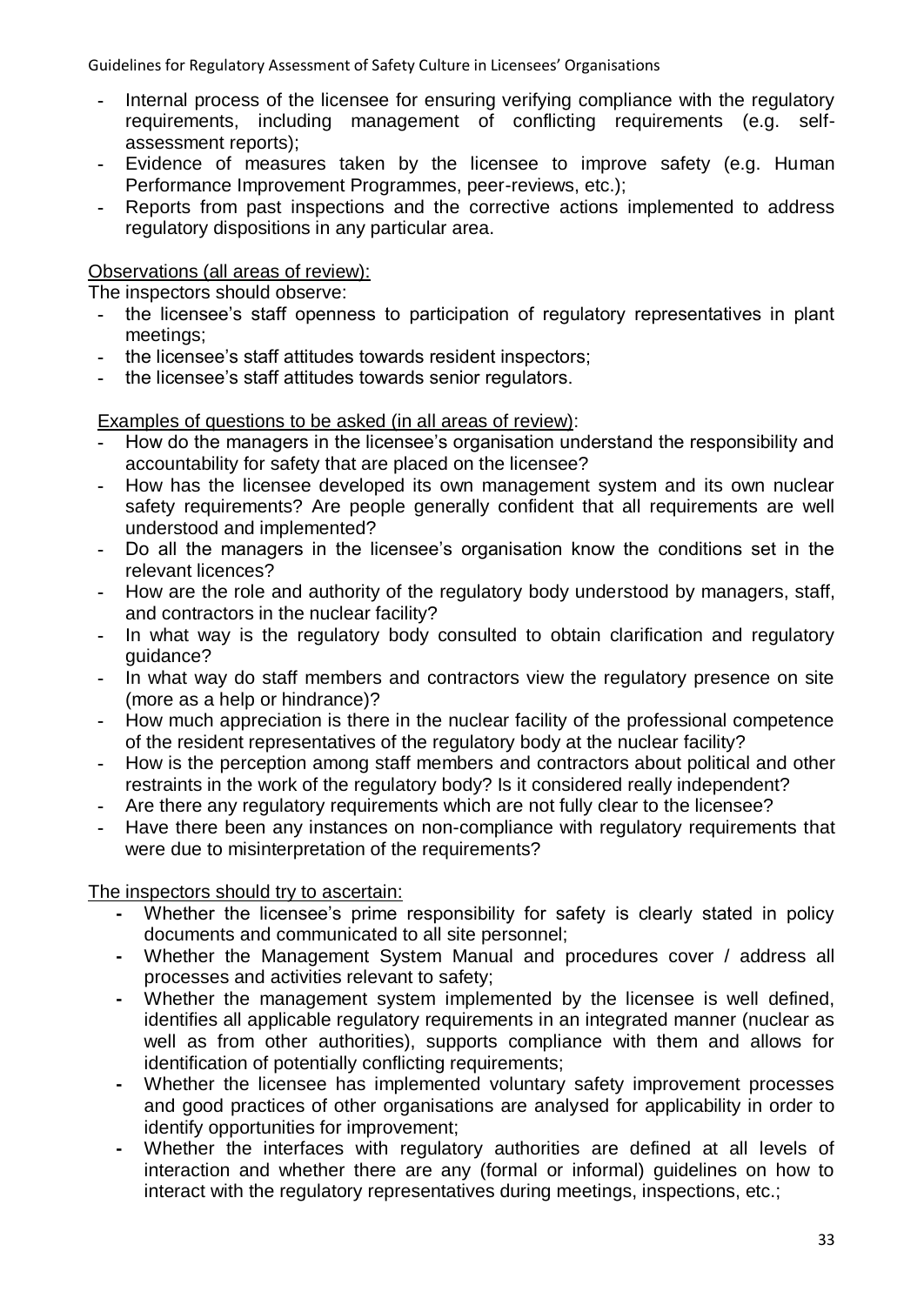**-** Whether there are instances of non-compliance with regulatory requirements set in regulations and / or in the licences which are due to a lack of understanding by the licensee of what was required (for such instances the expectations are on the licensee to ask for guidance rather than disregard requirements).

- **-** The licensee's management system does not take account of all applicable requirements and /or does not address them in an integrated manner;
- **-** The licensee has a policy of minimum compliance with regulatory requirements and does not identify / does not implement opportunities for improvement;
- **-** The licensee does not perform a systematic self-assessment process;
- **-** The licensee is not proactive in providing timely information to the regulatory body in relation to safety relevant events.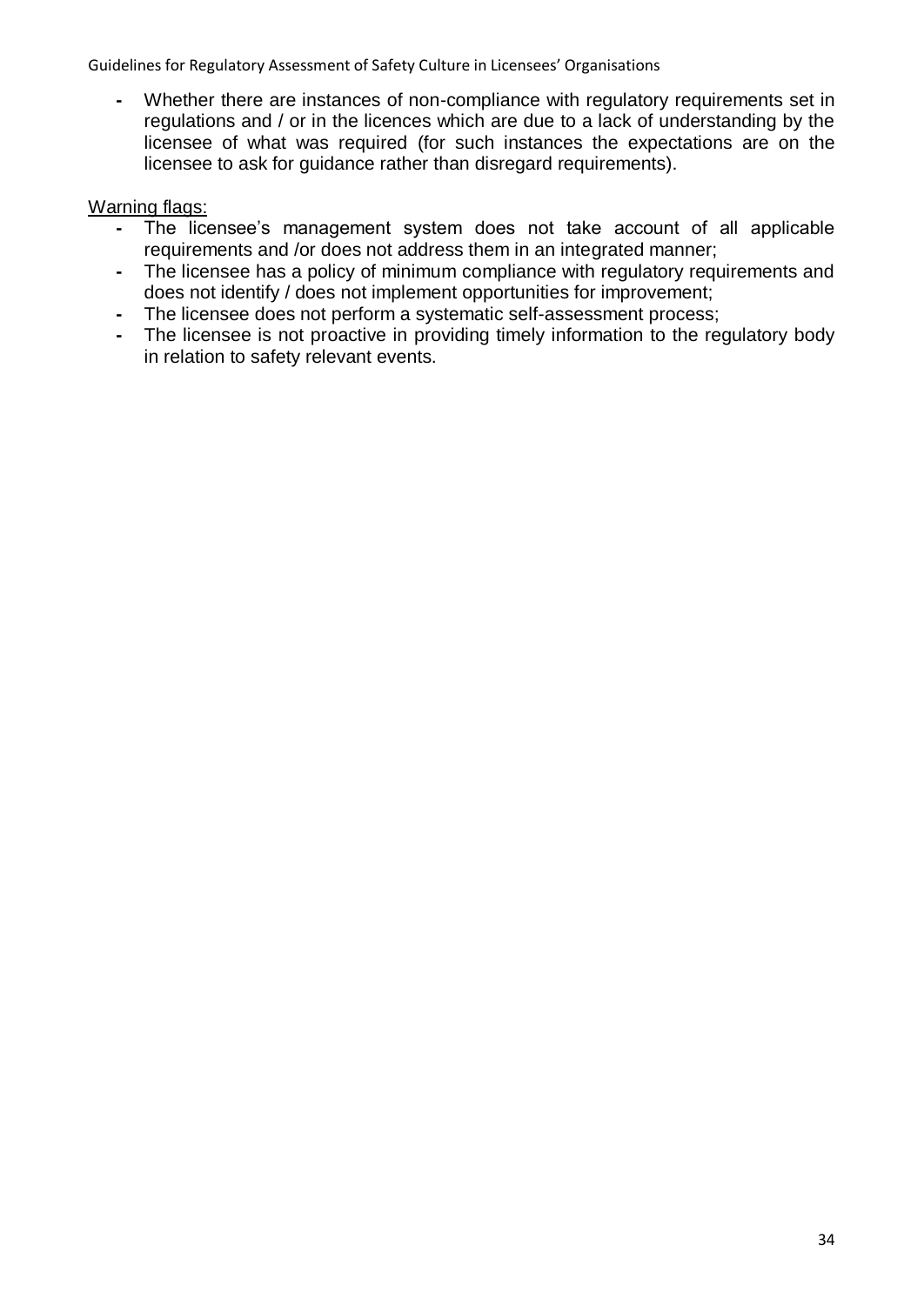## **Characteristic C : Accountability for safety is clear**

## **Attribute C.2: Roles and responsibilities are clearly defined and understood**

## **Areas for review: ALL**

- **- Management, Organisation & Administration**
- **- Training and qualification**
- **- Operation and Maintenance**
- **- Technical support**
- **- Operational experience feedback**
- **- Radiation protection**
- **- Emergency planning and preparedness**

# **1) General Expectations:**

- **-** The licensee's organization has defined and documented the functions and responsibilities for all aspects of safety that are under its control;
- **-** Individuals understand their functions and responsibilities for safety and how their work may affect safety;
- **-** Individuals know where to obtain help with safety related issues and should seek clarification if necessary;
- **-** When contractors are used, their functions and their responsibilities for safety are specified in contractual documents and known to those involved in the performance and supervision of contracted work.

# **2) Guidelines for review:**

Documentation to be reviewed:

- **-** Policy statements (e.g. nuclear safety policy);
- **-** Management System Manual
- **-** Organisational structure and the description of the job positions together with the roles and responsibilities;
- **-** Various procedures defining/describing processes (e.g. maintenance, configuration management, shift operation, etc.) - to verify the definition of specific responsibilities;
- **-** Emergency response procedures to verify the definition of specific roles and responsibilities in the implementation of emergency response measures;
- **-** Documentation of the training programmes for various job positions (job related training requirements for ensuring the competence needed for the respective role and responsibilities); information on the process that supports the assignment of roles and responsibilities and the necessary training (e.g. when an individual changes job); training records and records of work assignments;

# Observations (all areas of review):

The inspectors should observe:

- **-** How does the licensee ensure the supervision of activities performed in the field (including of activities performed by contractors);
- **-** How are the responsibilities exercised in the decision-making process (this can be observed in the daily planning meetings, in the outage planning meetings, in the meetings of the plant safety oversight committee, etc.)?
- **-** How are responsibilities for emergency response exercised in the control room, simulator and emergency control centre during the periodic emergency drills?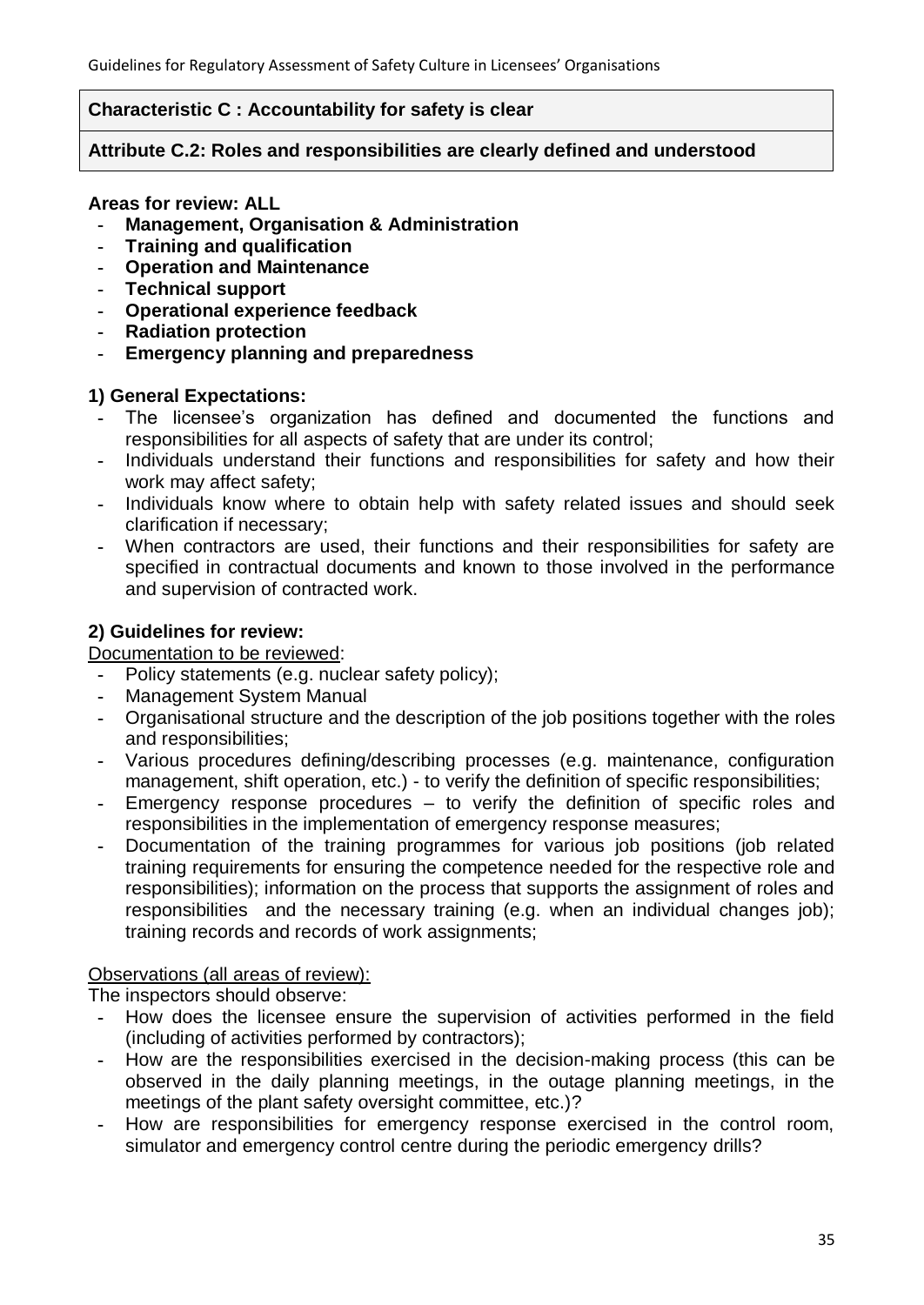Examples of questions to be asked (in all areas of review):

- **-** How do the managers in the licensee's organisation understand the responsibility and accountability for safety that are placed on the licensee?
- **-** Who is responsible for safety within the nuclear facility?
- **-** How are safety responsibilities assigned?
- **-** How visible is the overall responsibility of the nuclear facility manager for safety?
- **-** What are the documents which identify safety responsibilities?
- **-** What is the procedure to review documents which identify safety responsibilities?
- **-** To what extent are staff members and contractors able to clearly enunciate their own responsibilities? Can they cite the documents that define those safety responsibilities?
- **-** When contractors are involved in the work, how are their roles and responsibilities for safety defined in contractual documents?
- **-** To what extent are staff members and contractors qualified to understand their responsibilities, especially concerning safety? Do they understand the specific hazards in their work area?
- **-** How well do staff members and contractors, especially at the shop floor level, understand what could go wrong and what could happen if the job requirements are not carried out properly?
- **-** Who do staff members and contractors look for technical guidance on safety issues?
- **-** What is the procedure for handling safety and other employee concerns at the nuclear facility?

The inspectors should try to ascertain:

- **-** Whether there is a formal definition of roles, responsibilities and levels of authority for the licensee's managers, supervisors and other staff (incl. for normal operation and emergency response) in the management system documentation;
- **-** Whether the responsibilities for reporting to line managers are clear (e.g. a person does not have to report to or receive tasks more than 1 line manager  $-$  "one man management");
- **-** Whether the job descriptions are up to date and reflect the current organisational structure;
- **-** Whether the job related training requirements are defined, up to date and implemented;
- **-** Whether the process for management of organisational change is defined, documented and implemented;
- **-** Whether the staff interviewed knows their responsibilities and are able to explain them.

- **-** Inconsistencies between the responsibilities and authorities assigned through different documents; lack of clear accountabilities;
- **-** Individuals are assigned responsibilities for activities or projects without being given also the necessary authority (and resources);
- **-** The job-related training and qualification requirements for various positions do not match the responsibilities associated with those positions;
- **-** Individuals are not aware of the responsibilities formally assigned to them and / or do not have the necessary training and qualification required for effectively discharging those responsibilities.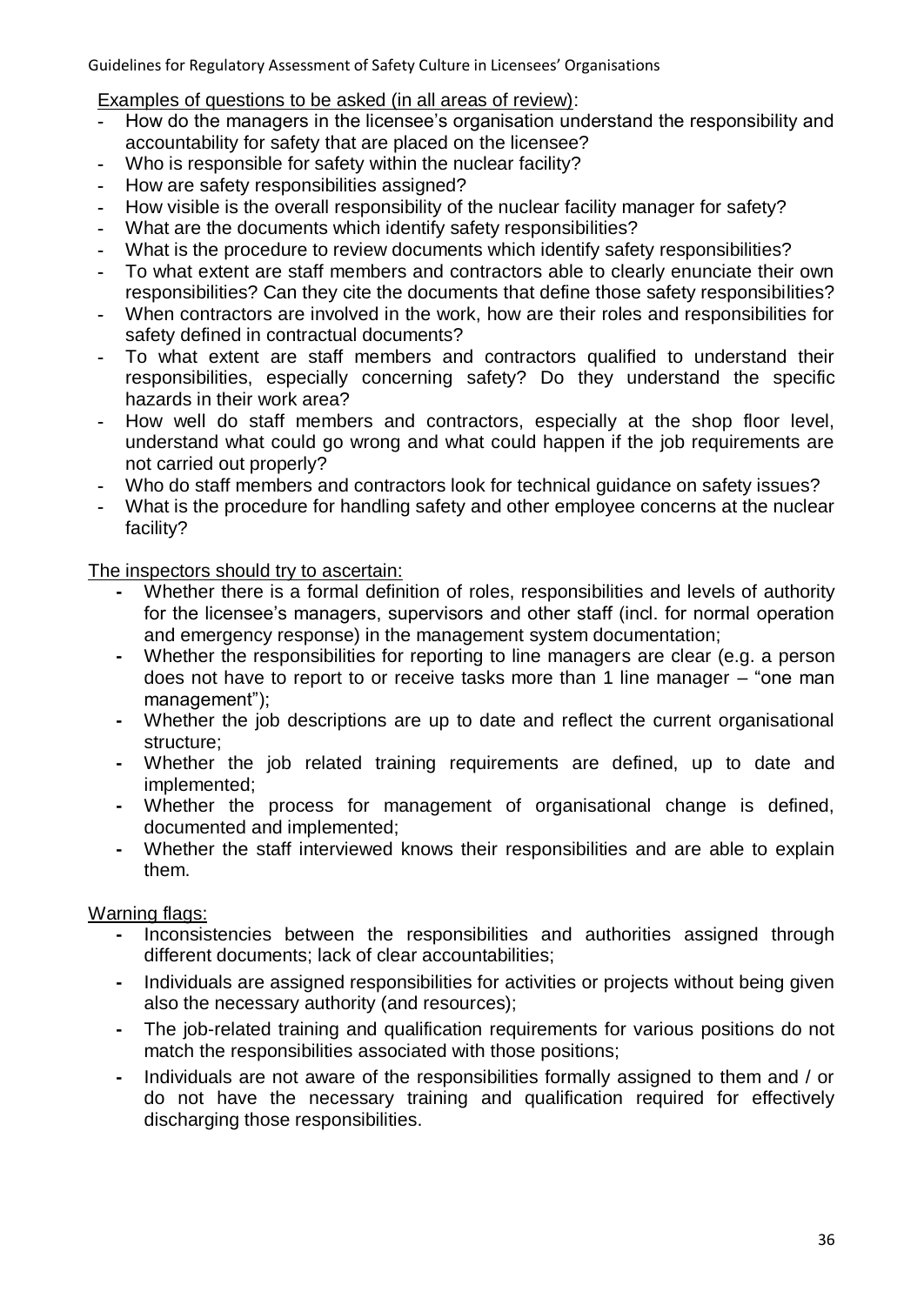## **Characteristic C : Accountability for safety is clear**

## **Attribute C.3: There is a high level of compliance with regulations and procedures**

## **Areas for review: ALL**

- **- Management, Organisation & Administration**
- **- Training and qualification**
- **- Operation and Maintenance**
- **- Technical support**
- **- Operational experience feedback**
- **- Radiation protection**
- **- Emergency planning and preparedness**

# **1) General Expectations:**

- **-** The expectations of the management for the use of procedures (i.e. when procedures are to be in the hands of the user and are to be used) and adherence to procedures (i.e. the degree of compliance expected) are clear and made well known to personnel.
- **-** Managers and supervisors inspect workplaces frequently to ensure that procedures are being used and being followed in accordance with expectations;
- **-** There is good adherence to procedures in the licensee's organisation and the instances of non-compliance are isolated cases;
- **-** Licensee's personnel is encouraged to review procedures and instructions in use and to suggest improvements where appropriate;
- **-** The licensee's record of compliance with regulatory requirements is good.

# **2) Guidelines for review:**

# Documentation to be reviewed:

- **-** Internal process for identifying, reporting, recording, analysing & correcting noncompliances;
- **-** Records of past non-compliances with regulatory requirements and of their severity, and of the actions taken to prevent re-occurrence (incl. of non-compliances due to misunderstanding/misinterpretation of requirements);
- **-** Samples of abnormal condition reports relevant to situations of non-compliance with procedures and to procedure deficiencies.

# Observations (all areas of review):

The inspectors should observe:

- **-** The use of procedures in the field (during maintenance activities, during tests, etc.);
- **-** The use of emergency operating procedures during the practical examinations on the full-scope simulator;
- **-** The issuance of the work permits;
- **-** The use of event-free tools (pre-job briefing, self-checks, peer checks, post-job briefs, etc.).

Examples of questions to be asked (in all areas of review):

- **-** How do the managers and supervisors reinforce the expectations regarding adherence to procedures?
- **-** In what way are staff members and contractors reminded about the importance of following procedures strictly?
- **-** How are staff members and contractors trained to understand the rationale and the safety basis of the procedures?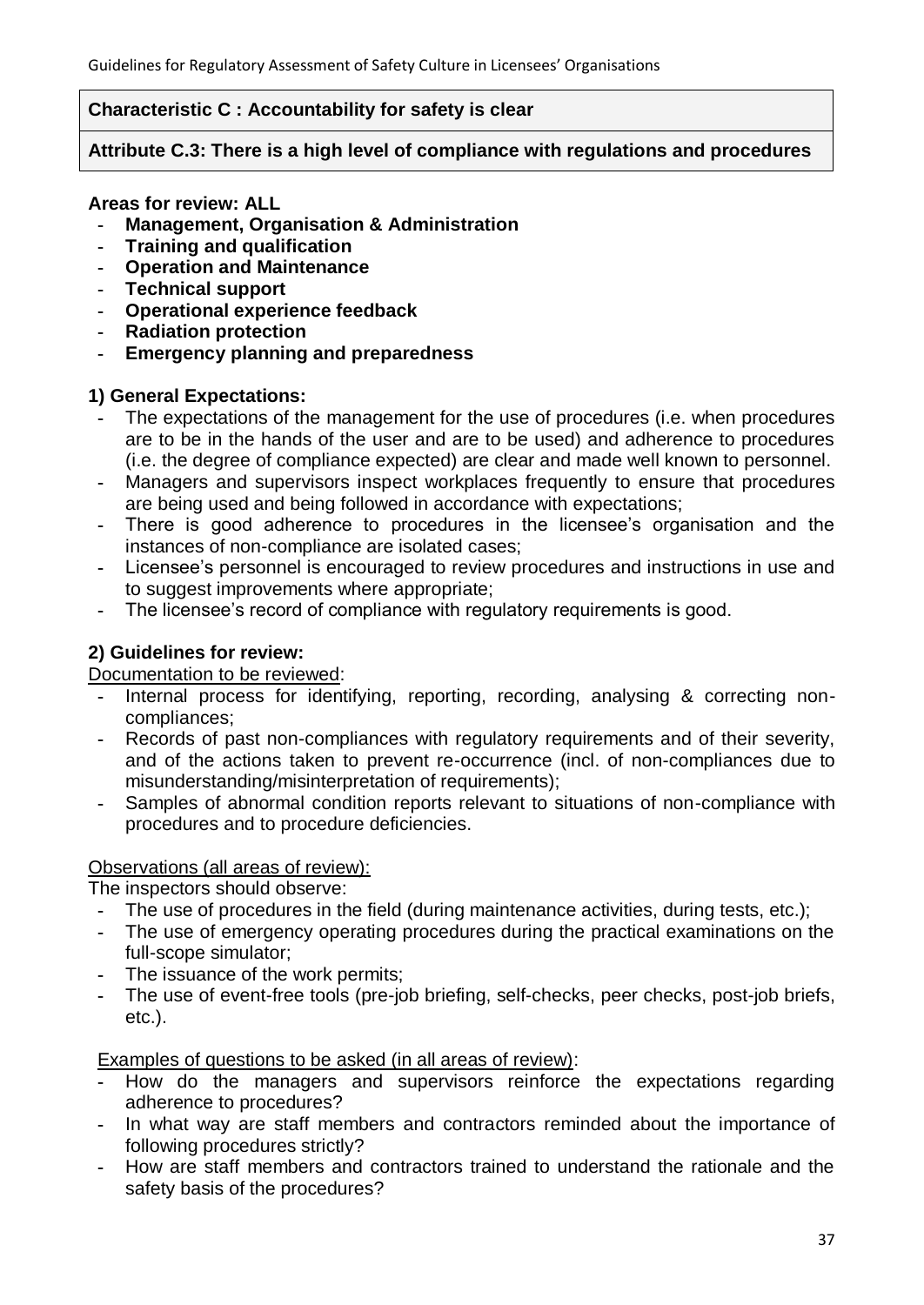- **-** Can staff members and contractors give examples what could happen to the nuclear facility or to people if a procedure is not followed?
- **-** How much trust in procedures do staff members and contractors show when discussing them?
- **-** Can staff members and contractors describe how supervisors and managers inspect worksites to ensure that procedures are being used and followed in accordance with expectations?
- **-** Can staff members and contractors describe how are they encouraged to critically review procedures and instructions through their use and suggest improvements where appropriate?
- **-** Can staff members and contractors give examples when laid down procedures are followed strictly even in cases when quicker methods are available?
- **-** How common is the feeling that procedures frustrate staff members and contractors when production pressure is applied?
- **-** What would happen to a worker who ignored the procedure in order to achieve production targets?
- **-** What are the most likely causes of non-compliance with procedures?

The inspectors should try to ascertain:

- **-** Whether the managers and supervisors in the licensee's organisation are actively promoting adherence to procedures;
- **-** Whether there is evidence of non-compliances with procedures and whether this relates to isolated cases or it is a wide spread practice;
- **-** Whether the licensee's staff is confident in the quality of the procedures and are committed to improve them in case they don't meet their needs, rather than disregard them;
- **-** Whether the corrective actions resulting from regulatory dispositions from past inspections have been adequately implemented.

- **-** Numerous instances of procedures violations, no assessment of the causes and no corrective actions taken;
- **-** Procedures are not consistently used –they are considered guidelines only;
- **-** Adherence to schedules is viewed as more important than following procedures step by step.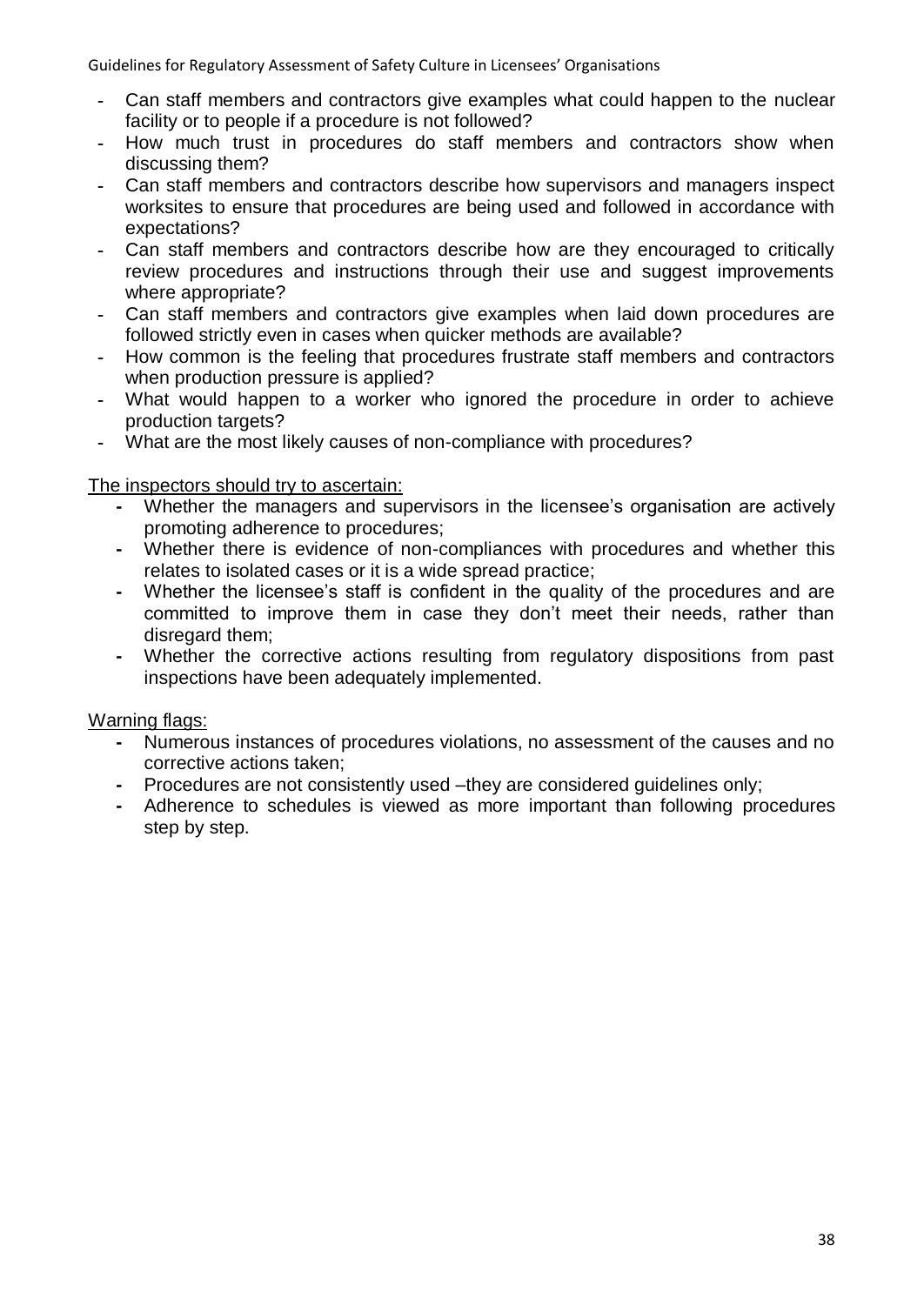### **Characteristic C : Accountability for safety is clear**

**Attribute C.4: Management delegates responsibility with appropriate authority to enable clear accountabilities to be established**

## **Areas for review: ALL**

- **- Management, Organisation & Administration**
- **- Training and qualification**
- **- Operation and Maintenance**
- **- Technical support**
- **- Operational experience feedback**
- **- Radiation protection**
- **- Emergency planning and preparedness**

## **1) General Expectations:**

- **-** Functional responsibilities, levels of delegated authority and lines of internal and external communication for the safe operation of the plants in all operational states, for mitigating the consequences of accident conditions and for ensuring an appropriate response in emergencies, are clearly defined in writing;
- **-** The transfer of responsibility across interfaces is clearly defined and understood;
- **-** Responsibilities are delegated only to individuals who have the necessary authority (and the resources) and qualifications required for the specific tasks assigned to them;
- **-** Accountable behaviour is positively reinforced by managers and peers;
- **-** Accountability is perceived positively (not negatively as a way to apportion blame);
- **-** The accountability for every operational decision is clear before its execution;
- **-** The way authority is exercised does not discourage individuals from maintaining open communication or reporting concerns or unusual observations;
- **-** ―The line organization, starting with the chief executive officer, is the primary source of information and the only source of direction; other parties, such as oversight organizations and committees, review boards, and outside advisors, who provide management information essential to effective self-evaluation, are not allowed to dilute or undermine line authority and accountability" (taken from Principles for a Strong Nuclear Safety Culture, INPO, 2004)

# **2) Guidelines for review:**

Documentation to be reviewed:

- **-** Policy statements (e.g. nuclear safety policy);
- **-** Management System Manual descriptions of general responsibilities of the senior management and the delegation of responsibilities for specific processes and activities;
- **-** Organisational structure and the description of the job positions together with the roles and responsibilities;
- **-** Various procedures defining/describing processes (e.g. maintenance, configuration management, shift operation, etc.) - to verify the definition of specific responsibilities and the way these are delegated;
- **-** Emergency response procedures to verify the definition of specific roles and responsibilities in the implementation of emergency response measures.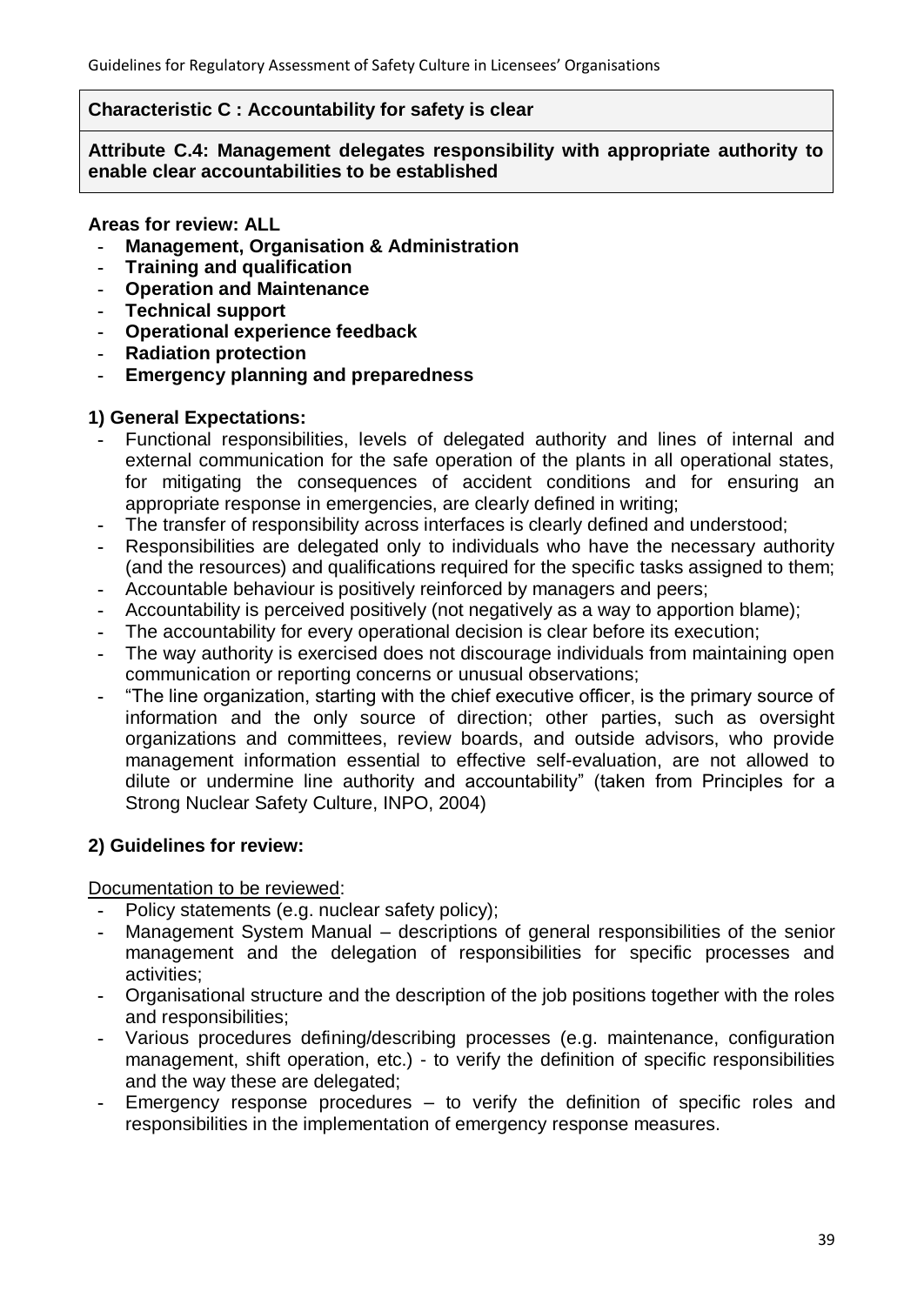### Observations (all areas of review):

The inspectors should observe how are the responsibilities exercised in the decisionmaking process (this can be observed in the daily planning meetings, in the outage planning meetings, in the meetings of the plant safety oversight committee, etc.).

Examples of questions to be asked (in all areas of review):

- **-** What procedures and processes exist to ensure clear single-point accountability before execution?
- **-** Can staff members and contractors give examples when accountability is perceived as a good thing? What about examples when accountability is viewed as a way to apportion blame?
- **-** How do managers and peers reinforce accountable behaviour?
- **-** How are staff members and contractors encouraged to maintain open communication or to report concerns or unusual observations?

The inspectors should try to ascertain:

- **-** Whether there is well-understood division between the responsibilities of the corporate and plant management; whether the corporate management, while delegating the operating authority to the plant management, maintains the responsibility to monitor the effectiveness of the plant management in particular management of safety at the plant;
- **-** Whether the responsibilities and levels of delegated authority are clearly specified and those in decision-making positions are fully aware of their roles and responsibilities;
- **-** Whether responsibilities are delegated only to individuals who have the necessary authority (and the resources) and qualifications required for the specific tasks assigned to them (including temporary delegations of responsibilities due to leave taking).

- **-** Responsibilities are delegated to individuals who lack the authority to implement the delegated processes and activities;
- **-** Inconsistencies between the responsibilities and authorities assigned through different documents; lack of clear accountabilities.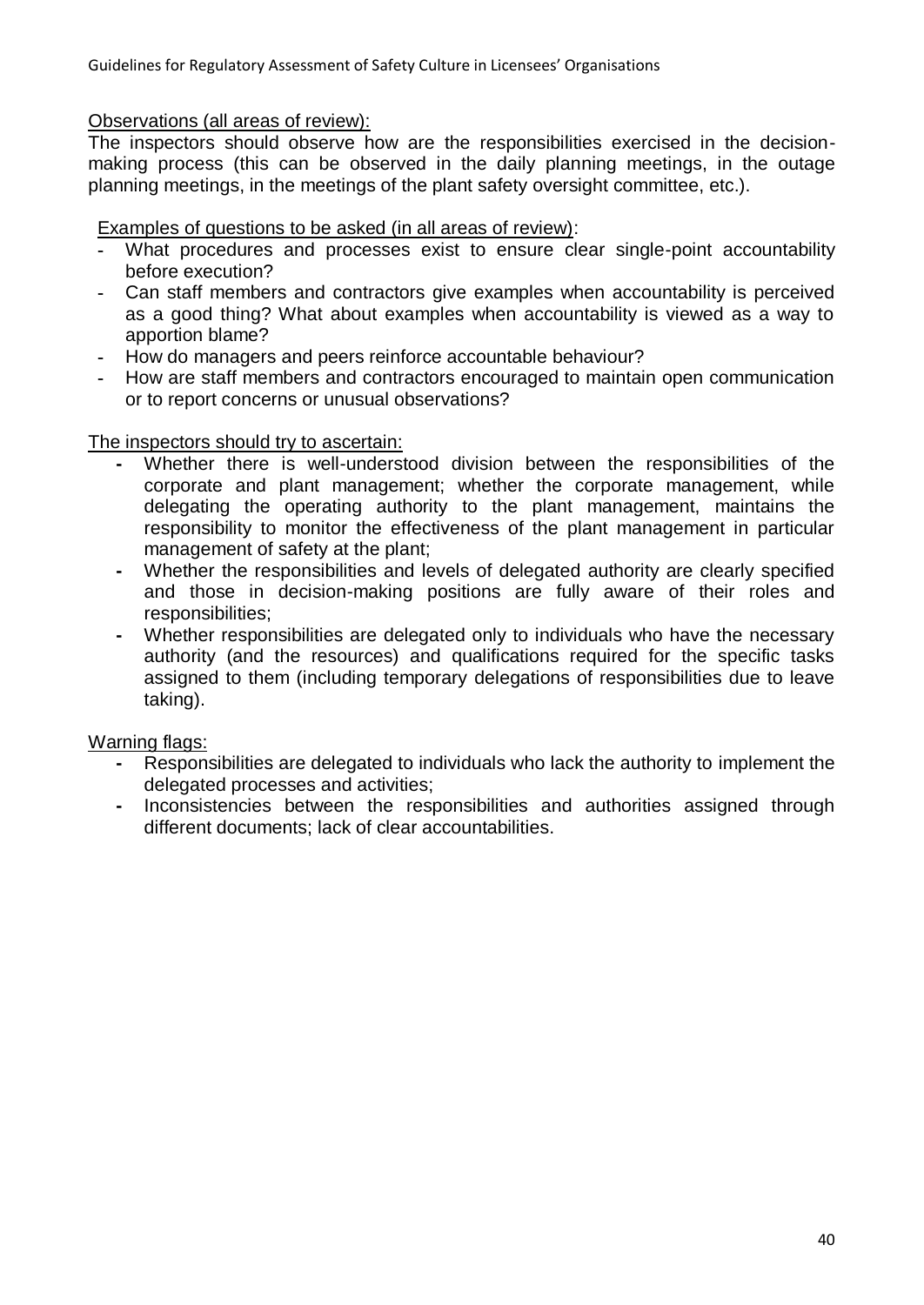## **Characteristic C : Accountability for safety is clear**

**Attribute C.5: 'Ownership' for safety is evident at all organizational levels and for all individuals**

## **Areas for review: ALL**

- **- Management, Organisation & Administration**
- **- Training and qualification**
- **- Operation and Maintenance**
- **- Technical support**
- **- Operational experience feedback**
- **- Radiation protection**
- **- Emergency planning and preparedness**

## **1) General Expectations:**

- **-** Individuals have their own targets in relation to safety and continually seek improvement.
- **-** Individuals take care of safety in their own working environment;
- **-** Supervisors promote good safety practices;
- <sup>"</sup>Managers and supervisors practice visible leadership in the field by placing "eyes on the problem," coaching, mentoring, and reinforcing standards. Deviations from station expectations are corrected promptly" (taken from Principles for a Strong Nuclear Safety Culture, INPO, 2004);
- **-** ―Support groups, such as human resources, labour relations, and business and financial planning, also understand their roles in contributing to nuclear safety" (taken from Principles for a Strong Nuclear Safety Culture, INPO, 2004).

# **2) Guidelines for review:**

Documentation to be reviewed:

- **-** Policy statements (e.g. nuclear safety policy);
- **-** Evidence of safety improvement initiatives implemented voluntarily by the licensee;
- **-** Evidence of opportunities for improvement identified by licensee's staff;
- **-** Self-assessment guidelines and reports;
- **-** Evidence of licensee's staff involvement in reporting of low-level events and near misses;
- Guidelines on the implementation of "managers in the field" programmes (observations of activities by managers).

# Observations (all areas of review):

The inspectors should observe

- **-** the supervision of activities performed in the field (including of activities performed by contractors);
- **-** plant inspections performed by the plant managers;
- **-** the meetings of the plant safety oversight committee.

# Examples of questions to be asked (in all areas of review):

- **-** In what way do staff members and contractors show that they understand what could go wrong and what could happen if their work is not carried out properly?
- **-** How do staff members and contractors follow the rule to ‗stop and think' when a problem arises?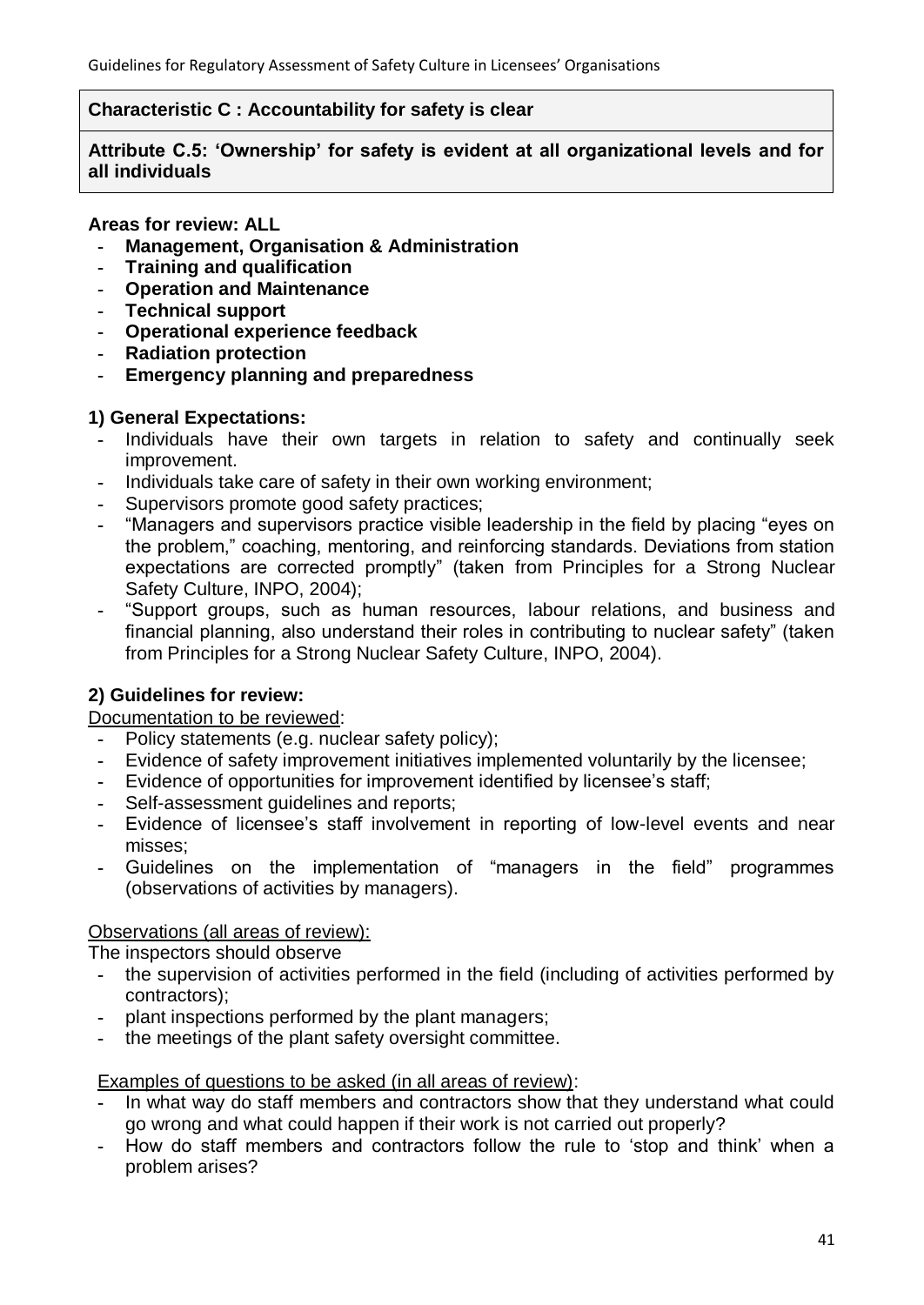- **-** In what way do staff members and contractors take care of the safety of their own working environment?
- **-** Can staff members and contractors give examples about proposed improvements of procedures and processes?
- **-** In what way do supervisors promote good safety practices?
- **-** Can operating and maintenance personnel list any recent deviations of operating limits of the nuclear facility, describe the way they happened and state what has been done to prevent repetition?
- **-** How does the control room staff understand the requirement for a ‗watchful and alert attitude at all times'?

The inspectors should try to ascertain:

- **-** Whether the staff at all levels is actively involved in performing self-assessments;
- **-** Whether the staff at all levels is actively involved in reporting low-level events and near misses;
- **-** Whether there is evidence of opportunities for improvement identified by licensee's staff and of safety improvement initiatives implemented voluntarily by the licensee.

- **-** Lack of self-assessment;
- **-** Increasing numbers of violations of rules (an increase in conscious deviations from rules, e.g. short cuts); instances of malicious compliance (e.g. workers comply with deficient procedures because they think it is not their responsibility to raise concerns about procedures especially since they've been asked to adhere to procedures);
- **-** Poor housekeeping indicating lack of interest on the part of management and a poorly motivated workforce with little pride in the working environment;
- **-** Managers and workers don't make suggestions that cost money because of perceived budget constraints;
- **-** Lack of proper verification of readiness for operation plant systems not properly verified before the start-up of equipment, systems or plant after shutdowns for maintenance;
- **-** Workers and managers tolerate longstanding equipment problems, process deficiencies, and human errors;
- **-** When evaluating problems, managers appear interested only in satisfying "requirements";
- **-** Managers and supervisors are not in the plant personally looking at equipment problems;
- **-** People don't intervene and correct co-workers when they observe rules not being followed or standards not being met.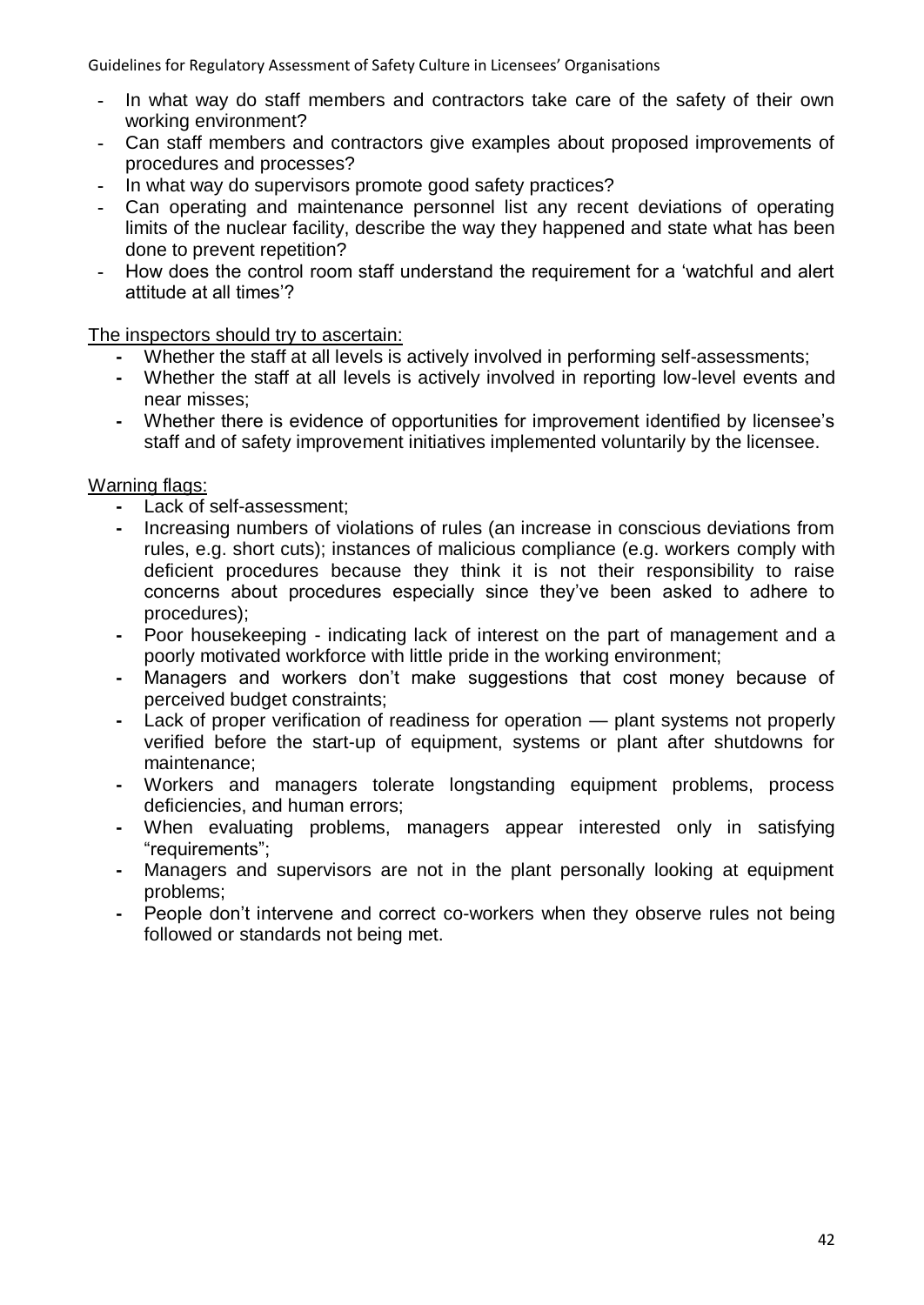### **Characteristic D: Safety is integrated into all activities**

### **Attribute D.1: Trust permeates the organization**

Note: Attribute D.1 has been addressed previously, together with attributes A.6, B.6, B.10 and D.6.

### **Characteristic D : Safety is integrated into all activities**

#### **Attributes**

**D.2: Consideration for all types of safety, including industrial safety and environmental safety, and of security is evident**

**D.8: Cross-functional and interdisciplinary cooperation and teamwork are present**

#### **Areas for review: ALL**

- **- Management, Organisation & Administration**
- **- Training and qualification**
- **- Operation and Maintenance**
- **- Technical support**
- **- Operational experience feedback**
- **- Radiation protection**
- **- Emergency planning and preparedness**

### **1) General Expectations:**

- The licensee has implemented an integrated management system, with the aim of ensuring that health, environmental, security, quality and economic requirements are not considered separately from nuclear safety requirements, to help preclude their possible negative impact on safety;
- Consideration for all types of safety, including industrial safety and environmental safety, and of security is evident in all procedures documenting processes, as well as in the working procedures (e.g. consideration of different types of hazards);
- Multidisciplinary teams (drawn from different work groups and different levels) should be used when appropriate to develop solutions to problems;
- Individuals should interact with openness and trust and should routinely offer support to each other;

# **2) Guidelines for review:**

Documentation to be reviewed:

- **-** Policy statements regarding nuclear safety, quality, occupational health and safety, environmental protection, security, etc. ;
- **-** Management System manuals and procedures, including procedures documenting the interfaces and cooperation between various organisational units (interdepartmental procedures);
- **-** Internal process of the licensee for ensuring verifying compliance with the regulatory requirements, including management of conflicting requirements (e.g. selfassessment reports);
- **-** Operating manuals and procedures;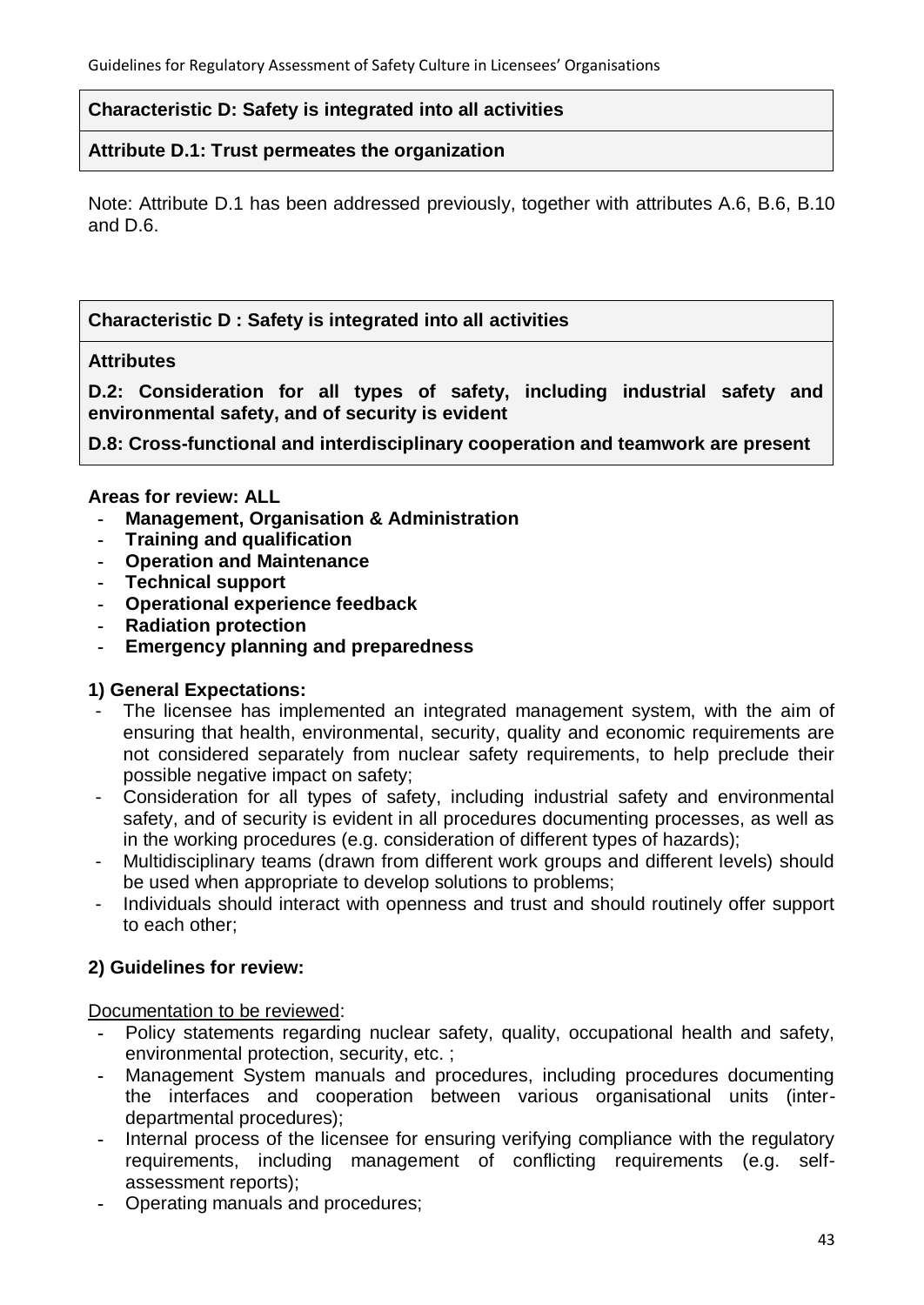- **-** Documented processes for operational decision-making, technical operability evaluations, evaluation and approval of plant modifications, etc.;
- **-** Self-assessment reports and reports from internal audits.

### Observations:

- **-** daily planning meetings (the CNCAN site inspectors can participate in these meetings as observers);
- **-** planning meetings for the preparation of plant outages;
- **-** meetings organised for discussing technical operability evaluations;
- **-** meetings of the plant committee for the review of design modification proposals;
- **-** meetings of the plant safety oversight committee;
- **-** internal audits performed by the licensee.

Examples of questions to be asked (in all areas of review):

- **-** How is it ensured that all applicable requirements for a process or for activity are identified and addressed in an integrated manner?
- **-** How do managers include industrial safety in their discussions and meetings?
- **-** In what way do managers ensure that a safety conscious working environment prevails throughout the nuclear facility?
- **-** What kind of specific knowledge about industrial safety is considered important by staff members and contractors? And what is considered not so important?
- **-** How do managers include environmental safety in their discussions and meetings?
- **-** What kind of specific knowledge about environmental safety is considered important by staff members and contractors? And what is considered not so important?
- **-** Can staff members and contractors list examples of synergies between measures to improve safety and measures to improve security?
- **-** Can staff members and contractors list examples of contradictions between safety and security? What should be the proper behaviour in such cases?
- **-** What kinds of opportunities are provided, e.g. workplace forums to discuss issues of mutual interest between operations and maintenance staff?
- **-** How are interdepartmental meetings organized and implemented? How high is their acceptance? Are they considered efficient enough?
- **-** In what way are outside stakeholders consistently involved when problems are being solved and decisions are made?

The inspectors should try to ascertain whether:

- **-** The management system and the procedures documenting the processes of the organisation provide for the identification of all applicable requirements, so that they are implemented in an integrated manner, to ensure that safety is not compromised by other considerations;
- **-** Consideration for all types of safety, including industrial safety and environmental safety, and of security is evident in all procedures documenting processes, as well as in the working procedures and in their implementation (e.g. all types of safety are considered in the evaluation and approval of plant modifications, in the elaboration of operating manuals for systems, in the elaboration of operating procedures, in training, etc.);
- **-** The decision-making process and the safety evaluations performed to support decisions provide for the involvement of specialists from all relevant areas;
- **-** Mechanisms enabling the cross-functional and interdisciplinary cooperation and teamwork are formalised in procedures, with clear responsibilities assigned.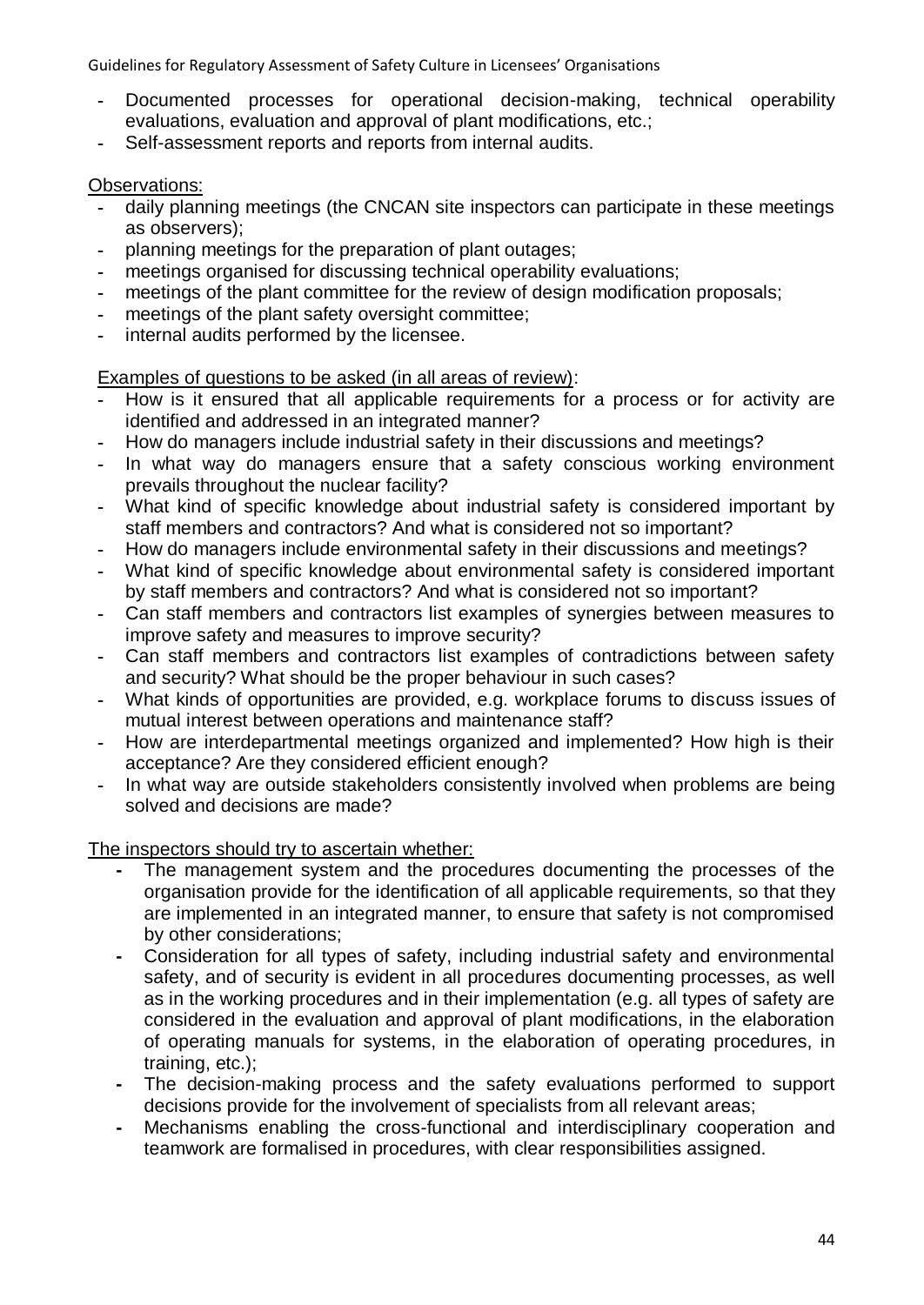- **-** The licensee's management system does not take account of all applicable requirements and /or does not address them in an integrated manner;
- **-** There is evidence of situations where conflicting requirements (e.g. between safety and security considerations) have not been properly addressed (including situations where work on physical protection systems located in safety related areas has not been performed in accordance with authorisation procedures for safety-related work);
- **-** There is evidence of safety reviews and safety assessments performed which have not taken account of all relevant hazards;
- **-** The mechanisms for interdisciplinary cooperation and the roles and responsibilities of the different specialist units in the decision-making process are not documented / formalised.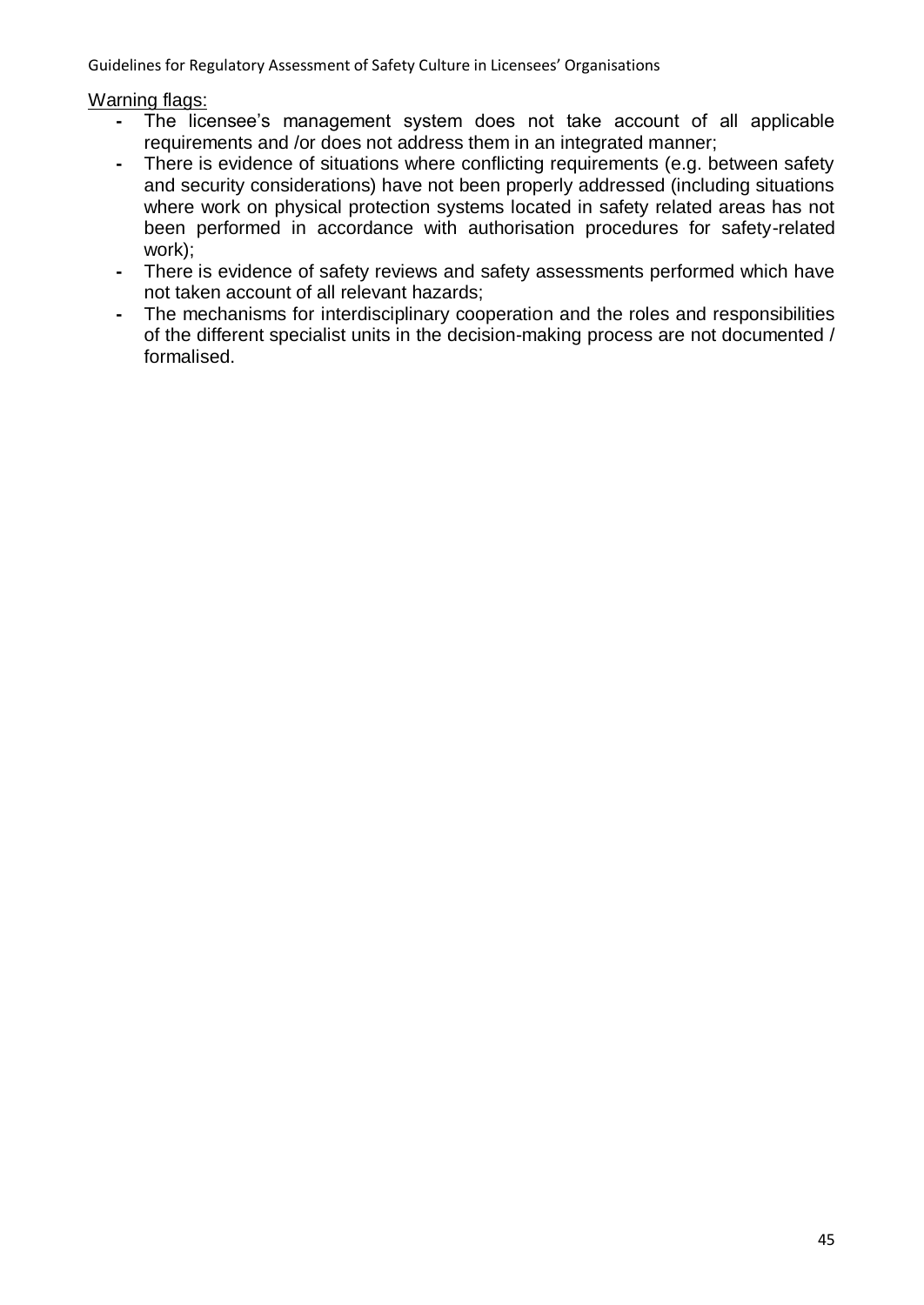### **Characteristic D: Safety is integrated into all activities**

### **Attribute D.3: The quality of documentation and procedures is good**

#### **Areas for review: ALL**

- **- Management, Organisation & Administration**
- **- Training and qualification**
- **- Operation and Maintenance**
- **- Technical support**
- **- Operational experience feedback**
- **- Radiation protection**
- **- Emergency planning and preparedness**

## **1) General Expectations:**

- **-** Procedures are controlled, clear, understandable and up to date and easy to find, use and revise;
- **-** Documentation is comprehensive, easy to understand and easily accessible;
- **-** Responsibilities for preparing documentation and the scope of reviews are clearly defined and understood;
- **-** Modifications to procedures are subject to the same level of review and approval as the initial issues;
- **-** The facility documentation and procedures are adequate with regard to their technical content, reflect the current configuration and status of the installation and the design bases for its systems, structures and components.

## **2) Guidelines for review:**

### Documentation to be reviewed:

- **-** general procedures for the control of documents and guidelines for writing procedures;
- **-** a representative sample of procedures for review (representative for the area being reviewed); the sample should reflect any instances where problems with procedures have been documented in event reports, inspection reports, or licensee assessments or audits; examples of procedures include: general plant operating procedures, administrative procedures, maintenance procedures, alarm response procedures, emergency operating procedures, etc.; temporary procedures should also be reviewed; also, the inspectors should verify that the backlog of procedure change requests has been evaluated to ensure that safety significant changes are acted upon in a timely manner;
- **-** procedures (including checklists, and related forms) in the plant working files, usually kept in the control room, and in mechanical, electrical, instrumentation, or radiochemistry offices;
- **-** other technical documentation relevant for the area being reviewed (e.g. technical reports, vendor manuals, drawings, etc.).

### Observations:

Where possible, the inspectors should observe how the licensee' staff are using the procedures. For example, the use of the alarm response procedures and emergency operating procedures can be observed during the practical exams on the full-scope simulator; the use of operating manuals and of maintenance and testing procedures can be observed in the installation, when work on equipment is performed, etc.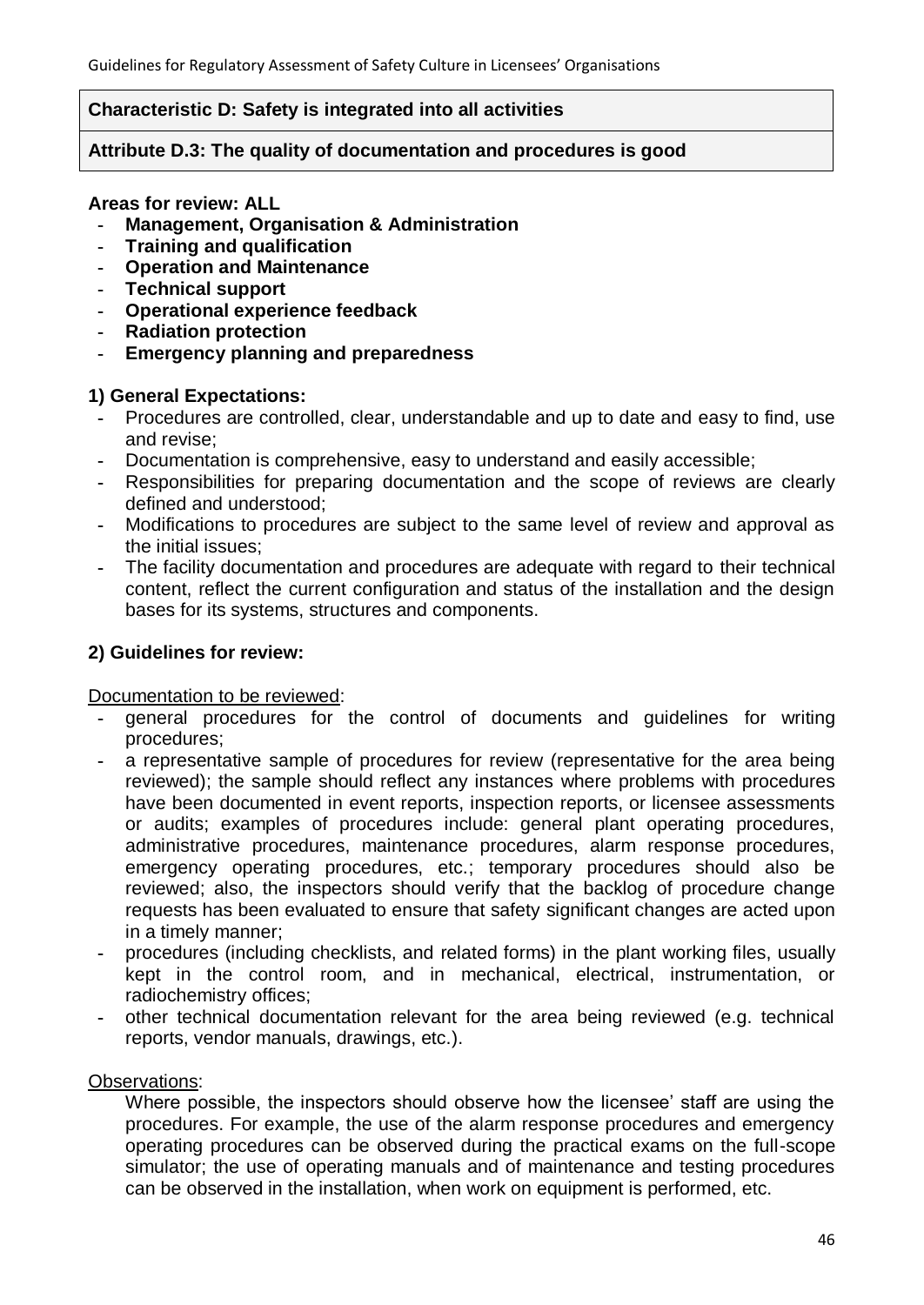Examples of questions to be asked (in all areas of review):

- **-** What inputs are considered when reviewing a procedure?
- **-** How easy are procedures to understand and to follow?
- **-** Can managers describe cases where it appeared necessary to give additional (informal) explanation on the procedures that they or their subordinates use?
- **-** Can staff members and contractors describe cases, where they received written procedures that were not useful for their job?
- **-** How are procedures made easily available to the users?
- **-** How often are procedures reviewed to ensure that they are currently valid?
- **-** How are the temporary changes to procedures issued, and what are the appropriate controls that limit their area of application and their period of validity?
- **-** In what way are staff members and contractors, who are going to use procedures, involved in writing them?
- **-** How do staff members and contractors deliver feedback whether procedures are properly formulated?
- **-** How are managers informed about poor procedures and have managers taken any action?
- **-** What would an operator or a member of the maintenance staff do if, when following a written procedure, he/she comes upon a step that he/she thinks is a mistake?

### The inspectors should try to ascertain whether:

- The elaboration, review and approval of procedures are in accordance with the applicable requirements (e.g. management system requirements, including document control procedure(s); applicable regulatory requirements); changes to documents are subject to the same level of review and approval as the initial documents;
- **-** The (technical) content of the procedures corresponds to the expectations (sufficient information is given on applicable requirements, work methods, hazards, control parameters etc. and more detailed technical documents are referenced where necessary);
- **-** Procedures and their related forms, attachments, and referenced documents are current with respect to revision and temporary change; the current state and configuration of the systems, structures and components of the installation is reflected in the procedures (e.g. documentation is updated when a modification is implemented);
- **-** Human factors considerations have been taken into account in the development of the procedures; the level of detail is appropriate for the complexity of the task and the expected ability of the users; the writing style is consistent among procedures within a department and within the same procedure type; the procedure identification information is adequate to ensure the procedures are complete and current; procedures are legible in the worst expected conditions for use (type is readable (1) at an expected distance within which the procedure is used, (2) after copying and (3) under degraded lighting); aids are used to help users to track their progress through a procedure where appropriate;
- **-** Operating procedures are written in a manner that is easy to follow (e.g. making use of flowcharts, with clearly identified steps, whenever possible, rather than using too much descriptive text; short, simple sentences are used; instructions are clear and unambiguous; multiple actions are written in order of sequence and clearly identify when actions must be completed in order of occurrence; warnings and special cautions are highlighted/emphasized in the procedures; acronyms and other abbreviations are used consistently and are defined explicitly, etc.);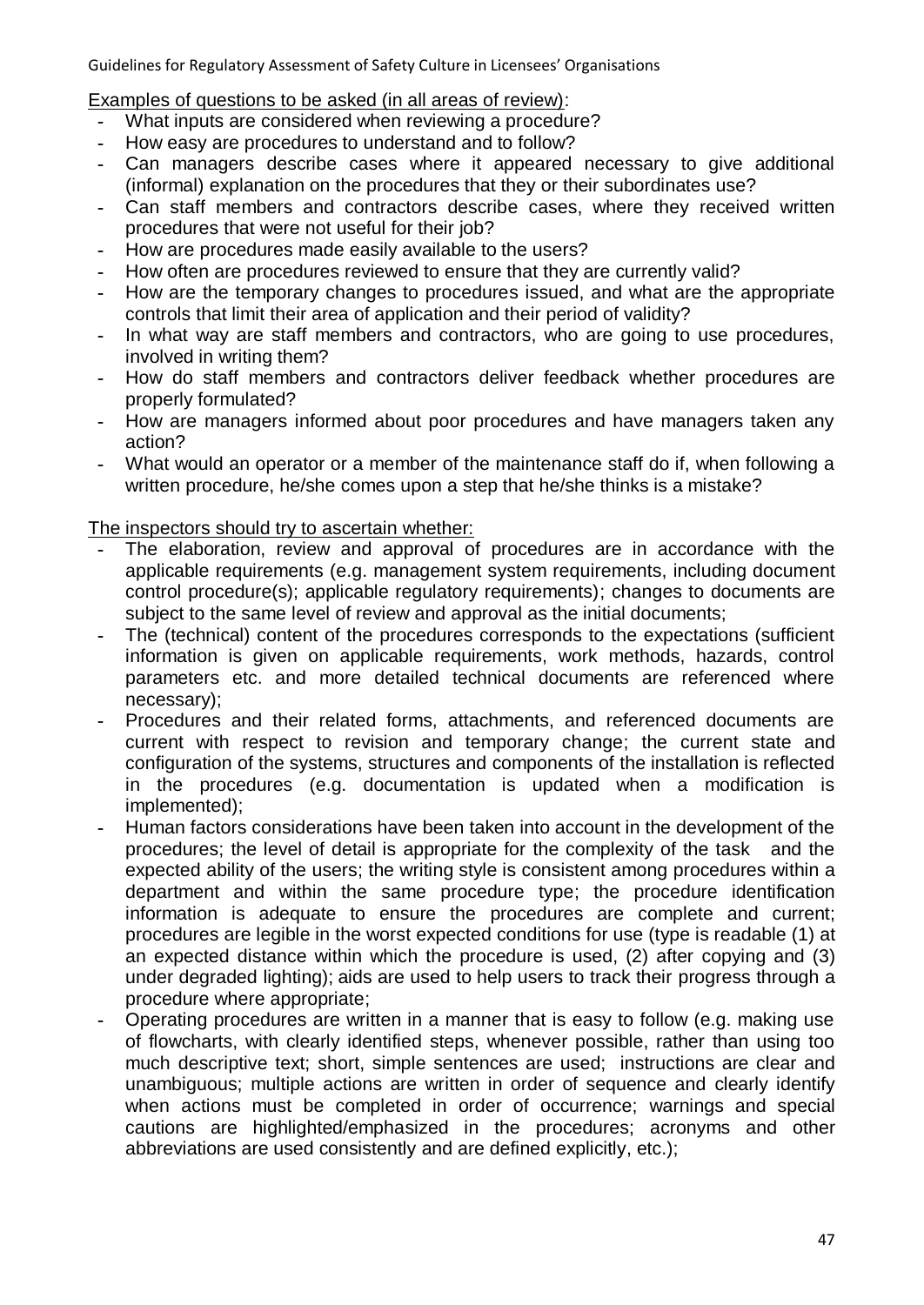- **-** References to equipment or documents contain complete identification information, including plant unit applicability, and exactly match equipment labels; numerical units used in procedures correspond to the units on the related instrumentation.
- **-** Temporary procedures or temporary changes to procedures are subject to review and approval to ensure that they do conflict with technical specifications and / or other applicable requirements;
- **-** In cases where documents, such as vendor manuals, equipment operating and maintenance instructions, or approved drawings with acceptance criteria, are (by reference) part of a procedure, these documents (or applicable portions) require the same level of review and approval as the procedure that references them;
- **-** For procedures containing technical specifications, limiting conditions for operation, FSAR descriptions, vendor manuals, design information, piping and instrumentation drawings, instrumentation and electrical wiring and control diagrams, etc., the appropriate technical specification and vendor or design operating limitations (such as heatup/cooldown rates, pressure/temperature limits, reactivity limits, safety limits, limiting conditions of operation, and limiting safety system settings) have been incorporated into the procedures;
- **-** The administrative controls in place assure that documents are distributed in accordance with current distribution lists and are used by those who perform the prescribed activity; the administrative controls prevent the inappropriate use of outdated documents;
- **-** The licensee has procedural limitations on how long a temporary procedure or a temporary procedure change can be in effect and what the situation is in practice;

- **-** A significant backlog of procedures requiring revision (past the revision date or which needed revision due to plant modifications, for example);
- **-** A significant number of events having had inadequate procedures as one of the direct causes;
- **-** An increasing trend in low level events and non-conformances related to the quality of procedures;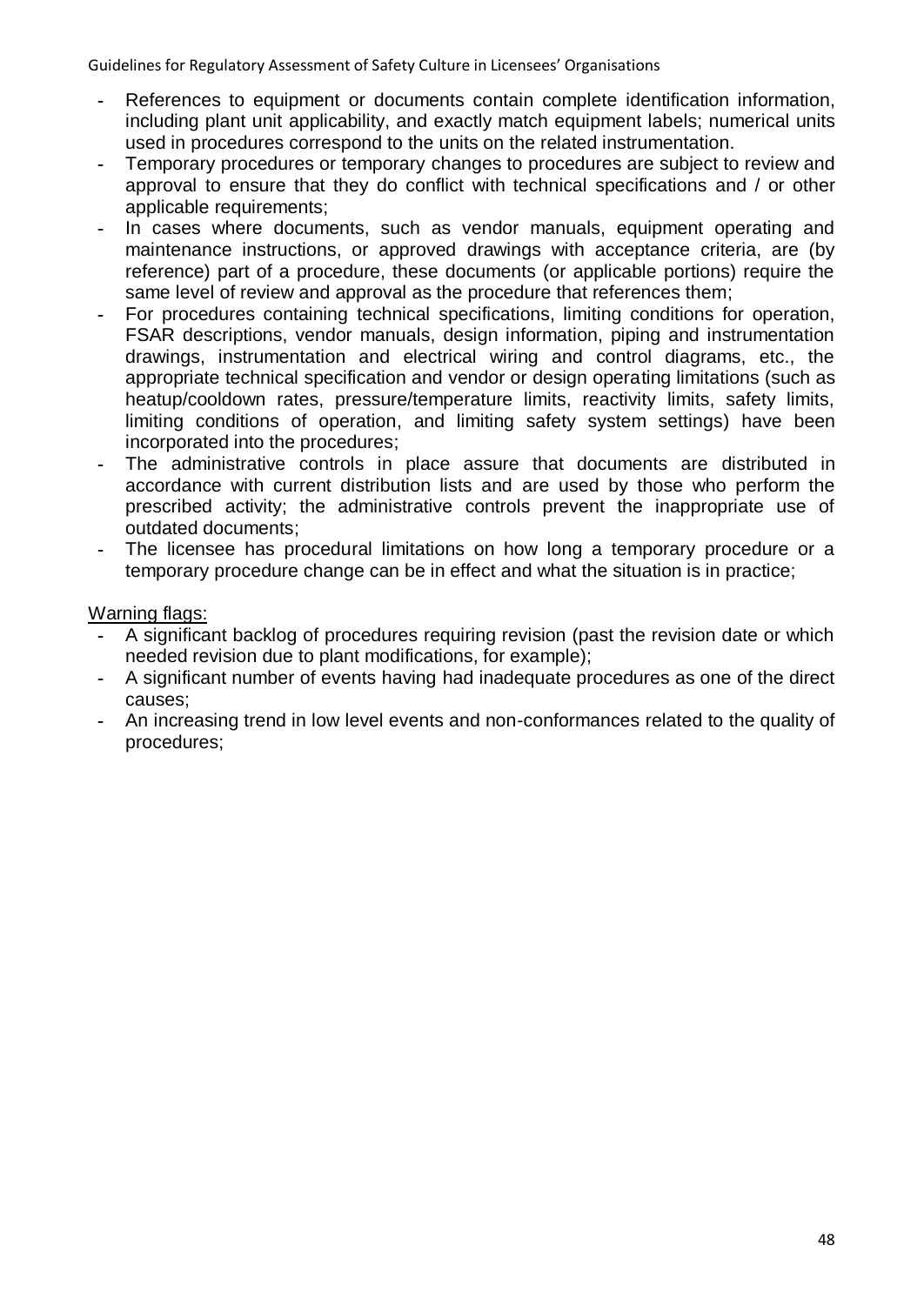## **Characteristic D: Safety is integrated into all activities**

**Attribute D.4: The quality of processes, from planning to implementation and review, is good**

## **Areas for review: ALL**

- **- Management, Organisation & Administration**
- **- Training and qualification**
- **- Operation and Maintenance**
- **- Technical support**
- **- Operational experience feedback**
- **- Radiation protection**
- **- Emergency planning and preparedness**

# **1) General Expectations:**

- **-** The processes of the management system that are needed to achieve the goals, provide the means to meet all requirements and deliver the products of the licensee's organization are identified, and their development is planned, implemented, assessed and continually improved;
- **-** The sequence and interactions of the processes are determined;
- **-** The methods necessary to ensure the effectiveness of both the implementation and the control of the processes are determined and implemented;
- **-** Specific indicators are established to monitor the effectiveness of the implementation of each process;
- **-** Work is planned (including plans for contingencies) to ensure that all safety functions are effective at all times and to ensure that safety is not compromised;
- **-** Individuals should follow the approved plans and should seek proper approvals before deviating from the approved plans;
- **-** Work should be planned in sufficient detail to allow personnel to work effectively and efficiently (e.g. resources should be matched to demands, and spares and tools should be available when needed);

# **2) Guidelines for review:**

Documentation to be reviewed:

- **-** Management system manual;
- **-** Process map, procedures describing management, core and support processes, lower level procedures and instructions (defining sub-processes, activities and tasks);
- **-** Self-assessment reports on different processes; performance indicators used;
- **-** Work control procedures.

Examples of questions to be asked (in all areas of review):

- **-** Can staff members and contractors describe how work is planned (including plans for contingencies) to ensure that all safety functions are maintained effective at all time and to ensure that safety is not impaired?
- **-** Are managers and supervisors aware of activities that impact planning? To what extent are the approved plans followed?
- **-** What is the process for approval before necessary deviating from the already approved plans?
- **-** In what way are resources matched to demands, so that for example spare parts and tools are available when needed?
- **-** How are processes defined, so that they are easy to understand and to follow?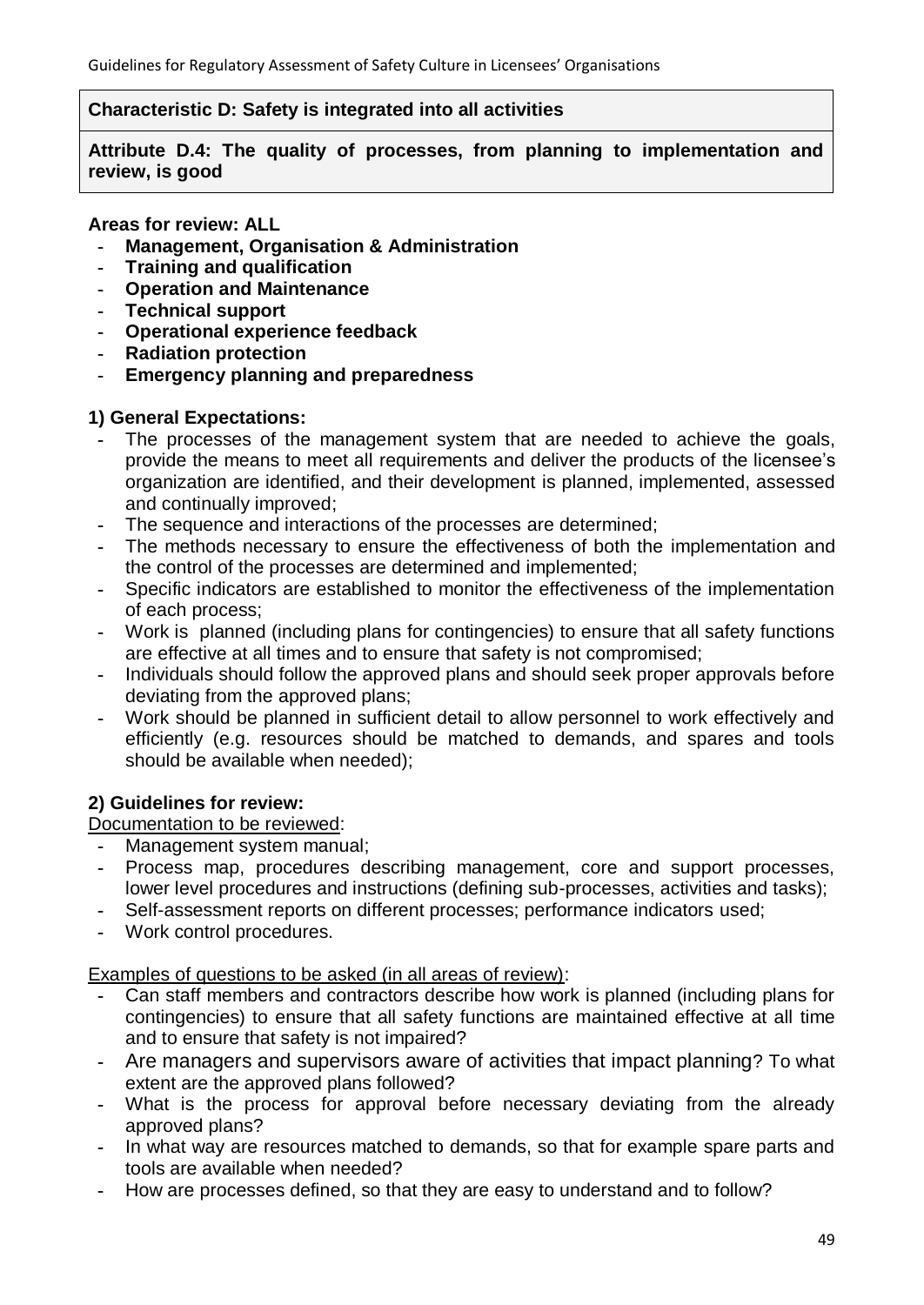- **-** What inputs are considered when designing or modifying a process?
- **-** Can staff members and contractors describe cases where it appeared necessary to give additional (informal) explanation on a process that they or their subordinates use?
- **-** How often is process documentation reviewed to ensure that it is currently valid?
- **-** How are the temporary changes to processes handled, so that safety aspects are considered as well?
- **-** In what way are staff members and contractors, who are going to implement processes, involved in developing them?
- **-** Are activities that involve multiple groups appropriately co-ordinated?
- **-** How do managers learn whether processes are properly followed?
- **-** How are managers informed about poor processes and have they taken any action to improve them?

The inspectors should try to ascertain whether:

- **-** The processes of the management system are defined and documented;
- **-** The development of each process ensures that the following are achieved:
	- **-** Process requirements, such as applicable regulatory, statutory, legal, safety, health, environmental, security, quality and economic requirements, are specified and addressed;
	- **-** Hazards and risks are identified, together with any necessary mitigatory actions;
	- **-** Interactions with interfacing processes are identified;
	- **-** Process inputs are identified;
	- **-** The process flow is described;
	- **-** Process outputs (products) are identified;
	- **-** Process measurement criteria are established.
- **-** The activities of and interfaces between different individuals or groups involved in a single process are planned, controlled and managed in a manner that ensures effective communication and the clear assignment of responsibilities;
- **-** For each process, any activities for inspection, testing, verification and validation, their acceptance criteria and the responsibilities for carrying out these activities are specified; for each process, it is specified if and when these activities are to be performed by designated individuals or groups other than those who originally performed the work;
- **-** Evaluations are performed to verify the effectiveness of the processes;
- **-** The work performed in each process is carried out under controlled conditions, by using approved current procedures, instructions, drawings or other appropriate means that are periodically reviewed to ensure their adequacy and effectiveness; results shall be compared with expected values;
- **-** The control of processes contracted to external organisations are identified within the management system; the licensee retains overall responsibility when contracting any processes.

- **-** The responsibilities for process development and implementation are not clearly assigned; the sequences and interactions between processes are not identified;
- **-** The effectiveness of the processes is not reviewed;
- **-** A significant number of events having had inadequate planning as one of the direct causes; an increasing trend in low level events and non-conformances related to the planning of work;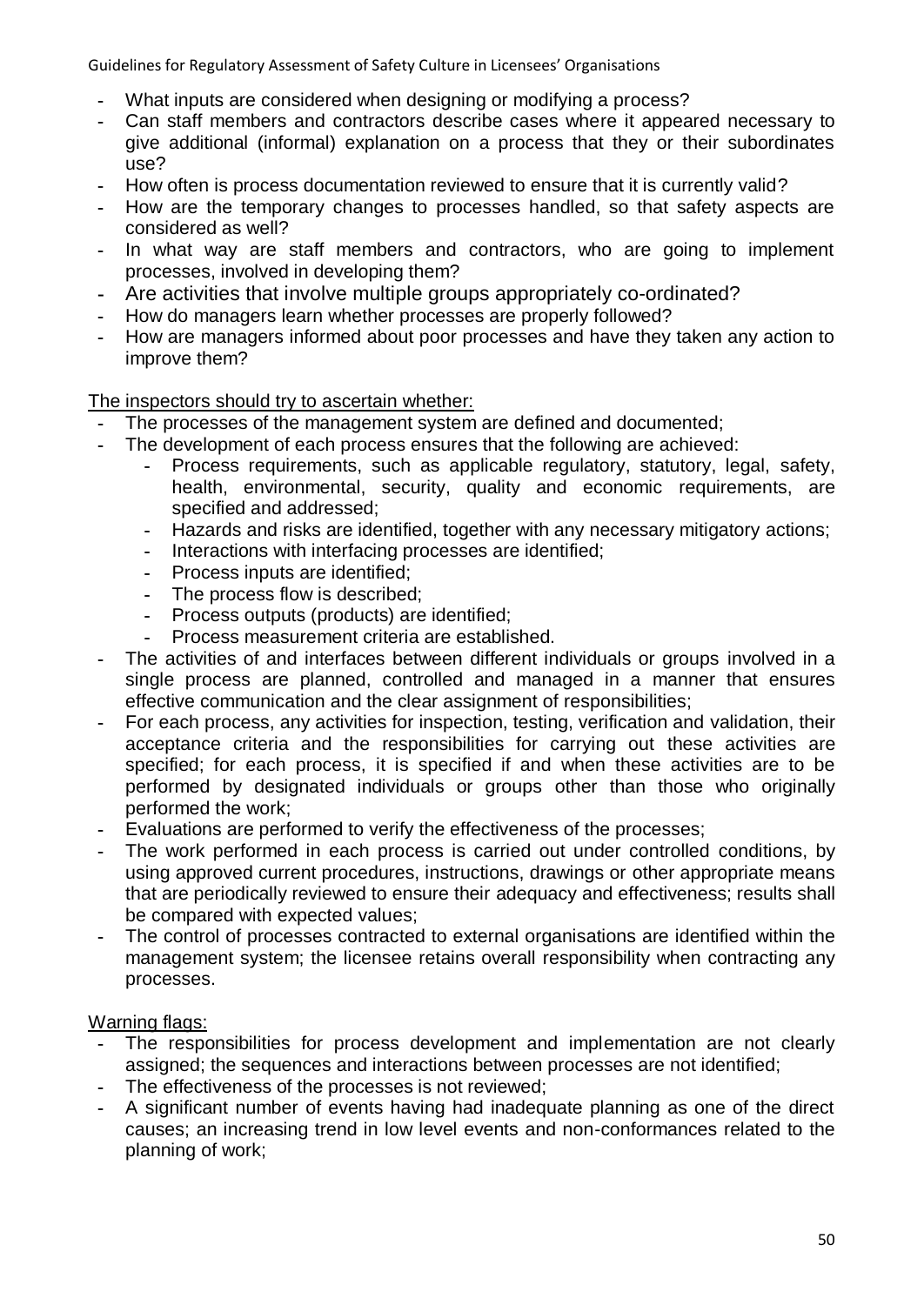## **Characteristic D: Safety is integrated into all activities**

**Attribute D.5: Individuals have the necessary knowledge and understanding of the work processes**

See also Attribute E.7: There is systematic development of individual competences.

## **Areas for review: ALL**

- **- Management, Organisation & Administration**
- **- Training and qualification**
- **- Operation and Maintenance**
- **- Technical support**
- **- Operational experience feedback**
- **- Radiation protection**
- **- Emergency planning and preparedness**

## **1) General Expectations:**

- **-** There is a Systematic Approach to Training implemented in licensee's organisation in respect of all activities that may affect safety; all elements of the systematic approach to training are properly implemented;
- **-** Individuals are assigned only work for which they are adequately qualified;
- **-** Individuals have a good understanding not only of their own work processes, but also of how these processes interact with other processes;
- **-** When contractors are used, the licensee verifies that the contractor staff has the necessary knowledge and understanding of the conditions applicable to work on a nuclear site;
- **-** The competences of licensee's own staff, and also those of the contractors, are reviewed periodically against specified requirements and expectations; opportunities for improvement and corrective actions arising from such reviews are identified and implemented.

# **2) Guidelines for review:**

### Documentation to be reviewed:

- **-** Job descriptions;
- **-** Job and task analyses;
- **-** Records of competence assessments;
- **-** Records of operational events, including low-level events, near-misses, nonconformances, etc. which had as a direct cause or are relevant to insufficient knowledge and inadequate understanding of the work processes.

### Observations:

- **-** maintenance, repair, testing, inspection activities in the installation;
- **-** daily planning meetings (the CNCAN site inspectors can participate in these meetings as observers);
- **-** exams on the full-scope simulator.

### Examples of questions to be asked (in all areas of review):

**-** In what way do staff members and contractors show that they understand what could happen to the nuclear facility or to people if they modify their work processes?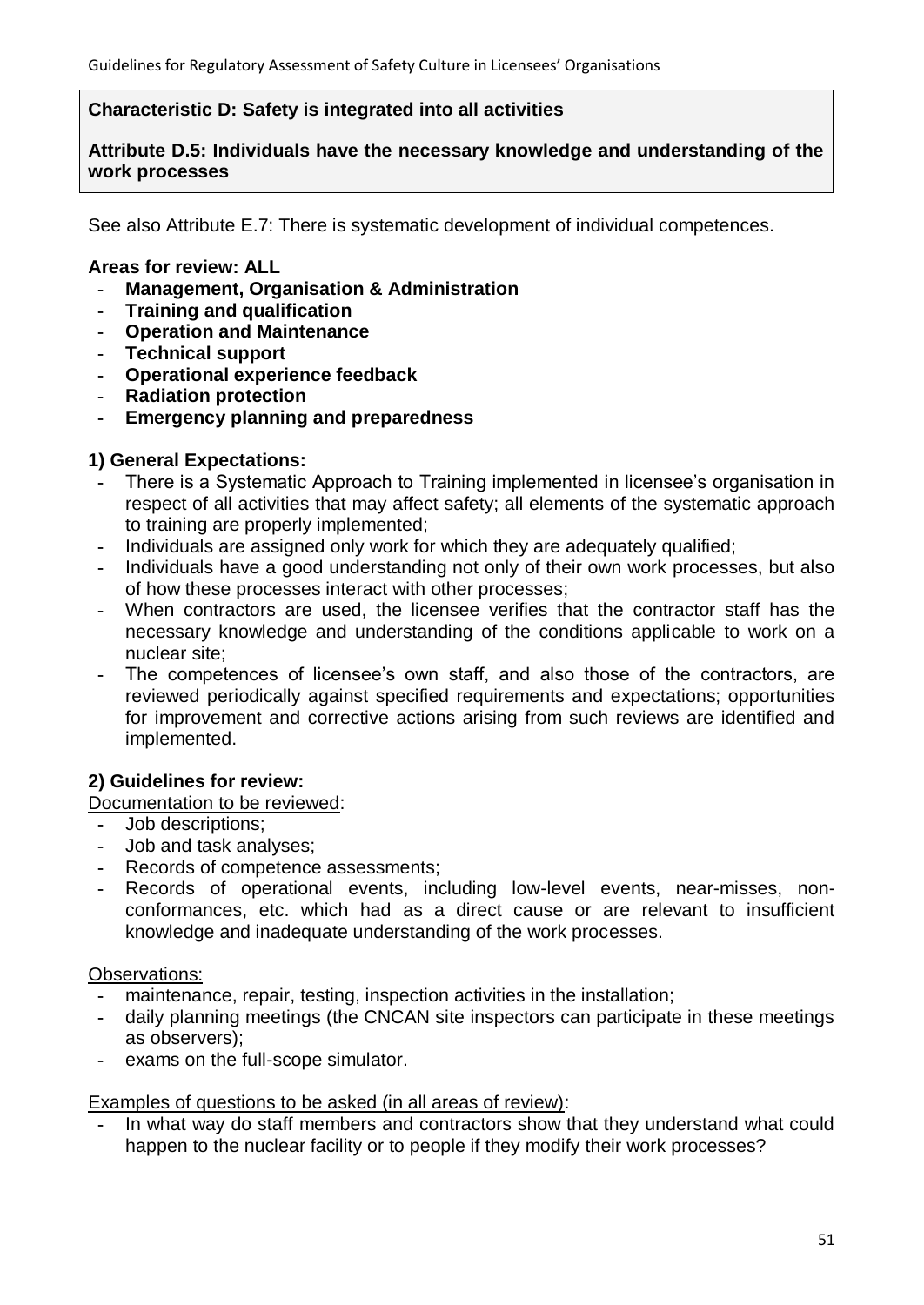- **-** In what way do staff members and contractors show a good understanding, not only of their own work processes, but also how these processes interact with other processes?
- **-** Can staff members and contractors give examples of cases, where the task was not understood before carrying it out? What was the reason for it?
- **-** How aware are staff members and contractors, especially at the shop floor level, of the particular cautions or safety limits they have to observe in their job?
- **-** How aware are staff members and contractors, especially at the shop floor level, what would happen if safety limits (pressures, temperature, tank level…) were desecrated?
- **-** For maintenance personnel, how do mock-ups and video recordings support staff before a complex maintenance activity is performed?
- **-** Examples of questions for individual workers:
	- **-** What specific training or qualification have you received to perform this job? Has this or similar task been covered in your continuing training?
	- **-** How familiar are you with the job? How often do you perform this job?
	- **-** Has the job changed since your training? Have you changed equipment or have any significant procedure changes occurred?
	- **-** After having completed your initial or continuing training on this job, did you feel prepared to perform the job correctly without assistance? Do you perform the job the same in the plant as you have been taught during training? If not, have you provided feedback into the training? If yes, was this followed-up?

# The inspectors should try to ascertain whether:

- **-** The competences of licensee's staff and contractors are ensured using a systematic approach to training and qualification (including periodic review);
- **-** Work is assigned only to individuals who have the necessary knowledge and understanding for the job;
- **-** Training and qualification programmes are reviewed to take account of experience feedback.

- **-** A significant number of events having had inadequate training and qualification as one of the direct causes; an increasing trend in low level events and non-conformances related to training and qualification;
- **-** Individuals are assigned jobs for which they have not been trained and qualified; Lack of evidence to show that operations personnel have been formally trained and certified to perform the job required of them;
- **-** Competences needed for various job positions are not documented;
- **-** There is no formal review process for ensuring the availability of the necessary competences.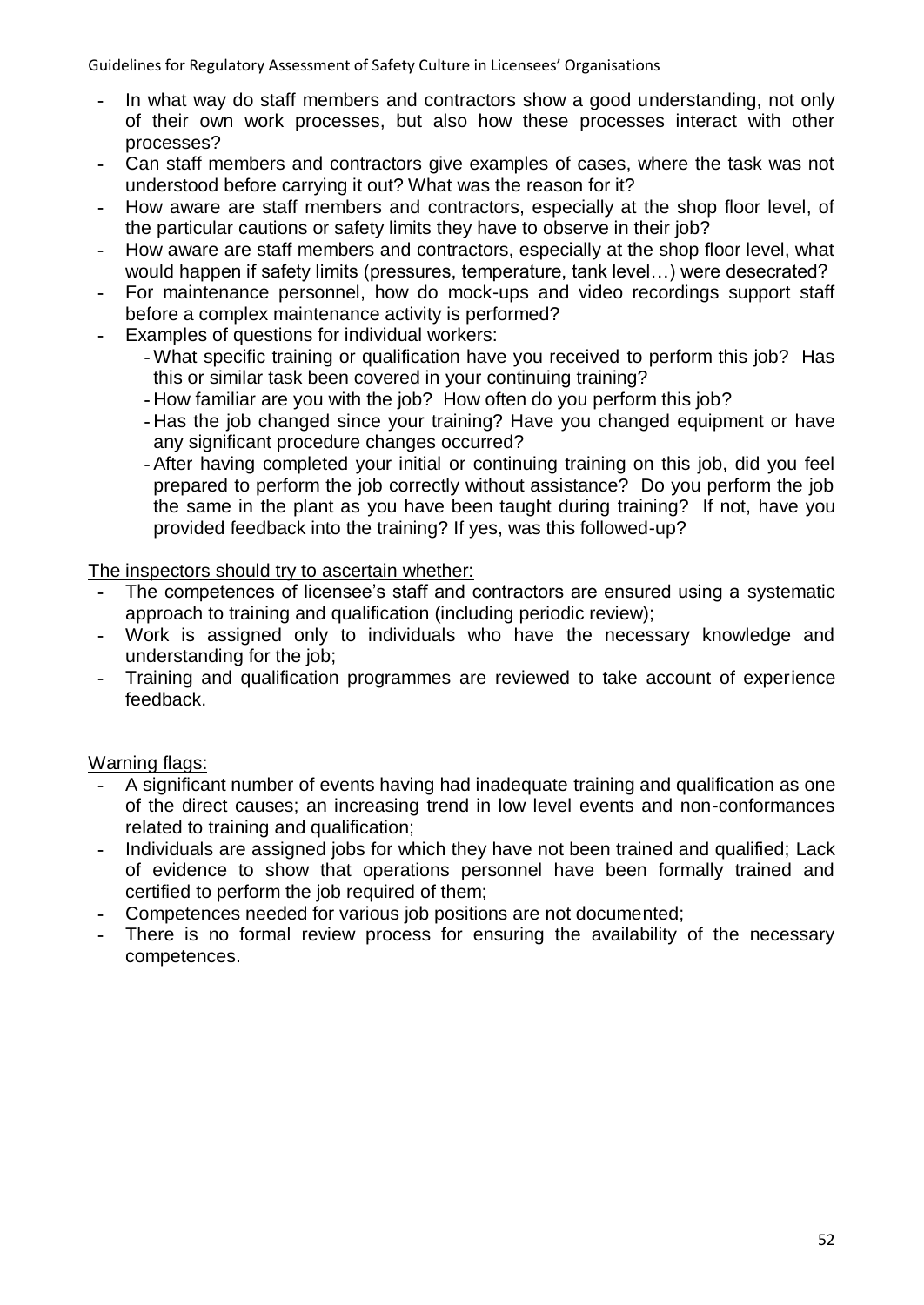**Characteristic D: Safety is integrated into all activities**

## **Attribute D.6: Factors affecting work motivation and job satisfaction are considered**

Note: Attribute D.6 has been addressed previously, together with attributes A.6, B.6, B.10 and D.1.

**Characteristic D: Safety is integrated into all activities**

**Attribute D.7: Good working conditions exist with regard to time pressures, workload and stress**

### **Areas for review: ALL**

- **- Management, Organisation & Administration**
- **- Training and qualification**
- **- Operation and Maintenance**
- **- Technical support**
- **- Operational experience feedback**
- **- Radiation protection**
- **- Emergency planning and preparedness**

### **1) General Expectations:**

- **-** The scheduling of work on safety critical tasks at night is avoided;
- **-** Shift schedules are based on up to date knowledge of best solutions with regard to human performance and capabilities;
- **-** Records of overtime are kept, trended and acted upon; planned overtime is kept within regulated limits;
- **-** Managers are sensitive to stress affecting individuals under their control by, for example, undertaking stress awareness training;
- **-** The physical working environment is conducive to high standards of safety and performance (e.g. standards of housekeeping, provision of equipment and tools, including response equipment, and guarding and signposting of hazards);
- **-** Individuals are consulted about the ergonomics and the effectiveness of their working environment;
- **-** Human factor specialists are made available to the organisation.

# **2) Guidelines for review:**

Documentation to be reviewed: e.g. reviews of the work conditions and infrastructure; documents related to fitness-for-duty programmes

### Observations:

- **-** various work activities in the installation;
- **-** inspections to the control room;
- **-** planning meetings.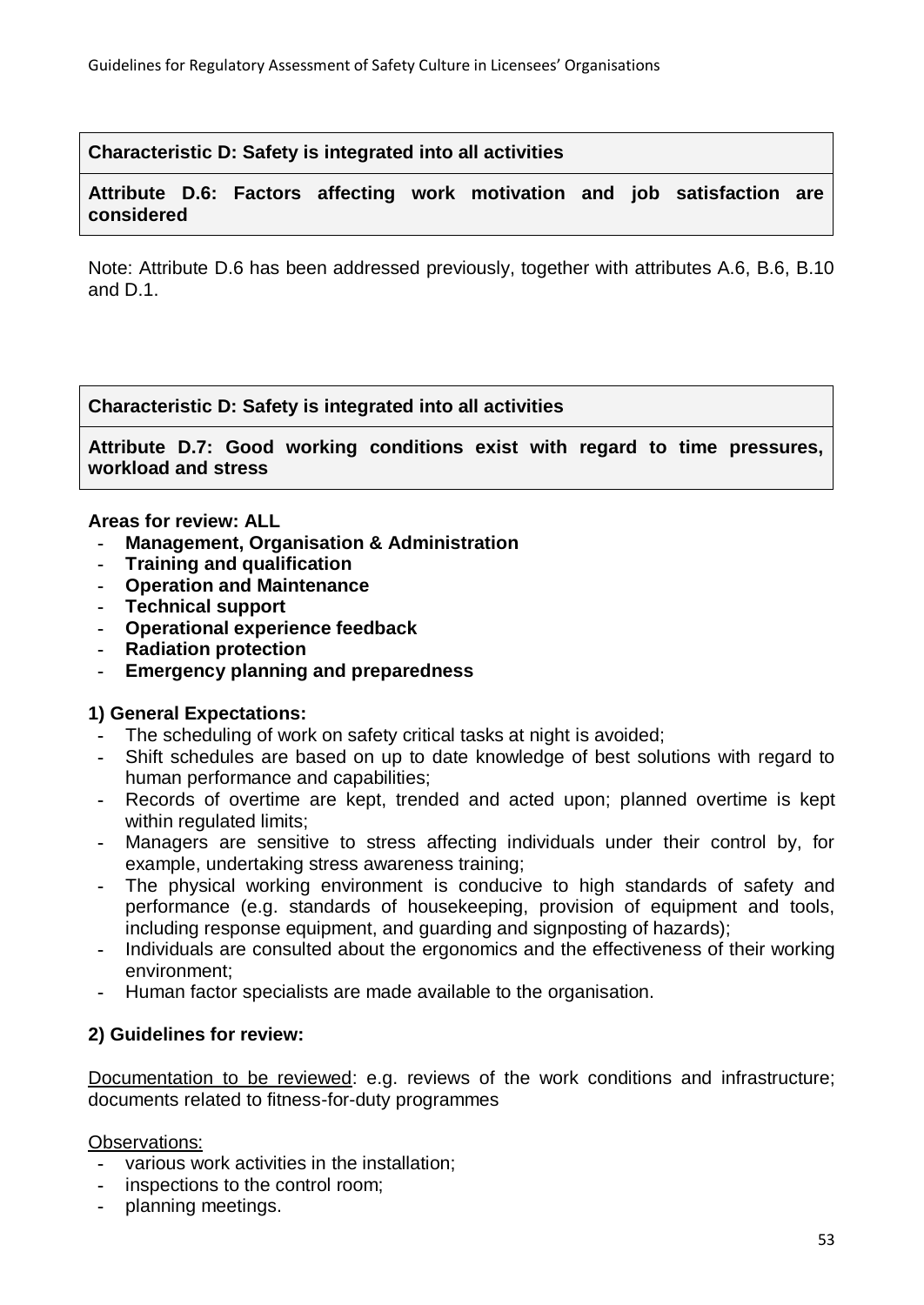Examples of questions to be asked (in all areas of review):

- **-** What is the policy on limits to overtime work? To which staff and contractor groups does it apply?
- **-** How is overtime controlled, monitored and reported to the facility manager?
- **-** What is the attitude of higher (corporate) management to overtime?
- **-** What is the attitude of staff representatives (trade unions) to overtime?
- **-** How difficult is it to find enough qualified staff and contractors?
- **-** How do shift schedules apply up to date knowledge of best solutions with regard to human performance capabilities?
- **-** How are shift schedules discussed with those involved?
- **-** What is the level of absenteeism, especially for operational and maintenance staff?
- **-** Can managers give examples of severe stress syndromes or burn-out cases among staff members and contractors recently?
- **-** What type of stress awareness training is offered to managers in the nuclear facility (especially middle-level managers and supervisors)?
- **-** How are human performance issues treated in the nuclear facility?
- **-** What types of analysis are applied to identify causes of unsatisfactory human performance? What kind of improvement strategy is followed? On which criteria is the improvement strategy based?
- **-** In what way are human factors specialists and psychologists engaged with the nuclear facility?

The inspectors should try to ascertain whether:

- The licensee has in place policies forbidding excessive workload and these are followed; records of overtime are kept, trended and acted upon; planned overtime is kept within regulated limits;
- **-** Fitness-for-duty programmes are implemented and the stress level of the employees is verified periodically;

- **-** Frequent overtime is required to support normal operations;
- **-** Operations personnel miss or do not attend continuing training because of excessive work loads, or other requirements;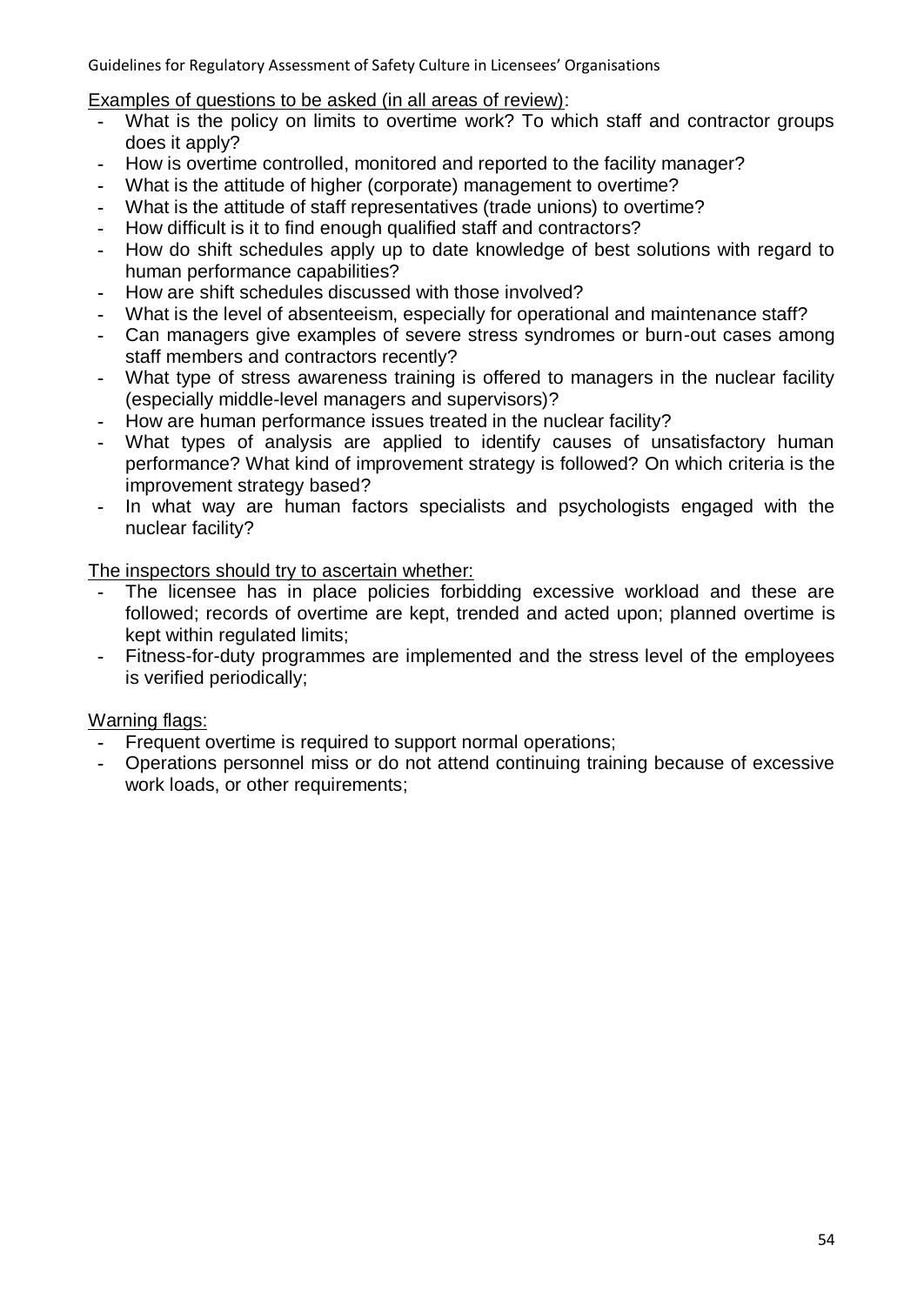### **Characteristic D: Safety is integrated into all activities**

**Attribute D.8: Cross-functional and interdisciplinary cooperation and teamwork are present**

Note: Attribute D.8 has been addressed previously, together with attribute D.2.

# **Characteristic D: Safety is integrated into all activities**

**Attribute D.9: Housekeeping and material conditions reflect commitment to excellence**

## **Areas for review: ALL (as applicable)**

- **- Management, Organisation & Administration**
- **- Training and qualification**
- **- Operation and Maintenance**
- **- Technical support**
- **- Operational experience feedback**
- **- Radiation protection**
- **- Emergency planning and preparedness**

# **1) General Expectations:**

- **-** Managers do not accept long standing problems with items of equipment, systems or processes as ‗the way things are'; managers pay careful attention to resolving such problems, even if the solutions are challenging and expensive;
- **-** A process is established for identifying long-standing issues concerning equipment or processes. For example, each issue could have an action plan for its solution;
- **-** The material condition of the plant should be maintained in such a way that its safe, reliable and efficient operation can be ensured; plant managers and supervisors define the required standard and conduct frequent tours of plant areas in order to confirm that high standards are maintained; deficiencies are identified, controlled and eliminated;

# **2) Guidelines for review:**

Documentation to be reviewed:

- **-** reports from review of housekeeping;
- **-** ageing management programme procedures and inspection records, etc.
- **-** plant material condition reports;
- **-** work requests for corrective maintenance;
- **-** schedule for management tours of plant facilities;
- **-** documented follow-up of the results of management tours, and corrective actions issued;
- **-** backlog of corrective actions programme.

### Observations:

**-** routine plant inspections (as performed by the resident inspectors)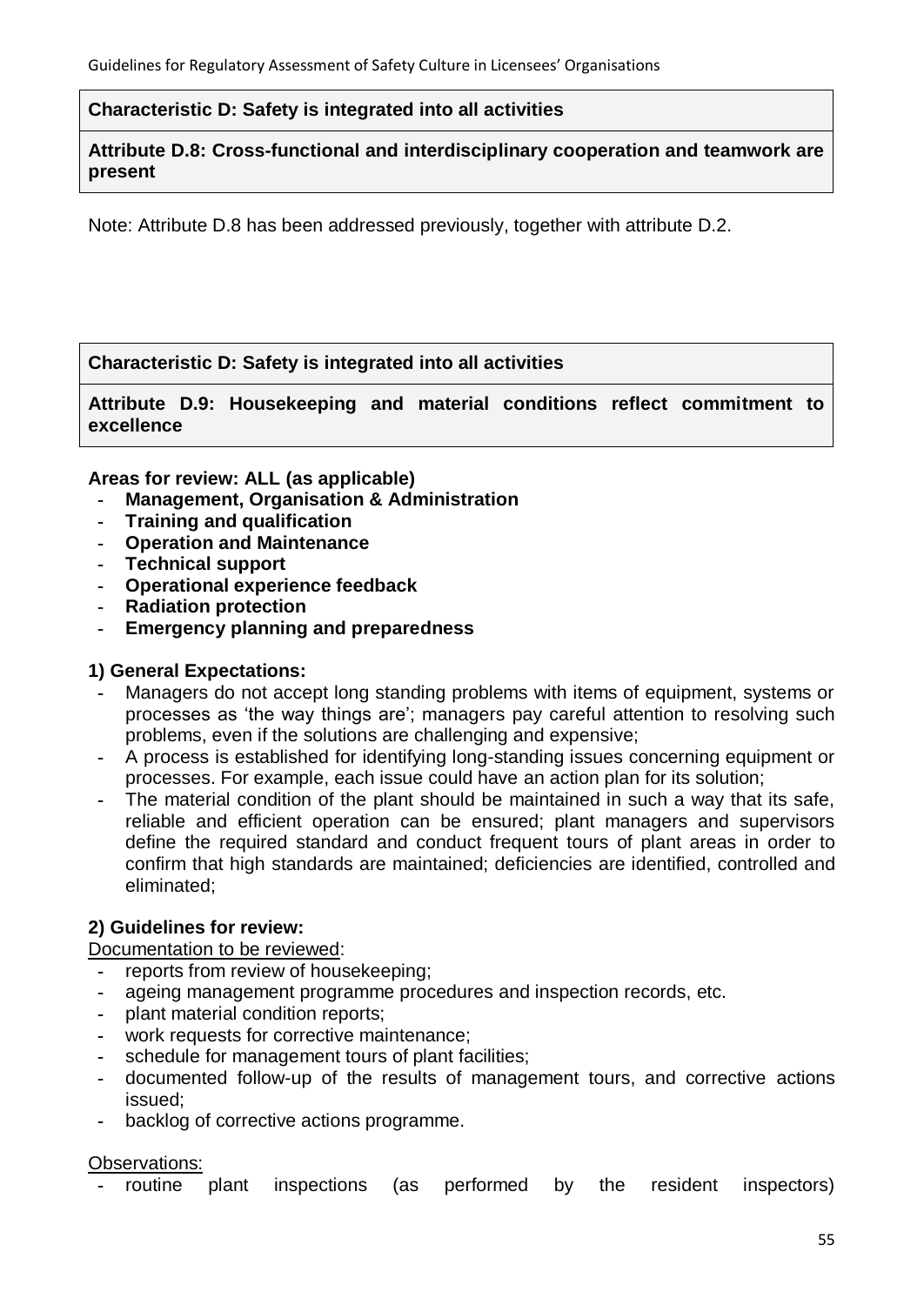Examples of questions to be asked (in all areas of review):

- **-** How would staff members and contractors describe the general state of the nuclear facility in terms of appearance and tidiness?
- **-** How would staff members and contractors describe the general state of log-books and records?
- **-** How is the reporting on housekeeping deficiencies organized? How efficient is it?
- **-** How would staff members and contractors describe the material condition of safety relevant systems in the nuclear facility?
- **-** What programmes and procedures exist to monitor and continuously improve the material condition of safety relevant systems in the nuclear facility?
- **-** Can staff members and contractors describe the process for identifying long-standing problems with pieces of equipment, systems or processes?
- **-** What is the strategy of the management towards such issues?

The inspectors should try to ascertain whether:

- **-** Housekeeping is being maintained as an integral part of every work operation; cleaning and removal of waste, debris, and dust is being performed regularly;
- **-** Work site cleanliness, orderliness, lighting, accessibility and escape routes are clear and hazardous areas identified, neutralized and barriered as needed;
- **-** Cleanliness are maintained throughout the plant including infrequently visited areas, enclosures and cabinets;
- **-** Work sites are cleaned up with tools and scaffolding returned to designated storage locations when no longer needed;
- **-** Work site environment are controlled to ensure satisfactory working conditions exist for the duration of work;
- **-** Minimization and segregation of waste is regularly carried out.
- **-** Systems and equipment are in good working order; examples of this include the following:
	- **-** Temporary modifications and repairs are minimized; a process exists to evaluate, control and track temporary repairs;
	- **-** Fluid system leaks are minimized, identified and controlled leaks are segregated to avoid personnel and equipment harm;
	- **-** Equipment is appropriately protected from adverse environmental conditions; wiring and terminals are protected and undamaged and cable trays are in good condition;
	- **-** A process exists to ensure instruments, controls and associated indicators are calibrated, as required to maintain the appropriate degree of accuracy; Indicators are not out of scale or inoperable; records are functioning correctly and paper is available;
	- **-** Good lubrication practices are evident;
	- Fasteners and supports are properly installed and in the "as designed" position; pipes do not move excessively;
	- **-** Equipment, structures and systems are properly preserved, insulated, free of corrosion and grounding (earthing) cables are securely fastened where necessary; thermal insulation is in good condition;
	- **-** Rotating equipment is appropriately protected and does not vibrate excessively; chain or belt drives are properly adjusted;
	- **-** Filters and strainers are not clogged by observing excessive differential pressure and conducting visual checking when possible;
	- **-** Leaks are collected, tagged and followed;
	- **-** Fire barriers are effective e.g. fire doors able to close, electrical cabinet doors and panels closed and secured;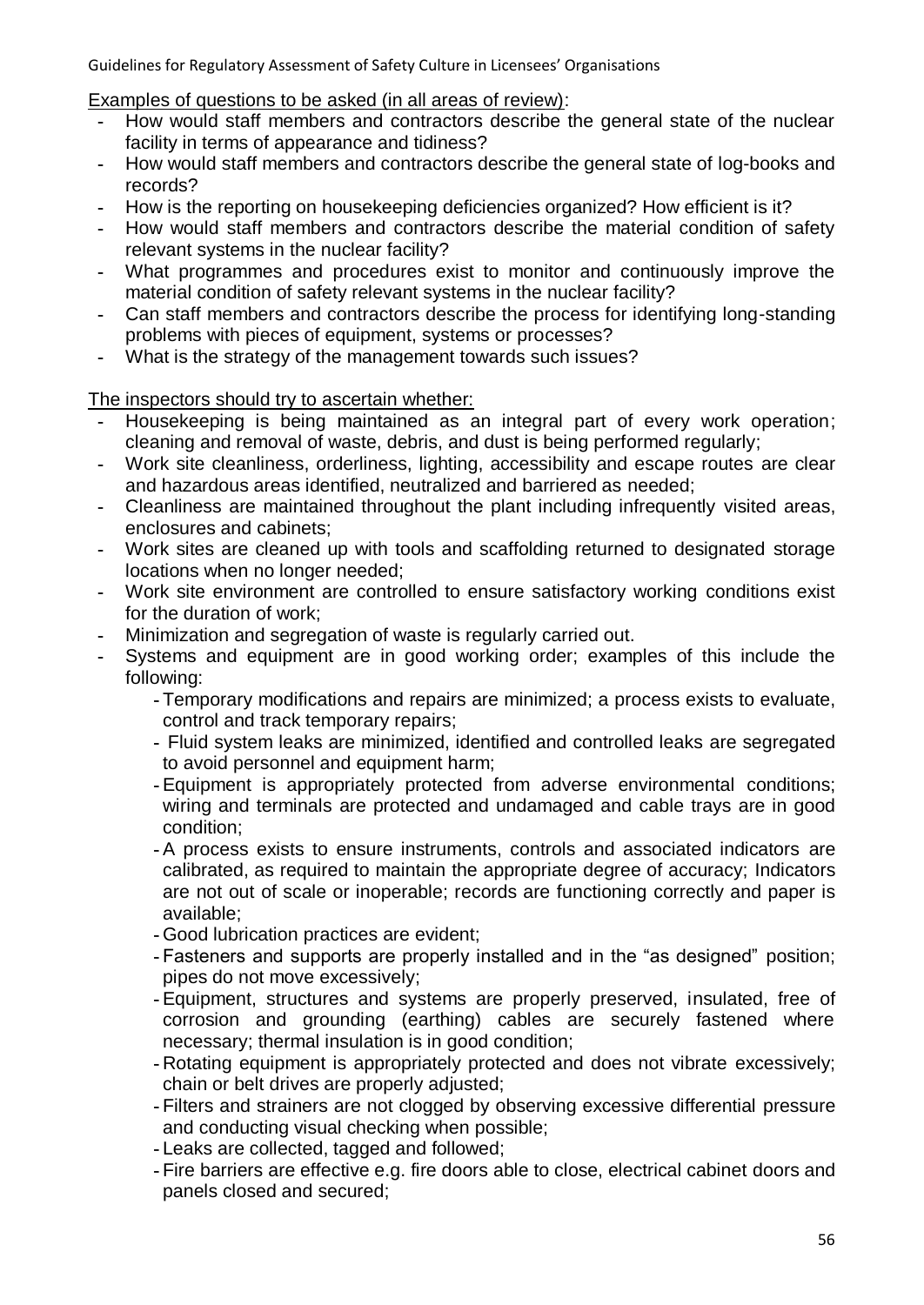- **-** Valves have sufficient packing to allow tightening. Valve stems are properly lubricated;
- **-** Hoses are in good condition and show no evidence of leakage;
- **-** System and component labelling is consistent, accurate and easy to read;
- **-** Stairs and ladders are properly secured;
- **-** Lighting is adequate and in good repair;
- **-** Painting and coating are in good shape;
- **-** Access to emergency equipment is clear.
- **-** Deficiencies found are locally identified and reported to the main control room and a structured system exists for this purpose;
- **-** Deficiencies that may impair personnel and equipment safety are adequately protected from (e.g. steam, oil and chemical leaks);
- **-** There are established deficiencies/abnormalities reporting criteria for all plant personnel but in particular maintenance and operations and the threshold for the reporting criteria is sufficiently low to detect the poor material conditions and low level deviations.

- **-** Increasing trend in low-level events and non-conformances relevant to housekeeping;
- **-** Increasing trend in low-level events and non-conformances relevant to material condition;
- **-** Poor housekeeping, indicating lack of interest on the part of management and a poorly motivated workforce with little pride in the working environment;
- **-** Workers and managers tolerate longstanding equipment problems;
- **-** Maintenance backlogs are high.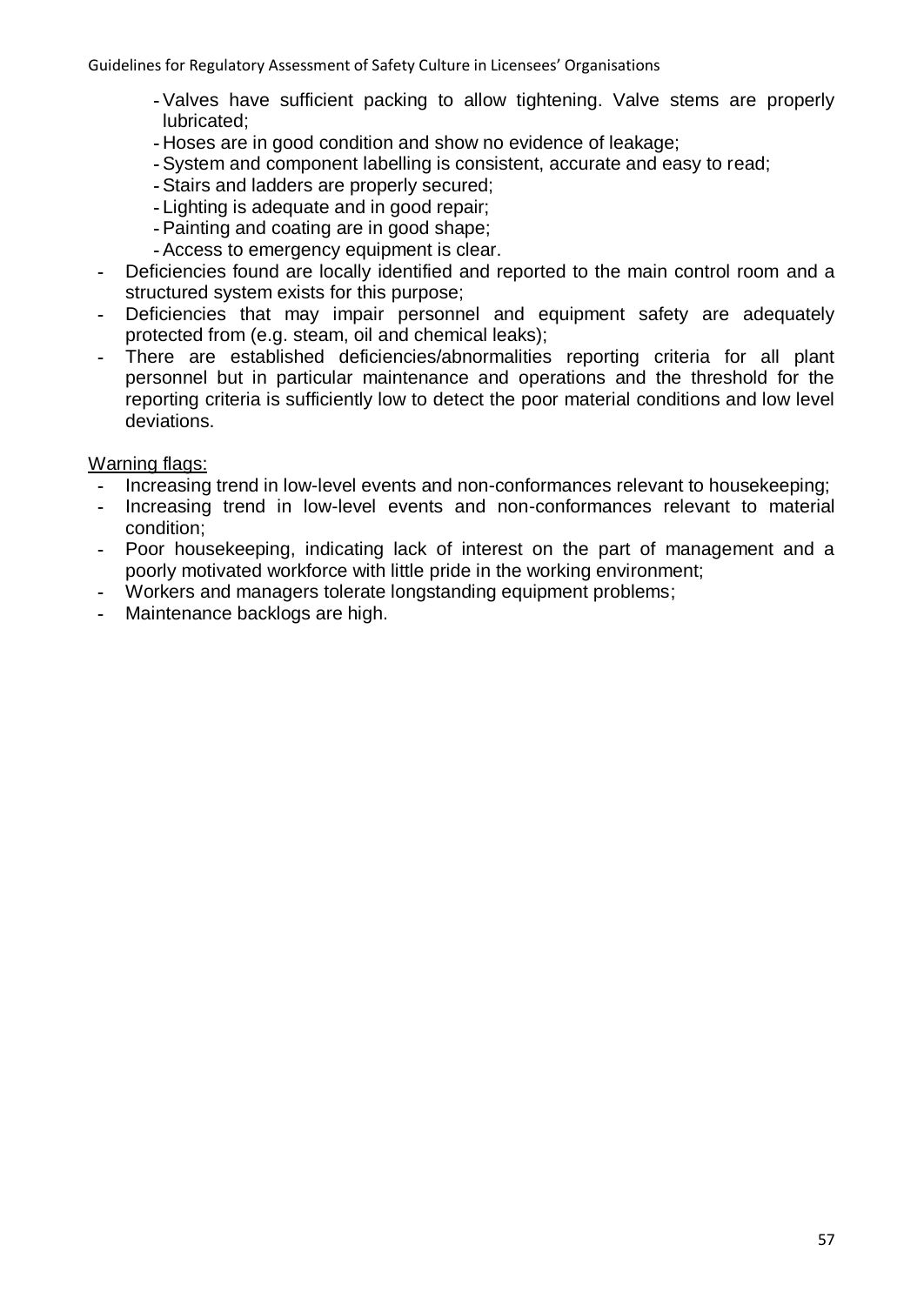## **Characteristic E: Safety is learning driven**

### **Attribute E.1: A questioning attitude prevails at all organizational levels**

### **Areas for review: ALL**

- **- Management, Organisation & Administration**
- **- Training and qualification**
- **- Operation and Maintenance**
- **- Technical support**
- **- Operational experience feedback**
- **- Radiation protection**
- **- Emergency planning and preparedness**

## **1) General Expectations:**

- **-** Individuals should notice and should be able to question unusual signs and occurrences and should seek guidance when in doubt;
- **-** Individuals at all levels should be encouraged to ask detailed questions in meetings;
- **-** Management should be questioning of its own attitudes and views and should actively seek independent views.

## **2) Guidelines for review:**

The inspectors should use observation and interviews to ascertain whether the above mentioned expectations are met.

Observations:

- **-** daily planning meetings (the CNCAN site inspectors can participate in these meetings as observers);
- **-** planning meetings for the preparation of plant outages;
- **-** meetings organised for discussing technical operability evaluations;
- **-** meetings of the plant committee for the review of design modification proposals;
- **-** meetings of the plant safety oversight committee;
- **-** meetings of the ALARA committee, for example in the preparation for an outage;
- **-** observation of operations in the control room;
- **-** observation of shift turnover;
- **-** observations of tests and maintenance work in the field;
- **-** observation of pre-job and post-job briefs.

Examples of questions to be asked (in all areas of review):

- **-** How do individuals at all levels understand the nature of the nuclear hazards, including worst-case scenarios?
- **-** What measures are taken in the nuclear facility so that group-think is avoided and opposing views are encouraged?
- How is the rule to "stop and think" applied when a problem arises?
- **-** How useful is the current process for bringing up safety related concerns to the attention of higher management?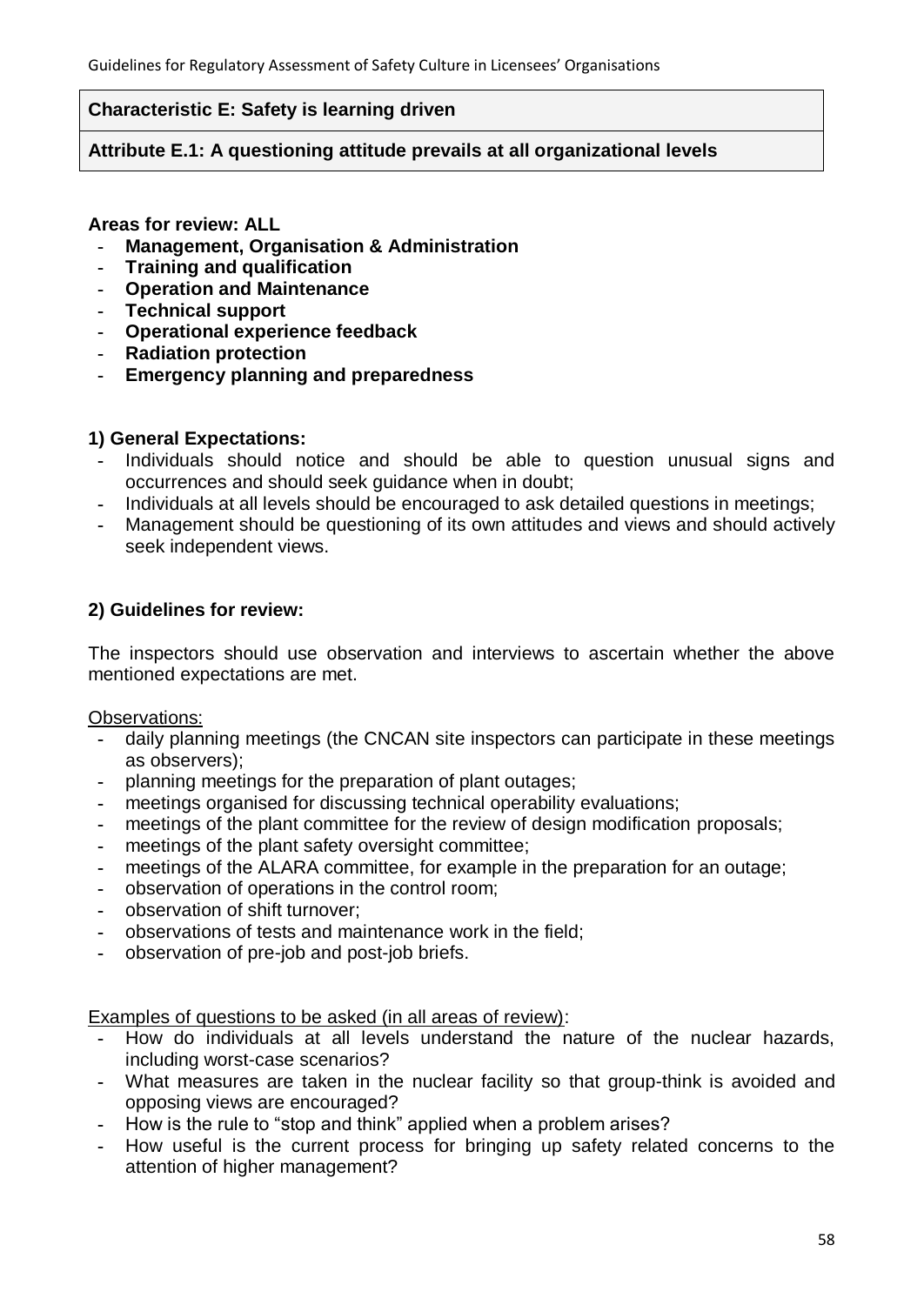- **-** How useful is the current process for suggesting potential improvements to the attention of higher management?
- **-** In what way do managers encourage bringing up safety related concerns or potential improvements?

The inspectors should try and ascertain whether:

- **-** The expectations regarding the questioning attitude are reinforced by managers and supervisors;
- **-** The importance of questioning attitude is emphasized during training;
- **-** People are comfortable in raising questions during meetings;
- **-** A questioning attitude is encouraged in the decision-making process;
- **-** The decision-making process allows for the resolution of differing/diverging opinions;

Warning flags:

**-** Questions raised during meetings or during various work activities are dismissed without explanation;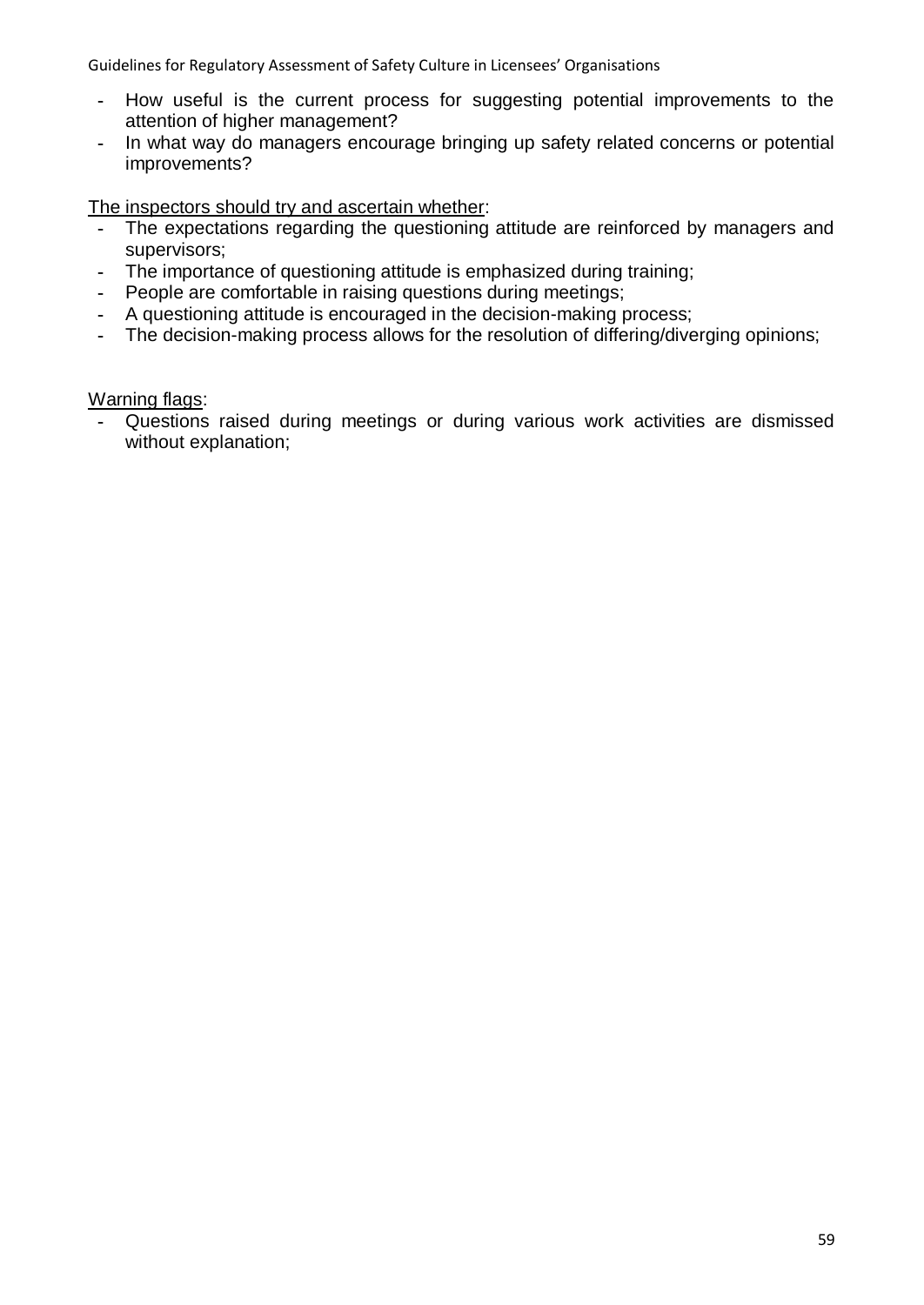## **Characteristic E: Safety is learning driven**

## **Attribute E.2: Open reporting of deviations and errors is encouraged**

### **Areas for review: ALL**

- **- Management, Organisation & Administration**
- **- Training and qualification**
- **- Operation and Maintenance**
- **- Technical support**
- **- Operational experience feedback**
- **- Radiation protection**
- **- Emergency planning and preparedness**

# **1) General Expectations:**

- **-** The licensee has established processes to allow and encourage individuals to report abnormal conditions, concerns and events, including near misses;
- **-** Significant events, minor events, low level events, near misses and potential problems are identified and reported, including equipment failures, human performance problems, procedure deficiencies and documentation inconsistencies;
- **-** All site personnel, including contractors, have been trained in the reporting of abnormal conditions and are aware of their responsibilities;
- **-** Individuals should be comfortable raising safety concerns without fear of retribution;
- **-** Recognition is given to individuals and to teams who report abnormal conditions, concerns and events, including near misses;
- **-** Managers should ensure that matters raised are acted upon and that feedback on the outcome is given;

# **2) Guidelines for review:**

Documentation to be reviewed:

- **-** the procedures and guidelines on event reporting, including criteria for internal reporting of events and event report forms;
- **-** records of abnormal condition reports and statistics, trends, etc. showing the level of reporting;
- **-** procedures, guidelines and criteria for reporting of events to the regulator and to other external organisations;

# Examples of questions to be asked (in all areas of review):

- **-** How do the line managers and supervisors encourage the staff to report events?
- **-** What arrangements exist for reporting abnormal conditions and safety related events at the nuclear facility?
- **-** Do staff members and contractors who were involved in a significant event receive feedback on the final contents of the event report?
- **-** What kind of recognition, if any, is given to individuals and teams that report abnormal conditions, concerns, actual or near miss events etc.? What about fear of retribution, if errors are reported or safety concerns are raised?
- **-** How comfortable are individuals, generally, in reporting their own errors?
- **-** How is the event reporting process communicated to the staff?
- **-** How easy is it to report? Where are the blank reporting forms stored?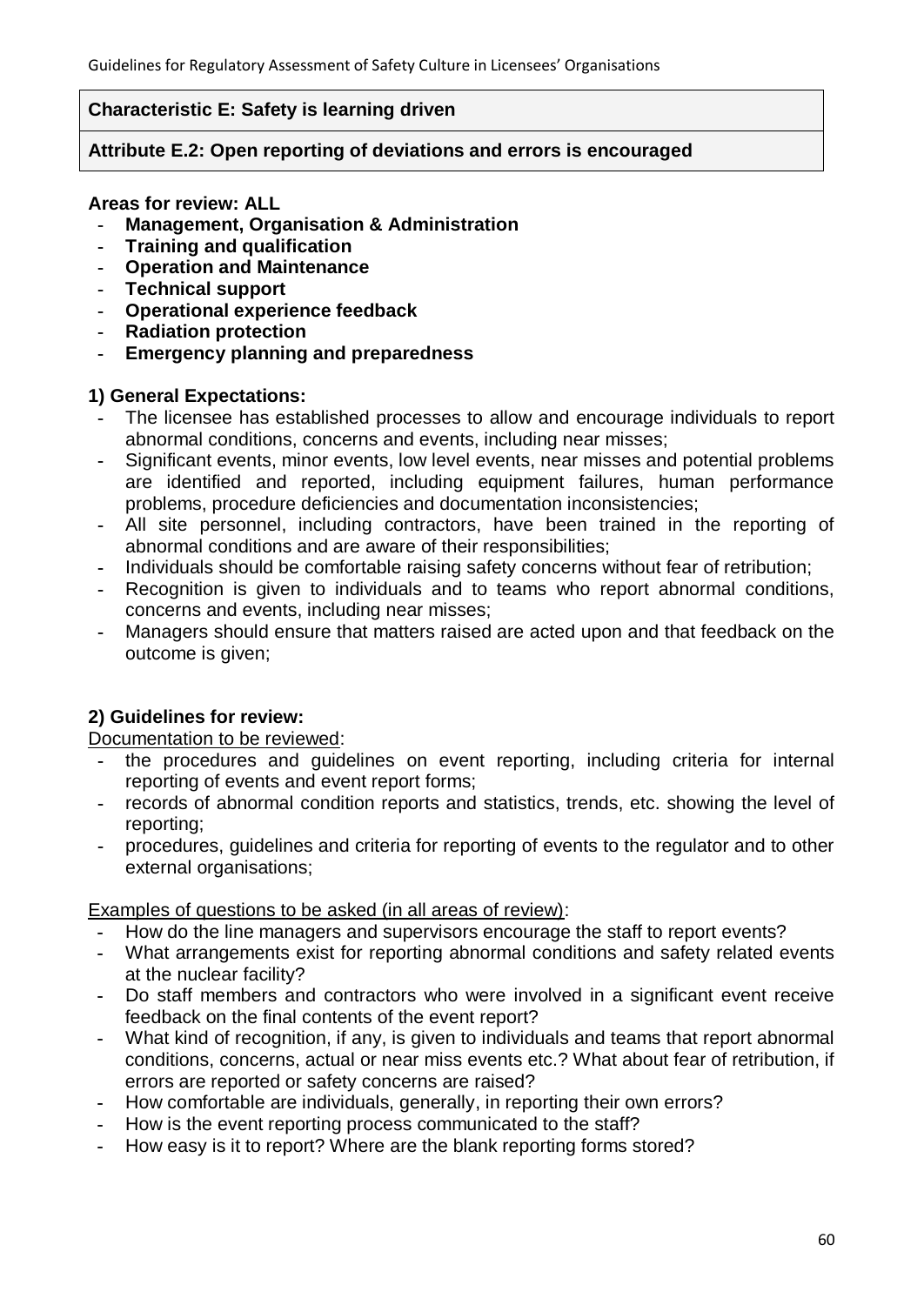- **-** What is the availability of Event Report Forms/Logs in the field? Where is the initial report processed? How user friendly is the process (reporting easy, available access to results, information is made available to staff)?
- **-** How many reports are raised by each department?
- **-** How systematic/uniform is process across various departments?
- **-** How comprehensive is the event reporting? What is reported events/deviations/ performance shortfalls/QA findings, etc.?

### Observations (all areas of review):

The inspectors should check if there is physical evidence in the plant of unreported deficiencies, event precursors or error likely situations (e.g. defective equipment, poor material condition, poor or unsafe working practices, un-controlled operator aids, lack of document control, etc.).

The inspectors should try to ascertain:

- **-** Whether the management has defined their expectations regarding the systematic reporting, screening and use of internal and external operating experience and whether there is a declared policy of no-blame reporting;
- **-** Whether the reporting requirements are communicated to plant personnel during initial and refresher training;
- **-** Whether the training provided to contractors includes guidance on reporting of abnormal conditions;
- Whether the reporting process is "user friendly" (abnormal conditions report forms are easily accessible, the criteria for reporting are clear, assistance for filling in the reports can be easily obtained, etc.);
- **-** Whether reporting of deviations, events, precursors, etc. is carried out by all levels of personnel, sections, departments, etc. throughout the licensees' organization;
- **-** Whether the various groups of staff (operations, maintenance, technical support, chemistry, etc.) contribute to the reporting process in a reasonably uniform manner;
- **-** Whether there is a tendency in reporting either equipment, procedural or personnel deficiencies;
- **-** Whether all events meeting the criteria for reporting to the regulator and to other external organisations have been adequately reported; check whether recent plant events were shared with the external nuclear community.

- **-** Low level events and near misses are not reported or analyzed;
- **-** The staff is not aware of the reporting requirements;
- **-** The reporting procedure is not user friendly criteria are not clear, forms are difficult to fill in;
- **-** The staff considers it is not their responsibility to report problems;
- **-** The staff members are afraid to report problems;
- **-** Events that meet the criteria for reporting to the regulatory authority and / or to other organisations have not been reported or have been reported late.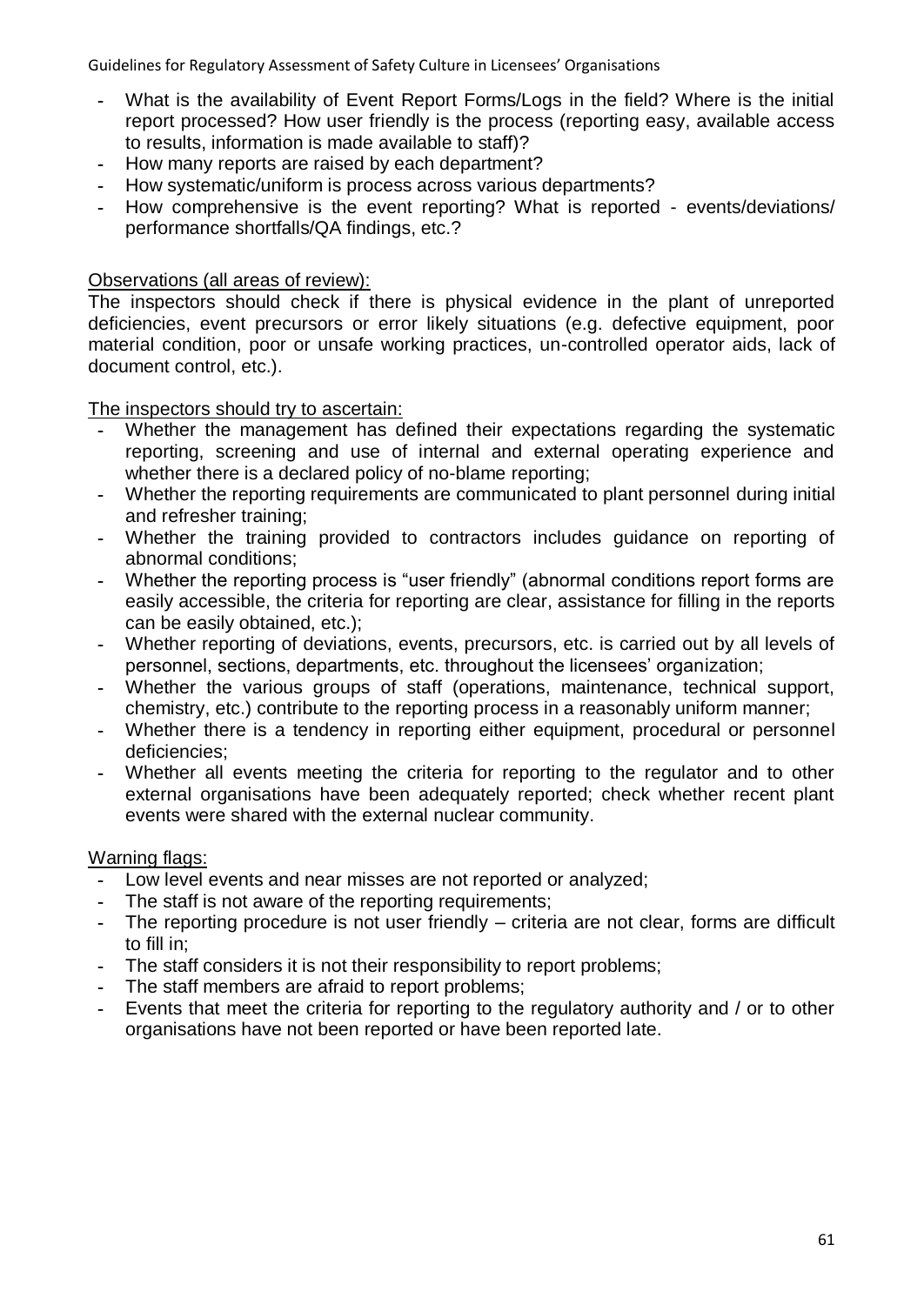## **Characteristic E: Safety is learning driven**

**Attribute E.3: Internal and external assessments, including self-assessments, are used**

## **Areas for review: ALL**

- **- Management, Organisation & Administration**
- **- Training and qualification**
- **- Operation and Maintenance**
- **- Technical support**
- **- Operational experience feedback**
- **- Radiation protection**
- **- Emergency planning and preparedness**

## **1) General Expectations:**

- **-** Various oversight forums and processes, including self-assessment, are used to review, evaluate and enhance the safety performance of the licensee's organization;
- **-** The number and types of oversight mechanisms are periodically reviewed and adiusted:
- **-** Oversight is viewed positively and constructive and use is made of external or independent opinions;
- **-** Periodic safety culture assessments are conducted and used as the basis for improvement;
- **-** Senior managers are periodically briefed and initiate actions on the basis of the results of oversight activities;
- **-** The feedback from peer-reviews (e.g. WANO, OSART, IPSART, EPREV, etc.) is used to improve the processes and practices of the licensee's organisation;
- **-** The self-assessment process is formalised, implemented and effectively used to improve safety performance.

# **2) Guidelines for review (applicable to all areas):**

# Documentation to be reviewed:

- **-** the procedures and guidelines for performing self-assessment;
- **-** self-assessment reports performed by different organisational units;
- **-** the reports from peer-reviews (e.g. OSART, EPREV, etc.) and the action plans for implementing the recommendations therein (for each area of review it should be checked whether there are recommendations from external assessments);
- **-** reports from independent reviews and reports from internal audits;
- **-** reports from the periodic reviews of the management system;
- **-** inspection reports from previous regulatory inspections.

### Examples of questions to be asked:

- **-** Who participates in the performance of the self-assessments? How are the selfassessments performed?
- **-** How are the results of the self-assessments presented to the senior management?
- **-** What mechanisms exist to periodically review and adjust internal assessments?
- **-** In what way does the nuclear facility use external or independent opinions?
- **-** Can staff members and contractors give examples when senior management initiated actions based on the results of external assessment activities?
- **-** What is the informal perception of regular external assessments? What external reviews are considered the most useful?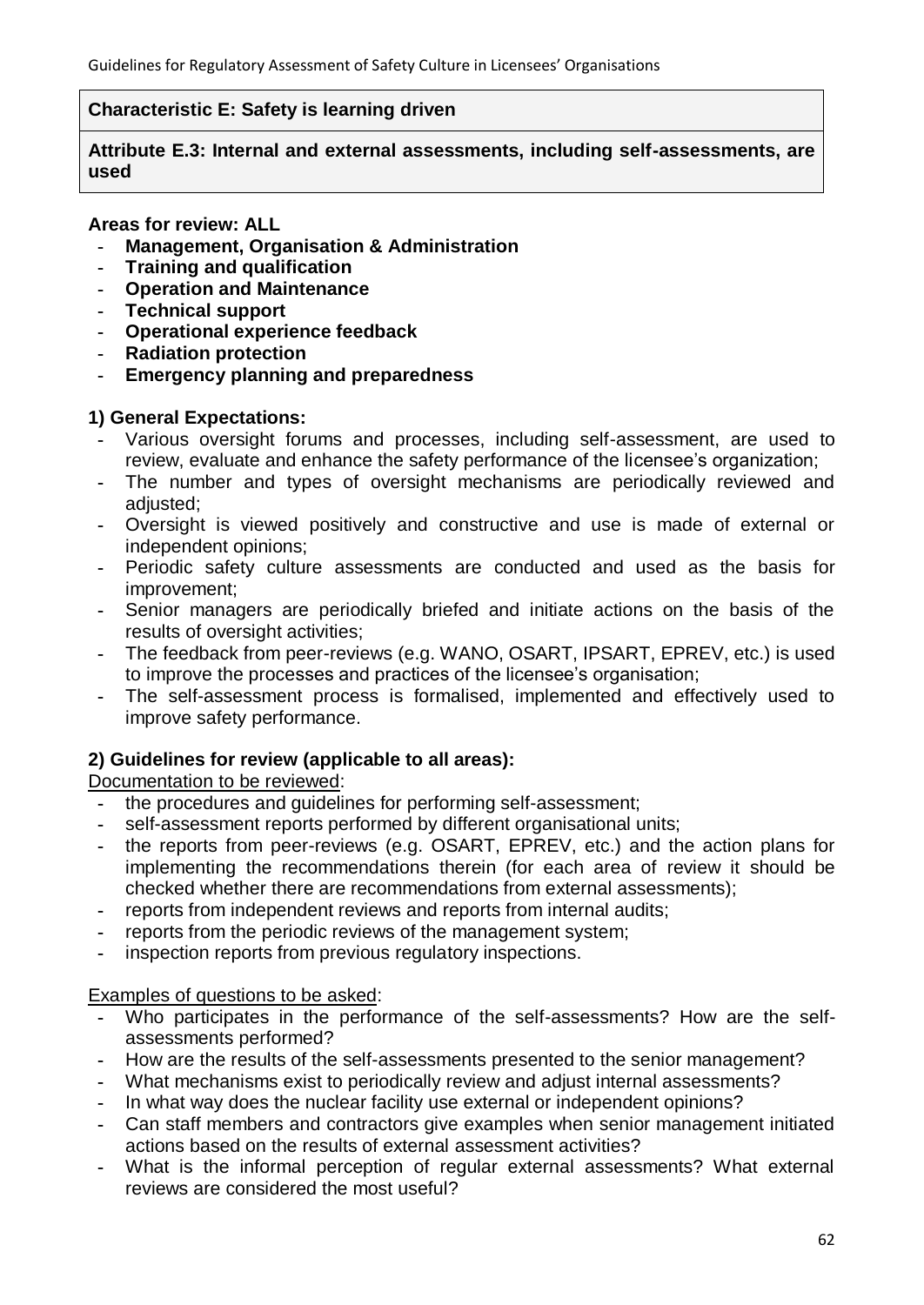- **-** Have there been any issues first identified by external reviewers, which had not been identified before through the internal assessments?
- **-** What is the attitude of the senior management regarding the self-assessment process? What is the involvement of the different levels of management in the performance of the self-assessment?
- **-** What type of information is considered most useful by the senior management? Does this information include comparisons with the performance of other nuclear facilities?
- **-** When was the last safety culture assessment conducted in the nuclear facility? When was the last questionnaire survey conducted in the nuclear facility?
- **-** What information is fed back to respondents of questionnaire surveys or safety culture assessments? Is this information considered sufficient by the staff involved?
- **-** What is the value of safety improvement programmes developed after internal and external assessments? Is there any added value or is it considered just another campaign?
- **-** What is the attitude of staff members and contractors to safety assessments affecting their area of work?
- **-** How responsive are staff members and contractors to improvements sought as a result of safety assessments?

# Observations:

The inspectors should observe the conduct of the self-assessment process, the conduct of the internal audits for different areas and also the preparations for peer-review missions and, where possible, the conduct of peer-reviews.

The inspectors should try to ascertain:

- Whether there is an established process for self-assessment and whether this process is implemented by all departments of the licensee's organisation;
- **-** Whether the licensee has performed periodic and focused self-assessments and whether the corrective actions and opportunities for improvement arising from these have been implemented;
- **-** Whether the regulatory findings from past inspections have been timely and adequately addressed;
- **-** Whether the licensees has received external reviews (e.g. independent reviews, peerreviews, etc.) and what actions for improvement have be taken as a result of these;

- Lack of self-assessment processes the organization not recognizing deficiencies in attitudes to safety and behaviour and being unable to adopt a philosophy of continual improvement;
- **-** Findings from regulatory inspections no addressed in the corrective action programme;
- **-** Opportunities for improvement are not recognised or are acknowledged but not acted upon;
- **-** Significant safety issues identified through external reviews that had not been previously found / acknowledged by the licensee;
- **-** Failure to deal with the findings of independent external safety reviews reluctance to accept proposals for changes that were not developed internally or lack of a process to monitor progress in implementing the recommendations of external reviews.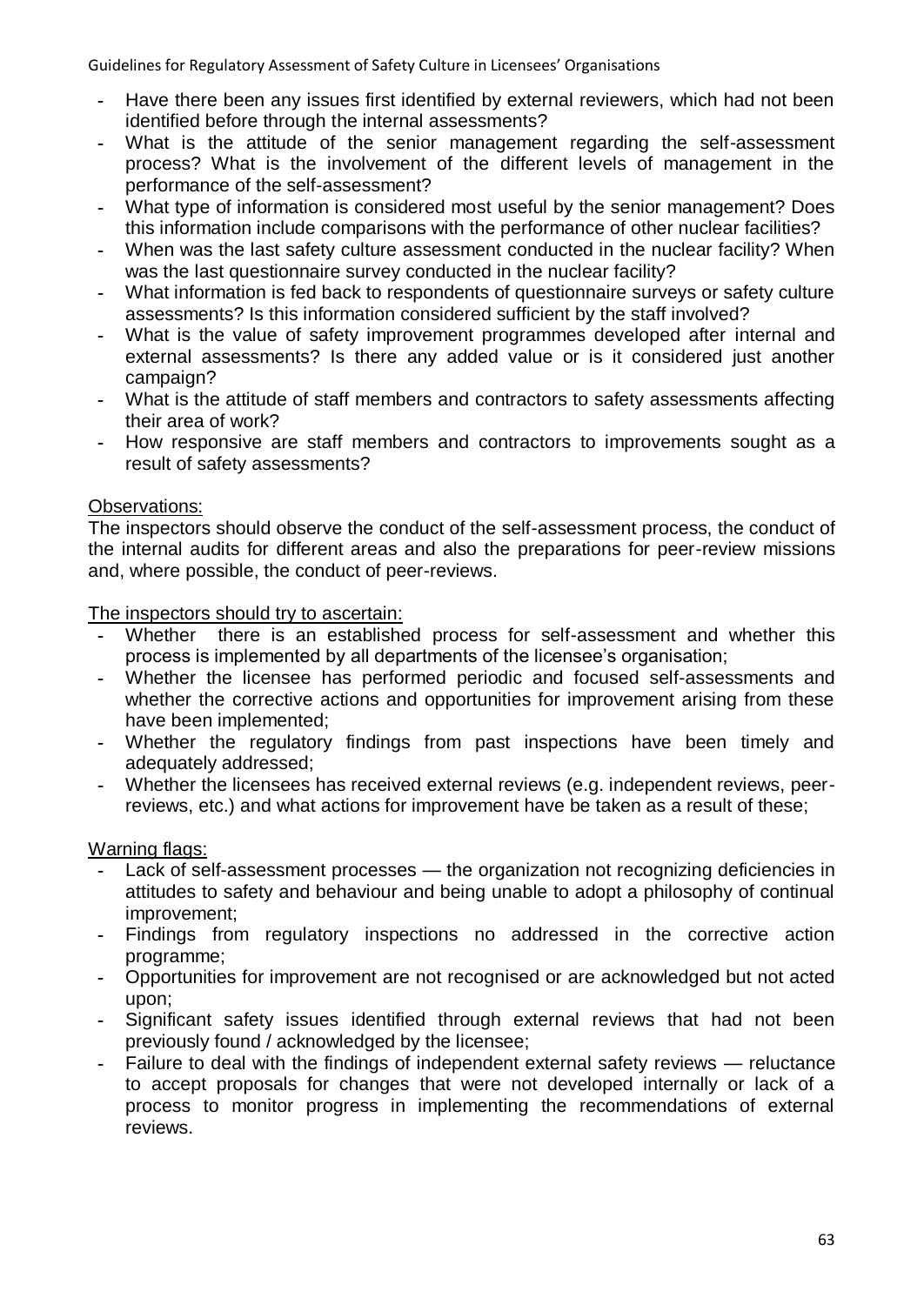### **Characteristic E: Safety is learning driven**

**Attribute E.4: Organizational and operating experience (both internal and external to the facility) is used**

#### **Areas for review:**

- **- Operational Experience Feedback**
- **- Management, Organisation & Administration**
- **- Training and qualification**

**The reviews of the other areas (Operation and Maintenance, Technical Support, Radiation Protection, Emergency Planning and Preparedness) should focus on assessing how the operating experience has been taken into account in the implementation of the specific processes and activities.**

#### **1) General Expectations:**

- **-** The nuclear safety policy emphasizes the importance of OEF;
- **-** Processes are in place to obtain, review and apply available internal and external information that relates to safety, including information on experience from other industries;
- **-** Roles and responsibilities for implementing the OEF process are clearly defined;
- **-** Managers and supervisors demonstrate leadership in the implementation of the OEF process;
- **-** The collection of internal and external operational experience is systematic;
- **-** Reports on operating experience are reviewed and actions are taken to ensure that the organization learns and applies the relevant lessons;
- There should be no indications of an attitude of "it couldn't happen here";
- **-** There is cross-functional and interdisciplinary cooperation and teamwork in the development and implementation of the OEF process; all departments in licensee's organization make effective use of the operating experience to improve their specific processes and activities;
- **-** The effectiveness of the OEF process is reviewed periodically; internal and external assessments, including self-assessments, are used for evaluating the effectiveness of the OEF process; opportunities for improvement are identified and implemented.

# **2) Guidelines for review:**

#### Documentation to be reviewed:

Programmatic documents and documents relevant to the organisation of the unit in charge of collecting, screening and analysing operational experience:

- **-** Organisational structure position and staffing of the unit; Description of interfaces between the unit and the other organisational units; Communication protocols with external organisations;
- **-** Sections in the Management System Manual that refer to the operational experience feedback process, including the self-assessment and the corrective actions processes;
- **-** Formal descriptions of the roles, responsibilities and authorities of managers in the implementation of the OEF process;
- **-** Allocation of resources for the implementation of the process;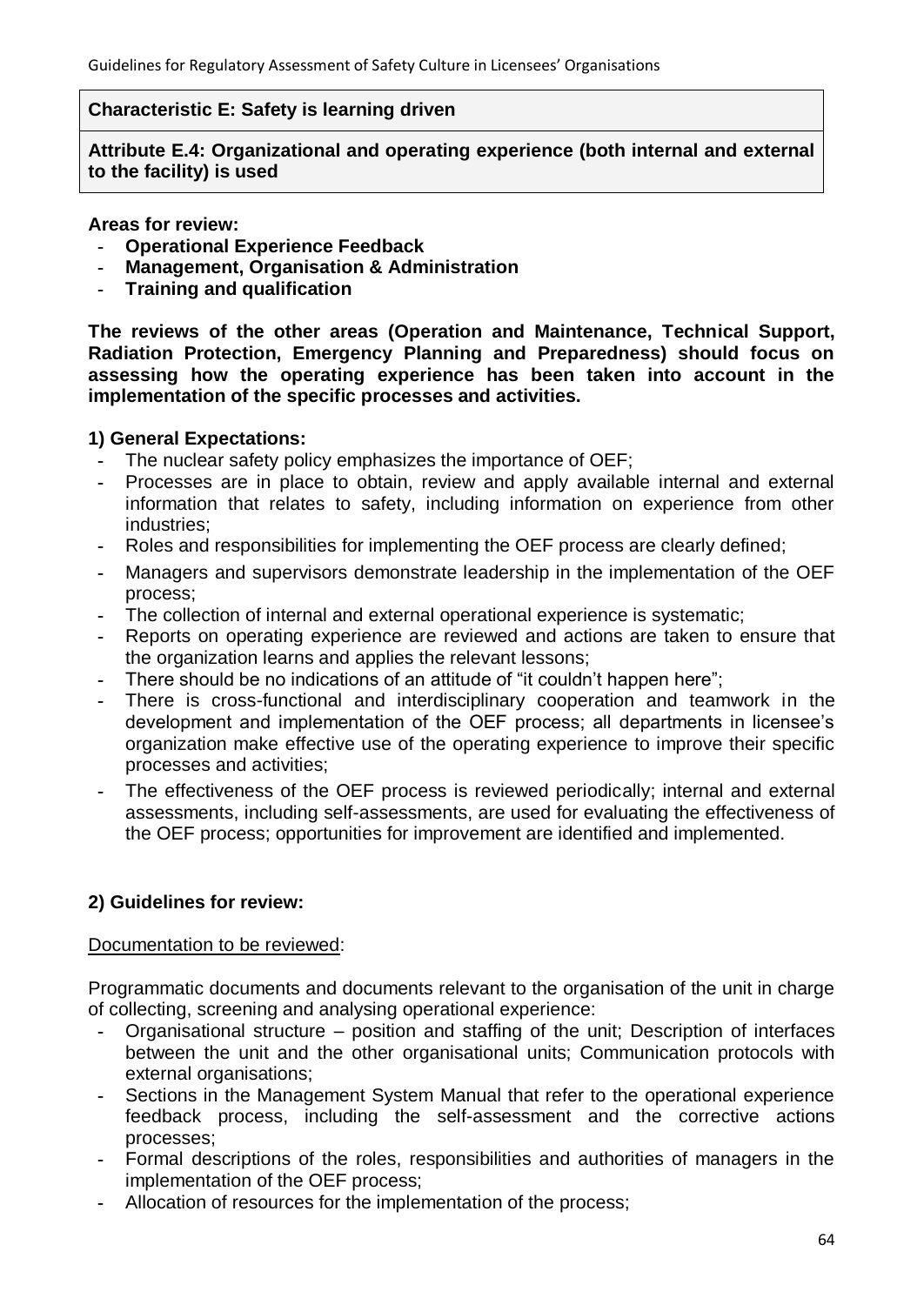- **-** Provisions for keeping records;
- **-** Nuclear Safety Policy;

Internal standards and requirements relevant to OEF:

- **-** Procedures and guidelines on event reporting;
- **-** References used for establishing the requirements for the OEF process (incl. for assessment methodologies);

Documents describing the collection and screening of events:

- Guidelines and criteria for internal reporting of events; event report forms;
- Procedures governing the collection of external operational experience;
- Guidelines and criteria for screening of events;
- Screening process used for selecting events for detailed investigation and analysis;

Documents relevant for the dissemination of operational experience:

- Event reports presented to relevant categories of staff;
- Updates to relevant training programmes and materials;

In addition, the inspector may wish to observe particular training sessions, pre-job briefings and just-in-time training to see how staff is made aware of relevant recent operational experience (if any and if applicable).

Documentation related to evaluations of the effectiveness of the OEF process:

- **-** Process for periodic evaluation of the OEF process;
- **-** Guidelines for self-assessment of the effectiveness of the operational experience feedback process;
- **-** Reports from QA audits and evaluations, including from independent reviews of the OEF process;
- **-** Evidence of external reviews of the OEF process (incl. peer review reports and past inspection reports)
- **-** Corrective actions resulted from self-assessment and / or other reviews of the OEF process;

Examples of questions to be asked:

- **-** What are the expectations of the management regarding the operating experience feedback process?
- **-** How does the management demonstrate commitment to the implementation of the OEF process?
- **-** How do the managers and supervisors encourage and reinforce the effective use of the OEF?
- **-** How does the licensee ensure that the OEF practices take account of the current industry standards and best practices?
- **-** What are the arrangements with outside organisations for ensuring availability of information on events occurred at other plants when such information is deemed necessary for further investigations?
- **-** How is the relevant information from external operational experience disseminated to the various staff groups (e.g. operations, maintenance, etc.)?
- **-** What are the topics relevant to OEF discussed during the plant safety oversight committee meetings?
- **-** How is the organizational and operating experience used in the training programme? (give examples)
- **-** What indicators do you use for monitoring effectiveness of the OEF process?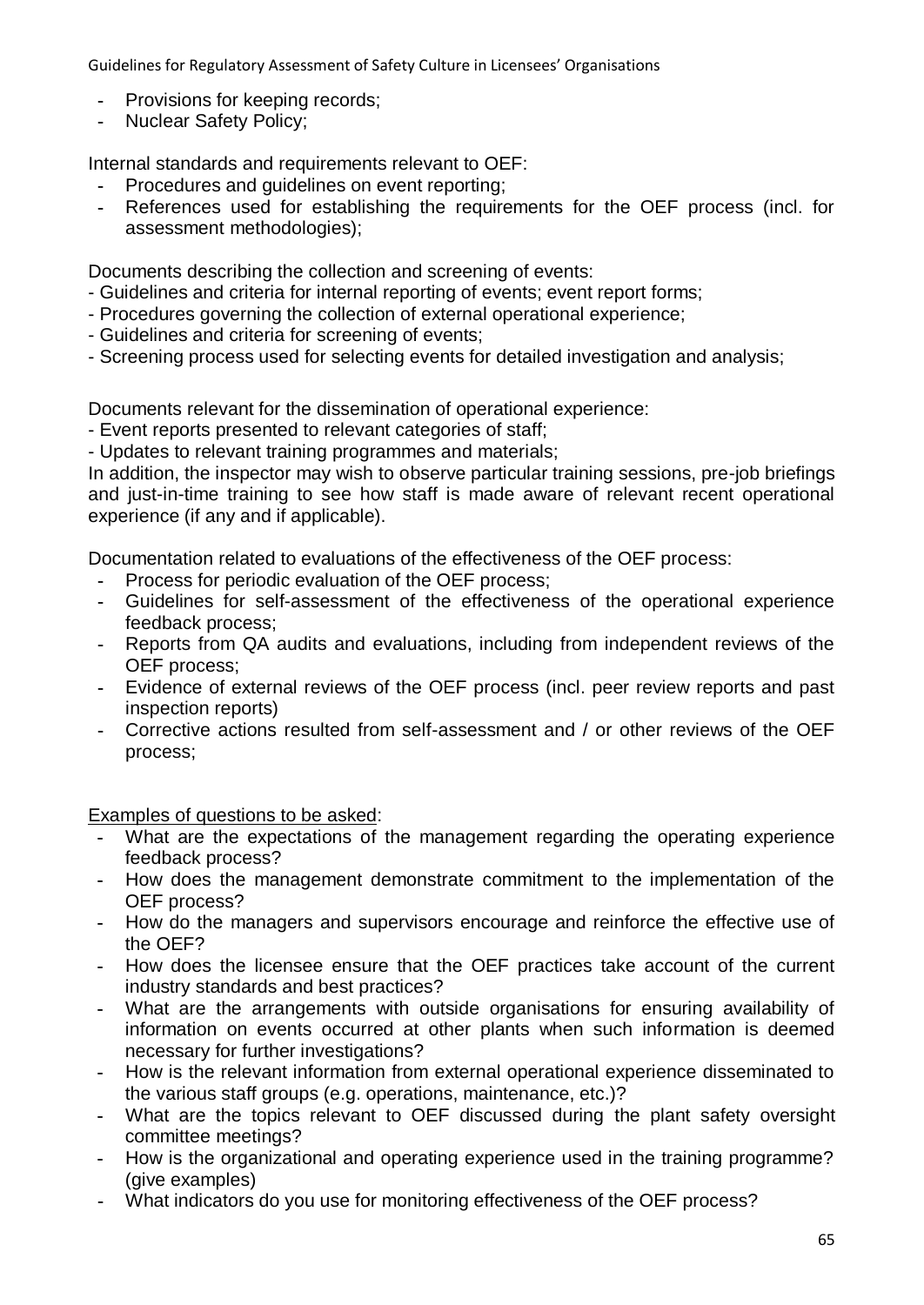**-** Are there any opportunities for improvement of the OEF process identified? Have you received any recommendations from peer reviews in that sense?

The inspectors should try to ascertain:

Organisational and procedural framework for operational experience feedback

- **-** Whether the roles and responsibilities of those in charge of the implementation of the OEF process are clear and consistent;
- **-** Whether the interfaces and lines of communication between the OPEX unit and the other organisational units and external organisations are clearly established and functional;
- **-** Whether the staffing of the unit in charge of collecting, screening and analysing operational experience has been determined taking account of the responsibilities for the OEF process; whether the OPEX unit is staffed with people who meet the necessary competence criteria;
- **-** Whether the procedures for the control of activities at the site for the feedback of operational experience to ensure that they are consistent with the objectives of the management system; whether these procedures are reviewed and approved before issue, and that their subsequent amendment is controlled;
- **-** Whether the regulatory requirements set in applicable regulations and in the licence conditions are adequately reflected in the procedures governing the OEF process;
- **-** Whether the references used for the establishment of internal requirements for the OEF process take account of current international standards and good practices;
- **-** Whether records of events and of event investigations and analysis are kept, are easily retrievable and include all necessary information;
- **-** Whether the management has defined their expectations regarding the systematic reporting, screening and use of internal and external operating experience.

Reporting – is covered in the guidance on Attribute E.2

Screening of internal and external operating experience information

- **-** Whether the personnel involved in the screening process has, in addition to an engineering background, also the necessary training and qualification in the area of human factors;
- **-** Whether the screening process is performed by a multidisciplinary group of plant personnel; personnel who screen operating experience information are familiar with the possible broad operational effects that the particular event or operating information may have on station operation;
- **-** Whether the guidelines and criteria for screening are specified, are clear and are effectively followed in the screening process;
- Whether the events "screened out" are considered for trend analysis;
- **-** Whether the results of the screening are reviewed on the occasion of selfassessments or peer reviews;
- **-** Whether the screening process for operating experience has well-defined thresholds so that events important only for trending or immediate corrective action are distinguished from abnormal events that require further detailed investigations;
- **-** Whether the review of external operating experience includes consideration of aspects such as:
	- **-** generic implications that apply to the plant;
	- **-** whether there is similar equipment at the plant;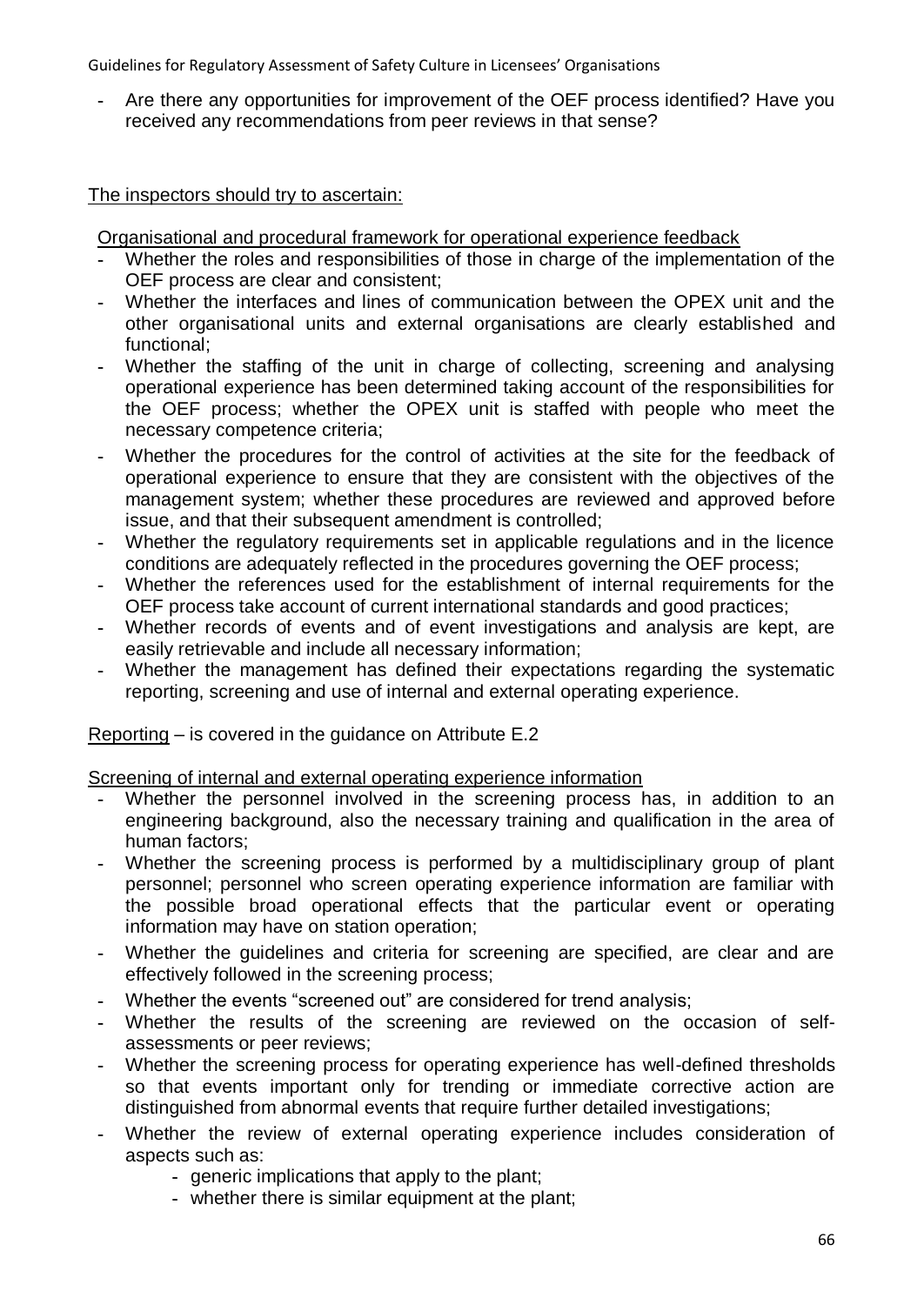- **-** whether there are similar practices at the plant predisposing to similar events;
- **-** the possible prior occurrence of a similar event;
- **-** reported actions taken that are applicable to the plant;
- Whether the screening of external events is undertaken periodically at site level;
- Whether the screening criteria for external events follow the criteria that govern the reporting of internal events, to determine the need for further investigation;
- Whether the results of screening of external events are recorded for evaluation in subsequent periodic self-assessments or peer reviews.

Analysis and Investigation of Events and Corrective Actions – are covered in the guidance on Attribute E.5

Utilisation, dissemination and exchange of information on operating experience

- **-** Whether information on operational experience is made readily available to plant personnel;
- **-** Whether the licensee issues information relating to operating experience when assigning plant work (e.g. in the form of a synopsis of past events, team briefings, work briefings, just-in-time information about events occurred elsewhere and lessons learned);
- **-** How is the OEF used in the refresher training for plant staff with safety related jobs;

Evaluations of the effectiveness of the OEF process

- **-** Whether there is an established process for monitoring the effectiveness of the OEF process and for performing periodic reviews;
- **-** Whether the licensee has performed periodic and focused self-assessments of the OEF process;
- **-** Whether the regulatory findings from past inspections have been timely and adequately addressed;
- **-** Whether there have been external reviews (e.g. independent reviews, peer-reviews, etc.) of the OEF process and what actions for improvement have be taken as a result of these;
- **-** Whether the corrective actions arising from the OEF process are being implemented in a timely manner; whether the continuing need for each of the outstanding corrective actions is considered; whether the effectiveness of the solution of the original problems and the prevention of their recurrence is evaluated;
- **-** Whether recurring events are reviewed to identify whether improvements can be made in the OEF process.

- Inconsistencies between the responsibilities and authorities in the implementation of the OEF process assigned through different documents; lack of clear accountabilities;
- The internal requirements on OEF do not address the regulatory requirements set in regulations and licences; the internal requirements on OEF do not take account of current standards and industry good practices;
- Low level events and near misses are not reported or analyzed;
- Events screened out without proper justification;
- External operational experience not collected and / or not included in the OEF process;
- No formal process for disseminating information operational experience this is not done or is done on a case-by-case basis;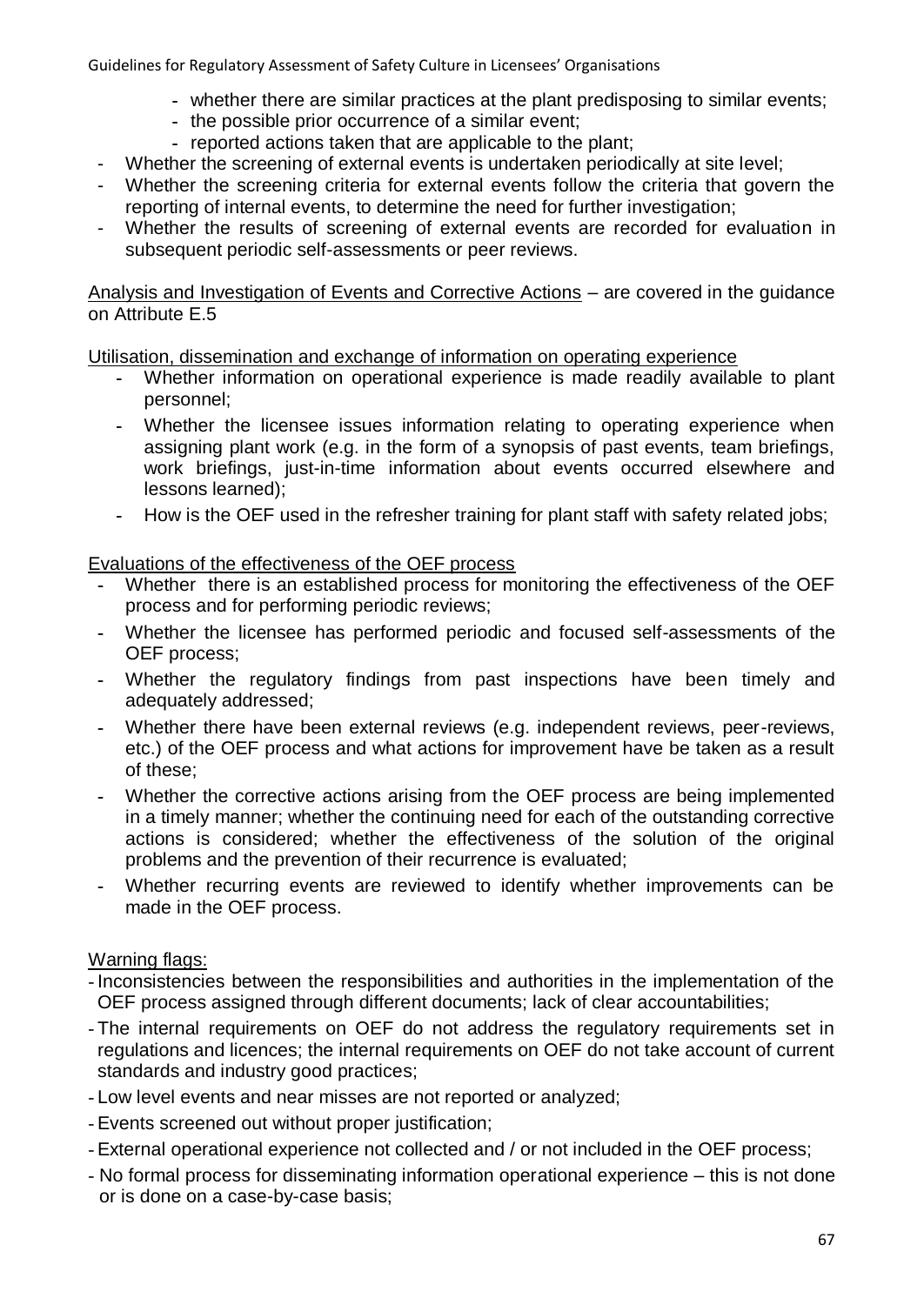- Training programmes and materials do not take account of relevant operational experience;
- Operating staff is not aware of significant events occurred on site (internal operating experience);
- Lack of learning unwillingness to share knowledge and experience with others, or to use the experience of others to improve safety;
- Lack of self-assessment of the effectiveness of the OEF process;
- Opportunities for improvement of the OEF process are not recognised or are acknowledged but not acted upon.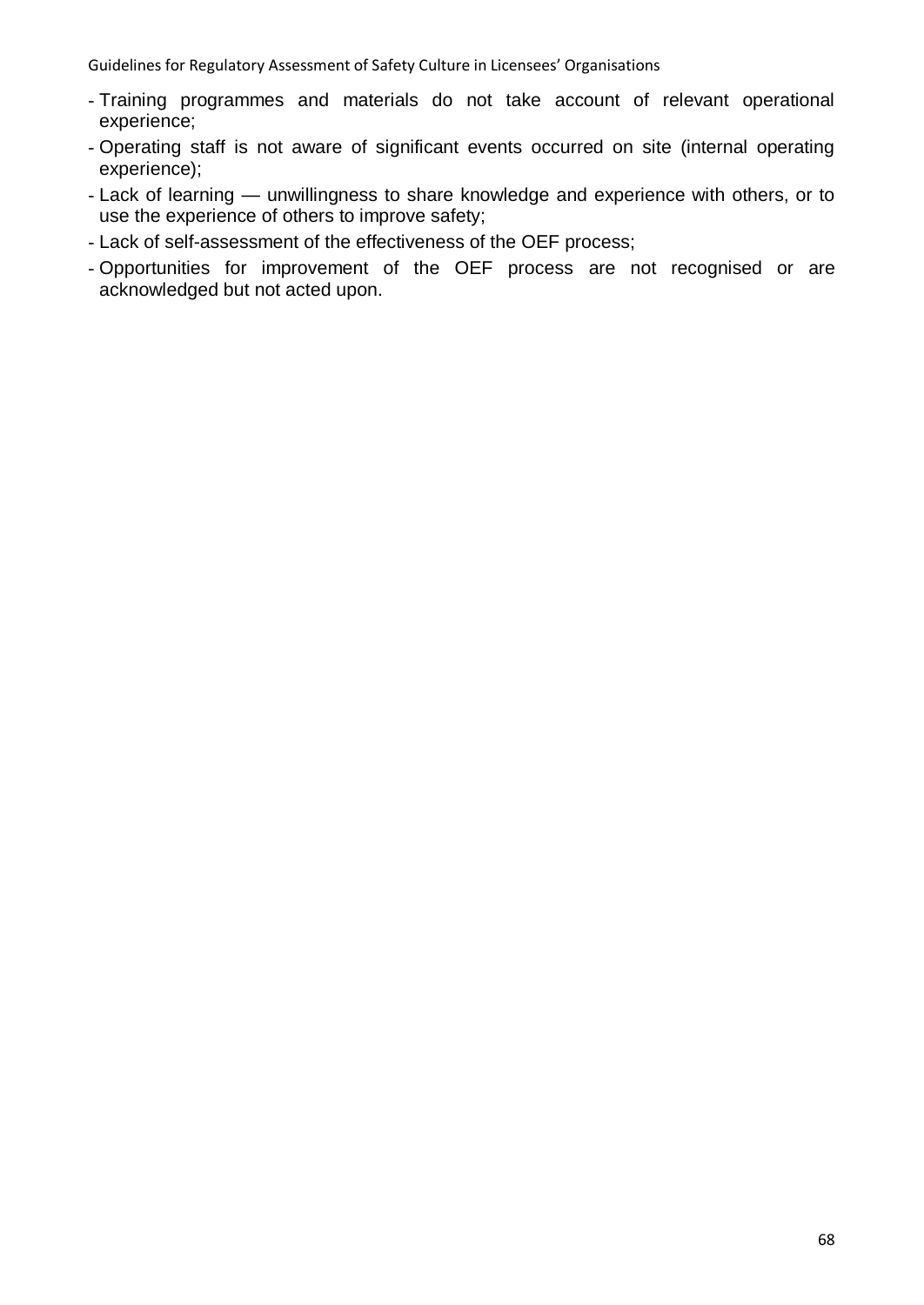#### **Characteristic E: Safety is learning driven**

**Attribute E.5: Learning is facilitated through the ability to recognize and diagnose deviations, to formulate and implement solutions and to monitor the effects of corrective actions**

**Areas for review:** 

- **- Operational Experience Feedback**
- **- Management, Organisation & Administration**

**The reviews of the other areas (Training and qualification, Operation and Maintenance, Technical Support, Radiation Protection, Emergency Planning and Preparedness) should focus on assessing what specific deviations have been identified, how have these been investigated / analysed and what corrective actions have been implemented and how have these been monitored for effectiveness.** 

### **1) General Expectations:**

- **-** The process for investigation and analysis of events is systematic;
- **-** Appropriate actions are identified, implemented, and monitored to preclude repeat events or more significant subsequent events;
- **-** Corrective actions are prioritised based on their safety significance. Those actions affecting safety are given the highest priority, while the actions that are desirable rather than essential are shown as such;
- **-** A verification process is in place to ensure that corrective actions taken address the real and underlying cause(s) and solve the problem.
- **-** Corrective actions are monitored, and overdue items are brought to the attention of management for increased focus, as necessary;
- **-** Personnel has confidence in the corrective action process and is able to point to examples of problems that they have reported and which have been solved;
- **-** There is a low rate of repeat events and errors.

### **2) Guidelines for review:**

#### Documentation to be reviewed:

Documents relevant for the investigation and analysis of events:

- **-** Procedures specifying the type of investigation that is appropriate for an event of any particular type;
- **-** Documents describing the event investigation and analysis methodologies (incl. training manuals);
- **-** For selected events, review the documentation of the analysis of the event, storage of the documentation, dissemination of significant results and monitoring of the implementation of corrective actions and assessment of their effectiveness.

Documents relevant for the implementation of the corrective actions programme

- **-** Procedures describing the process for initiating and implementing corrective actions;
- **-** List of corrective actions for the last year or for the period since the last inspection; [these can be in one or more of the following categories: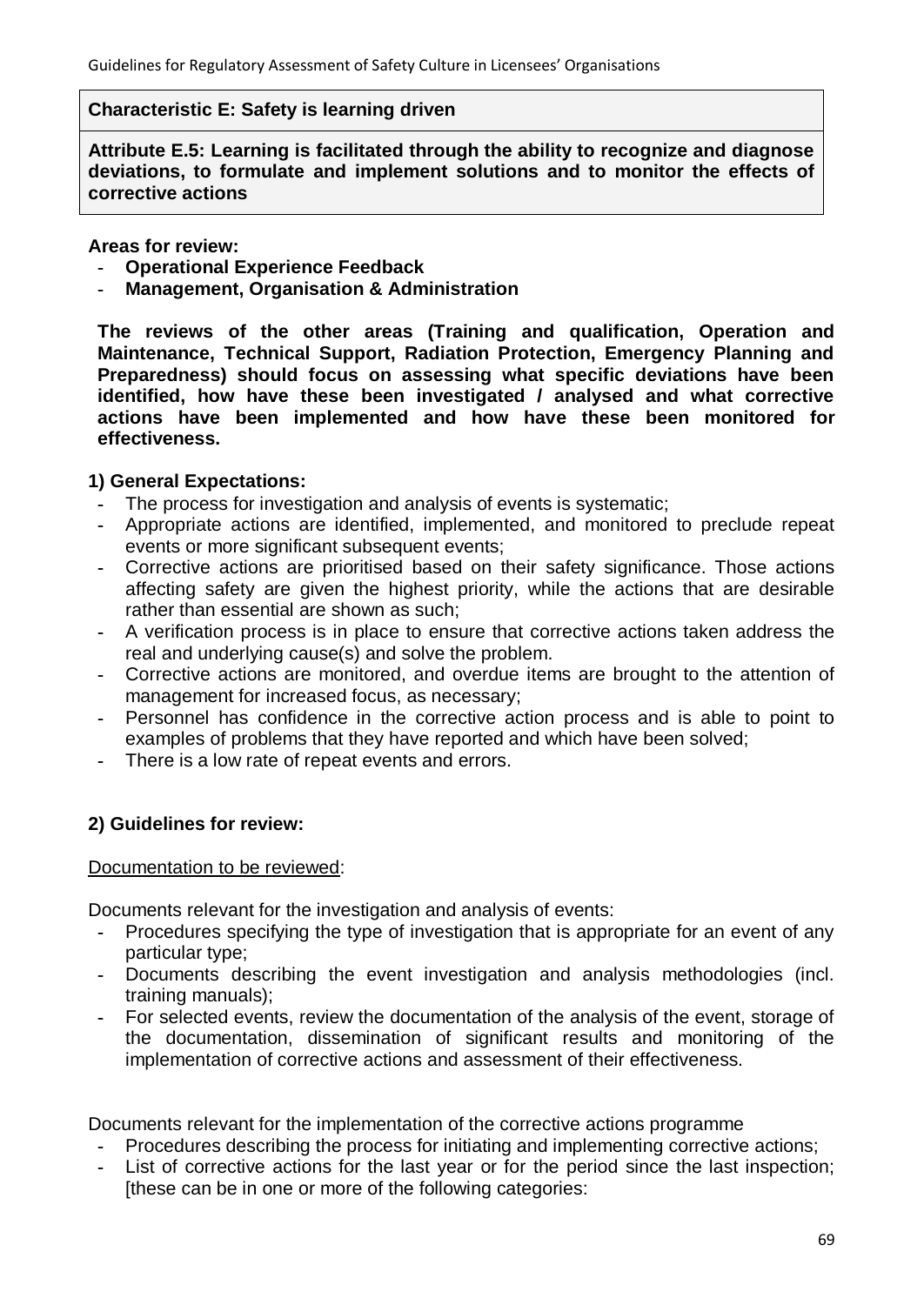- modifications to equipment and installation of additional devices and means to prevent recurrence of the same or similar events;

- improvements to procedures and administrative measures, additional checks and controls;

- rectification of deficiencies revealed in the documentation for operation (operating manuals and procedures);

- rectification of normative documents;
- measures for improving training & qualification;
- changes to the working environment;
- changes to the planning and scheduling of work and / or to the individuals assigned to particular duties ]
- **-** The process for approval of corrective actions and the documentation and forms to be completed;
- **-** The process for tracking the implementation of approved corrective actions;
- **-** Examples of immediate, interim and long term corrective actions.

# Examples of questions to be asked:

- **-** How is it ensured that event analysis is conducted on a timescale consistent with the safety significance of the event?
- **-** What are the methods and techniques used for event analysis; how do these take account of international standards and good practices in the industry?
- **-** What is the process for the feedback of information from event evaluations and investigations to the plant personnel?
- **-** How is it ensured that the safety significance of the event determines the type of corrective actions and the time limit for their implementation?
- **-** What do management believe are the key safety issues identified by OE process for the NPP?
- **-** Does the corrective action plan contain priorities and time schedules for each corrective action?
- **-** Are short term corrective action programmes put in place when the proposed comprehensive actions require considerable time to fully implement? Are corrective actions project managed appropriately? Is the necessary resource/finance/schedule, etc. identified? What action is taken if corrective actions are not completed by the due date?
- **-** Can staff members or contractors point to examples of problems they have reported which have been fixed?
- **-** Are there any corrective actions the implementation of which has been postponed? If so, for what reasons and has there been a reevaluation of the proposed corrective actions?

The inspectors should try to ascertain:

Analysis and Investigation of Events:

- **-** Whether the procedures / guidelines for event investigation outline the conduct of an investigation in terms of means for initiation, duration, composition of the investigation team, terms of reference for the investigation team and format of the final report;
- **-** Whether the guidelines provide for the investigation of abnormal events to establish their direct and root causes;
- **-** Whether consideration of all types of safety is evident in the process for investigation and analysis of events;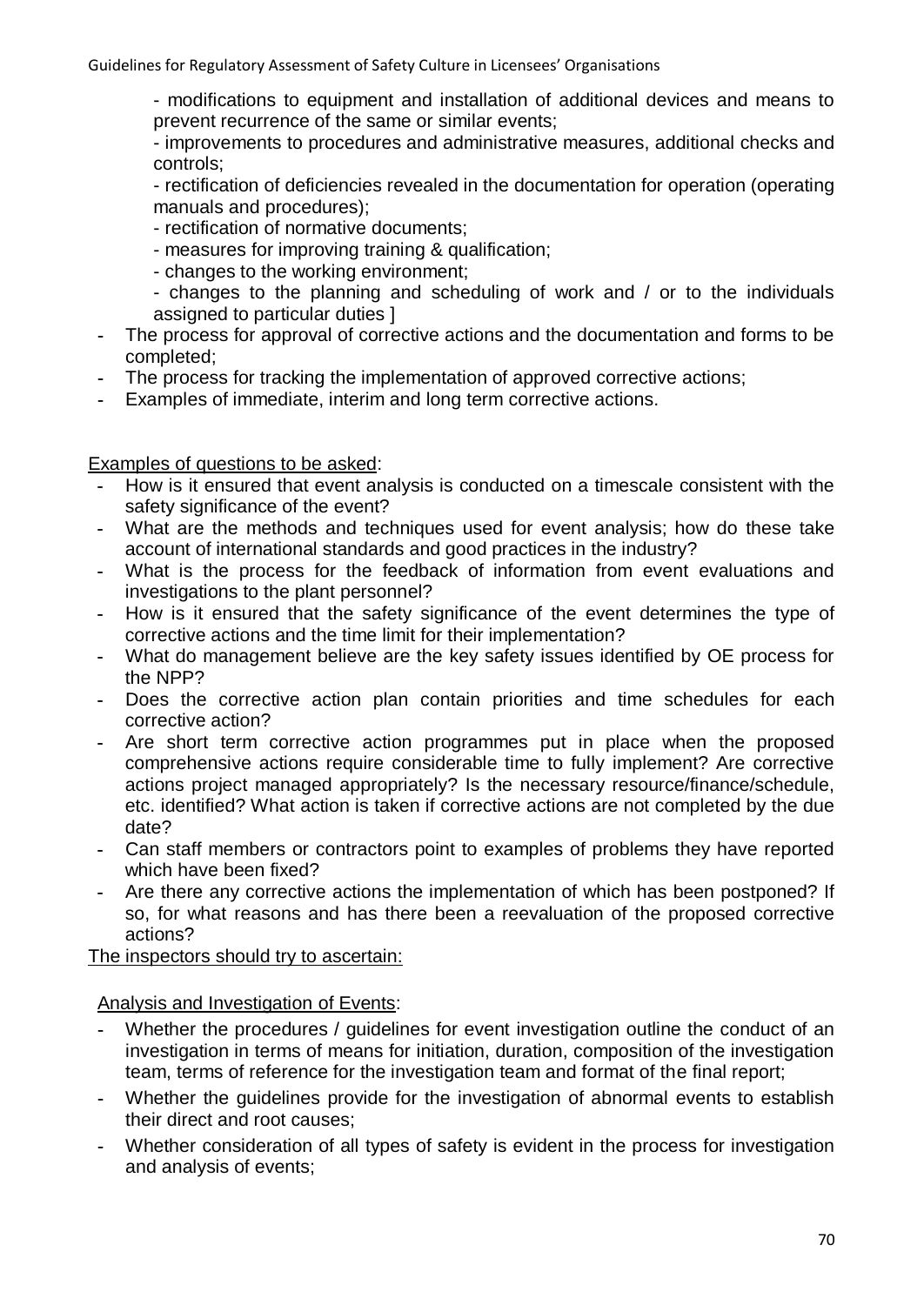**-** Whether the level of the investigations is commensurate with the consequences of an event and the frequency of recurring events;

[ *significant factors that would influence the magnitude of an investigation may include the following:*

*- the consequences of the event and the extent of damage to systems, structures and components;*

*- any injury to on-site personnel;*

*- whether a similar occurrence has taken place earlier at the same installation or at an installation of a similar type;*

*- whether a significant radiological release or an overexposure of personnel has occurred;*

*- whether plant operation exceeded the operational limits and conditions or was beyond the design basis of the plant;*

*- whether there is a pattern that is complex, unique or not well enough understood*.]

**-** Whether the main phases of event analysis are implemented;

[ *the main phases of event analysis include the following:* 

*-establishment of the complete event sequence (what happened);*

*- determination of the deviations (how it happened);*

*- cause analysis: direct cause (why it happened) and root cause (why it was possible);*

*- assessment of the safety significance (what could have happened);*

*- identification of corrective actions.* ]

- **-** Whether the personnel of the OPEX unit has been adequately trained in the event investigation and analysis methods and techniques.
- **-** Whether the investigation and analysis of events is properly documented and auditable;
- **-** Whether root cause analyses are performed also for identified low level precursor events, in order to provide for corrective actions to reduce event recurrence and prevent more significant subsequent events;
- **-** Whether the investigation of events has resulted in clear recommendations to the plant management;

# Corrective Actions

- **-** Whether the recommended corrective actions following an event investigation address both the root causes and the contributory causes;
- **-** Consideration of all types of safety is evident in the process for determining corrective actions;
- **-** Whether the members of the organisation's event investigation team are involved in formulating the recommended corrective actions;
- **-** Whether the process for determining the corrective action takes account of the following factors:
	- restoring or maintaining the desired level of safety;
	- addressing human and organisational factors;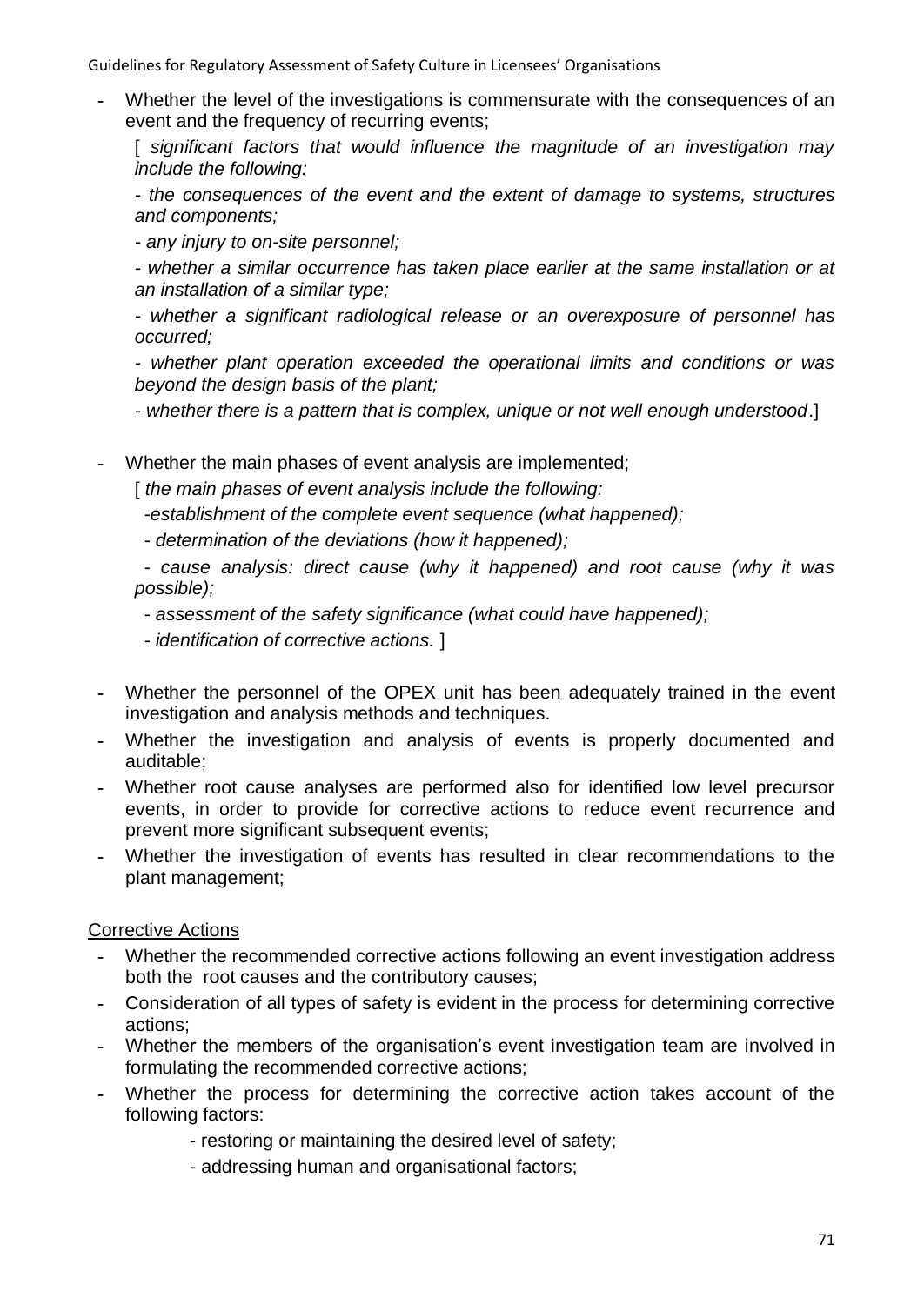- considering the implications on existing documentation and operational aspects;
- **-** How are corrective actions prioritised based on their importance to safety;
- **-** Whether the recommended corrective actions are reviewed and approved at the appropriate level prior to their implementation;
- **-** Whether the corrective actions with long lead times remain valid at the time of their implementation in the light of later experience or more recent developments;
- **-** Whether a periodic evaluation is carried out to review the need for items in the pending corrective actions list and to check the effectiveness of the actions implemented;
- **-** Whether, in addition to the documentation and tracking of actions associated with each single event, a systematic compilation of actions is made to provide a historical information base of lessons learned.

- **-** Significant backlog of unanalysed events;
- **-** Staff in charge of event investigation and analysis does not have the necessary training;
- **-** Staff in charge of event investigation and analysis does not have support from management and / or has difficulties in the cooperation with other work groups (low status of individuals or units conducting assessments — lack of respect for findings of assessments, findings being ignored or not addressed in a timely manner);
- **-** Incidents not analysed in depth and lessons not learned the recurrence of a problem indicating that the fundamental cause (or causes) has (have) not been properly identified;
- **-** Disproportionate focus on technical issues insufficient attention to issues of human performance, problems being perceived as technical challenges to be solved by engineering means only, without considering that the solution may involve aspects of human performance;
- **-** The initial management reaction to an event is to find who is to blame;
- **-** Significant backlog of corrective actions not implemented (e.g. which have exceeded their target date for implementation);
- **-** Documentation, such as operating manuals and procedures, not updated to take account of the operational experience feedback;
- **-** No actions taken or implemented in order to eliminate root causes of past events;
- Lack of corporate oversight lack of awareness of safety issues at the corporate level, with insufficient support for the implementation of corrective actions;
- **-** Workers and managers tolerate longstanding equipment problems, process deficiencies, and human errors;
- **-** Findings from regulatory inspections no addressed in the corrective action programme;
- **-** Findings of independent external safety reviews not addressed in the corrective action programme; reluctance to accept proposals for changes that were not developed internally or lack of a process to monitor progress in implementing the recommendations of external reviews.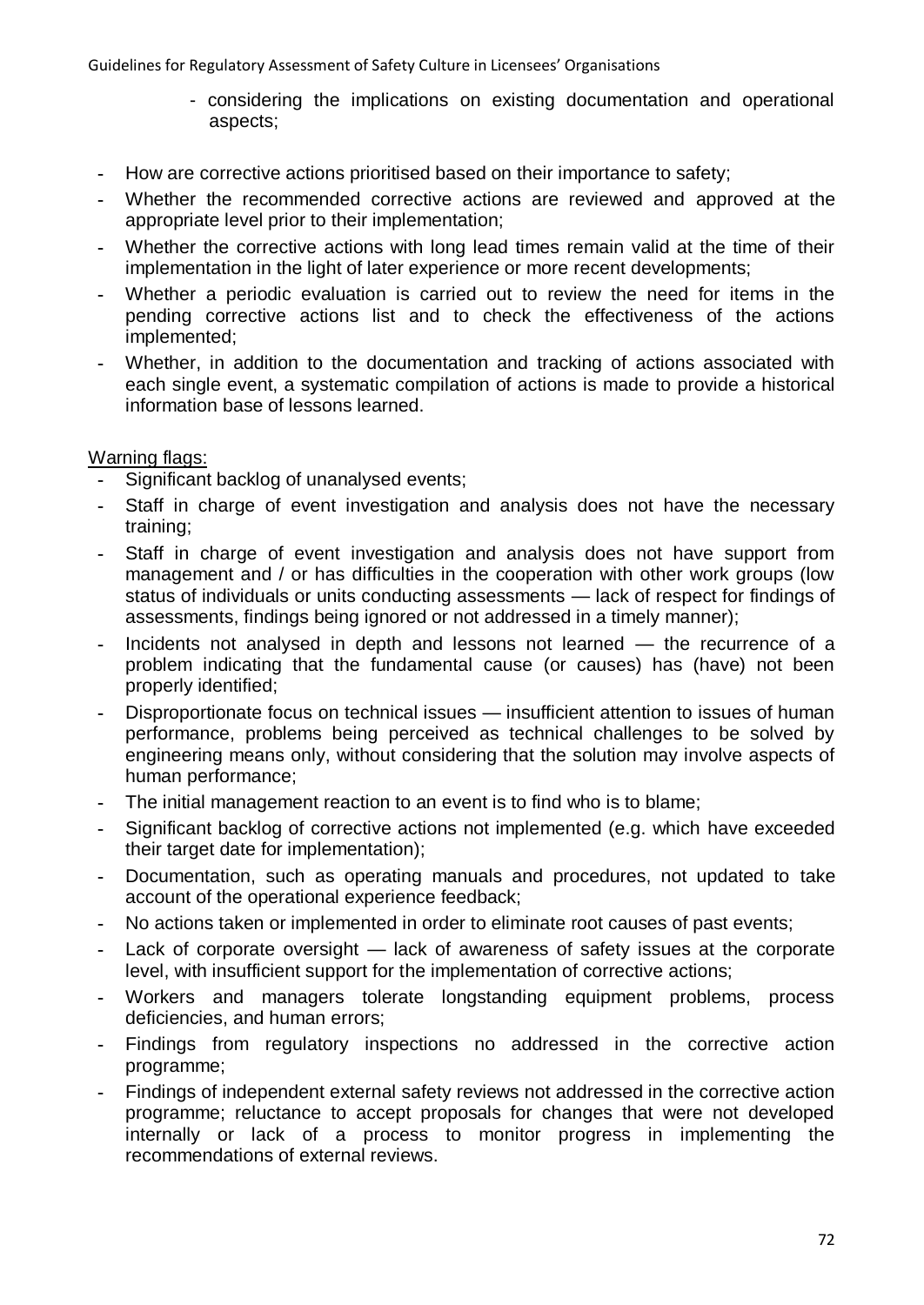#### **Characteristic E: Safety is learning driven**

**Attribute E.6: Safety performance indicators are tracked, trended and evaluated and acted upon**

**Areas for review:** 

- **- Operational Experience Feedback**
- **- Management, Organisation & Administration**

**The reviews of the other areas (Training and qualification, Operation and Maintenance, Technical Support, Radiation Protection, Emergency Planning and Preparedness) should focus on assessing what specific safety performance indicators are used for each safety related process.** 

### **1) General Expectations:**

- **-** The causes of safety significant events and adverse trends should be identified and acted upon in accordance with an established time frame.
- **-** The organization should use measures and targets in order to explain, maintain and improve safety performance at all levels.
- **-** Results with regard to safety performance should regularly be compared with targets and the results of the comparison should be communicated to personnel.
- **-** Action should be taken when safety performance does not match its goals, strategies, plans and objectives.
- **-** The pitfalls of focusing on too narrow a set of safety performance indicators should be recognized.
- **-** The organization should be alert to detect and respond to possible indications of a declining safety performance.

# **2) Guidelines for review:**

#### Documentation to be reviewed:

Documents relevant to trending of operational experience:

- **-** Guidelines for trending causal factors in events, based on the analysis of apparent causes and root causes;
- **-** Safety performance indicators used by various departments, such as operations, maintenance, technical support, chemistry, etc. (e.g. in their self-assessments); analyses of trends in indicators and the use of such information.

#### Examples of questions to be asked:

- Is there an effective trending/coding process covering equipment, human performance and procedural and organizational failures?
- What do management believe are the key safety issues identified by OE process for the NPP? Are the managers interested in the trending of low level events and in the performance indicators?
- What are the specific performance indicators used by each department in the selfassessment of the specific processes? How are these indicators used and what actions are taken based on the trends of the indicators?
- Are the safety performance indicators communicated to staff members and contractors? How?

The inspectors should try to ascertain: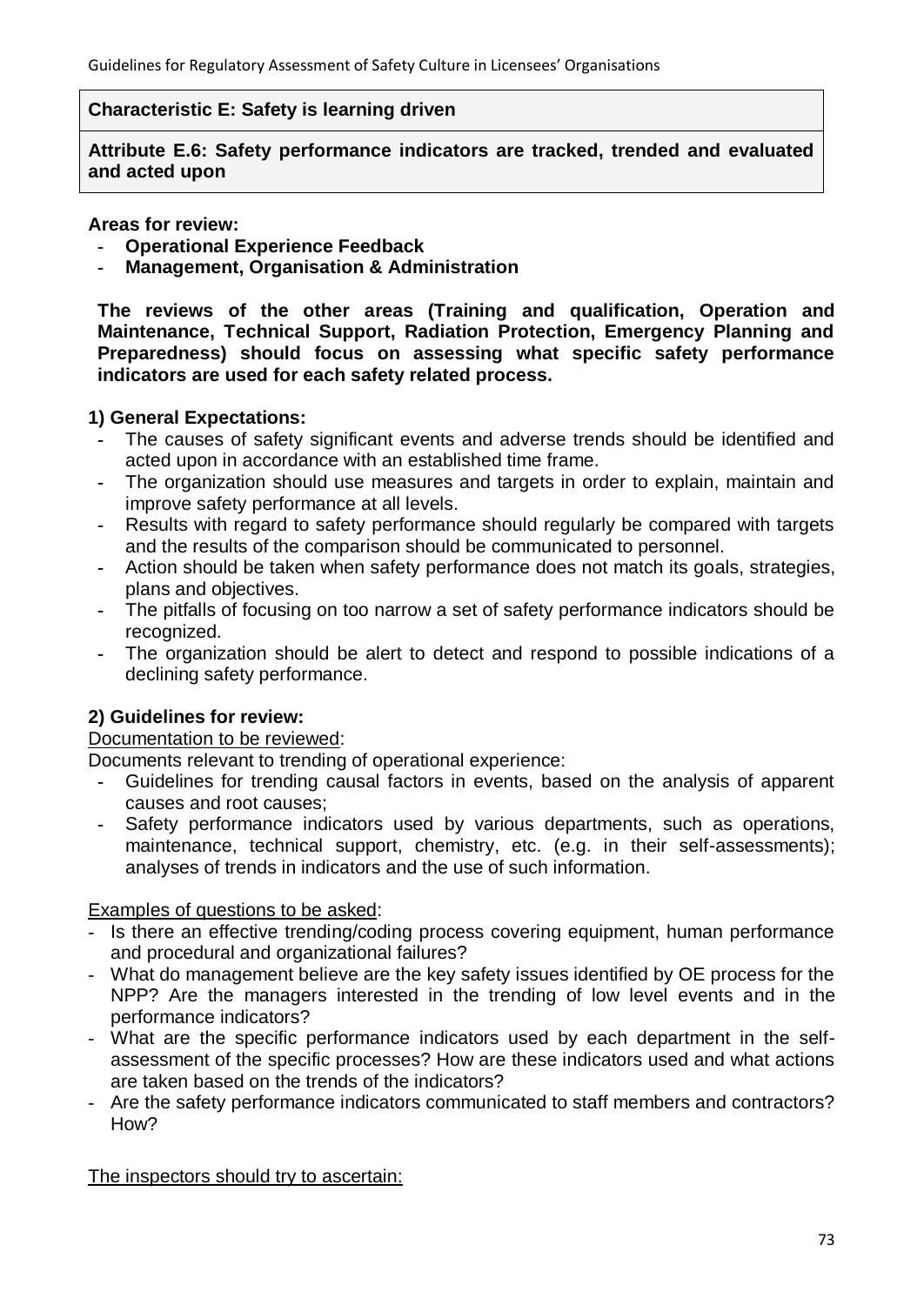- Whether the licensee has implemented a process for trending causal factors in events, based on the analysis of apparent causes and root causes;
- Whether the trending process allows for the determination of frequency of occurrence of certain conditions gathered from event reports and investigations (e.g. equipment failures, shortfalls in human performance, situational data that describe conditions at the times of the events);
- Whether trending is used to analyse the performance of various work groups and to identify factors that result in either less than desired or better than expected performance;
- What are the criteria for identifying adverse trends; what are the actions taken upon identification of an abnormal trend; are adverse trends treated as events and subjected to appropriate investigation, including root cause analysis? what provisions are made for corrective actions in such instances? whether the line managers have as responsibility the deployment of necessary resources for identifying the causes of adverse trends and for implementing the necessary corrective actions.
- Whether the trend analysis reports meet the following conditions:
	- provide useful information to line managers at a regular frequency;

- focus attention on those items in the trend report for which further action may be necessary;

- provide sufficient detail in the report so that adverse trends can be identified and understood;

- provide clearly labelled graphs where appropriate;
- present data in a format that is easy to reference.
- Whether trending is used to provide an "early warning" to the management of the operating organisation of any abnormal trends and to help in gaining an understanding of the factors that may be responsible;
- Whether there is evidence of adverse trends that have been identified, investigated and actied upon – the licensee shows a proactive approach.

# Warning flags:

- Recurring events not tracked and / or not acted upon;
- Exclusive use of lagging indicators to characterise safety performance / no use of leading indicators;
- Adverse trends not recognised and / or not investigated;
- Lack of corporate oversight lack of awareness of safety issues at the corporate level, with safety issues being ignored in making business decisions.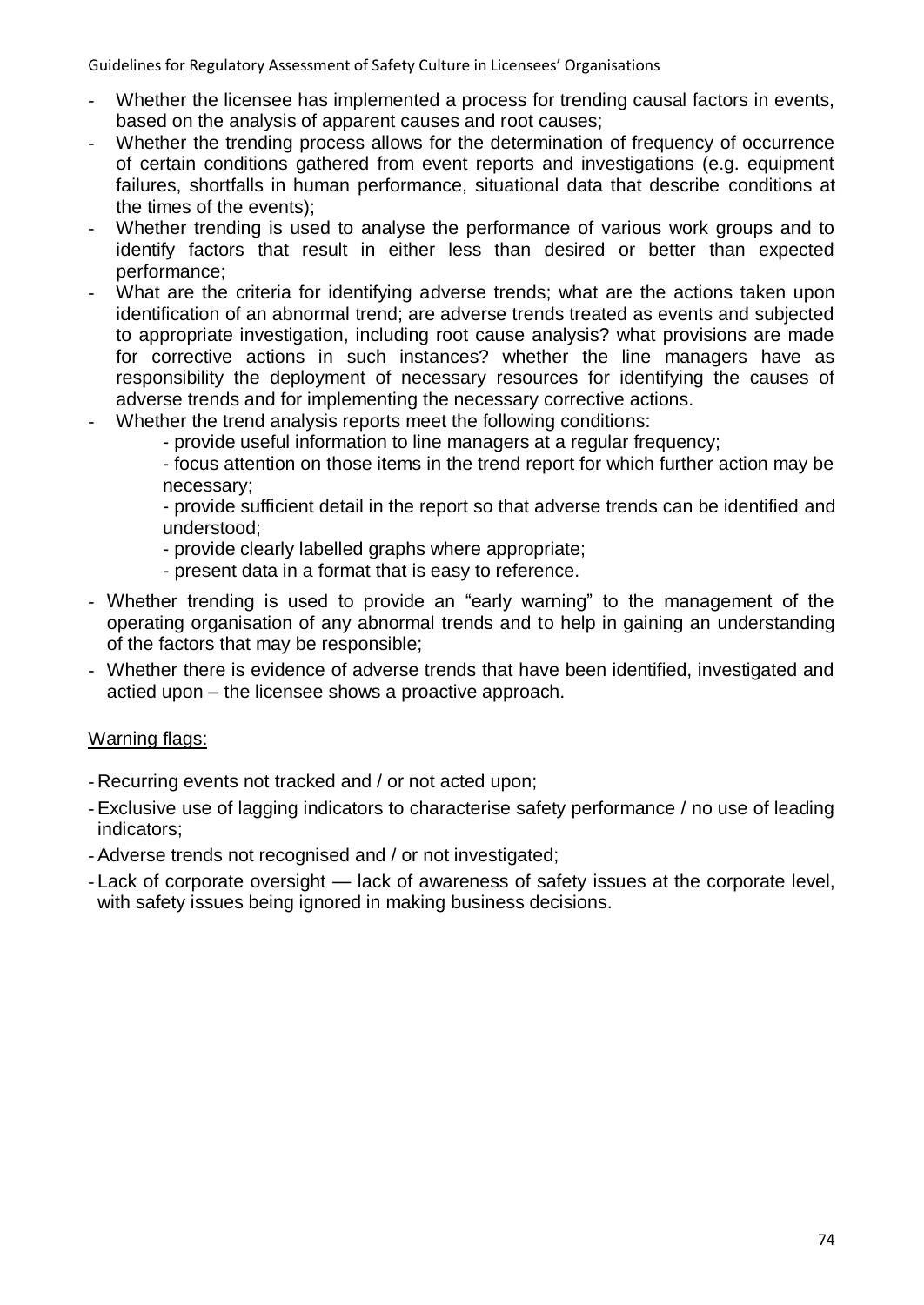#### **Characteristic E: Safety is learning driven**

**Attribute E.7: There is systematic development of individual competences.**

Note: Attribute D5 is also relevant (D5: Individuals have the necessary knowledge and understanding of the work processes)

#### **Areas for review:**

**ALL areas, with a particular focus on Training and Qualification**

**The reviews of the other areas (Management, Organisation & Administration, Operational Experience Feedback, Operation and Maintenance, Technical Support, Radiation Protection, Emergency Planning and Preparedness) should focus on assessing in which way the specific managerial and technical competencies are developed and maintained.**

The inspectors should apply a sampling approach. This would imply, for example, checking job & task analysis, job position descriptions, related training requirements, records of training and competence assessment for control room operators, field operators, maintenance staff, technical support staff, various managers, etc. in order to ascertain how the systematic approach to training has been implemented in practice.

# **1) General Expectations:**

- **-** Individual development programmes, including succession planning, are put in place;
- **-** Managers and supervisors receive training in management of safety, leadership, communication, and other supervisory skills (Leadership skills are systematically developed);
- **-** Managers and supervisors are selected and evaluated on the basis of their demonstrated ability to foster a strong safety culture;
- **-** There is a Systematic Approach to Training implemented in licensee's organisation in respect of all activities that may affect safety; all elements of the systematic approach to training are properly implemented; (incl. appraisals of individual development are carried out to determine the training needs and development needs of individuals).
- **-** The identification of competence requirements for all staff with nuclear safety roles takes account of the need for staff to understand the concept of safety culture and to be able to work in such a way that safety is the overriding priority;
- **-** Consideration of all types of safety, including industrial safety and environmental safety, and of security is evident (training programmes cover all these aspects);

# **2) Guidelines for review:**

Processes to be reviewed (examples) in the area of Training and Qualification:

- Definition of job related training requirements;
- Development of training programmes and training materials;
- Initial training;
- Continuing training / Refreshment training / Requalification;
- Authorisation process;
- Evaluation of training effectiveness.

Documentation to be reviewed:

1. Documents relevant to the organisation of the training unit: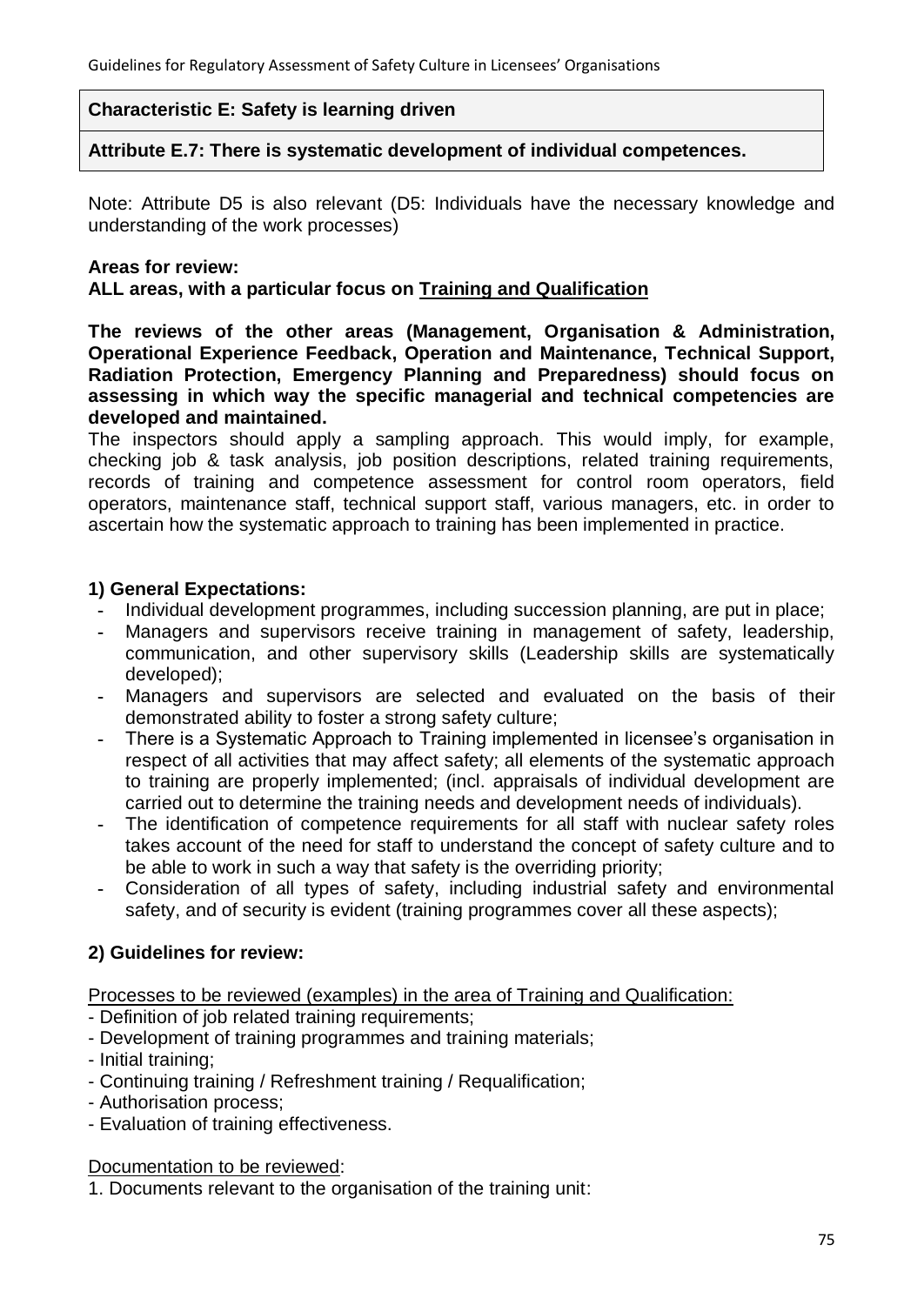- **-** Organisational structure position and staffing of the training organisation/ unit;
- **-** Description of interfaces between the training unit and the other organisational units;
- **-** Section(s) in the Management System Manual that refer to the training programme;
- **-** Documentation describing the roles, responsibilities and authorities of managers in the development, implementation and assessment of the training programmes;
- **-** Allocation of budget for the implementation of the training programme, including trend over the last 5 years;
- **-** Provisions for keeping records relevant to training activities and competence evaluations.

### 2. Policy documents:

- **-** Nuclear Safety Policy;
- **-** Training policy;
- **-** Long-term strategy for training.

3. Internal standards and requirements relevant to training:

- **-** Procedures describing the training programme;
- **-** References used for setting the standards for training;
- **-** Guidelines for self-assessment of the effectiveness of the training programme.
- 4. Documents relevant for the identification of training needs:
- **-** Training needs analyses for various categories of staff identification of learning objectives and training needs
- **-** Results of job and task analysis or other documents relating the adequacy of training content to job requirements;
- **-** Job descriptions for various categories of staff.

5. Documents relevant for the training and qualification programmes for various categories of staff with safety related duties:

- **-** Selected training programmes and the individual training plans (initial training & continuing training) for diverse personnel groups;
- **-** Training programme and plans for control room operators and shift supervisors (both for theoretical training and practical training on the full-scope simulator);
- **-** Documents describing the authorisation process for staff with safety related duties;
- **-** Documents relevant to the continuing training for managers;
- **-** Line management and or training management self assessments;
- **-** Provisions for on-the-job training.

6. Documents relevant to the assessment of competences:

- **-** Documents describing the process for evaluating competences during and after training for various categories of staff;
- **-** Simulator scenarios for practical exams for operators and associated marking guidelines;
- **-** Process for addressing situations where competence criteria are not met;
- **-** Records pertaining to the completion of various training modules for different staff categories/groups;
- **-** Records of evaluations of competences / qualification test sheets;
- **-** Records of in-house exams for operating staff;
- **-** Records of training conducted in relation with design changes / plant modifications.

7. Training materials:

**-** Rationale for selection of appropriate training methods and media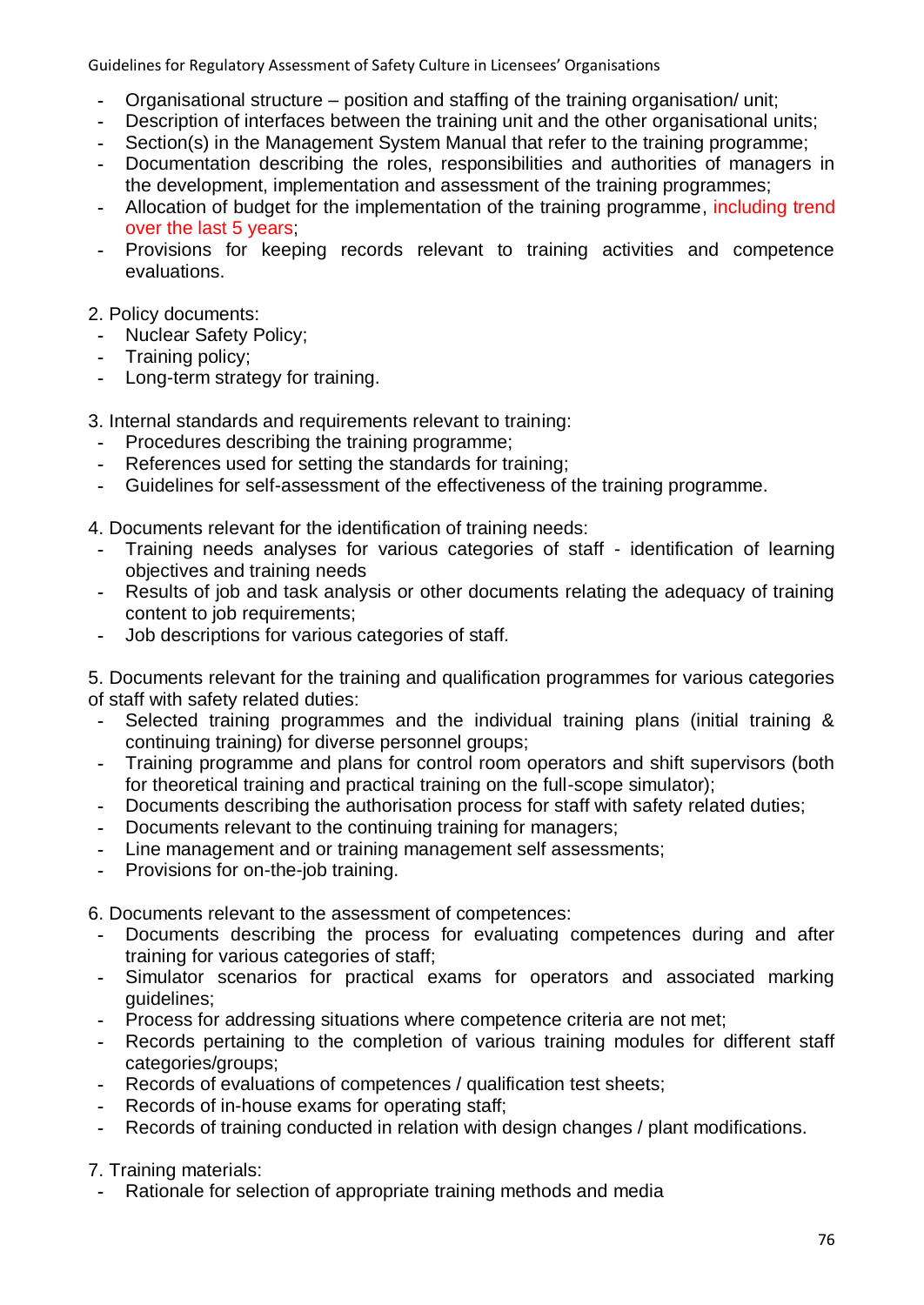- **-** Materials used in the general induction training applicable to all categories of staff;
- **-** Materials used for the training of contractors;
- **-** Training manuals for various plant systems;
- **-** Technical basis documents associated with emergency operating procedures;
- **-** Materials used for training in aspects related to quality assurance / management system.

8. Documents relevant to the competence of the instructors:

- **-** Competence requirements and criteria for selection of training instructors;
- **-** Instructor evaluations dealing with attitude, skill, knowledge, and abilities.

9. Documents relevant for the evaluation of the effectiveness of the training programme:

- **-** Process for periodic evaluation of the training programmes;
- **-** Reports on the training audits and evaluations of training effectiveness and efficiency;
- **-** Evidence of external reviews of the training programme (incl. peer review reports and past inspection reports)
- **-** Corrective actions resulted from self-assessment and / or other reviews of the training programmes;
- **-** Any surveys conducted among staff to assess their satisfaction with the training programme.
- **-**

# Observations:

The inspectors should observe the following:

- **-** Classroom training for various categories of staff;
- **-** Simulator training;
- **-** Oral examinations and practical examinations on the full-scope simulator;
- **-** Pre-job and post-job briefs;
- **-** Classrooms, workshops, availability of mock-ups;
- **-** Simulator facilities (including full-scope simulator); records of simulator hardware and software updates.

Examples of questions to be asked:

- **-** How does the management demonstrate commitment to the implementation of the training programme?
- **-** How does the licensee ensure that the training practices take account of the current industry standards and best practices?
- **-** How does the training programme take into consideration all types of safety, including industrial safety and environmental safety, and of security?
- **-** What are the provisions made to account for activities which are safety-significant, complex or infrequent and which warrant particular attention during training?
- **-** What are the topics relevant to training discussed during the plant safety oversight committee meetings?
- **-** Can I see evidence of training activities in relation to recent safety-related modifications to plant systems and procedures?
- **-** Can I see the analysis of the impact on training performed as part of the assessment of a recent organisational change?
- **-** Are the training records reviewed periodically to identify training or competence shortfalls or omissions?
- **-** What corrective actions related to training have resulted from self-assessment? What about external reviews? How do the findings of the evaluation processes influence the specification or implementation of the training arrangements?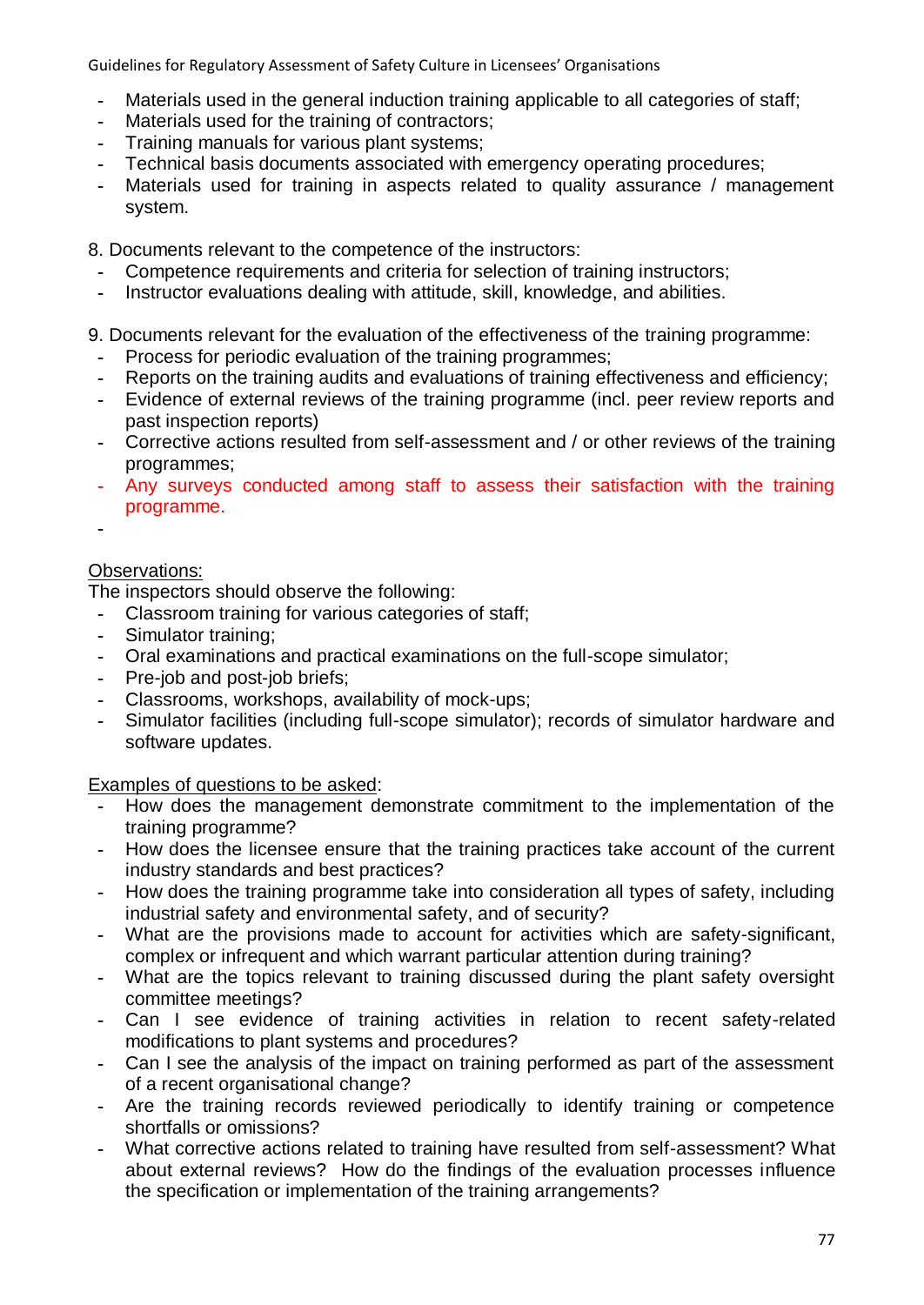- **-** What is the feedback received on the implementation of human performance improvement programmes?
- **-** What indicators do you use for monitoring effectiveness of the training programme?
- **-** What are the arrangements for ensuring fitness-for-duty?
- **-** How do the managers and supervisors ensure that production needs do not interfere with the conduct of the training programme?
- **-** How do the line managers and supervisors participate in determining the needs for training, and in ensuring that operating experience is taken into account in the training of their staff?
- **-** How are individual career development programmes, established and implemented in the nuclear facility?
- **-** What methods are applied in the nuclear facility to support the career development of technically potent and safety conscious young engineers?
- **-** How are training needs of individuals and groups determined in the nuclear facility?
- **-** In what way is hazard awareness included in training curricula, especially for shop floor staff and contractors?
- **-** In what way does on-the-job training support the understanding for the significance of the operating limits of the nuclear facility?
- **-** What is the procedure for dealing with situations where staff does not meet required competence standards (e.g. requalification)?
- **-** What is the procedure for ensuring staffing of safety related positions when the holder is temporarily off-duty (i.e. on sick leave or on holiday) and somebody else has to deputise (is the deputy required to have the same competences?)
- **-** What is the procedure for ensuring that a person receives adequate training and possesses adequate competences before being assigned a new job? (e.g. promotion, change of responsibilities, etc.)?
- **-** What is the process for performing routine and focused self-assessments of the effectiveness of the training programme?
- **-** What evidence there is of cross-functional and interdisciplinary cooperation and teamwork in the development and implementation of the training programmes?
- **-** Do the training programmes include presentations of case studies and lessons learned from accidents and significant events both from the nuclear industry and other high hazard industries?
- **-** How is the importance / role of the organisational and cultural factors emphasized as part of the training;
- **-** How is a questioning attitude promoted through training?
- **-** How is the open reporting of deviations and errors is encouraged through training?
- **-** How is it ensured that the quality of training materials is adequate and commensurate with the importance of the required competences? How well the quality of visual aids such as video tapes, films, computer based animations, slides and viewgraphs support the training being conducted?
- **-** Do the training materials include case studies and lessons learned from accidents and significant events both from the nuclear industry and other high hazard industries?
- **-** Have there been any recommendations concerning training received from peerreviews? How have these been addressed? Are there any other opportunities for improvement in the area of training that have been identified?

# The inspectors should try to ascertain:

To what extent do the programmatic documents and the organisational framework for the implementation of the training programme are adequate: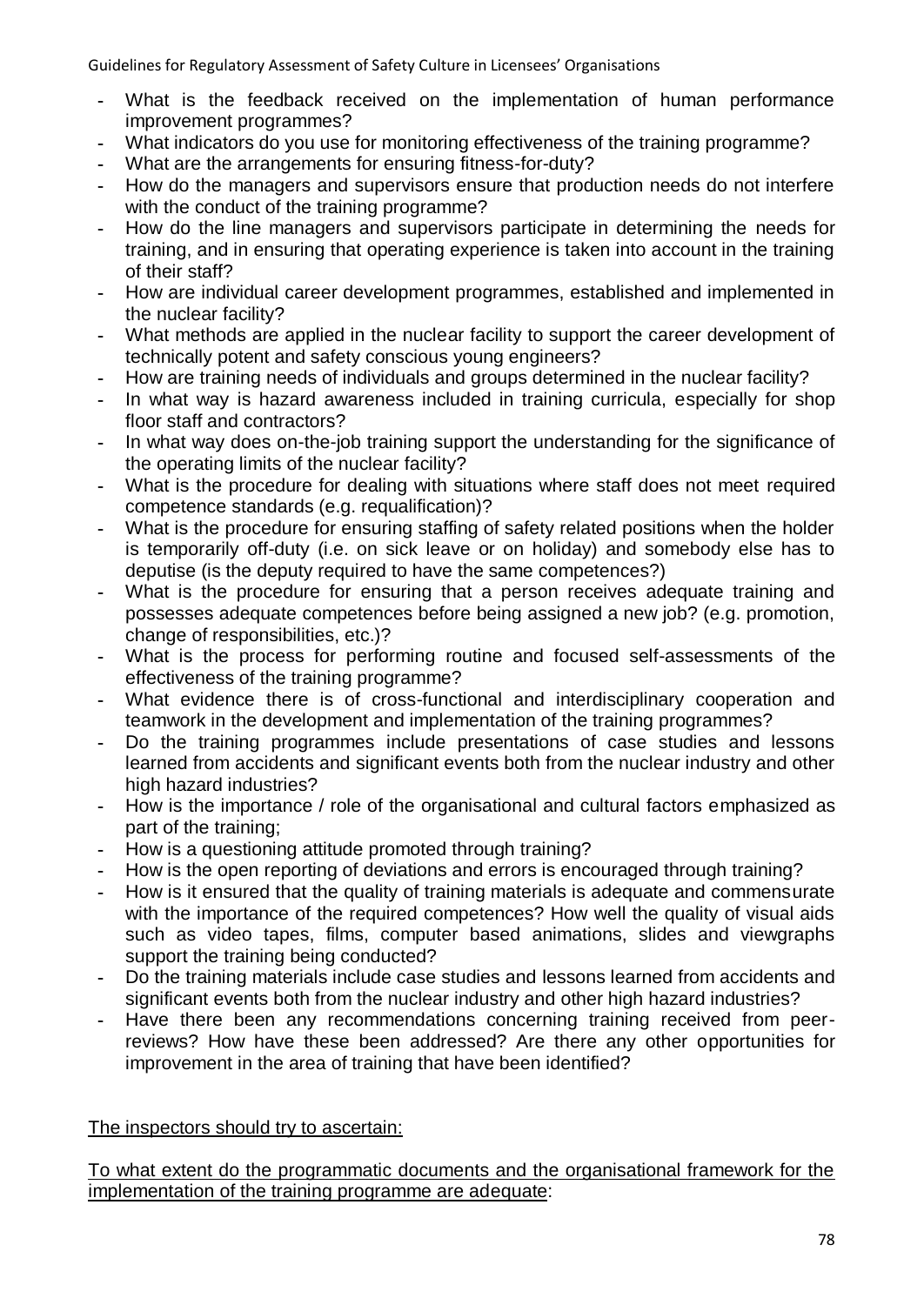- Whether the nuclear safety policy emphasises the importance of training;
- Whether the training policy emphasises priority to safety / mentions commitment to developing and maintaining safety culture;
- Whether it has been ensured that the training unit has sufficient independence and authority for the development and implementation of the training programmes; whether it is adequately staffed;
- Whether the interfaces and lines of communication are adequate (e.g. formal communication channels between the training group and other plant groups to ensure that the personnel technical knowledge and skills are maintained, training programmes adequately reflect current plant conditions and appropriate modifications are introduced when needed);
- Whether the responsibilities for training specified in various documents (e.g. management system manual, policy documents and general procedures describing the training programme) are clear and consistent;
- Whether the regulatory requirements set in applicable regulations and in the licence conditions are adequately reflected in the internal requirements for training;
- Whether the references used for the establishment of internal requirements for the training programme take account of current international standards and good practices;
- Whether the training policy and high level procedures describing the training programme make reference to and explain the concept of systematic approach to training;
- Whether the objectives of the training programmes are specified and are concrete and measurable and whether any specific safety performance indicators are used for monitoring the overall effectiveness of the training programme;
- The process in place for monitoring the changes in tasks, systems or procedures at the plant and for the implementation of the corresponding revision of the training programmes and material, ensuring the training content reflects the actual status at the work place and that 'negative learning' is avoided;
- Whether there is a formal process for assessing organisational changes from the point of view of impact on training;

- Whether a long term staffing strategy / plan for safety related job positions has been established;

# The implementation of the Systematic Approach to Training:

- Whether the job analyses are available for all safety related job positions and whether they are up-to-date;
- Whether the necessary competences have been identified for all categories of staff and job positions; whether they include both technical competences and other skills (e.g. managerial, communication, etc.); whether the competence requirements are kept up to date, as necessary, to reflect changes due to operational experience, plant modifications and organisational changes;
- How are the selection criteria defined for various job positions and how these link with the required competences;
- Whether the training needs analysis is based on job and task analyses and identification of competence requirements;
- Whether the means for assessing competence against required standards are defined and implemented for all categories of staff with safety related duties;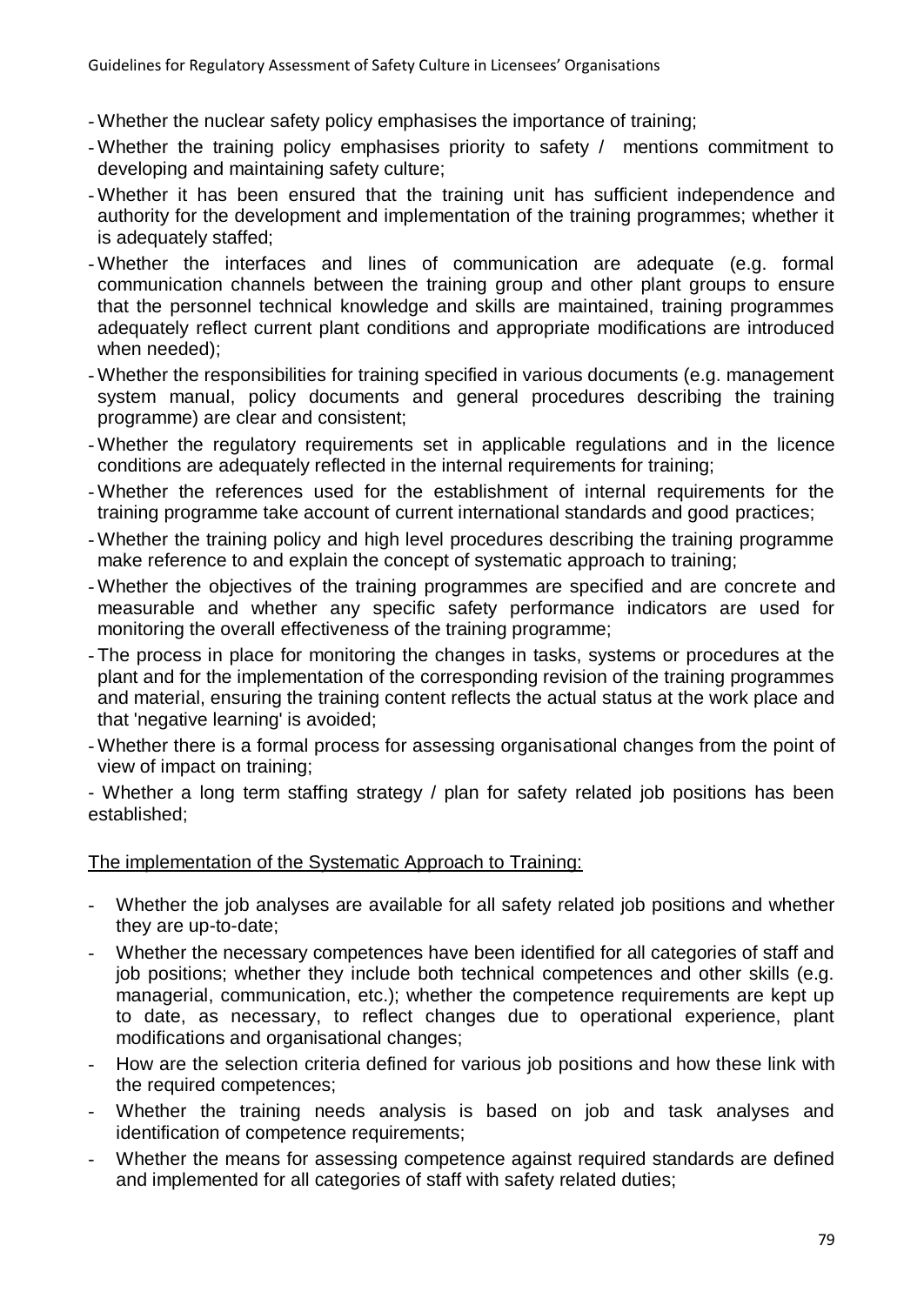- How is the assessment of competences carried out during and after training and with what periodicity; how is the independence of the assessment ensured (i.e. those carrying the assessment being independent from those providing the training);
- Whether personnel are attending the training for which they are scheduled;
- Whether the training records are up-to-date, complete, easily retrievable and used by plant managers to ensure that the required training is completed;
- Availability of guidelines for the design and implementation of training programmes for various categories of staff (including operations, technical support, maintenance, managers, etc.) – incl. initial and continuing training;
- Whether the training programmes are in line with the training policy;
- Whether training plans are evaluated periodically in order to ensure that it is consistent with current and future needs and goals;
- Scope and content of the induction training programme for all employees; basis and methods used to integrate the topic of quality programmes, nuclear safety, safety culture and ALARA into the training programmes for all groups of personnel;
- Scope and content of initial and refresher training programmes for various categories of staff;
- Scope and content of human performance enhancement programmes for different categories of staff;
- Arrangements for updating training programmes and plans to take account of operational experience feedback, of plant modifications, of organisational changes, etc.;
- Basis for selection of tasks to be included in continuing training;
- Time allocated for continuing training and means to control attendance of individual trainees;
- Training given to complete shift teams, versus individual training;
- Balance between classroom, simulator and other practical training;
- Periodic refreshment of plant systems knowledge;
- Periodic refreshment of emergency operating procedures, safety significant operations, and other important but infrequently used procedures at full scope simulator;
- Training for emergencies;
- Arrangements for the on-the-job training;
- Training arrangements for promoting safety culture;
- Basis and methods used to integrate the insights from probabilistic safety assessment into the training programmes for all relevant groups of personnel; whether important plant risk contributors are considered when establishing the basis for selection of tasks to be included in continuing training (check whether trainers are familiar with the main insights of the plant specific PSA and discuss how do they use this information);
- Arrangements for the training of contractors; if contractors are not subject to the licensee's own training and assessment practices, how do the licensee's arrangements ensure that the contractor's own arrangements for maintaining and demonstrating the competence of its staff are adequate;

The quality of training materials and facilities and competence of training instructors:

- Whether the training materials are kept up to date to reflect the as-built condition of the plant and the approved operating procedures currently in use;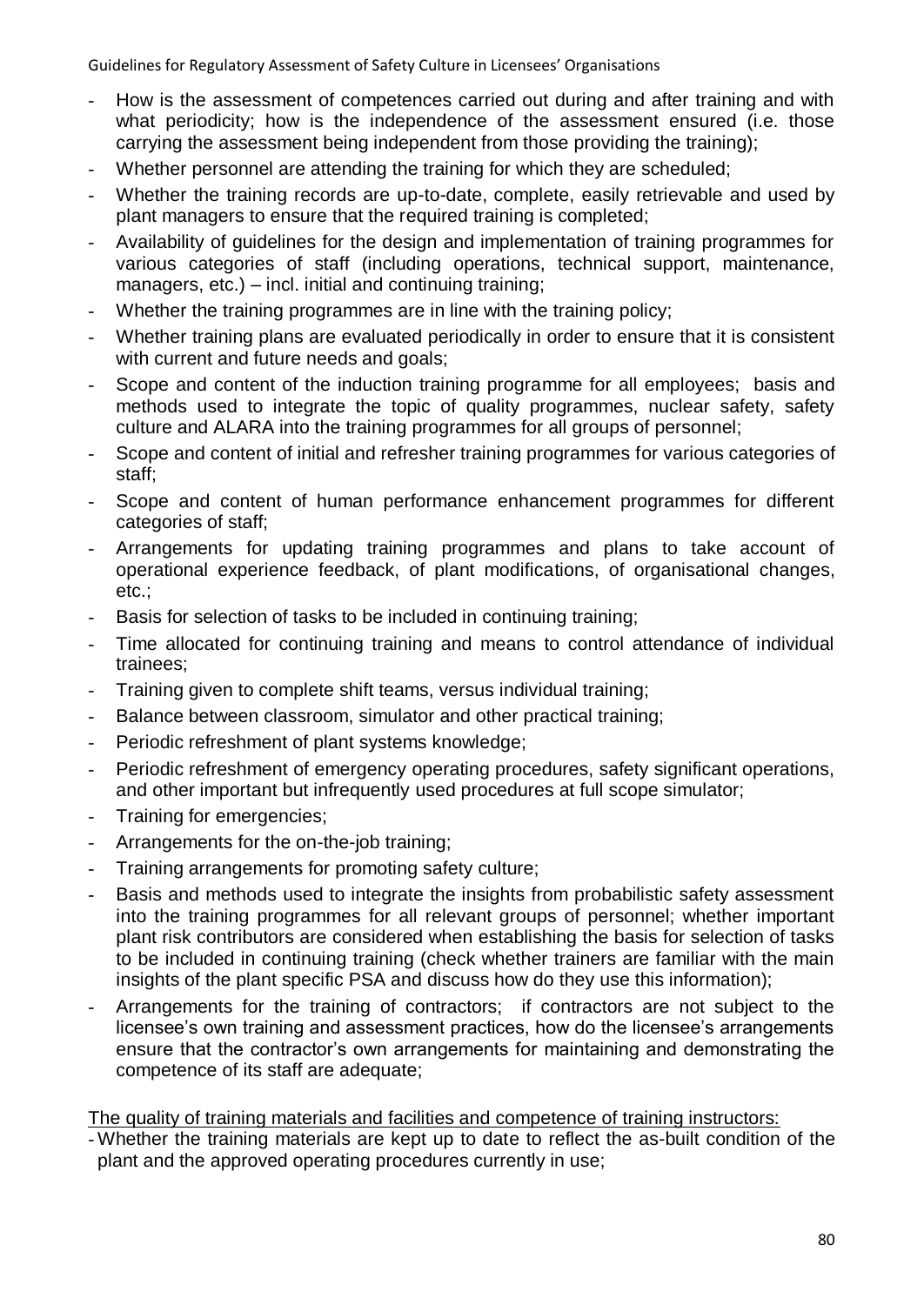- Whether training materials are available to cover all areas of competence required for the staff with safety related duties;
- Whether detailed technical information is available in the training facilities;
- Whether the training methods are subject to periodic review to ensure that they are appropriate, and reflect current standards and good practices in the industry;
- Whether the personnel who conduct training are provided with instructional skills and guidance so that they can perform their roles effectively;
- Whether the training instructors have adequate education, experience, or training in educational methods and have knowledge consistent with the technical content and requirements of the initial and continuing training programs for which they are responsible;
- Whether the training is conducted in a professional manner, instructors are prepared and trainees behave appropriately; whether there is trainee feedback provided during and after training;
- Whether the training facilities are adequate to support the effective implementation of the training programme; whether the laboratories and workshops used for practical training are equipped with mock-up models and equipment representative of actual equipment used in the plant and are well maintained;
- Whether the computer based training packages and other flexible learning materials are relevant and maintained accurate if they are used;
- Whether the full-scope simulator conforms to current standards in terms of functional and physical fidelity to the plant and whether the simulator models and simulator documentation are kept up to date to reflect plant modifications;

#### Evaluations of the effectiveness of the training programme

- Whether there is an established process for monitoring the effectiveness of the training programme and for performing periodic reviews of the training programme;
- Whether the evaluation process take account of information gained through factors such as operational experience feedback, trainees, instructors, plant procedures, safety reviews and inspections, other plants etc;
- Whether the licensee has performed periodic and focused self-assessments of the training programme;
- Whether the regulatory findings from past inspections have been timely and adequately addressed;
- Whether there have been external reviews (e.g. independent reviews, peer-reviews, etc.) of the training programme and what actions for improvement have be taken as a result of these;
- Whether the licensee participates in benchmarking activities to compare their training practices with those of other nuclear organisations;
- Whether the corrective actions related to training are properly addressed.

#### Warning flags:

- Inconsistencies between the responsibilities and authorities assigned through different documents; lack of clear accountabilities;
- The management of organisational change does not formally address impact on training;